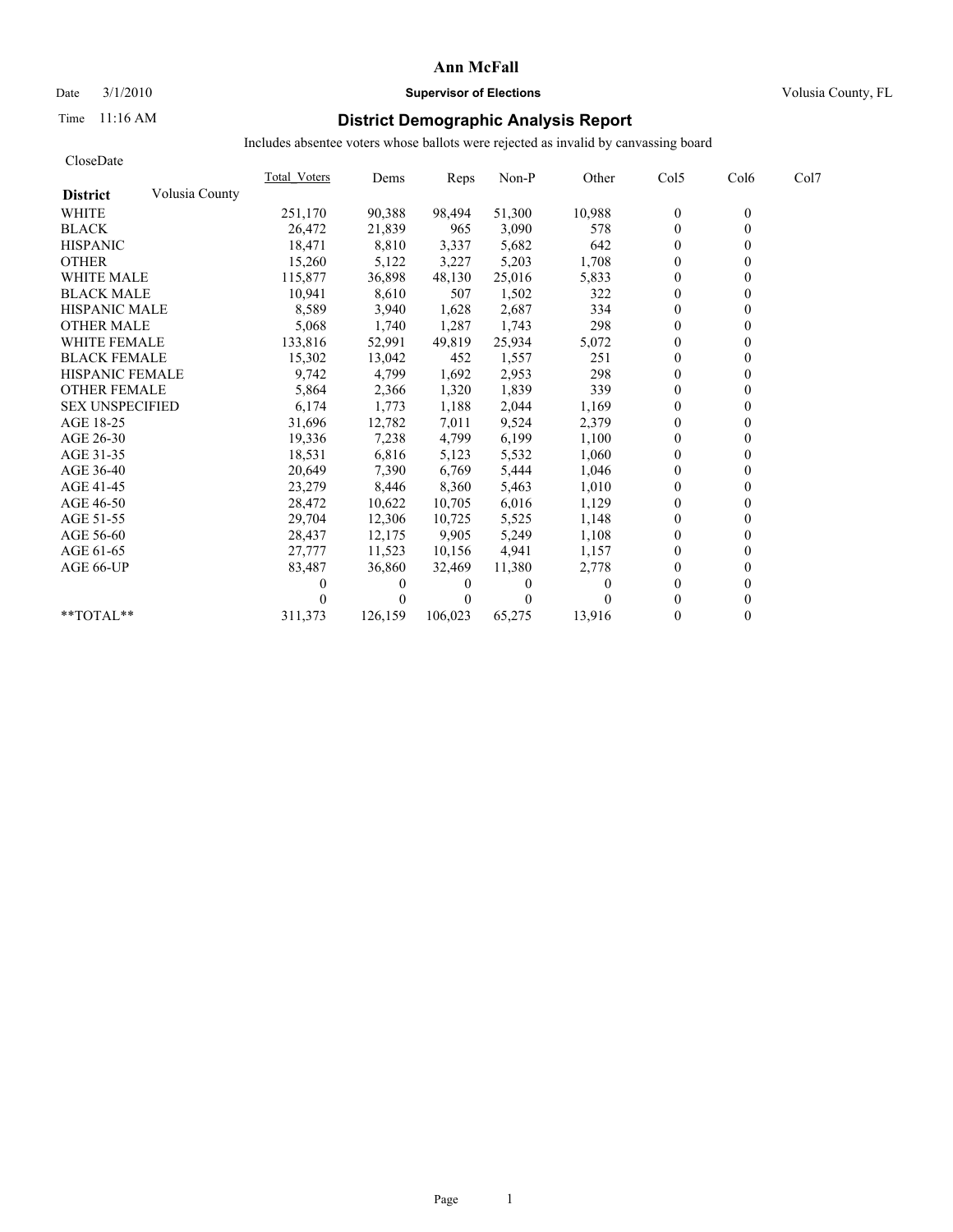### Date  $3/1/2010$  **Supervisor of Elections Supervisor of Elections** Volusia County, FL

## Time 11:16 AM **District Demographic Analysis Report**

| CloseDate              |                           |          |                |          |          |                |              |      |
|------------------------|---------------------------|----------|----------------|----------|----------|----------------|--------------|------|
|                        | Total Voters              | Dems     | Reps           | Non-P    | Other    | Col5           | Col6         | Col7 |
| <b>District</b>        | County Council District 1 |          |                |          |          |                |              |      |
| <b>WHITE</b>           | 48,473                    | 17,426   | 19,769         | 8,971    | 2,307    | $\mathbf{0}$   | $\mathbf{0}$ |      |
| <b>BLACK</b>           | 4,233                     | 3,495    | 153            | 485      | 100      | $\mathbf{0}$   | $\theta$     |      |
| <b>HISPANIC</b>        | 2,915                     | 1,270    | 529            | 983      | 133      | $\theta$       |              |      |
| <b>OTHER</b>           | 2,696                     | 874      | 651            | 882      | 289      | $\theta$       |              |      |
| <b>WHITE MALE</b>      | 22,158                    | 7,052    | 9,571          | 4,316    | 1,219    | $\mathbf{0}$   |              |      |
| <b>BLACK MALE</b>      | 1,731                     | 1,373    | 73             | 224      | 61       | $\theta$       |              |      |
| <b>HISPANIC MALE</b>   | 1,338                     | 585      | 258            | 429      | 66       | $\mathbf{0}$   |              |      |
| <b>OTHER MALE</b>      | 864                       | 296      | 251            | 258      | 59       | $\theta$       |              |      |
| <b>WHITE FEMALE</b>    | 26,077                    | 10,290   | 10,114         | 4,598    | 1,075    | $\Omega$       |              |      |
| <b>BLACK FEMALE</b>    | 2,465                     | 2,094    | 79             | 254      | 38       | $\mathbf{0}$   |              |      |
| <b>HISPANIC FEMALE</b> | 1,557                     | 678      | 268            | 546      | 65       | $\Omega$       |              |      |
| <b>OTHER FEMALE</b>    | 1,030                     | 402      | 249            | 320      | 59       | $\mathbf{0}$   |              |      |
| <b>SEX UNSPECIFIED</b> | 1,097                     | 295      | 239            | 376      | 187      | $\theta$       |              |      |
| AGE 18-25              | 5,965                     | 1,967    | 1,601          | 1,906    | 491      | $\theta$       |              |      |
| AGE 26-30              | 3,799                     | 1,354    | 1.046          | 1,158    | 241      | $\theta$       |              |      |
| AGE 31-35              | 3,590                     | 1,215    | 1,103          | 1,011    | 261      | $\theta$       |              |      |
| AGE 36-40              | 4,069                     | 1,376    | 1,467          | 1,013    | 213      | $\theta$       |              |      |
| AGE 41-45              | 4,574                     | 1,560    | 1,842          | 981      | 191      | $\overline{0}$ |              |      |
| AGE 46-50              | 5,491                     | 1,980    | 2,198          | 1,061    | 252      | $\mathbf{0}$   |              |      |
| AGE 51-55              | 5,569                     | 2,300    | 2,107          | 935      | 227      | $\overline{0}$ |              |      |
| AGE 56-60              | 5,320                     | 2,338    | 1,932          | 817      | 233      | $\theta$       |              |      |
| AGE 61-65              | 4,968                     | 2,168    | 1,876          | 715      | 209      | $\mathbf{0}$   |              |      |
| AGE 66-UP              | 14,970                    | 6,806    | 5,930          | 1,723    | 511      | $\theta$       |              |      |
|                        | 0                         | $\theta$ | $\overline{0}$ | $\Omega$ | $\Omega$ | $\theta$       |              |      |
|                        |                           | $\theta$ | $\theta$       | $\Omega$ |          | $\theta$       |              |      |
| $*$ $TOTAI.**$         | 58,317                    | 23,065   | 21,102         | 11,321   | 2,829    | $\theta$       |              |      |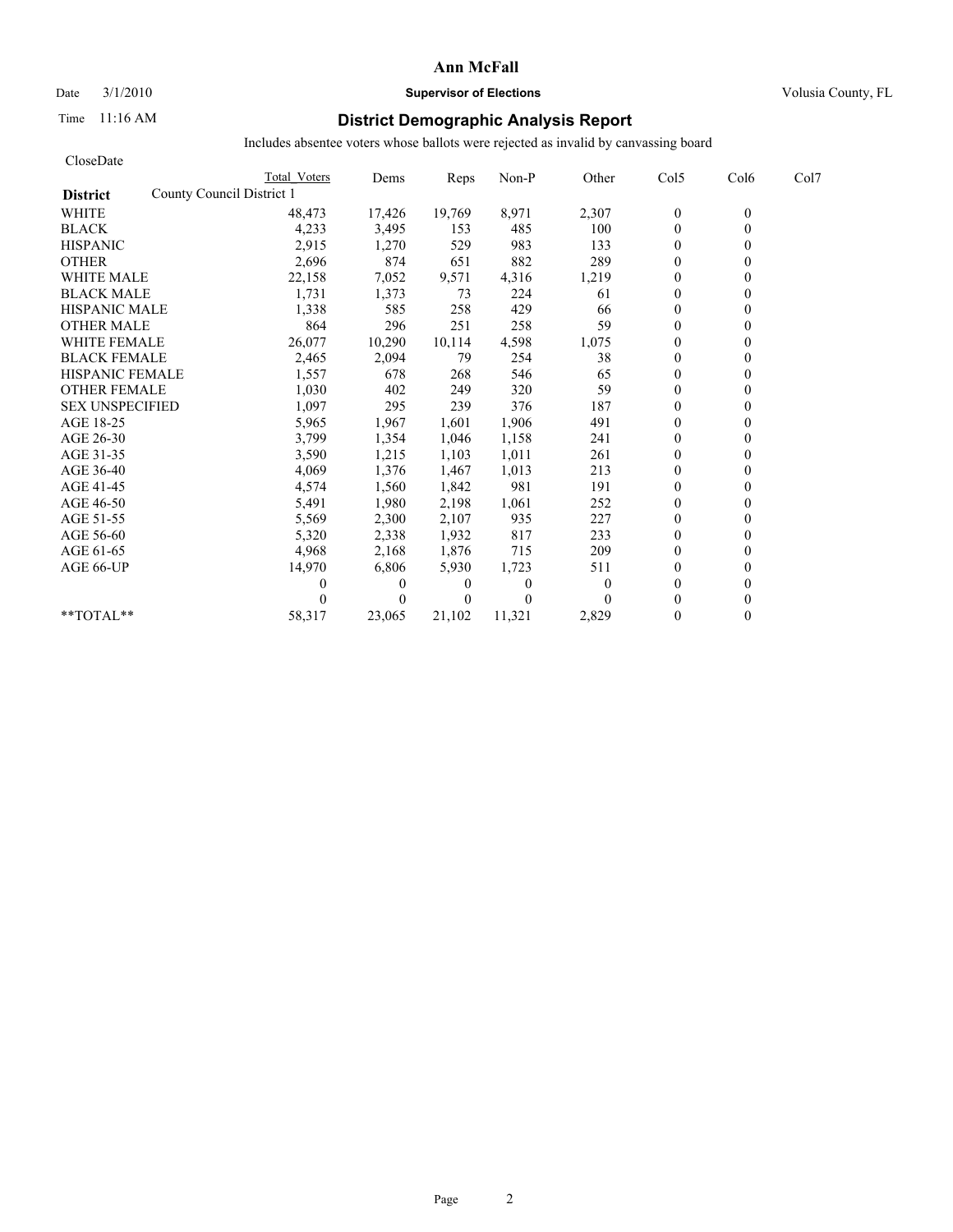# Date  $3/1/2010$  **Supervisor of Elections Supervisor of Elections** Volusia County, FL

## Time 11:16 AM **District Demographic Analysis Report**

| CloseDate                                    |              |              |          |              |              |                  |          |      |
|----------------------------------------------|--------------|--------------|----------|--------------|--------------|------------------|----------|------|
|                                              | Total Voters | Dems         | Reps     | Non-P        | Other        | Col5             | Col6     | Col7 |
| County Council District 2<br><b>District</b> |              |              |          |              |              |                  |          |      |
| <b>WHITE</b>                                 | 40,033       | 15,372       | 14,445   | 8,504        | 1,712        | $\boldsymbol{0}$ | $\theta$ |      |
| <b>BLACK</b>                                 | 10,204       | 8,650        | 283      | 1,083        | 188          | $\mathbf{0}$     | 0        |      |
| <b>HISPANIC</b>                              | 1,122        | 486          | 226      | 368          | 42           | $\mathbf{0}$     |          |      |
| <b>OTHER</b>                                 | 2,947        | 1,175        | 510      | 970          | 292          | $\theta$         |          |      |
| <b>WHITE MALE</b>                            | 18,672       | 6,346        | 7,149    | 4,223        | 954          | $\theta$         |          |      |
| <b>BLACK MALE</b>                            | 4,077        | 3,347        | 143      | 502          | 85           | $\mathbf{0}$     |          |      |
| <b>HISPANIC MALE</b>                         | 535          | 229          | 104      | 180          | 22           | $\theta$         |          |      |
| <b>OTHER MALE</b>                            | 1,000        | 398          | 218      | 333          | 51           | $\mathbf{0}$     |          |      |
| <b>WHITE FEMALE</b>                          | 21,099       | 8,931        | 7,204    | 4,224        | 740          | $\theta$         |          |      |
| <b>BLACK FEMALE</b>                          | 6,033        | 5,228        | 137      | 566          | 102          | $\overline{0}$   |          |      |
| <b>HISPANIC FEMALE</b>                       | 579          | 253          | 121      | 186          | 19           | $\mathbf{0}$     |          |      |
| <b>OTHER FEMALE</b>                          | 1,105        | 514          | 197      | 342          | 52           | $\theta$         |          |      |
| <b>SEX UNSPECIFIED</b>                       | 1,206        | 437          | 191      | 369          | 209          | $\theta$         |          |      |
| AGE 18-25                                    | 6,950        | 3,980        | 1,028    | 1,564        | 378          | $\mathbf{0}$     |          |      |
| AGE 26-30                                    | 3,659        | 1,629        | 713      | 1,145        | 172          | $\mathbf{0}$     |          |      |
| AGE 31-35                                    | 2,838        | 1,233        | 620      | 854          | 131          | $\mathbf{0}$     |          |      |
| AGE 36-40                                    | 3,044        | 1,345        | 823      | 760          | 116          | $\mathbf{0}$     |          |      |
| AGE 41-45                                    | 3,562        | 1,550        | 1,034    | 815          | 163          | $\mathbf{0}$     |          |      |
| AGE 46-50                                    | 4,344        | 1,941        | 1,326    | 912          | 165          | $\theta$         |          |      |
| AGE 51-55                                    | 4,789        | 2,286        | 1,465    | 857          | 181          | $\mathbf{0}$     |          |      |
| AGE 56-60                                    | 4,726        | 2,173        | 1,447    | 931          | 175          | $\mathbf{0}$     |          |      |
| AGE 61-65                                    | 4,814        | 2,151        | 1,532    | 915          | 216          | $\theta$         |          |      |
| AGE 66-UP                                    | 15,579       | 7,395        | 5,475    | 2,172        | 537          | $\mathbf{0}$     |          |      |
|                                              | 0            | $\mathbf{0}$ | 0        | $\mathbf{0}$ | $\mathbf{0}$ | $\mathbf{0}$     |          |      |
|                                              |              | $\Omega$     | $\Omega$ | $\Omega$     | $\Omega$     | $\theta$         |          |      |
| **TOTAL**                                    | 54,306       | 25,683       | 15,464   | 10,925       | 2,234        | $\theta$         | 0        |      |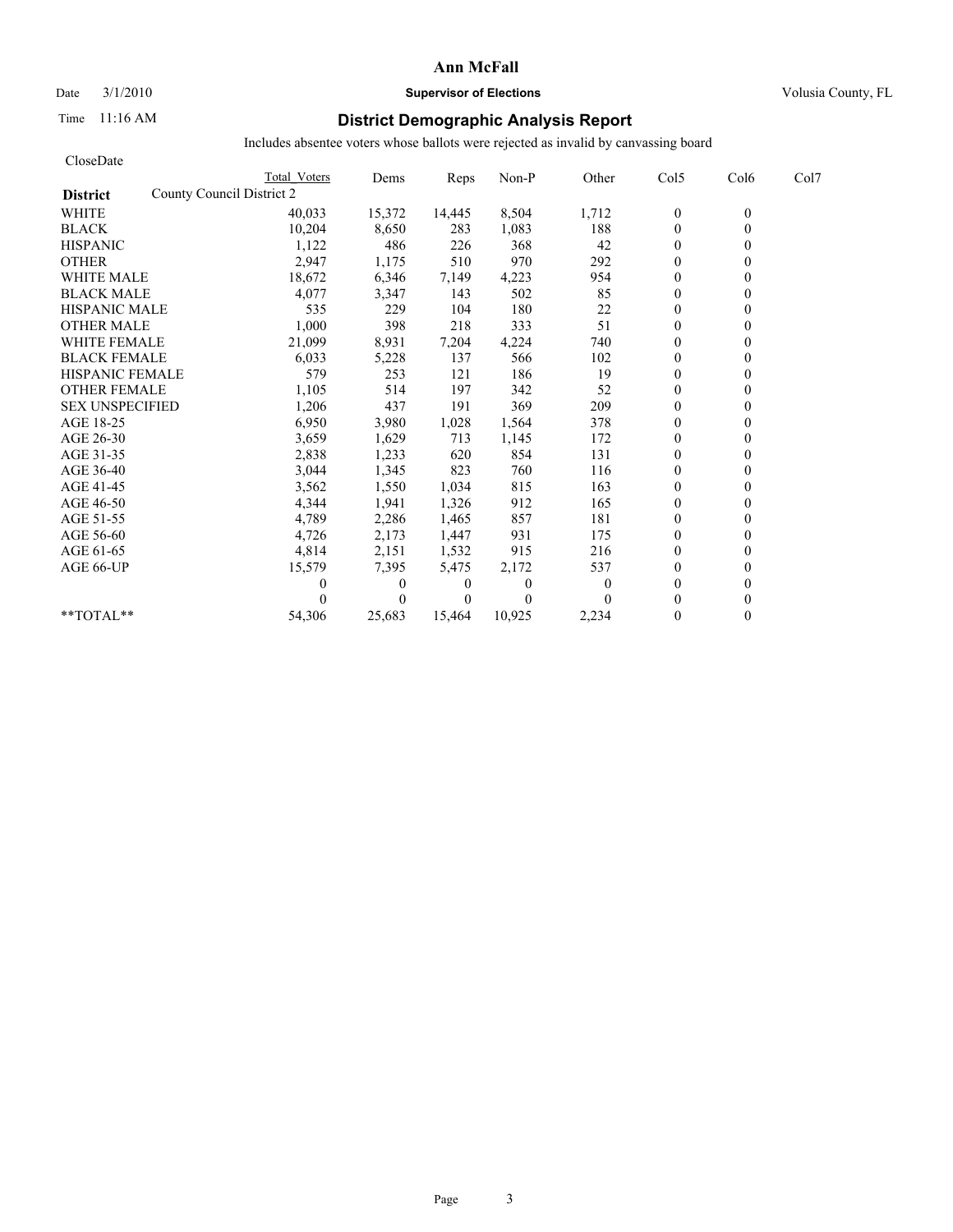# Date  $3/1/2010$  **Supervisor of Elections Supervisor of Elections** Volusia County, FL

## Time 11:16 AM **District Demographic Analysis Report**

| CloseDate                                    |              |          |          |              |          |                  |          |      |
|----------------------------------------------|--------------|----------|----------|--------------|----------|------------------|----------|------|
|                                              | Total Voters | Dems     | Reps     | Non-P        | Other    | Col5             | Col6     | Col7 |
| County Council District 3<br><b>District</b> |              |          |          |              |          |                  |          |      |
| <b>WHITE</b>                                 | 62,774       | 22,719   | 24,019   | 13,547       | 2,489    | $\boldsymbol{0}$ | $\theta$ |      |
| <b>BLACK</b>                                 | 1,886        | 1,566    | 78       | 210          | 32       | $\mathbf{0}$     | 0        |      |
| <b>HISPANIC</b>                              | 912          | 378      | 217      | 274          | 43       | $\mathbf{0}$     |          |      |
| <b>OTHER</b>                                 | 2,598        | 740      | 562      | 942          | 354      | $\theta$         |          |      |
| <b>WHITE MALE</b>                            | 28,949       | 9,296    | 11,753   | 6,588        | 1,312    | $\theta$         |          |      |
| <b>BLACK MALE</b>                            | 853          | 666      | 42       | 125          | 20       | $\mathbf{0}$     |          |      |
| <b>HISPANIC MALE</b>                         | 408          | 156      | 90       | 138          | 24       | $\theta$         |          |      |
| <b>OTHER MALE</b>                            | 846          | 250      | 221      | 321          | 54       | $\theta$         |          |      |
| <b>WHITE FEMALE</b>                          | 33,425       | 13,284   | 12,121   | 6,859        | 1,161    | $\theta$         |          |      |
| <b>BLACK FEMALE</b>                          | 1,016        | 887      | 34       | 84           | 11       | $\overline{0}$   |          |      |
| <b>HISPANIC FEMALE</b>                       | 494          | 218      | 125      | 132          | 19       | $\theta$         |          |      |
| <b>OTHER FEMALE</b>                          | 975          | 355      | 240      | 311          | 69       | $\theta$         |          |      |
| <b>SEX UNSPECIFIED</b>                       | 1,204        | 291      | 250      | 415          | 248      | $\theta$         |          |      |
| AGE 18-25                                    | 5,363        | 1,762    | 1,318    | 1,826        | 457      | $\mathbf{0}$     |          |      |
| AGE 26-30                                    | 3,506        | 1,169    | 969      | 1,172        | 196      | $\mathbf{0}$     |          |      |
| AGE 31-35                                    | 3,486        | 1,120    | 1,048    | 1,136        | 182      | $\mathbf{0}$     |          |      |
| AGE 36-40                                    | 4,122        | 1,364    | 1,359    | 1,190        | 209      | $\mathbf{0}$     |          |      |
| AGE 41-45                                    | 4,612        | 1,477    | 1,754    | 1,192        | 189      | $\mathbf{0}$     |          |      |
| AGE 46-50                                    | 6,077        | 2,079    | 2,426    | 1,352        | 220      | $\theta$         |          |      |
| AGE 51-55                                    | 6,692        | 2,579    | 2,546    | 1,333        | 234      | $\mathbf{0}$     |          |      |
| AGE 56-60                                    | 6,721        | 2,731    | 2,422    | 1,305        | 263      | $\mathbf{0}$     |          |      |
| AGE 61-65                                    | 6,811        | 2,626    | 2,602    | 1,293        | 290      | $\theta$         |          |      |
| AGE 66-UP                                    | 20,780       | 8,496    | 8,432    | 3,174        | 678      | $\theta$         |          |      |
|                                              | 0            | $\theta$ | 0        | $\mathbf{0}$ | $\Omega$ | $\mathbf{0}$     |          |      |
|                                              |              | $\theta$ | $\Omega$ | $\theta$     |          | $\theta$         |          |      |
| **TOTAL**                                    | 68,170       | 25,403   | 24,876   | 14,973       | 2,918    | $\theta$         | 0        |      |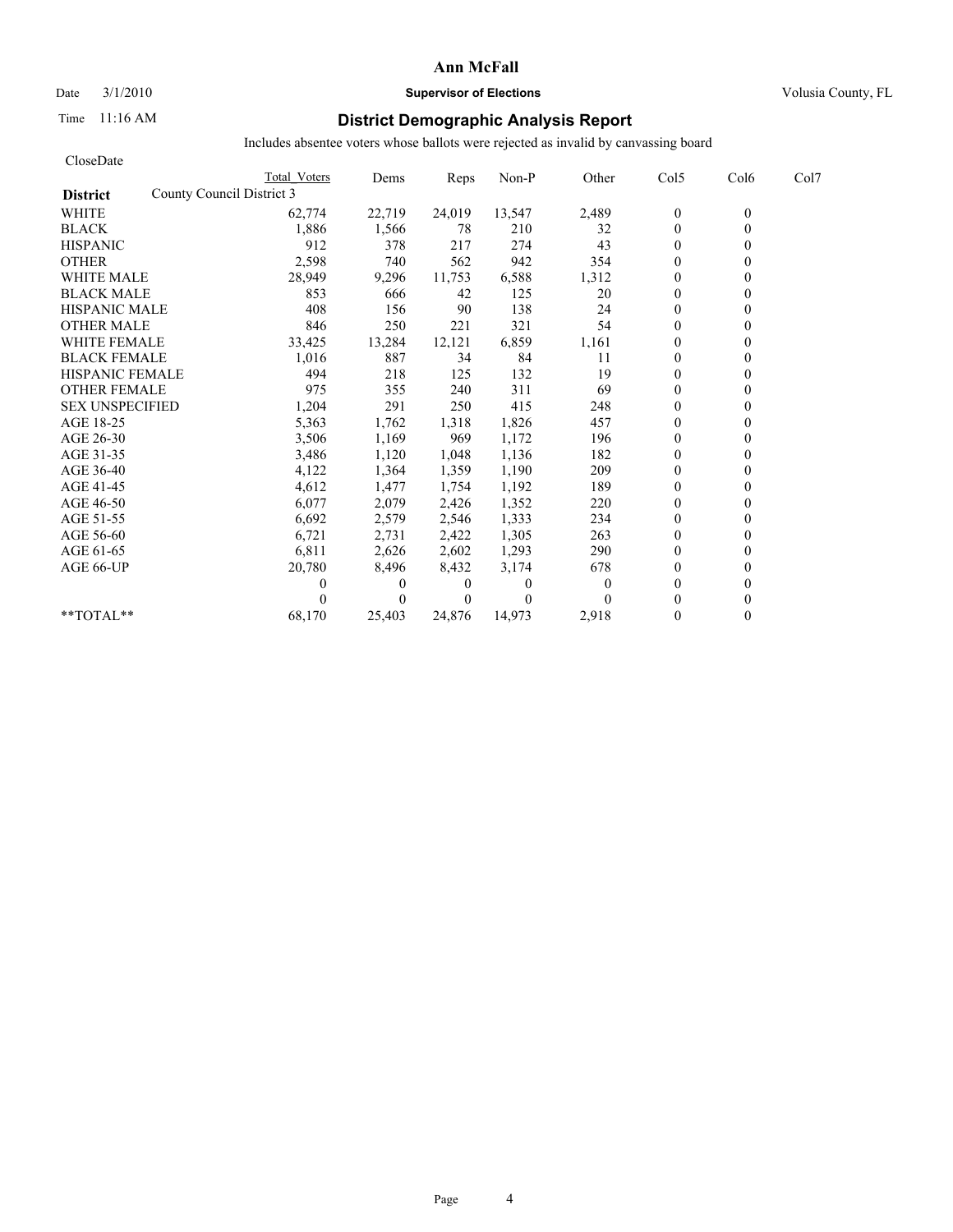# Date  $3/1/2010$  **Supervisor of Elections Supervisor of Elections** Volusia County, FL

## Time 11:16 AM **District Demographic Analysis Report**

| CloseDate                                    |              |              |                |          |              |                |              |      |
|----------------------------------------------|--------------|--------------|----------------|----------|--------------|----------------|--------------|------|
|                                              | Total Voters | Dems         | Reps           | Non-P    | Other        | Col5           | Col6         | Col7 |
| County Council District 4<br><b>District</b> |              |              |                |          |              |                |              |      |
| <b>WHITE</b>                                 | 52,555       | 19,337       | 20,883         | 10,309   | 2,026        | $\theta$       | $\mathbf{0}$ |      |
| <b>BLACK</b>                                 | 5,141        | 4,235        | 185            | 626      | 95           | $\mathbf{0}$   | 0            |      |
| <b>HISPANIC</b>                              | 1,158        | 522          | 294            | 307      | 35           | $\overline{0}$ |              |      |
| <b>OTHER</b>                                 | 3,243        | 1,116        | 760            | 1,054    | 313          | $\theta$       |              |      |
| <b>WHITE MALE</b>                            | 23,997       | 7,764        | 10,120         | 5,048    | 1,065        | $\theta$       |              |      |
| <b>BLACK MALE</b>                            | 2,040        | 1,584        | 100            | 297      | 59           | $\theta$       |              |      |
| <b>HISPANIC MALE</b>                         | 507          | 204          | 138            | 144      | 21           | $\mathbf{0}$   |              |      |
| <b>OTHER MALE</b>                            | 1,110        | 360          | 309            | 384      | 57           | $\mathbf{0}$   |              |      |
| <b>WHITE FEMALE</b>                          | 28,258       | 11,479       | 10,652         | 5,187    | 940          | $\theta$       |              |      |
| <b>BLACK FEMALE</b>                          | 3,065        | 2,621        | 85             | 324      | 35           | $\theta$       |              |      |
| <b>HISPANIC FEMALE</b>                       | 643          | 315          | 151            | 163      | 14           | $\theta$       |              |      |
| <b>OTHER FEMALE</b>                          | 1,298        | 527          | 338            | 374      | 59           | $\theta$       |              |      |
| <b>SEX UNSPECIFIED</b>                       | 1,179        | 356          | 229            | 375      | 219          | $\theta$       |              |      |
| AGE 18-25                                    | 5,823        | 2,395        | 1,399          | 1,640    | 389          | $\theta$       |              |      |
| AGE 26-30                                    | 3,401        | 1,368        | 855            | 1,024    | 154          | $\Omega$       |              |      |
| AGE 31-35                                    | 3,180        | 1,241        | 875            | 897      | 167          | $\mathbf{0}$   |              |      |
| AGE 36-40                                    | 3,577        | 1,272        | 1,219          | 901      | 185          | $\theta$       |              |      |
| AGE 41-45                                    | 4,320        | 1,585        | 1,607          | 963      | 165          | $\mathbf{0}$   |              |      |
| AGE 46-50                                    | 5,455        | 2,046        | 2,116          | 1,095    | 198          | $\theta$       |              |      |
| AGE 51-55                                    | 5,862        | 2,460        | 2,129          | 1,076    | 197          | $\mathbf{0}$   |              |      |
| AGE 56-60                                    | 5,850        | 2,481        | 2,057          | 1,106    | 206          | $\overline{0}$ |              |      |
| AGE 61-65                                    | 5,989        | 2,449        | 2,234          | 1,080    | 226          | $\mathbf{0}$   |              |      |
| AGE 66-UP                                    | 18,640       | 7,913        | 7,631          | 2,514    | 582          | $\Omega$       |              |      |
|                                              | 0            | $\mathbf{0}$ | $\overline{0}$ | $\Omega$ | $\mathbf{0}$ | $\theta$       |              |      |
|                                              |              | $\theta$     | $\theta$       | $\Omega$ |              | $\theta$       |              |      |
| **TOTAL**                                    | 62,097       | 25,210       | 22,122         | 12,296   | 2,469        | $\theta$       | 0            |      |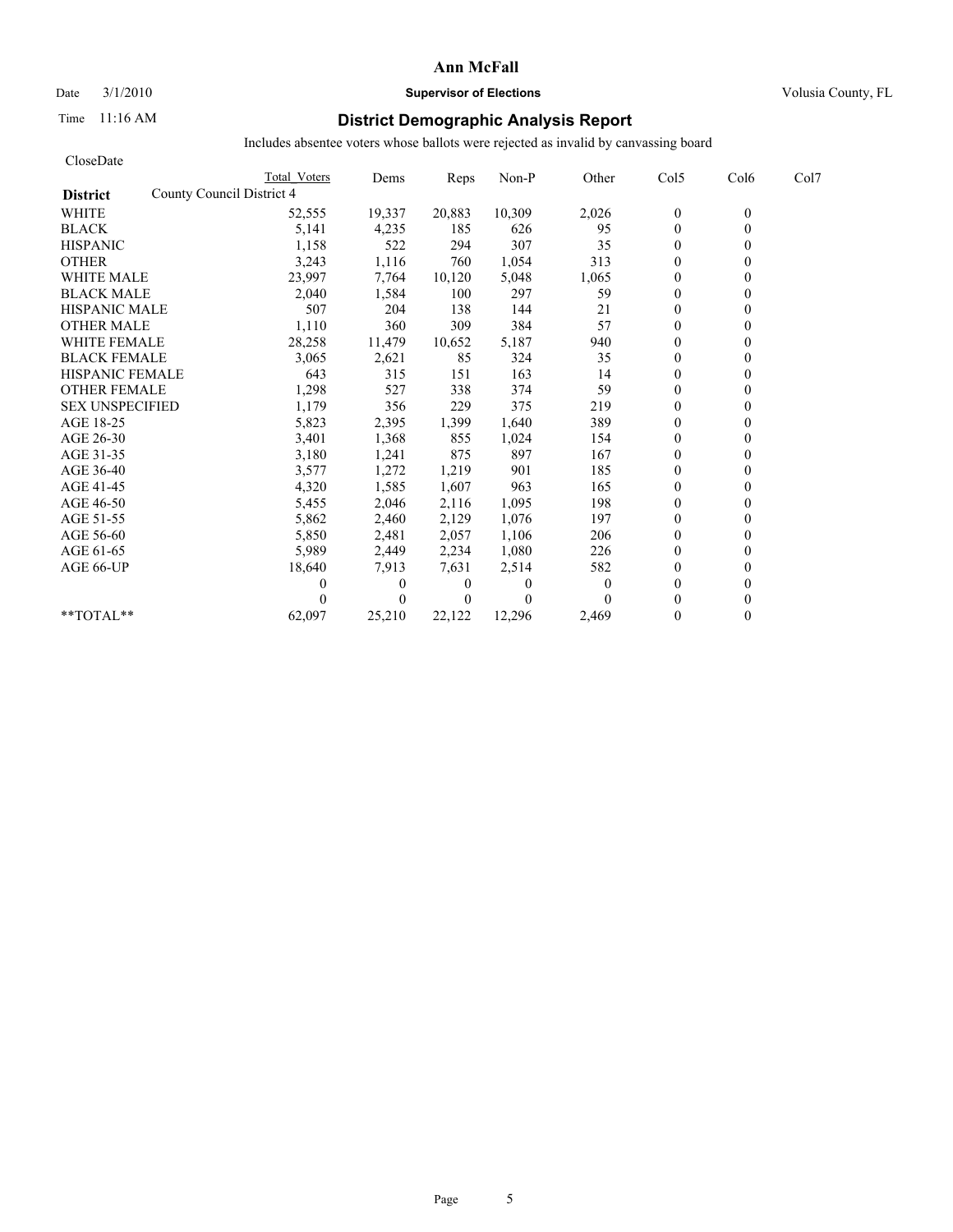## Date  $3/1/2010$  **Supervisor of Elections Supervisor of Elections** Volusia County, FL

## Time 11:16 AM **District Demographic Analysis Report**

| CloseDate              |                           |              |              |                |          |              |                |                  |      |
|------------------------|---------------------------|--------------|--------------|----------------|----------|--------------|----------------|------------------|------|
|                        |                           | Total Voters | Dems         | Reps           | Non-P    | Other        | Col5           | Col <sub>6</sub> | Col7 |
| <b>District</b>        | County Council District 5 |              |              |                |          |              |                |                  |      |
| <b>WHITE</b>           |                           | 47,335       | 15,534       | 19,378         | 9,969    | 2,454        | $\theta$       | $\mathbf{0}$     |      |
| <b>BLACK</b>           |                           | 5,008        | 3,893        | 266            | 686      | 163          | $\mathbf{0}$   | 0                |      |
| <b>HISPANIC</b>        |                           | 12,364       | 6,154        | 2,071          | 3,750    | 389          | $\overline{0}$ |                  |      |
| <b>OTHER</b>           |                           | 3,776        | 1,217        | 744            | 1,355    | 460          | $\theta$       |                  |      |
| <b>WHITE MALE</b>      |                           | 22,101       | 6,440        | 9,537          | 4,841    | 1,283        | $\theta$       |                  |      |
| <b>BLACK MALE</b>      |                           | 2,240        | 1,640        | 149            | 354      | 97           | $\theta$       |                  |      |
| <b>HISPANIC MALE</b>   |                           | 5,801        | 2,766        | 1,038          | 1,796    | 201          | $\mathbf{0}$   |                  |      |
| <b>OTHER MALE</b>      |                           | 1,248        | 436          | 288            | 447      | 77           | $\mathbf{0}$   |                  |      |
| <b>WHITE FEMALE</b>    |                           | 24,957       | 9,007        | 9,728          | 5,066    | 1,156        | $\theta$       |                  |      |
| <b>BLACK FEMALE</b>    |                           | 2,723        | 2,212        | 117            | 329      | 65           | $\theta$       |                  |      |
| <b>HISPANIC FEMALE</b> |                           | 6,469        | 3,335        | 1,027          | 1,926    | 181          | $\theta$       |                  |      |
| <b>OTHER FEMALE</b>    |                           | 1,456        | 568          | 296            | 492      | 100          | $\overline{0}$ |                  |      |
| <b>SEX UNSPECIFIED</b> |                           | 1,488        | 394          | 279            | 509      | 306          | $\theta$       |                  |      |
| AGE 18-25              |                           | 7,595        | 2,678        | 1,665          | 2,588    | 664          | $\theta$       |                  |      |
| AGE 26-30              |                           | 4,971        | 1,718        | 1,216          | 1,700    | 337          | $\mathbf{0}$   |                  |      |
| AGE 31-35              |                           | 5,437        | 2,007        | 1,477          | 1,634    | 319          | $\mathbf{0}$   |                  |      |
| AGE 36-40              |                           | 5,837        | 2,033        | 1,901          | 1,580    | 323          | $\theta$       |                  |      |
| AGE 41-45              |                           | 6,211        | 2,274        | 2,123          | 1,512    | 302          | $\mathbf{0}$   |                  |      |
| AGE 46-50              |                           | 7,105        | 2,576        | 2,639          | 1,596    | 294          | $\theta$       |                  |      |
| AGE 51-55              |                           | 6,792        | 2,681        | 2,478          | 1,324    | 309          | $\mathbf{0}$   |                  |      |
| AGE 56-60              |                           | 5,820        | 2,452        | 2,047          | 1,090    | 231          | $\overline{0}$ |                  |      |
| AGE 61-65              |                           | 5,195        | 2,129        | 1,912          | 938      | 216          | $\mathbf{0}$   |                  |      |
| AGE 66-UP              |                           | 13,518       | 6,250        | 5,001          | 1,797    | 470          | $\Omega$       |                  |      |
|                        |                           | 0            | $\mathbf{0}$ | $\overline{0}$ | $\Omega$ | $\mathbf{0}$ | $\theta$       |                  |      |
|                        |                           |              | $\theta$     | $\theta$       | $\theta$ |              | $\theta$       |                  |      |
| $*$ TOTAL $*$          |                           | 68,483       | 26,798       | 22,459         | 15,760   | 3,466        | $\theta$       | 0                |      |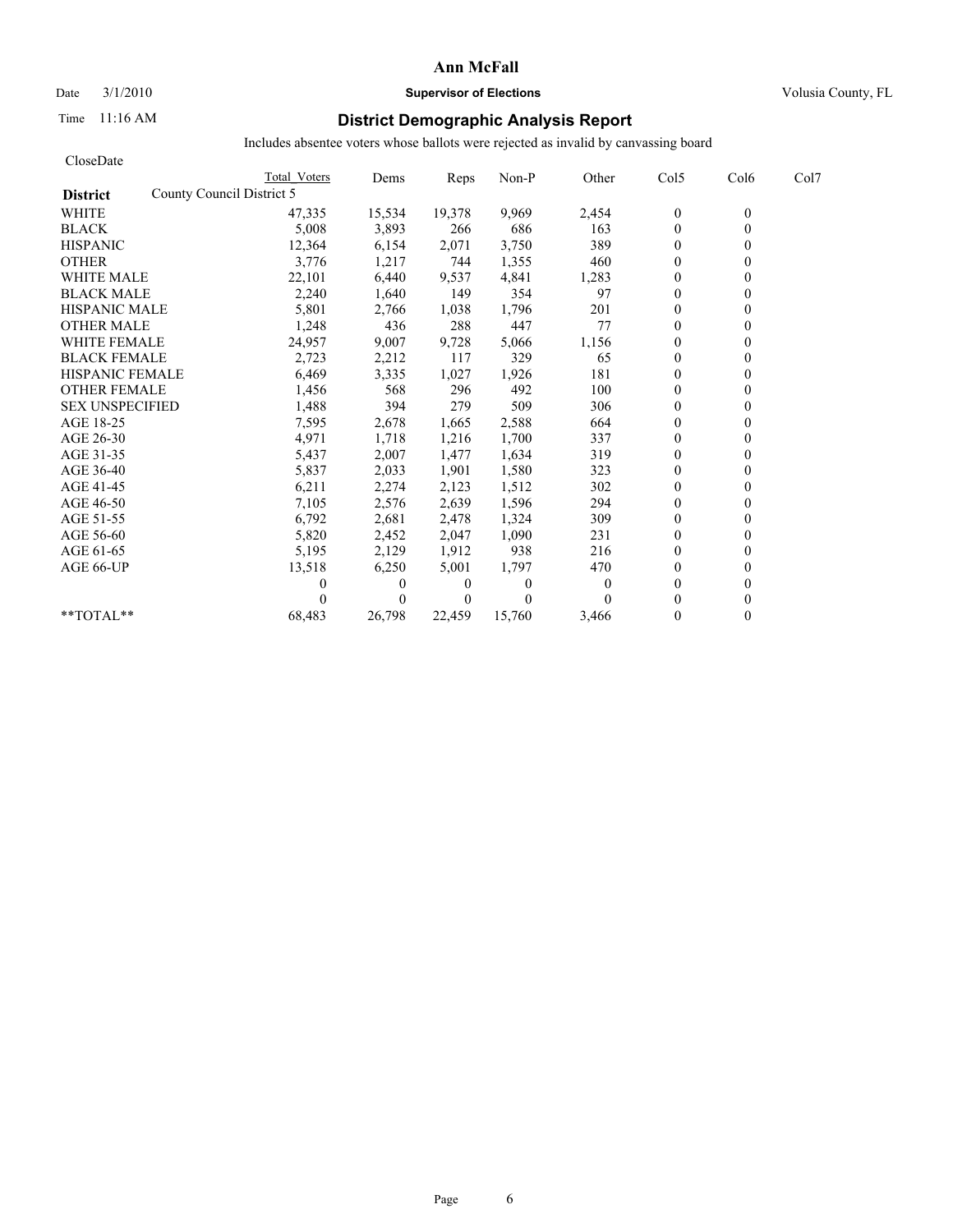### Date  $3/1/2010$  **Supervisor of Elections Supervisor of Elections** Volusia County, FL

## Time 11:16 AM **District Demographic Analysis Report**

| CloseDate              |                              |                |                |              |                |                |          |      |
|------------------------|------------------------------|----------------|----------------|--------------|----------------|----------------|----------|------|
|                        | <b>Total Voters</b>          | Dems           | Reps           | Non-P        | Other          | Col5           | Col6     | Col7 |
| <b>District</b>        | Indigo Community Development |                |                |              |                |                |          |      |
| <b>WHITE</b>           | 688                          | 183            | 343            | 130          | 32             | $\mathbf{0}$   | $\theta$ |      |
| <b>BLACK</b>           | 74                           | 58             | 6              | 10           | $\mathbf{0}$   | $\theta$       |          |      |
| <b>HISPANIC</b>        | 30                           | 14             | 6              | 10           | 0              | $\overline{0}$ |          |      |
| <b>OTHER</b>           | 72                           | 25             | 22             | 21           | 4              | $\theta$       |          |      |
| <b>WHITE MALE</b>      | 342                          | 74             | 176            | 74           | 18             | $\theta$       |          |      |
| <b>BLACK MALE</b>      | 35                           | 24             | 5              | 6            | $\theta$       | $\theta$       |          |      |
| <b>HISPANIC MALE</b>   | 11                           | 4              |                | 6            | $\Omega$       | $\theta$       |          |      |
| <b>OTHER MALE</b>      | 32                           | 10             | 9              | 11           | 2              | $\overline{0}$ |          |      |
| <b>WHITE FEMALE</b>    | 342                          | 108            | 165            | 56           | 13             | $\theta$       |          |      |
| <b>BLACK FEMALE</b>    | 39                           | 34             |                | 4            | $\theta$       | $\Omega$       |          |      |
| HISPANIC FEMALE        | 19                           | 10             | 5              | 4            | $\Omega$       | $\Omega$       |          |      |
| <b>OTHER FEMALE</b>    | 27                           | $\overline{7}$ | 10             | 10           | $\overline{0}$ | $\Omega$       |          |      |
| <b>SEX UNSPECIFIED</b> | 17                           | 9              | 5              | $\mathbf{0}$ |                | $\theta$       |          |      |
| AGE 18-25              | 88                           | 23             | 31             | 27           |                | $\theta$       |          |      |
| AGE 26-30              | 88                           | 31             | 29             | 26           | 2              | 0              |          |      |
| AGE 31-35              | 64                           | 19             | 23             | 20           | $\overline{c}$ | $\Omega$       |          |      |
| AGE 36-40              | 66                           | 14             | 34             | 16           | $\overline{c}$ | $\Omega$       |          |      |
| AGE 41-45              | 60                           | 27             | 23             | 9            |                | $\theta$       |          |      |
| AGE 46-50              | 61                           | 19             | 33             | 8            |                | $\theta$       |          |      |
| AGE 51-55              | 76                           | 29             | 36             | 9            | 2              | $\Omega$       |          |      |
| AGE 56-60              | 95                           | 27             | 46             | 17           | 5              | $\overline{0}$ |          |      |
| AGE 61-65              | 113                          | 40             | 45             | 19           | 9              | $\theta$       |          |      |
| AGE 66-UP              | 153                          | 51             | 77             | 20           | 5              | $\Omega$       |          |      |
|                        | 0                            | $\Omega$       | $\theta$       | $\mathbf{0}$ | $\Omega$       | 0              |          |      |
|                        | 0                            | $\Omega$       | $\overline{0}$ | $\mathbf{0}$ | $\theta$       | 0              |          |      |
| **TOTAL**              | 864                          | 280            | 377            | 171          | 36             | $\Omega$       |          |      |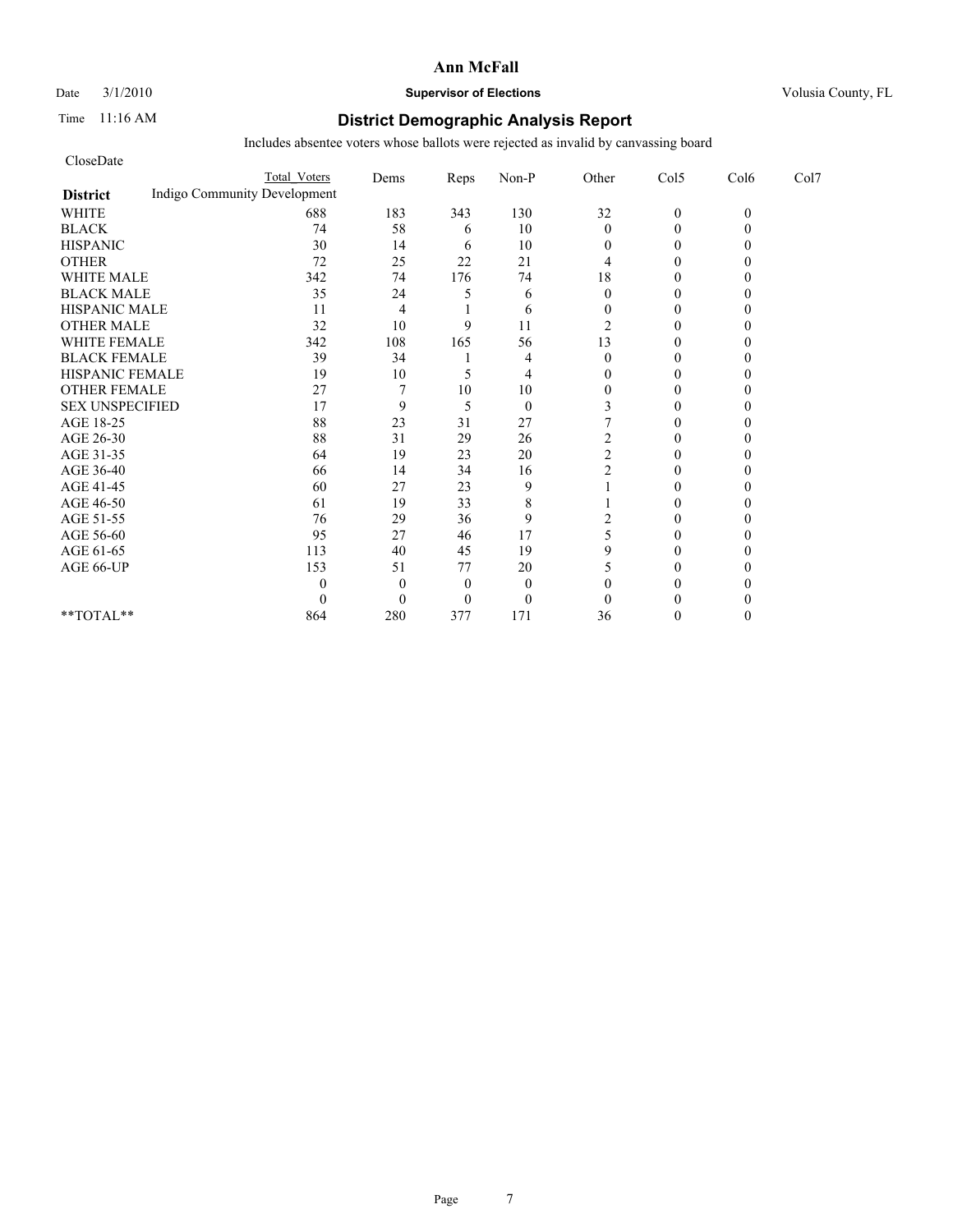#### Date  $3/1/2010$  **Supervisor of Elections Supervisor of Elections** Volusia County, FL

## Time 11:16 AM **District Demographic Analysis Report**

| CloseDate              |                              |                |                |                |                |              |          |      |
|------------------------|------------------------------|----------------|----------------|----------------|----------------|--------------|----------|------|
|                        | <b>Total Voters</b>          | Dems           | Reps           | Non-P          | Other          | Col5         | Col6     | Col7 |
| <b>District</b>        | DeBary Community Development |                |                |                |                |              |          |      |
| <b>WHITE</b>           | 636                          | 190            | 295            | 130            | 21             | $\mathbf{0}$ | $\theta$ |      |
| <b>BLACK</b>           | 10                           | 6              | $\overline{2}$ | $\overline{2}$ | $\theta$       | $\Omega$     |          |      |
| <b>HISPANIC</b>        | 11                           | 3              |                | $\overline{2}$ |                | $\theta$     |          |      |
| <b>OTHER</b>           | 28                           | 5              | 5              | 14             | 4              | $\Omega$     |          |      |
| <b>WHITE MALE</b>      | 325                          | 88             | 156            | 70             | 11             | $\Omega$     |          |      |
| <b>BLACK MALE</b>      | 6                            |                |                | $\overline{2}$ | $\theta$       | 0            |          |      |
| <b>HISPANIC MALE</b>   |                              |                |                |                |                | $\Omega$     |          |      |
| <b>OTHER MALE</b>      |                              | $\Omega$       |                | 7              | 0              | 0            |          |      |
| <b>WHITE FEMALE</b>    | 303                          | 100            | 136            | 58             | 9              | 0            |          |      |
| <b>BLACK FEMALE</b>    |                              | 3              |                | $\theta$       | 0              | 0            |          |      |
| HISPANIC FEMALE        | 6                            | 2              | 3              |                | 0              | $\Omega$     |          |      |
| <b>OTHER FEMALE</b>    | 13                           | 5              |                | 3              | $\overline{2}$ | 0            |          |      |
| <b>SEX UNSPECIFIED</b> | 15                           | $\overline{2}$ | 4              | 6              |                | 0            |          |      |
| AGE 18-25              | 86                           | 25             | 29             | 27             |                | 0            |          |      |
| AGE 26-30              | 33                           |                | 10             | 12             |                | 0            |          |      |
| AGE 31-35              | 28                           | 8              | 11             | 8              |                | 0            |          |      |
| AGE 36-40              | 52                           | 14             | 21             | 14             |                | 0            |          |      |
| AGE 41-45              | 74                           | 13             | 42             | 17             |                | $\Omega$     |          |      |
| AGE 46-50              | 99                           | 27             | 50             | 21             |                | $\theta$     |          |      |
| AGE 51-55              | 99                           | 32             | 49             | 15             |                | 0            |          |      |
| AGE 56-60              | 82                           | 23             | 45             | 13             |                | 0            |          |      |
| AGE 61-65              | 61                           | 26             | 21             | 11             |                | 0            |          |      |
| AGE 66-UP              | 71                           | 29             | 29             | 10             |                | 0            |          |      |
|                        | 0                            | $\Omega$       | $\Omega$       | $\mathbf{0}$   |                |              |          |      |
|                        | 0                            | $\Omega$       | $\Omega$       | $\theta$       | 0              | 0            |          |      |
| **TOTAL**              | 685                          | 204            | 307            | 148            | 26             | 0            |          |      |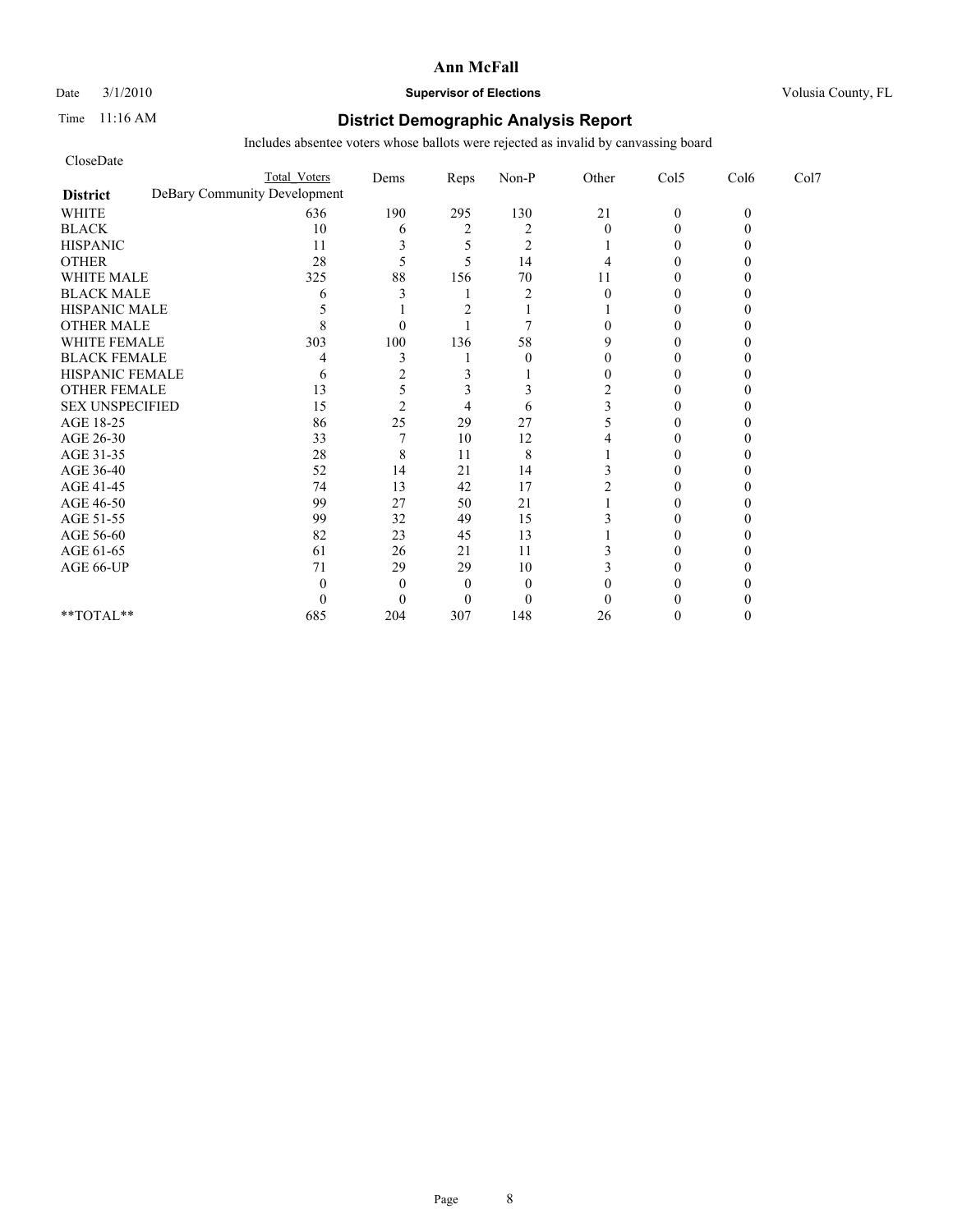## Date  $3/1/2010$  **Supervisor of Elections Supervisor of Elections** Volusia County, FL

## Time 11:16 AM **District Demographic Analysis Report**

| CloseDate              |                          |                     |              |                  |          |                |                  |          |      |
|------------------------|--------------------------|---------------------|--------------|------------------|----------|----------------|------------------|----------|------|
|                        |                          | <b>Total Voters</b> | Dems         | Reps             | Non-P    | Other          | Col5             | Col6     | Col7 |
| <b>District</b>        | Congressional District 3 |                     |              |                  |          |                |                  |          |      |
| <b>WHITE</b>           |                          | 5,151               | 1,812        | 2,227            | 872      | 240            | $\boldsymbol{0}$ | $\theta$ |      |
| <b>BLACK</b>           |                          | 2,245               | 1,912        | 60               | 234      | 39             | $\theta$         | 0        |      |
| <b>HISPANIC</b>        |                          | 373                 | 155          | 59               | 139      | 20             | $\theta$         |          |      |
| <b>OTHER</b>           |                          | 394                 | 147          | 78               | 125      | 44             | $\theta$         |          |      |
| <b>WHITE MALE</b>      |                          | 2,406               | 758          | 1,087            | 432      | 129            | $\theta$         |          |      |
| <b>BLACK MALE</b>      |                          | 908                 | 763          | 20               | 98       | 27             | $\mathbf{0}$     |          |      |
| <b>HISPANIC MALE</b>   |                          | 169                 | 74           | 27               | 56       | 12             | $\theta$         |          |      |
| <b>OTHER MALE</b>      |                          | 119                 | 54           | 30               | 29       | 6              | $\mathbf{0}$     |          |      |
| <b>WHITE FEMALE</b>    |                          | 2,713               | 1,045        | 1,123            | 435      | 110            | $\theta$         |          |      |
| <b>BLACK FEMALE</b>    |                          | 1,308               | 1,126        | 39               | 131      | 12             | $\overline{0}$   |          |      |
| HISPANIC FEMALE        |                          | 200                 | 81           | 32               | 80       |                | $\theta$         |          |      |
| <b>OTHER FEMALE</b>    |                          | 141                 | 60           | 30               | 44       | $\overline{7}$ | $\theta$         |          |      |
| <b>SEX UNSPECIFIED</b> |                          | 199                 | 65           | 36               | 65       | 33             | $\theta$         |          |      |
| AGE 18-25              |                          | 848                 | 372          | 131              | 274      | 71             | $\mathbf{0}$     |          |      |
| AGE 26-30              |                          | 539                 | 277          | 92               | 141      | 29             | $\mathbf{0}$     |          |      |
| AGE 31-35              |                          | 541                 | 260          | 118              | 131      | 32             | $\mathbf{0}$     |          |      |
| AGE 36-40              |                          | 606                 | 299          | 161              | 126      | 20             | $\mathbf{0}$     |          |      |
| AGE 41-45              |                          | 627                 | 281          | 197              | 128      | 21             | $\mathbf{0}$     |          |      |
| AGE 46-50              |                          | 783                 | 405          | 235              | 117      | 26             | $\theta$         |          |      |
| AGE 51-55              |                          | 793                 | 400          | 267              | 103      | 23             | $\mathbf{0}$     |          |      |
| AGE 56-60              |                          | 729                 | 385          | 226              | 90       | 28             | $\mathbf{0}$     |          |      |
| AGE 61-65              |                          | 725                 | 350          | 259              | 84       | 32             | $\theta$         |          |      |
| AGE 66-UP              |                          | 1,972               | 997          | 738              | 176      | 61             | $\mathbf{0}$     |          |      |
|                        |                          | 0                   | $\mathbf{0}$ | $\boldsymbol{0}$ | $\theta$ | $\mathbf{0}$   | $\mathbf{0}$     |          |      |
|                        |                          | 0                   | $\Omega$     | $\Omega$         | $\theta$ | $\theta$       | $\theta$         |          |      |
| **TOTAL**              |                          | 8,163               | 4,026        | 2.424            | 1,370    | 343            | $\theta$         | 0        |      |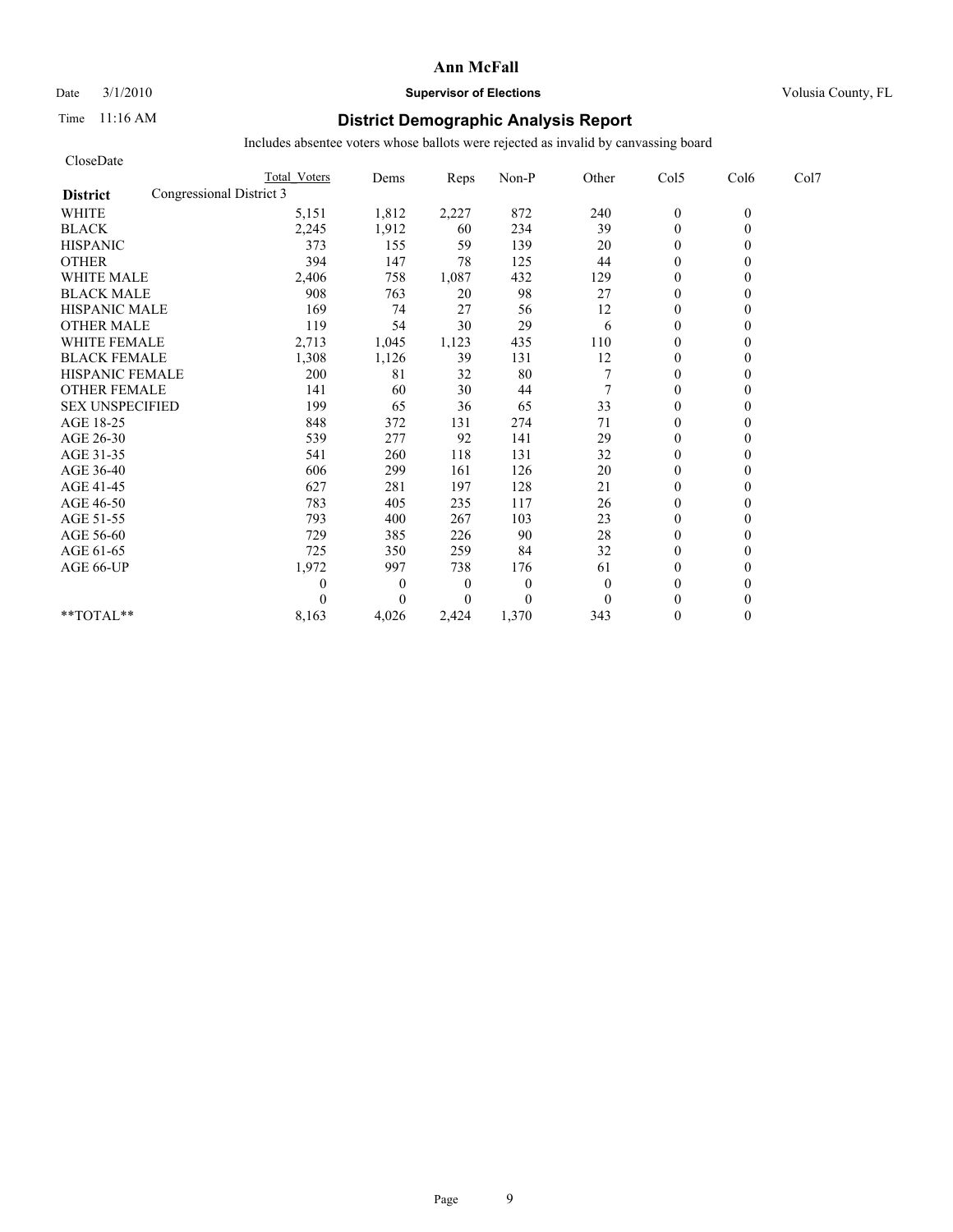# Date  $3/1/2010$  **Supervisor of Elections Supervisor of Elections** Volusia County, FL

# Time 11:16 AM **District Demographic Analysis Report**

| CloseDate                                   |              |              |          |          |          |                |                  |      |
|---------------------------------------------|--------------|--------------|----------|----------|----------|----------------|------------------|------|
|                                             | Total Voters | Dems         | Reps     | Non-P    | Other    | Col5           | Col <sub>6</sub> | Col7 |
| Congressional District 7<br><b>District</b> |              |              |          |          |          |                |                  |      |
| <b>WHITE</b>                                | 137,858      | 50,085       | 54,227   | 27,314   | 6,232    | $\mathbf{0}$   | $\mathbf{0}$     |      |
| <b>BLACK</b>                                | 19,354       | 16,007       | 686      | 2,237    | 424      | $\mathbf{0}$   | 0                |      |
| <b>HISPANIC</b>                             | 12,607       | 6,081        | 2,248    | 3,855    | 423      | $\mathbf{0}$   |                  |      |
| <b>OTHER</b>                                | 9,508        | 3,333        | 1,964    | 3,190    | 1,021    | $\theta$       |                  |      |
| <b>WHITE MALE</b>                           | 63,400       | 20,354       | 26,444   | 13,300   | 3,302    | $\theta$       |                  |      |
| <b>BLACK MALE</b>                           | 7,864        | 6,194        | 373      | 1,068    | 229      | $\mathbf{0}$   |                  |      |
| <b>HISPANIC MALE</b>                        | 5,871        | 2,722        | 1,119    | 1,816    | 214      | $\theta$       |                  |      |
| <b>OTHER MALE</b>                           | 3,128        | 1,121        | 785      | 1,036    | 186      | $\overline{0}$ |                  |      |
| <b>WHITE FEMALE</b>                         | 73,702       | 29,481       | 27,504   | 13,833   | 2,884    | $\theta$       |                  |      |
| <b>BLACK FEMALE</b>                         | 11,331       | 9,683        | 311      | 1,146    | 191      | $\overline{0}$ |                  |      |
| <b>HISPANIC FEMALE</b>                      | 6,639        | 3,307        | 1,117    | 2,014    | 201      | $\theta$       |                  |      |
| <b>OTHER FEMALE</b>                         | 3,665        | 1,524        | 805      | 1,134    | 202      | $\theta$       |                  |      |
| <b>SEX UNSPECIFIED</b>                      | 3,727        | 1,120        | 667      | 1,249    | 691      | $\theta$       |                  |      |
| AGE 18-25                                   | 19,981       | 8,659        | 4,143    | 5,749    | 1,430    | $\mathbf{0}$   |                  |      |
| AGE 26-30                                   | 11,530       | 4,497        | 2,783    | 3,594    | 656      | $\mathbf{0}$   |                  |      |
| AGE 31-35                                   | 11,023       | 4,180        | 2,994    | 3,194    | 655      | $\mathbf{0}$   |                  |      |
| AGE 36-40                                   | 12,042       | 4,366        | 3,953    | 3,098    | 625      | $\mathbf{0}$   |                  |      |
| AGE 41-45                                   | 13,790       | 5,145        | 4,874    | 3,166    | 605      | $\mathbf{0}$   |                  |      |
| AGE 46-50                                   | 16,599       | 6,366        | 6,085    | 3,441    | 707      | $\theta$       |                  |      |
| AGE 51-55                                   | 17,112       | 7,369        | 5,979    | 3,067    | 697      | $\mathbf{0}$   |                  |      |
| AGE 56-60                                   | 16,124       | 7,142        | 5,500    | 2,864    | 618      | $\mathbf{0}$   |                  |      |
| AGE 61-65                                   | 15,250       | 6,575        | 5,502    | 2,575    | 598      | $\theta$       |                  |      |
| AGE 66-UP                                   | 45,872       | 21,206       | 17,312   | 5,846    | 1,508    | $\theta$       |                  |      |
|                                             | 0            | $\mathbf{0}$ | 0        | 0        | $\Omega$ | $\theta$       |                  |      |
|                                             |              | $\Omega$     | $\Omega$ | $\theta$ | $\Omega$ | $\theta$       |                  |      |
| $*$ $TOTAI.**$                              | 179,327      | 75,506       | 59.125   | 36.596   | 8,100    | $\Omega$       | 0                |      |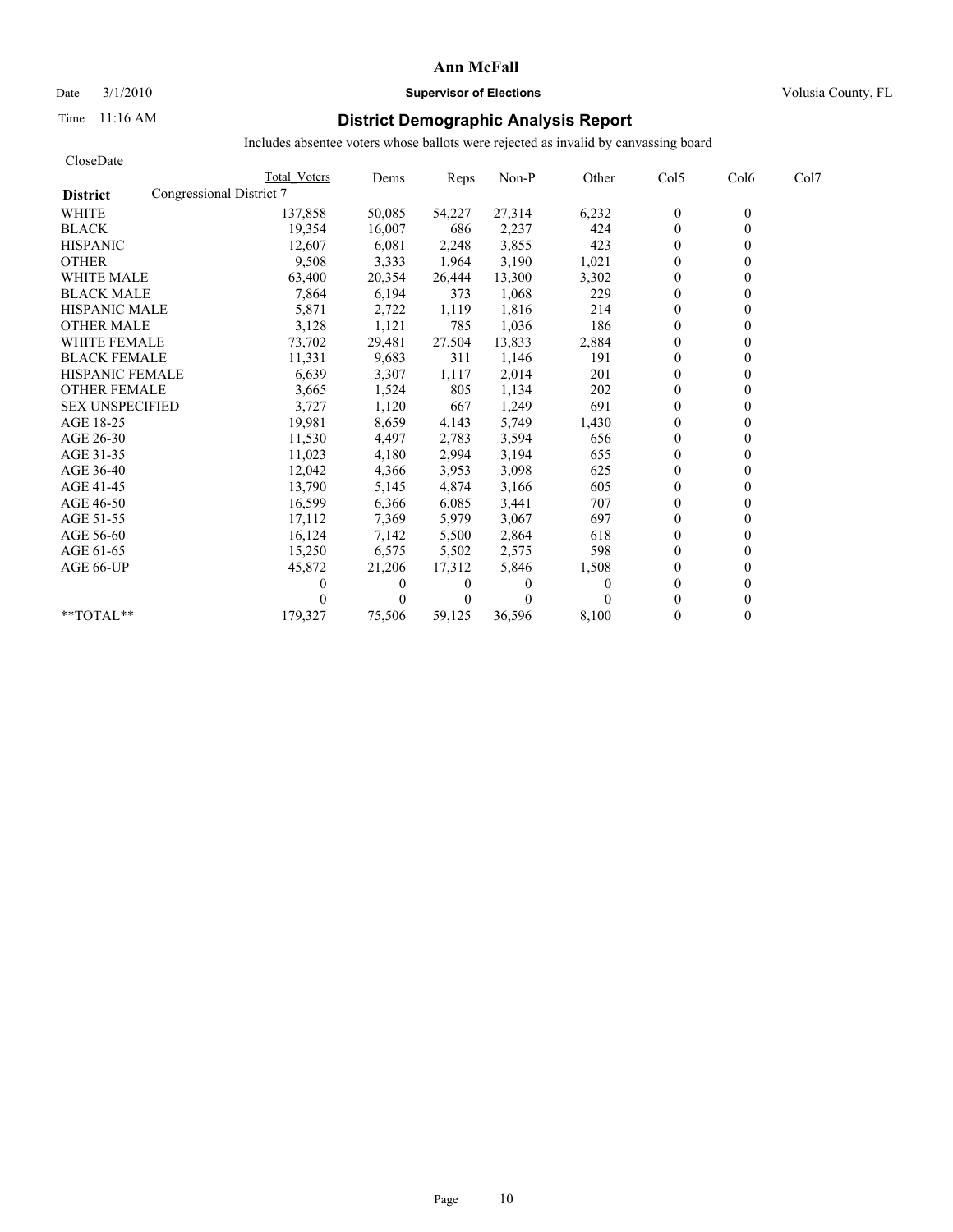## Date  $3/1/2010$  **Supervisor of Elections Supervisor of Elections** Volusia County, FL

## Time 11:16 AM **District Demographic Analysis Report**

| CloseDate              |                           |              |                |          |          |                |                  |      |
|------------------------|---------------------------|--------------|----------------|----------|----------|----------------|------------------|------|
|                        | Total Voters              | Dems         | Reps           | Non-P    | Other    | Col5           | Col <sub>6</sub> | Col7 |
| <b>District</b>        | Congressional District 24 |              |                |          |          |                |                  |      |
| <b>WHITE</b>           | 108,161                   | 38,491       | 42,040         | 23,114   | 4,516    | $\mathbf{0}$   | $\mathbf{0}$     |      |
| <b>BLACK</b>           | 4,873                     | 3,920        | 219            | 619      | 115      | $\mathbf{0}$   | 0                |      |
| <b>HISPANIC</b>        | 5,491                     | 2,574        | 1,030          | 1,688    | 199      | $\mathbf{0}$   |                  |      |
| <b>OTHER</b>           | 5,358                     | 1,642        | 1,185          | 1,888    | 643      | $\theta$       |                  |      |
| <b>WHITE MALE</b>      | 50,071                    | 15,786       | 20,599         | 11,284   | 2,402    | $\theta$       |                  |      |
| <b>BLACK MALE</b>      | 2,169                     | 1,653        | 114            | 336      | 66       | $\mathbf{0}$   |                  |      |
| <b>HISPANIC MALE</b>   | 2,549                     | 1,144        | 482            | 815      | 108      | $\theta$       |                  |      |
| <b>OTHER MALE</b>      | 1,821                     | 565          | 472            | 678      | 106      | $\theta$       |                  |      |
| <b>WHITE FEMALE</b>    | 57,401                    | 22,465       | 21,192         | 11,666   | 2,078    | $\theta$       |                  |      |
| <b>BLACK FEMALE</b>    | 2,663                     | 2,233        | 102            | 280      | 48       | $\overline{0}$ |                  |      |
| <b>HISPANIC FEMALE</b> | 2,903                     | 1,411        | 543            | 859      | 90       | $\theta$       |                  |      |
| <b>OTHER FEMALE</b>    | 2,058                     | 782          | 485            | 661      | 130      | $\theta$       |                  |      |
| <b>SEX UNSPECIFIED</b> | 2,248                     | 588          | 485            | 730      | 445      | $\theta$       |                  |      |
| AGE 18-25              | 10,867                    | 3,751        | 2,737          | 3,501    | 878      | $\mathbf{0}$   |                  |      |
| AGE 26-30              | 7,267                     | 2,464        | 1,924          | 2,464    | 415      | $\mathbf{0}$   |                  |      |
| AGE 31-35              | 6,967                     | 2,376        | 2,011          | 2,207    | 373      | $\mathbf{0}$   |                  |      |
| AGE 36-40              | 8,001                     | 2,725        | 2,655          | 2,220    | 401      | $\mathbf{0}$   |                  |      |
| AGE 41-45              | 8,862                     | 3,020        | 3,289          | 2,169    | 384      | $\mathbf{0}$   |                  |      |
| AGE 46-50              | 11,090                    | 3,851        | 4,385          | 2,458    | 396      | $\theta$       |                  |      |
| AGE 51-55              | 11,799                    | 4,537        | 4,479          | 2,355    | 428      | $\mathbf{0}$   |                  |      |
| AGE 56-60              | 11,584                    | 4,648        | 4,179          | 2,295    | 462      | $\mathbf{0}$   |                  |      |
| AGE 61-65              | 11,802                    | 4,598        | 4,395          | 2,282    | 527      | $\theta$       |                  |      |
| AGE 66-UP              | 35,643                    | 14,657       | 14,419         | 5,358    | 1,209    | $\mathbf{0}$   |                  |      |
|                        |                           | $\mathbf{0}$ | 0              | 0        | $\Omega$ | $\mathbf{0}$   |                  |      |
|                        |                           | $\Omega$     | $\overline{0}$ | $\Omega$ | $\Omega$ | $\theta$       |                  |      |
| $*$ $TOTAI.**$         | 123,883                   | 46.627       | 44.474         | 27,309   | 5,473    | $\Omega$       | 0                |      |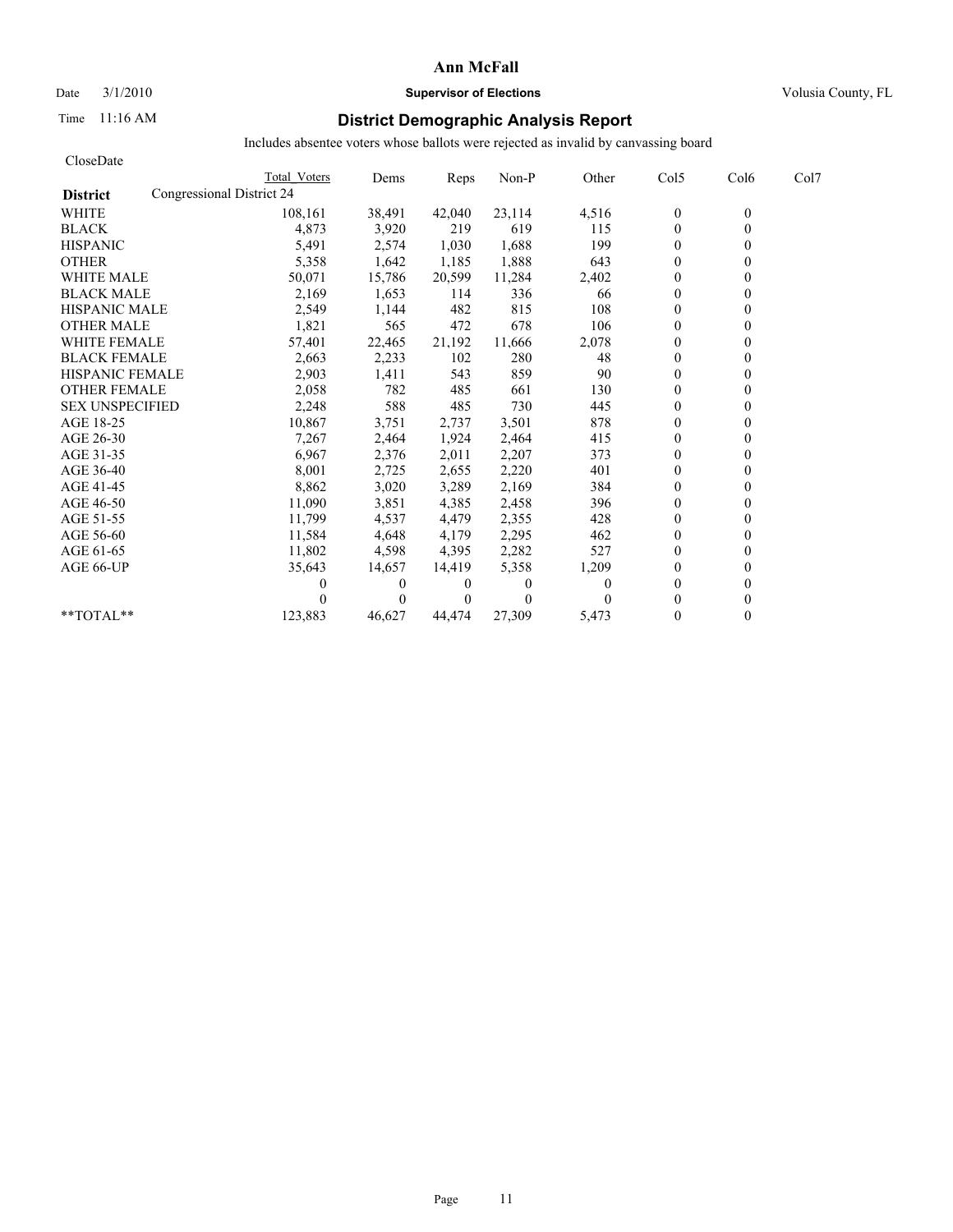## Date  $3/1/2010$  **Supervisor of Elections Supervisor of Elections** Volusia County, FL

## Time 11:16 AM **District Demographic Analysis Report**

| CloseDate              |               |              |          |                |                |              |                |          |      |
|------------------------|---------------|--------------|----------|----------------|----------------|--------------|----------------|----------|------|
|                        |               | Total Voters | Dems     | Reps           | Non-P          | Other        | Col5           | Col6     | Col7 |
| <b>District</b>        | Daytona Beach |              |          |                |                |              |                |          |      |
| <b>WHITE</b>           |               | 20,130       | 7,948    | 7,087          | 4,202          | 893          | $\mathbf{0}$   | $\theta$ |      |
| <b>BLACK</b>           |               | 12,262       | 10,423   | 320            | 1,300          | 219          | $\mathbf{0}$   | $\theta$ |      |
| <b>HISPANIC</b>        |               | 809          | 377      | 152            | 253            | 27           | $\overline{0}$ |          |      |
| <b>OTHER</b>           |               | 2,279        | 961      | 341            | 731            | 246          | $\theta$       |          |      |
| <b>WHITE MALE</b>      |               | 9,635        | 3,345    | 3,627          | 2,137          | 526          | $\theta$       |          |      |
| <b>BLACK MALE</b>      |               | 4,847        | 3,971    | 167            | 602            | 107          | $\mathbf{0}$   |          |      |
| <b>HISPANIC MALE</b>   |               | 383          | 172      | 70             | 126            | 15           | $\Omega$       |          |      |
| <b>OTHER MALE</b>      |               | 737          | 307      | 148            | 238            | 44           | $\theta$       |          |      |
| <b>WHITE FEMALE</b>    |               | 10,383       | 4,557    | 3,426          | 2,040          | 360          | $\Omega$       |          |      |
| <b>BLACK FEMALE</b>    |               | 7,306        | 6,363    | 151            | 681            | 111          | $\theta$       |          |      |
| <b>HISPANIC FEMALE</b> |               | 422          | 202      | 82             | 127            | 11           | $\theta$       |          |      |
| <b>OTHER FEMALE</b>    |               | 830          | 404      | 133            | 255            | 38           | $\mathbf{0}$   |          |      |
| <b>SEX UNSPECIFIED</b> |               | 937          | 388      | 96             | 280            | 173          | $\mathbf{0}$   |          |      |
| AGE 18-25              |               | 6,183        | 3,896    | 673            | 1,297          | 317          | $\mathbf{0}$   |          |      |
| AGE 26-30              |               | 2,762        | 1,441    | 433            | 766            | 122          | $\theta$       |          |      |
| AGE 31-35              |               | 2,062        | 1,073    | 352            | 545            | 92           | $\mathbf{0}$   |          |      |
| AGE 36-40              |               | 2,038        | 1,043    | 455            | 468            | 72           | $\theta$       |          |      |
| AGE 41-45              |               | 2,306        | 1,267    | 479            | 471            | 89           | $\mathbf{0}$   |          |      |
| AGE 46-50              |               | 2,727        | 1,454    | 661            | 503            | 109          | $\mathbf{0}$   |          |      |
| AGE 51-55              |               | 3,079        | 1,759    | 734            | 474            | 112          | $\mathbf{0}$   |          |      |
| AGE 56-60              |               | 2,930        | 1,581    | 732            | 520            | 97           | $\theta$       |          |      |
| AGE 61-65              |               | 2,748        | 1,448    | 739            | 458            | 103          | $\theta$       |          |      |
| AGE 66-UP              |               | 8,645        | 4,747    | 2,642          | 984            | 272          | $\mathbf{0}$   |          |      |
|                        |               |              | $\theta$ | $\overline{0}$ | $\overline{0}$ | $\mathbf{0}$ | $\mathbf{0}$   |          |      |
|                        |               |              | $\theta$ | $\overline{0}$ | $\Omega$       | 0            | $\theta$       |          |      |
| **TOTAL**              |               | 35,480       | 19,709   | 7,900          | 6,486          | 1,385        | $\mathbf{0}$   | 0        |      |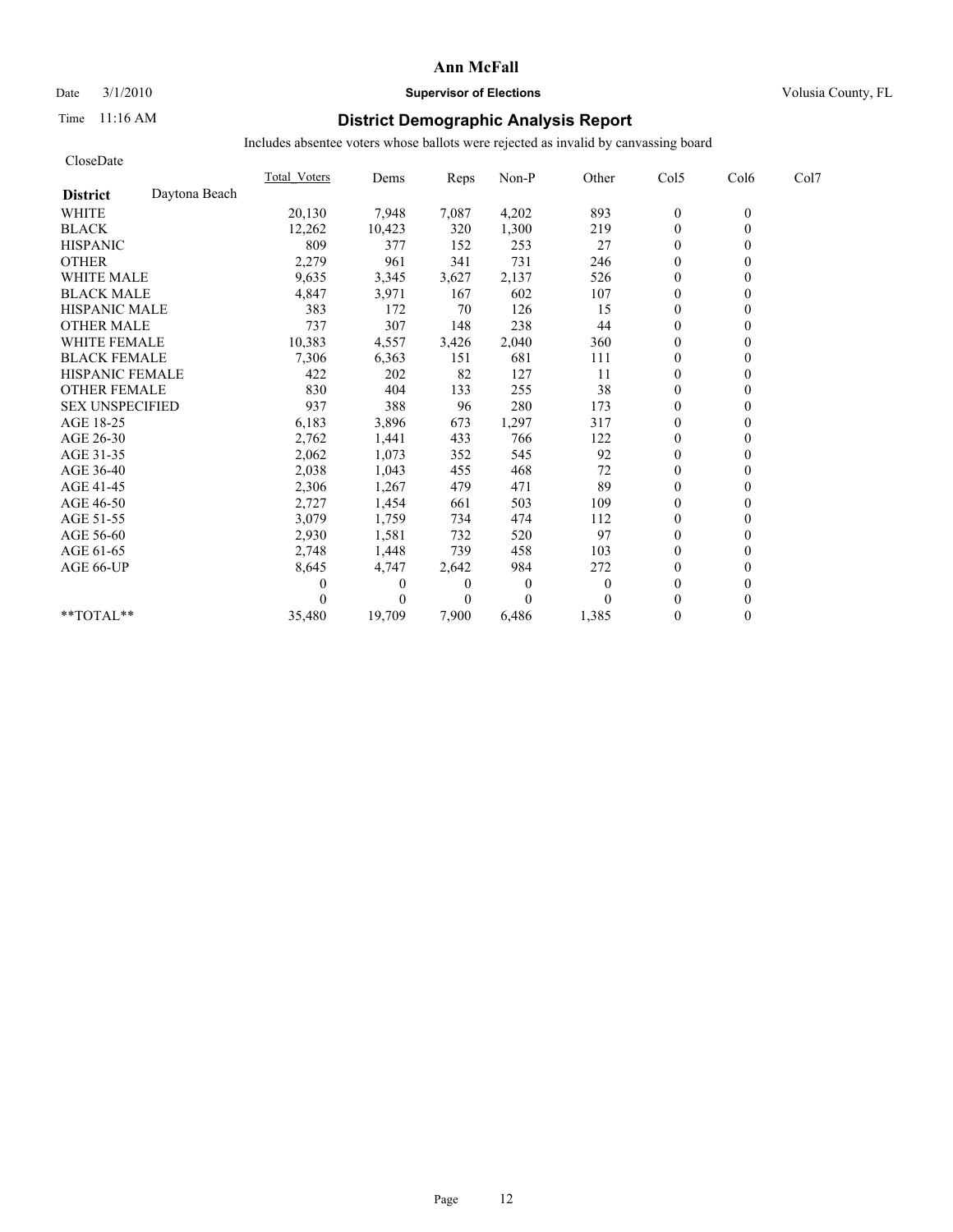## Date  $3/1/2010$  **Supervisor of Elections Supervisor of Elections** Volusia County, FL

## Time 11:16 AM **District Demographic Analysis Report**

| CloseDate              |                      |                     |                |                |              |              |                |          |      |
|------------------------|----------------------|---------------------|----------------|----------------|--------------|--------------|----------------|----------|------|
|                        |                      | <b>Total Voters</b> | Dems           | Reps           | Non-P        | Other        | Col5           | Col6     | Col7 |
| <b>District</b>        | Daytona Beach Shores |                     |                |                |              |              |                |          |      |
| <b>WHITE</b>           |                      | 3,038               | 914            | 1,385          | 612          | 127          | $\mathbf{0}$   | $\theta$ |      |
| <b>BLACK</b>           |                      | 27                  | 18             | 2              | 6            |              | $\mathbf{0}$   |          |      |
| <b>HISPANIC</b>        |                      | 48                  | 16             | 20             | 9            | 3            | $\theta$       |          |      |
| <b>OTHER</b>           |                      | 151                 | 46             | 52             | 40           | 13           | $\theta$       |          |      |
| <b>WHITE MALE</b>      |                      | 1,427               | 396            | 652            | 313          | 66           | $\theta$       |          |      |
| <b>BLACK MALE</b>      |                      | 14                  | 9              |                | 3            |              | $\theta$       |          |      |
| <b>HISPANIC MALE</b>   |                      | 24                  | 7              | 11             | 3            |              | $\theta$       |          |      |
| <b>OTHER MALE</b>      |                      | 57                  | 20             | 20             | 16           |              | $\theta$       |          |      |
| <b>WHITE FEMALE</b>    |                      | 1,583               | 508            | 722            | 295          | 58           | $\theta$       |          |      |
| <b>BLACK FEMALE</b>    |                      | 13                  | 9              |                | 3            | $\theta$     | $\overline{0}$ |          |      |
| HISPANIC FEMALE        |                      | 23                  | 9              | 8              | 6            | $\mathbf{0}$ | $\theta$       |          |      |
| <b>OTHER FEMALE</b>    |                      | 66                  | 20             | 26             | 16           | 4            | $\theta$       |          |      |
| <b>SEX UNSPECIFIED</b> |                      | 57                  | 16             | 18             | 12           | 11           | $\theta$       |          |      |
| AGE 18-25              |                      | 111                 | 33             | 31             | 36           | 11           | $\theta$       |          |      |
| AGE 26-30              |                      | 83                  | 28             | 25             | 27           | 3            | $\Omega$       |          |      |
| AGE 31-35              |                      | 64                  | 29             | 15             | 15           | 5            | $\theta$       |          |      |
| AGE 36-40              |                      | 66                  | 19             | 21             | 23           | 3            | $\Omega$       |          |      |
| AGE 41-45              |                      | 105                 | 19             | 43             | 37           | 6            | $\mathbf{0}$   |          |      |
| AGE 46-50              |                      | 153                 | 49             | 60             | 38           | 6            | $\theta$       |          |      |
| AGE 51-55              |                      | 208                 | 52             | 94             | 50           | 12           | $\Omega$       |          |      |
| AGE 56-60              |                      | 287                 | 70             | 133            | 64           | 20           | $\overline{0}$ |          |      |
| AGE 61-65              |                      | 393                 | 122            | 177            | 75           | 19           | $\theta$       |          |      |
| AGE 66-UP              |                      | 1,794               | 573            | 860            | 302          | 59           | $\theta$       |          |      |
|                        |                      | 0                   | $\overline{0}$ | $\overline{0}$ | $\mathbf{0}$ | $\theta$     | $\Omega$       |          |      |
|                        |                      | $\Omega$            | $\Omega$       | $\Omega$       | $\theta$     | $\Omega$     | $\Omega$       |          |      |
| **TOTAL**              |                      | 3,264               | 994            | 1,459          | 667          | 144          | $\Omega$       |          |      |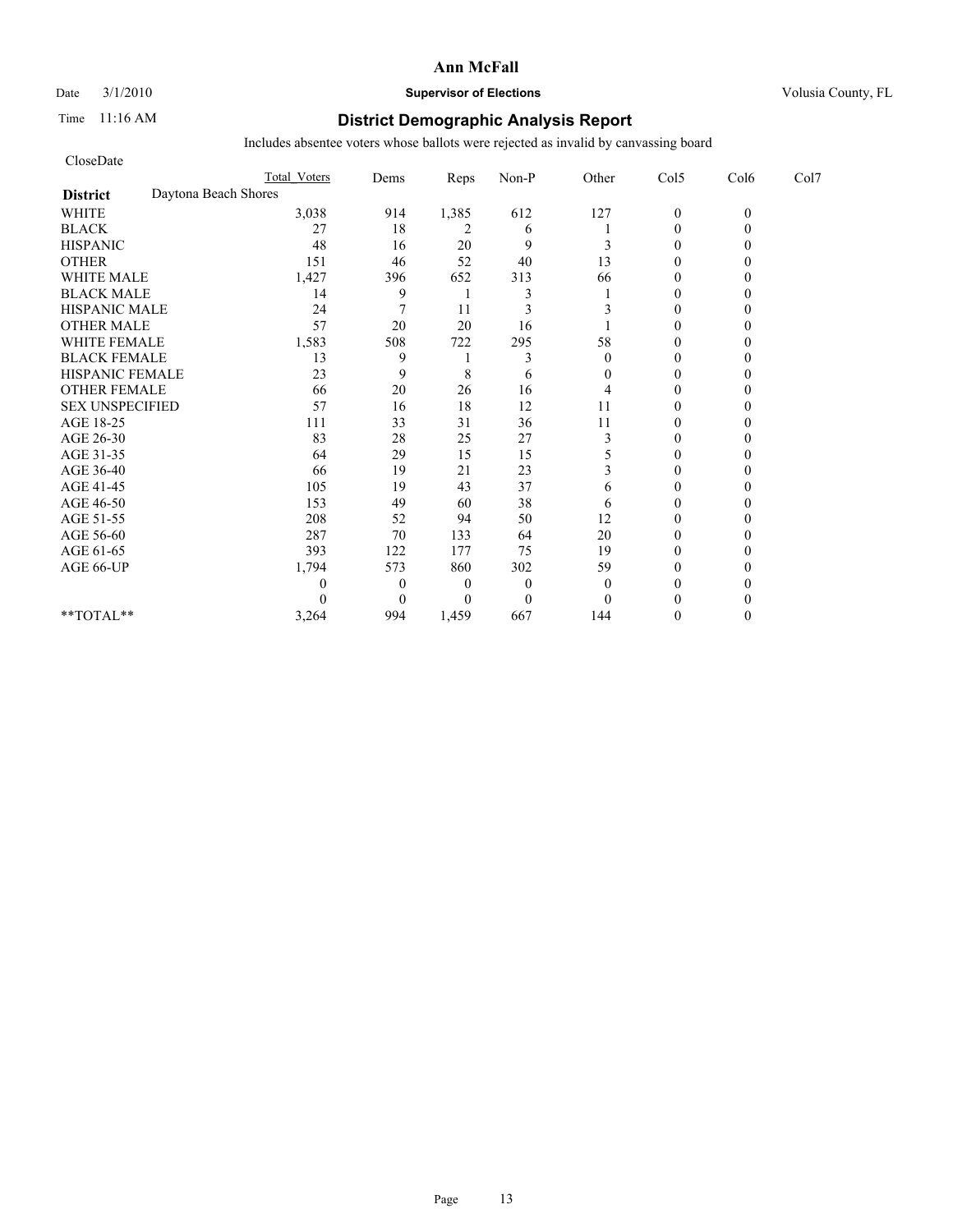### Date  $3/1/2010$  **Supervisor of Elections Supervisor of Elections** Volusia County, FL

## Time 11:16 AM **District Demographic Analysis Report**

| CloseDate              |        |                     |                  |                  |              |          |                  |          |      |
|------------------------|--------|---------------------|------------------|------------------|--------------|----------|------------------|----------|------|
|                        |        | <b>Total Voters</b> | Dems             | Reps             | Non-P        | Other    | Col5             | Col6     | Col7 |
| <b>District</b>        | DeBary |                     |                  |                  |              |          |                  |          |      |
| <b>WHITE</b>           |        | 11,451              | 3,369            | 5,314            | 2,225        | 543      | $\boldsymbol{0}$ | $\theta$ |      |
| <b>BLACK</b>           |        | 405                 | 305              | 31               | 56           | 13       | $\mathbf{0}$     | $\theta$ |      |
| <b>HISPANIC</b>        |        | 733                 | 309              | 186              | 210          | 28       | $\overline{0}$   |          |      |
| <b>OTHER</b>           |        | 648                 | 178              | 177              | 216          | 77       | $\theta$         |          |      |
| <b>WHITE MALE</b>      |        | 5,358               | 1,351            | 2,629            | 1,094        | 284      | $\boldsymbol{0}$ |          |      |
| <b>BLACK MALE</b>      |        | 186                 | 132              | 11               | 37           | 6        | $\theta$         |          |      |
| <b>HISPANIC MALE</b>   |        | 347                 | 131              | 93               | 106          | 17       | $\theta$         |          |      |
| <b>OTHER MALE</b>      |        | 212                 | 59               | 59               | 81           | 13       | $\mathbf{0}$     |          |      |
| <b>WHITE FEMALE</b>    |        | 6,023               | 2,003            | 2,650            | 1,118        | 252      | $\theta$         |          |      |
| <b>BLACK FEMALE</b>    |        | 214                 | 168              | 20               | 19           | 7        | $\mathbf{0}$     |          |      |
| HISPANIC FEMALE        |        | 379                 | 174              | 93               | 101          | 11       | $\mathbf{0}$     | $\theta$ |      |
| <b>OTHER FEMALE</b>    |        | 268                 | 85               | 79               | 82           | 22       | $\mathbf{0}$     |          |      |
| <b>SEX UNSPECIFIED</b> |        | 250                 | 58               | 74               | 69           | 49       | $\theta$         |          |      |
| AGE 18-25              |        | 1,054               | 282              | 321              | 353          | 98       | $\theta$         |          |      |
| AGE 26-30              |        | 690                 | 175              | 231              | 237          | 47       | $\mathbf{0}$     |          |      |
| AGE 31-35              |        | 760                 | 222              | 282              | 222          | 34       | $\mathbf{0}$     |          |      |
| AGE 36-40              |        | 923                 | 227              | 385              | 254          | 57       | $\mathbf{0}$     |          |      |
| AGE 41-45              |        | 1,105               | 304              | 487              | 261          | 53       | $\mathbf{0}$     | 0        |      |
| AGE 46-50              |        | 1,246               | 348              | 579              | 255          | 64       | $\mathbf{0}$     |          |      |
| AGE 51-55              |        | 1,324               | 442              | 610              | 223          | 49       | $\mathbf{0}$     |          |      |
| AGE 56-60              |        | 1,315               | 474              | 587              | 212          | 42       | $\boldsymbol{0}$ |          |      |
| AGE 61-65              |        | 1,241               | 386              | 595              | 205          | 55       | $\Omega$         |          |      |
| AGE 66-UP              |        | 3,578               | 1,301            | 1,631            | 485          | 161      | $\theta$         |          |      |
|                        |        | 0                   | $\boldsymbol{0}$ | $\boldsymbol{0}$ | $\mathbf{0}$ | $\theta$ | $\boldsymbol{0}$ |          |      |
|                        |        |                     | $\theta$         | $\boldsymbol{0}$ | $\theta$     | $\Omega$ | $\Omega$         |          |      |
| **TOTAL**              |        | 13,237              | 4,161            | 5,708            | 2,707        | 661      | $\theta$         | $\theta$ |      |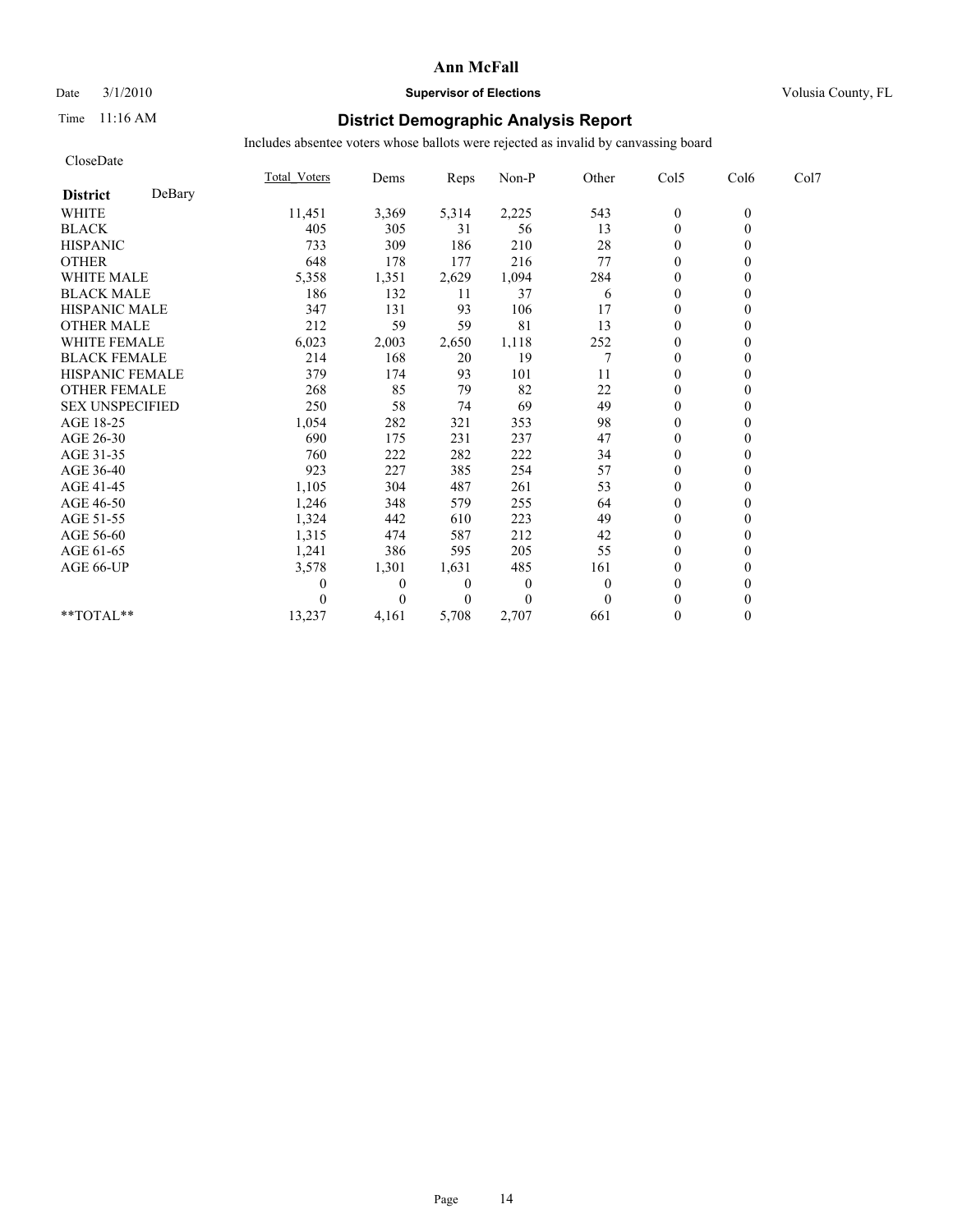CloseDate

### **Ann McFall**

### Date  $3/1/2010$  **Supervisor of Elections Supervisor of Elections** Volusia County, FL

## Time 11:16 AM **District Demographic Analysis Report**

|                           | Total Voters | Dems     | Reps     | Non-P    | Other          | Col5             | Col6     | Col7 |  |
|---------------------------|--------------|----------|----------|----------|----------------|------------------|----------|------|--|
| DeLand<br><b>District</b> |              |          |          |          |                |                  |          |      |  |
| <b>WHITE</b>              | 11,089       | 4,067    | 4,483    | 1,966    | 573            | $\boldsymbol{0}$ | $\theta$ |      |  |
| <b>BLACK</b>              | 2,260        | 1,892    | 74       | 241      | 53             | $\mathbf{0}$     |          |      |  |
| <b>HISPANIC</b>           | 789          | 361      | 137      | 240      | 51             | $\theta$         |          |      |  |
| <b>OTHER</b>              | 773          | 279      | 156      | 228      | 110            | $\theta$         |          |      |  |
| <b>WHITE MALE</b>         | 4,765        | 1,530    | 2,023    | 920      | 292            | $\mathbf{0}$     |          |      |  |
| <b>BLACK MALE</b>         | 880          | 702      | 35       | 110      | 33             | $\theta$         |          |      |  |
| <b>HISPANIC MALE</b>      | 336          | 155      | 61       | 95       | 25             | $\theta$         |          |      |  |
| <b>OTHER MALE</b>         | 225          | 90       | 61       | 49       | 25             | $\mathbf{0}$     |          |      |  |
| <b>WHITE FEMALE</b>       | 6,277        | 2,520    | 2,446    | 1,036    | 275            | $\mathbf{0}$     |          |      |  |
| <b>BLACK FEMALE</b>       | 1,359        | 1,173    | 39       | 128      | 19             | $\mathbf{0}$     |          |      |  |
| HISPANIC FEMALE           | 449          | 206      | 75       | 143      | 25             | $\mathbf{0}$     |          |      |  |
| <b>OTHER FEMALE</b>       | 296          | 125      | 54       | 90       | 27             | $\theta$         |          |      |  |
| <b>SEX UNSPECIFIED</b>    | 324          | 98       | 56       | 104      | 66             | $\theta$         |          |      |  |
| AGE 18-25                 | 1,804        | 755      | 395      | 497      | 157            | $\mathbf{0}$     |          |      |  |
| AGE 26-30                 | 997          | 448      | 223      | 273      | 53             | $\theta$         |          |      |  |
| AGE 31-35                 | 1,054        | 427      | 295      | 245      | 87             | $\Omega$         |          |      |  |
| AGE 36-40                 | 1,111        | 453      | 356      | 256      | 46             | $\mathbf{0}$     |          |      |  |
| AGE 41-45                 | 1,106        | 459      | 393      | 200      | 54             | $\mathbf{0}$     |          |      |  |
| AGE 46-50                 | 1,169        | 496      | 414      | 202      | 57             | $\theta$         |          |      |  |
| AGE 51-55                 | 1,200        | 576      | 377      | 195      | 52             | $\theta$         |          |      |  |
| AGE 56-60                 | 1,117        | 554      | 352      | 158      | 53             | $\mathbf{0}$     |          |      |  |
| AGE 61-65                 | 1,164        | 537      | 419      | 158      | 50             | $\theta$         |          |      |  |
| AGE 66-UP                 | 4,189        | 1,894    | 1,626    | 491      | 178            | $\theta$         |          |      |  |
|                           |              | $\theta$ | $\theta$ | $\theta$ | $\overline{0}$ | $\theta$         |          |      |  |
|                           |              | 0        | $\theta$ | $\theta$ | $\Omega$       | $\Omega$         |          |      |  |
| **TOTAL**                 | 14,911       | 6,599    | 4,850    | 2,675    | 787            | $\theta$         | 0        |      |  |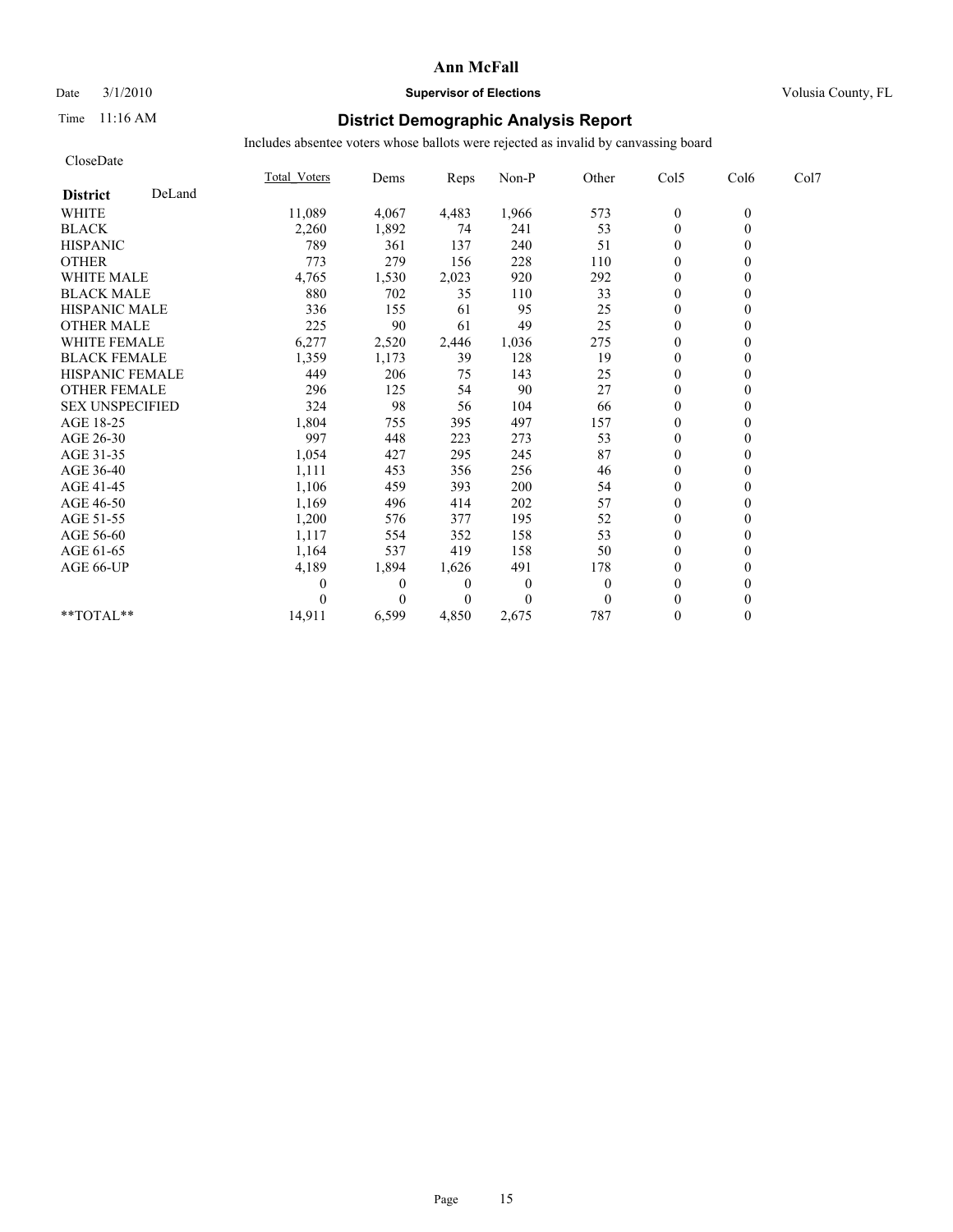### Date  $3/1/2010$  **Supervisor of Elections Supervisor of Elections** Volusia County, FL

## Time 11:16 AM **District Demographic Analysis Report**

| CloseDate              |         |              |                |          |          |          |                  |                  |      |
|------------------------|---------|--------------|----------------|----------|----------|----------|------------------|------------------|------|
|                        |         | Total Voters | Dems           | Reps     | Non-P    | Other    | Col5             | Col <sub>6</sub> | Col7 |
| <b>District</b>        | Deltona |              |                |          |          |          |                  |                  |      |
| <b>WHITE</b>           |         | 32,811       | 11,271         | 12,610   | 7,159    | 1,771    | $\boldsymbol{0}$ | $\theta$         |      |
| <b>BLACK</b>           |         | 4,441        | 3,456          | 225      | 612      | 148      | $\mathbf{0}$     | $\theta$         |      |
| <b>HISPANIC</b>        |         | 11,385       | 5,752          | 1,823    | 3,459    | 351      | $\mathbf{0}$     |                  |      |
| <b>OTHER</b>           |         | 2,964        | 990            | 516      | 1,090    | 368      | $\Omega$         |                  |      |
| <b>WHITE MALE</b>      |         | 15,244       | 4,710          | 6,159    | 3,460    | 915      | $\boldsymbol{0}$ |                  |      |
| <b>BLACK MALE</b>      |         | 1,983        | 1,456          | 132      | 305      | 90       | $\theta$         |                  |      |
| <b>HISPANIC MALE</b>   |         | 5,330        | 2,588          | 909      | 1,653    | 180      | $\Omega$         |                  |      |
| <b>OTHER MALE</b>      |         | 977          | 359            | 208      | 349      | 61       | $\mathbf{0}$     |                  |      |
| <b>WHITE FEMALE</b>    |         | 17,389       | 6,498          | 6,384    | 3,658    | 849      | $\theta$         |                  |      |
| <b>BLACK FEMALE</b>    |         | 2,418        | 1,964          | 93       | 304      | 57       | $\mathbf{0}$     | 0                |      |
| <b>HISPANIC FEMALE</b> |         | 5,969        | 3,116          | 908      | 1,781    | 164      | $\theta$         | $\theta$         |      |
| <b>OTHER FEMALE</b>    |         | 1,124        | 462            | 197      | 389      | 76       | $\mathbf{0}$     |                  |      |
| <b>SEX UNSPECIFIED</b> |         | 1,167        | 316            | 184      | 421      | 246      | $\theta$         |                  |      |
| AGE 18-25              |         | 6,205        | 2,307          | 1,227    | 2,134    | 537      | $\theta$         |                  |      |
| AGE 26-30              |         | 4,091        | 1,496          | 915      | 1,404    | 276      | $\mathbf{0}$     |                  |      |
| AGE 31-35              |         | 4,488        | 1,723          | 1,131    | 1,360    | 274      | $\Omega$         |                  |      |
| AGE 36-40              |         | 4,611        | 1,719          | 1,392    | 1,246    | 254      | $\Omega$         |                  |      |
| AGE 41-45              |         | 4,792        | 1,894          | 1,491    | 1,176    | 231      | $\theta$         | 0                |      |
| AGE 46-50              |         | 5,411        | 2,111          | 1,842    | 1,252    | 206      | $\mathbf{0}$     |                  |      |
| AGE 51-55              |         | 5,061        | 2,106          | 1,679    | 1,030    | 246      | $\mathbf{0}$     |                  |      |
| AGE 56-60              |         | 4,126        | 1,857          | 1,292    | 801      | 176      | $\boldsymbol{0}$ |                  |      |
| AGE 61-65              |         | 3,603        | 1,610          | 1,161    | 679      | 153      | $\Omega$         |                  |      |
| AGE 66-UP              |         | 9,212        | 4,646          | 3,044    | 1,237    | 285      | $\theta$         |                  |      |
|                        |         | 0            | $\overline{0}$ | 0        | $\bf{0}$ | $\theta$ | $\boldsymbol{0}$ |                  |      |
|                        |         |              | $\Omega$       | $\theta$ | $\theta$ |          | $\Omega$         |                  |      |
| **TOTAL**              |         | 51,601       | 21.469         | 15,174   | 12,320   | 2,638    | $\mathbf{0}$     | $\theta$         |      |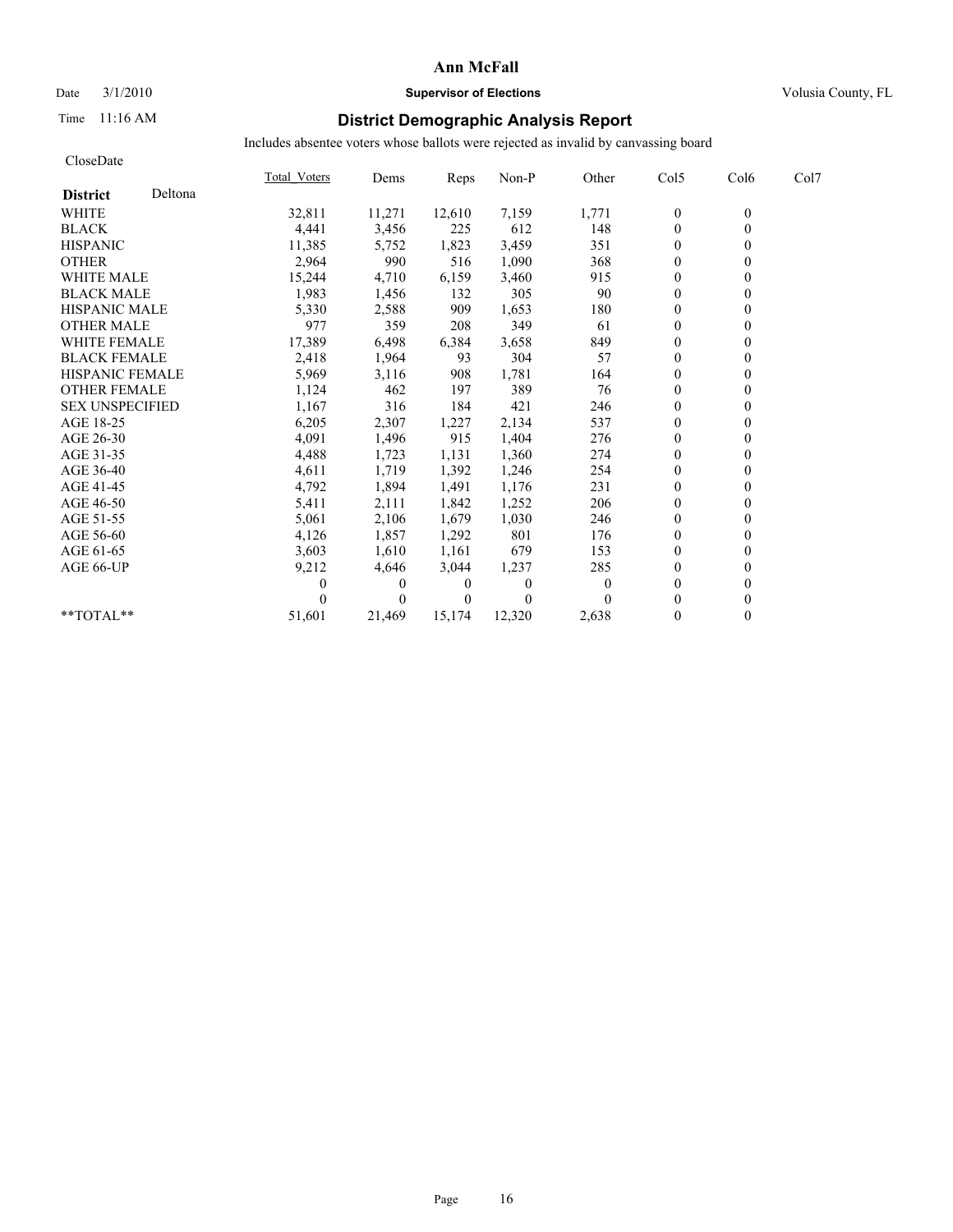## Date  $3/1/2010$  **Supervisor of Elections Supervisor of Elections** Volusia County, FL

## Time 11:16 AM **District Demographic Analysis Report**

| CloseDate              |           |              |              |       |                |          |                  |          |      |
|------------------------|-----------|--------------|--------------|-------|----------------|----------|------------------|----------|------|
|                        |           | Total Voters | Dems         | Reps  | Non-P          | Other    | Col5             | Col6     | Col7 |
| <b>District</b>        | Edgewater |              |              |       |                |          |                  |          |      |
| <b>WHITE</b>           |           | 12,757       | 4,936        | 4,273 | 3,045          | 503      | $\boldsymbol{0}$ | $\theta$ |      |
| <b>BLACK</b>           |           | 259          | 199          | 11    | 41             | 8        | $\mathbf{0}$     | $\theta$ |      |
| <b>HISPANIC</b>        |           | 161          | 74           | 33    | 45             | 9        | $\mathbf{0}$     |          |      |
| <b>OTHER</b>           |           | 458          | 136          | 87    | 174            | 61       | $\theta$         |          |      |
| WHITE MALE             |           | 5,771        | 1,998        | 2,094 | 1,421          | 258      | $\theta$         |          |      |
| <b>BLACK MALE</b>      |           | 126          | 94           | 6     | 22             | 4        | $\theta$         |          |      |
| <b>HISPANIC MALE</b>   |           | 69           | 30           | 13    | 20             | 6        | $\theta$         |          |      |
| <b>OTHER MALE</b>      |           | 147          | 51           | 38    | 50             | 8        | $\theta$         |          |      |
| <b>WHITE FEMALE</b>    |           | 6,915        | 2,912        | 2,151 | 1,609          | 243      | $\theta$         |          |      |
| <b>BLACK FEMALE</b>    |           | 128          | 102          | 5     | 18             | 3        | $\theta$         |          |      |
| HISPANIC FEMALE        |           | 89           | 43           | 20    | 23             | 3        | $\mathbf{0}$     | 0        |      |
| <b>OTHER FEMALE</b>    |           | 165          | 61           | 36    | 59             | 9        | $\mathbf{0}$     |          |      |
| <b>SEX UNSPECIFIED</b> |           | 225          | 54           | 41    | 83             | 47       | $\theta$         |          |      |
| AGE 18-25              |           | 1,197        | 380          | 265   | 460            | 92       | $\mathbf{0}$     |          |      |
| AGE 26-30              |           | 819          | 267          | 211   | 293            | 48       | $\theta$         |          |      |
| AGE 31-35              |           | 884          | 294          | 246   | 302            | 42       | $\theta$         |          |      |
| AGE 36-40              |           | 955          | 313          | 278   | 320            | 44       | $\theta$         |          |      |
| AGE 41-45              |           | 954          | 337          | 333   | 251            | 33       | $\mathbf{0}$     |          |      |
| AGE 46-50              |           | 1,269        | 489          | 424   | 304            | 52       | $\mathbf{0}$     |          |      |
| AGE 51-55              |           | 1,324        | 507          | 474   | 302            | 41       | $\theta$         |          |      |
| AGE 56-60              |           | 1,251        | 527          | 406   | 272            | 46       | $\theta$         |          |      |
| AGE 61-65              |           | 1,243        | 518          | 415   | 252            | 58       | $\theta$         |          |      |
| AGE 66-UP              |           | 3,739        | 1,713        | 1,352 | 549            | 125      | $\theta$         |          |      |
|                        |           | 0            | $\mathbf{0}$ | 0     | $\overline{0}$ | $\theta$ | $\theta$         |          |      |
|                        |           |              | 0            | 0     | $\Omega$       | $\theta$ | $\theta$         |          |      |
| **TOTAL**              |           | 13,635       | 5,345        | 4,404 | 3,305          | 581      | $\theta$         | 0        |      |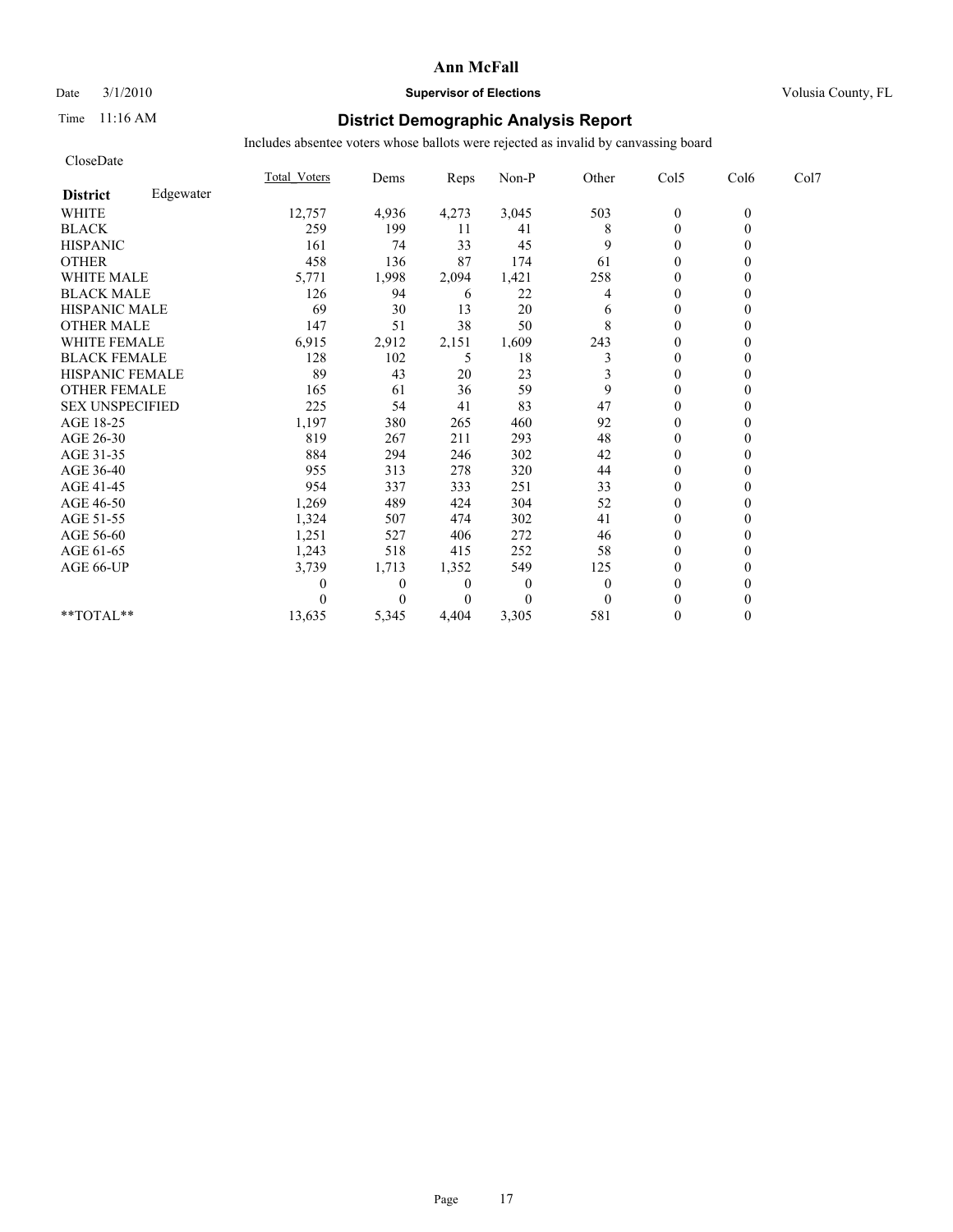CloseDate

### **Ann McFall**

## Date  $3/1/2010$  **Supervisor of Elections Supervisor of Elections** Volusia County, FL

## Time 11:16 AM **District Demographic Analysis Report**

|                        |            | <b>Total Voters</b> | Dems           | Reps             | Non-P        | Other | Col5             | Col6             | Col7 |  |
|------------------------|------------|---------------------|----------------|------------------|--------------|-------|------------------|------------------|------|--|
| <b>District</b>        | Holly Hill |                     |                |                  |              |       |                  |                  |      |  |
| <b>WHITE</b>           |            | 5,523               | 2,362          | 1,669            | 1,228        | 264   | $\boldsymbol{0}$ | $\boldsymbol{0}$ |      |  |
| <b>BLACK</b>           |            | 721                 | 594            | 24               | 94           | 9     | $\mathbf{0}$     | 0                |      |  |
| <b>HISPANIC</b>        |            | 138                 | 71             | 22               | 38           |       | $\boldsymbol{0}$ |                  |      |  |
| <b>OTHER</b>           |            | 329                 | 121            | 57               | 116          | 35    | $\Omega$         |                  |      |  |
| <b>WHITE MALE</b>      |            | 2,486               | 930            | 821              | 612          | 123   | $\theta$         |                  |      |  |
| <b>BLACK MALE</b>      |            | 261                 | 204            | 9                | 42           | 6     | $\theta$         |                  |      |  |
| <b>HISPANIC MALE</b>   |            | 63                  | 25             | 14               | 21           |       | $\Omega$         |                  |      |  |
| <b>OTHER MALE</b>      |            | 96                  | 32             | 21               | 35           | 8     | $\theta$         |                  |      |  |
| WHITE FEMALE           |            | 3,004               | 1,419          | 842              | 609          | 134   | $\theta$         |                  |      |  |
| <b>BLACK FEMALE</b>    |            | 457                 | 388            | 15               | 51           | 3     | $\Omega$         |                  |      |  |
| HISPANIC FEMALE        |            | 75                  | 46             | 8                | 17           |       | $\boldsymbol{0}$ |                  |      |  |
| <b>OTHER FEMALE</b>    |            | 133                 | 59             | 28               | 42           | 4     | $\theta$         |                  |      |  |
| <b>SEX UNSPECIFIED</b> |            | 136                 | 45             | 14               | 47           | 30    | $\theta$         |                  |      |  |
| AGE 18-25              |            | 700                 | 311            | 129              | 207          | 53    | $\boldsymbol{0}$ |                  |      |  |
| AGE 26-30              |            | 485                 | 202            | 99               | 163          | 21    | $\Omega$         |                  |      |  |
| AGE 31-35              |            | 424                 | 188            | 82               | 131          | 23    | $\Omega$         |                  |      |  |
| AGE 36-40              |            | 448                 | 189            | 103              | 132          | 24    | $\boldsymbol{0}$ |                  |      |  |
| AGE 41-45              |            | 553                 | 228            | 156              | 145          | 24    | $\Omega$         |                  |      |  |
| AGE 46-50              |            | 663                 | 284            | 184              | 150          | 45    | $\Omega$         |                  |      |  |
| AGE 51-55              |            | 624                 | 303            | 154              | 137          | 30    | $\theta$         |                  |      |  |
| AGE 56-60              |            | 614                 | 309            | 159              | 126          | 20    | $\theta$         |                  |      |  |
| AGE 61-65              |            | 502                 | 249            | 128              | 101          | 24    | $\theta$         |                  |      |  |
| AGE 66-UP              |            | 1,698               | 885            | 578              | 184          | 51    | $\boldsymbol{0}$ |                  |      |  |
|                        |            | 0                   | $\overline{0}$ | $\boldsymbol{0}$ | $\mathbf{0}$ | 0     | $\Omega$         |                  |      |  |
|                        |            |                     | 0              | $\theta$         | $\theta$     |       | $\Omega$         |                  |      |  |
| **TOTAL**              |            | 6,711               | 3,148          | 1,772            | 1,476        | 315   | $\Omega$         | 0                |      |  |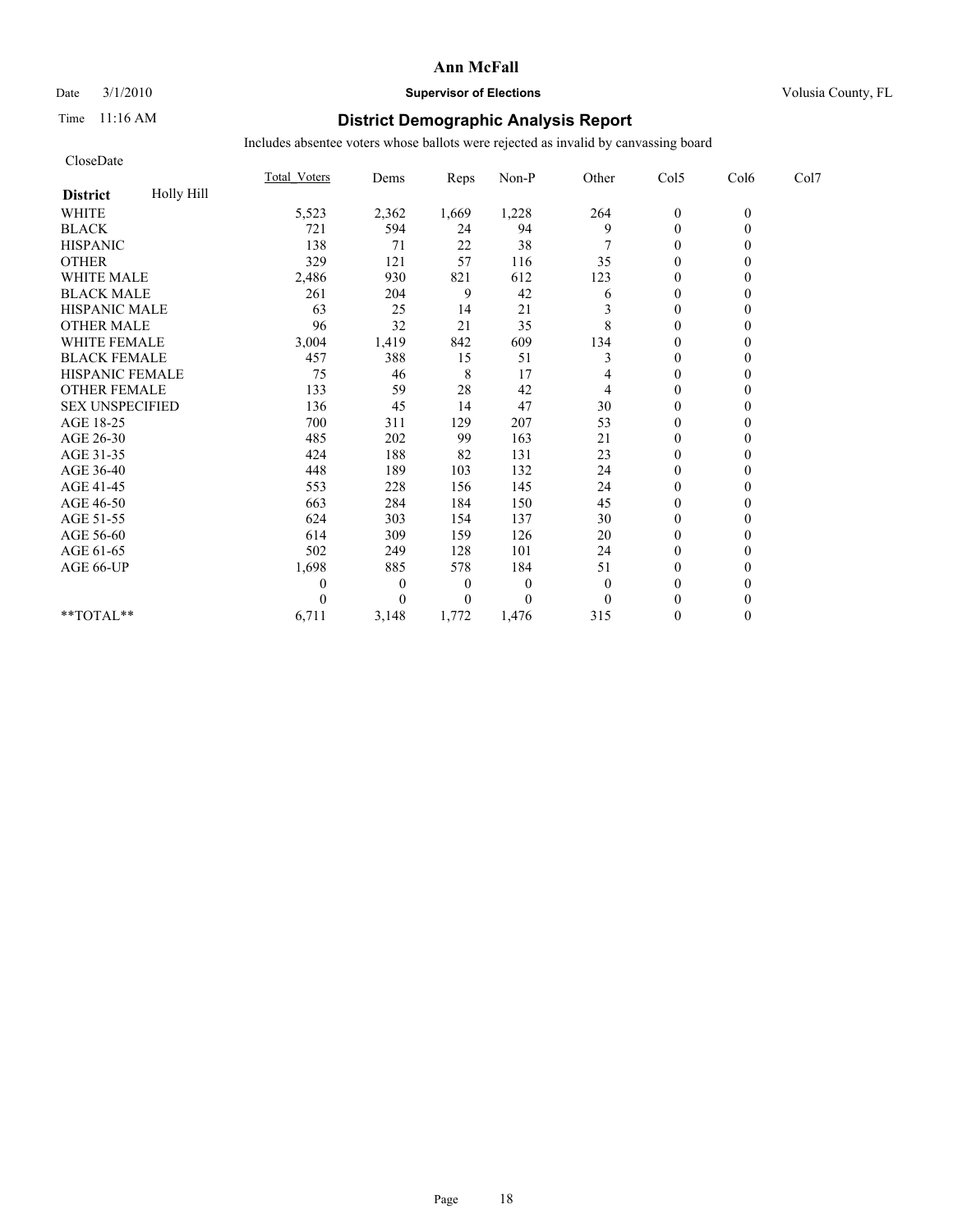## Date  $3/1/2010$  **Supervisor of Elections Supervisor of Elections** Volusia County, FL

## Time 11:16 AM **District Demographic Analysis Report**

| CloseDate              |            |              |                |                |                |                |                  |          |      |
|------------------------|------------|--------------|----------------|----------------|----------------|----------------|------------------|----------|------|
|                        |            | Total Voters | Dems           | Reps           | Non-P          | Other          | Col5             | Col6     | Col7 |
| <b>District</b>        | Lake Helen |              |                |                |                |                |                  |          |      |
| <b>WHITE</b>           |            | 1,550        | 623            | 553            | 298            | 76             | $\mathbf{0}$     | $\theta$ |      |
| <b>BLACK</b>           |            | 182          | 158            |                | 13             | 4              | $\theta$         |          |      |
| <b>HISPANIC</b>        |            | 28           | 11             | 9              | 3              |                | $\boldsymbol{0}$ |          |      |
| <b>OTHER</b>           |            | 58           | 20             | 14             | 18             | 6              | $\theta$         |          |      |
| <b>WHITE MALE</b>      |            | 696          | 252            | 273            | 135            | 36             | $\theta$         |          |      |
| <b>BLACK MALE</b>      |            | 81           | $70\,$         | 3              | 6              | $\overline{c}$ | $\theta$         |          |      |
| <b>HISPANIC MALE</b>   |            | 9            | $\overline{2}$ |                | $\theta$       | 2              | $\theta$         |          |      |
| <b>OTHER MALE</b>      |            | 18           | 8              | $\overline{c}$ | 6              | $\overline{c}$ | $\boldsymbol{0}$ |          |      |
| <b>WHITE FEMALE</b>    |            | 843          | 368            | 275            | 160            | 40             | $\theta$         |          |      |
| <b>BLACK FEMALE</b>    |            | 101          | 88             | 4              |                | $\overline{c}$ | $\mathbf{0}$     |          |      |
| HISPANIC FEMALE        |            | 19           | 9              | 4              | 3              | 3              | $\theta$         |          |      |
| <b>OTHER FEMALE</b>    |            | 22           | 11             | 4              | 6              |                | $\theta$         |          |      |
| <b>SEX UNSPECIFIED</b> |            | 29           | $\overline{4}$ | 13             | 9              | 3              | $\theta$         |          |      |
| AGE 18-25              |            | 175          | 61             | 47             | 52             | 15             | $\theta$         |          |      |
| AGE 26-30              |            | 97           | 36             | 24             | 30             |                | $\theta$         |          |      |
| AGE 31-35              |            | 93           | 32             | 27             | 25             | 9              | $\theta$         |          |      |
| AGE 36-40              |            | 122          | 43             | 34             | 33             | 12             | $\theta$         |          |      |
| AGE 41-45              |            | 124          | 54             | 45             | 17             | 8              | $\theta$         |          |      |
| AGE 46-50              |            | 201          | 77             | 73             | 41             | 10             | $\theta$         |          |      |
| AGE 51-55              |            | 208          | 97             | 68             | 33             | 10             | $\theta$         |          |      |
| AGE 56-60              |            | 186          | 93             | 58             | 29             | 6              | $\theta$         |          |      |
| AGE 61-65              |            | 166          | 88             | 55             | 21             | 2              | $\Omega$         |          |      |
| AGE 66-UP              |            | 446          | 231            | 152            | 51             | 12             | $\Omega$         |          |      |
|                        |            | 0            | $\theta$       | $\theta$       | $\overline{0}$ | $\theta$       | 0                |          |      |
|                        |            | 0            | $\Omega$       | $\theta$       | $\theta$       | $\theta$       | $\Omega$         |          |      |
| **TOTAL**              |            | 1,818        | 812            | 583            | 332            | 91             | $\Omega$         | 0        |      |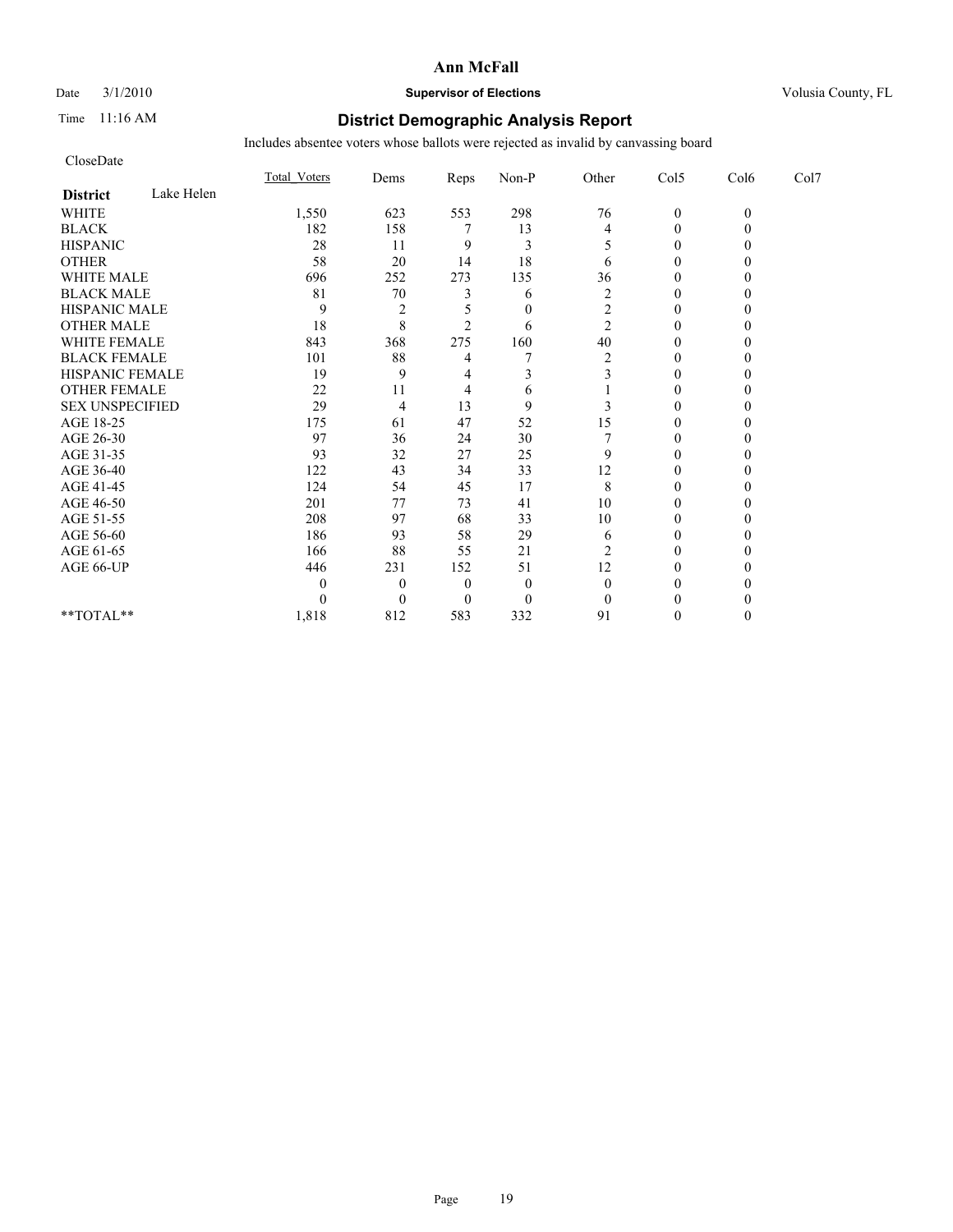# Date  $3/1/2010$  **Supervisor of Elections Supervisor of Elections** Volusia County, FL

# Time 11:16 AM **District Demographic Analysis Report**

| CloseDate              |                     |          |                |                |          |                |          |      |
|------------------------|---------------------|----------|----------------|----------------|----------|----------------|----------|------|
|                        | <b>Total Voters</b> | Dems     | Reps           | Non-P          | Other    | Col5           | Col6     | Col7 |
| <b>District</b>        | New Smyrna Beach    |          |                |                |          |                |          |      |
| <b>WHITE</b>           | 14,807              | 5,201    | 5,927          | 3,072          | 607      | $\mathbf{0}$   | $\theta$ |      |
| <b>BLACK</b>           | 742                 | 626      | 24             | 79             | 13       | $\overline{0}$ | 0        |      |
| <b>HISPANIC</b>        | 178                 | 63       | 45             | 61             | 9        | $\overline{0}$ |          |      |
| <b>OTHER</b>           | 566                 | 140      | 113            | 199            | 114      | $\theta$       |          |      |
| <b>WHITE MALE</b>      | 6,760               | 2,076    | 2,800          | 1,561          | 323      | $\mathbf{0}$   |          |      |
| <b>BLACK MALE</b>      | 318                 | 248      | 10             | 51             | 9        | $\mathbf{0}$   |          |      |
| <b>HISPANIC MALE</b>   | 87                  | 25       | 19             | 37             | 6        | $\theta$       |          |      |
| <b>OTHER MALE</b>      | 160                 | 44       | 43             | 64             | 9        | $\mathbf{0}$   |          |      |
| <b>WHITE FEMALE</b>    | 7,946               | 3,086    | 3,091          | 1,486          | 283      | $\theta$       |          |      |
| <b>BLACK FEMALE</b>    | 419                 | 373      | 14             | 28             | 4        | $\theta$       |          |      |
| HISPANIC FEMALE        | 91                  | 38       | 26             | 24             | 3        | $\theta$       |          |      |
| <b>OTHER FEMALE</b>    | 201                 | 67       | 53             | 64             | 17       | $\mathbf{0}$   |          |      |
| <b>SEX UNSPECIFIED</b> | 311                 | 73       | 53             | 96             | 89       | $\mathbf{0}$   |          |      |
| AGE 18-25              | 1,078               | 360      | 233            | 385            | 100      | $\mathbf{0}$   |          |      |
| AGE 26-30              | 787                 | 274      | 217            | 247            | 49       | $\theta$       |          |      |
| AGE 31-35              | 787                 | 254      | 238            | 247            | 48       | $\theta$       |          |      |
| AGE 36-40              | 854                 | 308      | 256            | 236            | 54       | $\theta$       |          |      |
| AGE 41-45              | 895                 | 297      | 329            | 230            | 39       | $\overline{0}$ |          |      |
| AGE 46-50              | 1,233               | 424      | 486            | 269            | 54       | $\mathbf{0}$   |          |      |
| AGE 51-55              | 1,480               | 611      | 509            | 299            | 61       | $\overline{0}$ |          |      |
| AGE 56-60              | 1,625               | 644      | 585            | 323            | 73       | $\theta$       |          |      |
| AGE 61-65              | 1,661               | 628      | 647            | 329            | 57       | $\theta$       |          |      |
| AGE 66-UP              | 5,893               | 2,230    | 2,609          | 846            | 208      | $\theta$       |          |      |
|                        |                     | $\theta$ | $\theta$       | $\overline{0}$ | $\theta$ | $\mathbf{0}$   |          |      |
|                        |                     | $\theta$ | $\overline{0}$ | $\Omega$       | $\theta$ | $\theta$       |          |      |
| **TOTAL**              | 16,293              | 6,030    | 6,109          | 3,411          | 743      | $\theta$       | 0        |      |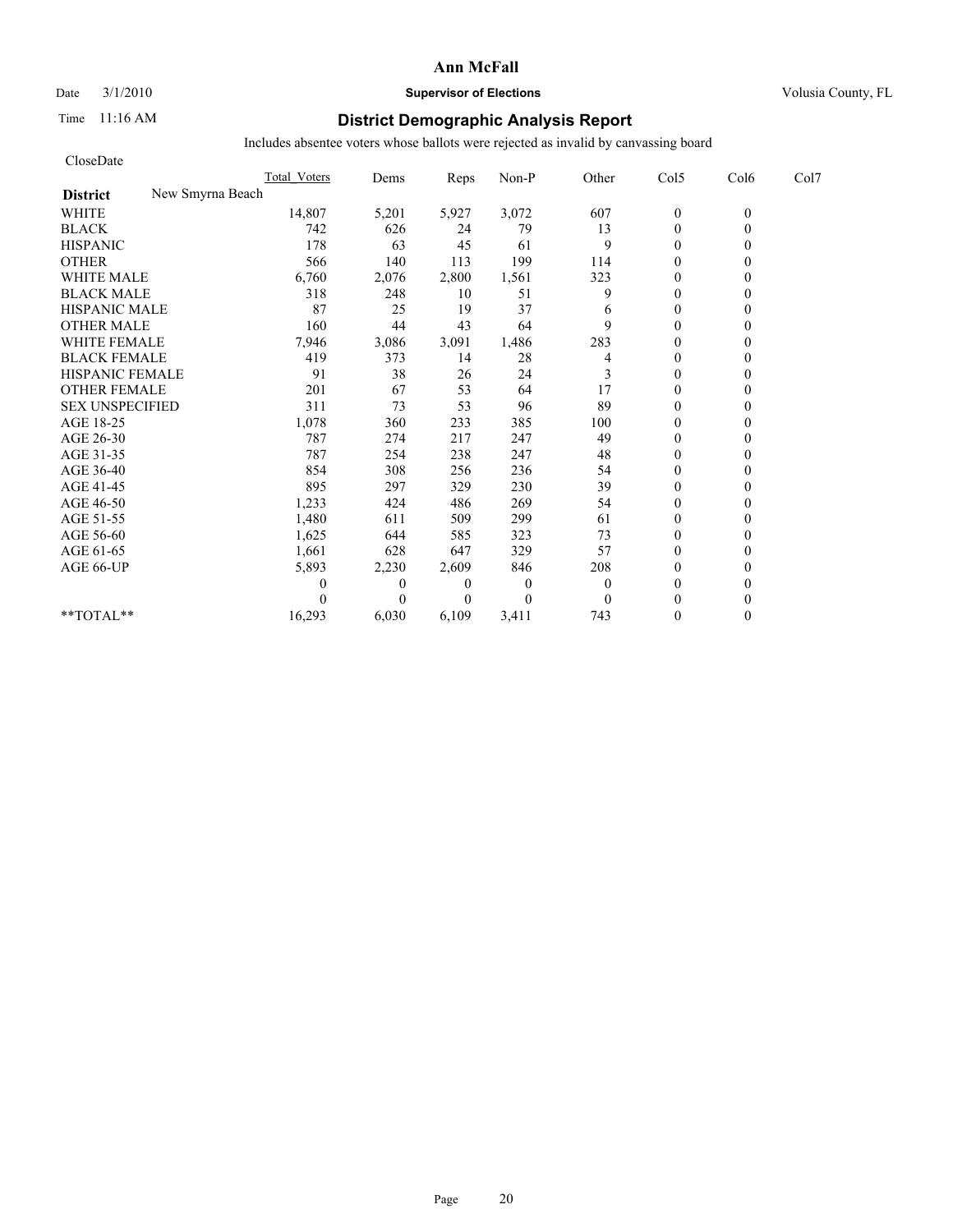# Date  $3/1/2010$  **Supervisor of Elections Supervisor of Elections** Volusia County, FL

## Time 11:16 AM **District Demographic Analysis Report**

| CloseDate              |          |              |          |      |                |          |                  |          |      |
|------------------------|----------|--------------|----------|------|----------------|----------|------------------|----------|------|
|                        |          | Total Voters | Dems     | Reps | Non-P          | Other    | Col5             | Col6     | Col7 |
| <b>District</b>        | Oak Hill |              |          |      |                |          |                  |          |      |
| <b>WHITE</b>           |          | 1,050        | 400      | 386  | 229            | 35       | $\boldsymbol{0}$ | $\theta$ |      |
| <b>BLACK</b>           |          | 169          | 148      | 5    | 15             |          | $\theta$         |          |      |
| <b>HISPANIC</b>        |          | 4            | 3        |      | $\theta$       |          | $\boldsymbol{0}$ |          |      |
| <b>OTHER</b>           |          | 38           | 9        | 6    | 14             | 9        | $\theta$         |          |      |
| <b>WHITE MALE</b>      |          | 512          | 173      | 203  | 114            | 22       | $\Omega$         |          |      |
| <b>BLACK MALE</b>      |          | 75           | 64       |      |                |          | 0                |          |      |
| HISPANIC MALE          |          |              | $\theta$ |      | $\theta$       |          | $\theta$         |          |      |
| <b>OTHER MALE</b>      |          | 18           | 4        |      | 9              |          | 0                |          |      |
| WHITE FEMALE           |          | 530          | 226      | 178  | 113            | 13       | $\Omega$         |          |      |
| <b>BLACK FEMALE</b>    |          | 93           | 84       |      | 8              |          | $\theta$         |          |      |
| HISPANIC FEMALE        |          | 3            | 3        | 0    | $\overline{0}$ | $\theta$ | $\theta$         |          |      |
| <b>OTHER FEMALE</b>    |          | 14           | 5        | 2    | 4              |          | $\theta$         |          |      |
| <b>SEX UNSPECIFIED</b> |          | 15           |          | 6    | 3              |          | 0                |          |      |
| AGE 18-25              |          | 89           | 43       | 16   | 22             | 8        | $\theta$         |          |      |
| AGE 26-30              |          | 64           | 34       | 15   | 15             |          | 0                |          |      |
| AGE 31-35              |          | 50           | 14       | 18   | 17             |          | $\theta$         |          |      |
| AGE 36-40              |          | 63           | 31       | 18   | 11             |          | 0                |          |      |
| AGE 41-45              |          | 90           | 40       | 29   | 18             |          | $\theta$         |          |      |
| AGE 46-50              |          | 106          | 48       | 35   | 19             |          | $\theta$         |          |      |
| AGE 51-55              |          | 142          | 66       | 39   | 31             | 6        | $\Omega$         |          |      |
| AGE 56-60              |          | 118          | 52       | 40   | 21             | 5        | $\theta$         |          |      |
| AGE 61-65              |          | 152          | 61       | 43   | 37             | 11       | 0                |          |      |
| AGE 66-UP              |          | 387          | 171      | 145  | 67             | 4        | 0                |          |      |
|                        |          | 0            | $\theta$ | 0    | $\theta$       |          |                  |          |      |
|                        |          | 0            | $\theta$ | 0    | $\Omega$       |          | 0                |          |      |
| **TOTAL**              |          | 1,261        | 560      | 398  | 258            | 45       | $\theta$         | 0        |      |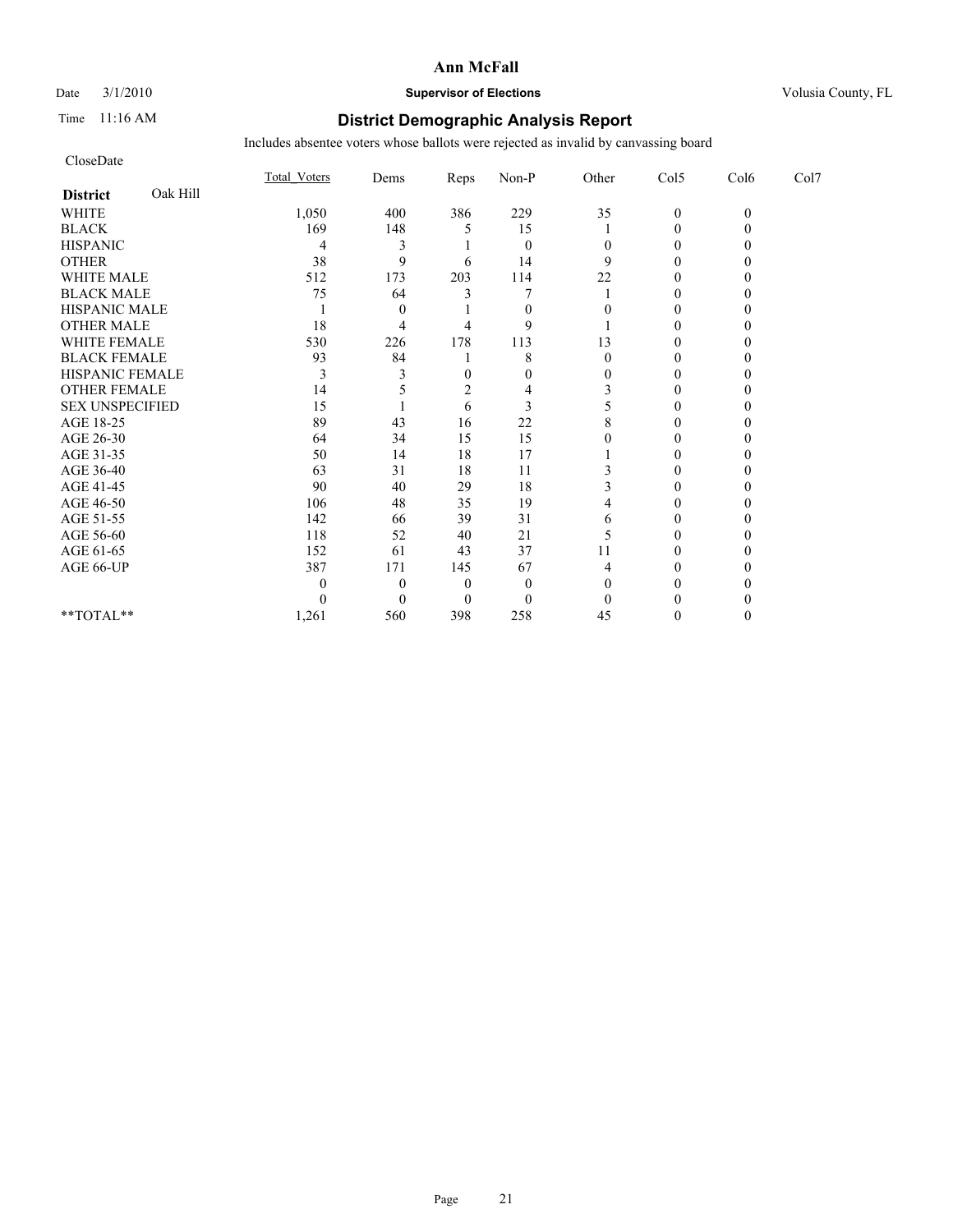## Date  $3/1/2010$  **Supervisor of Elections Supervisor of Elections** Volusia County, FL

## Time 11:16 AM **District Demographic Analysis Report**

| CloseDate              |             |                     |                |          |              |          |                  |          |      |
|------------------------|-------------|---------------------|----------------|----------|--------------|----------|------------------|----------|------|
|                        |             | <b>Total Voters</b> | Dems           | Reps     | Non-P        | Other    | Col5             | Col6     | Col7 |
| <b>District</b>        | Orange City |                     |                |          |              |          |                  |          |      |
| <b>WHITE</b>           |             | 4,770               | 1,695          | 1,963    | 876          | 236      | $\boldsymbol{0}$ | $\theta$ |      |
| <b>BLACK</b>           |             | 299                 | 236            | 10       | 43           | 10       | $\mathbf{0}$     | $\theta$ |      |
| <b>HISPANIC</b>        |             | 560                 | 271            | 91       | 181          | 17       | $\theta$         |          |      |
| <b>OTHER</b>           |             | 264                 | 99             | 61       | 81           | 23       | $\Omega$         |          |      |
| WHITE MALE             |             | 2,039               | 650            | 868      | 395          | 126      | $\theta$         |          |      |
| <b>BLACK MALE</b>      |             | 110                 | 76             | 6        | 22           | 6        | $\theta$         |          |      |
| <b>HISPANIC MALE</b>   |             | 243                 | 116            | 44       | 76           |          | $\theta$         |          |      |
| <b>OTHER MALE</b>      |             | 87                  | 34             | 24       | 26           | 3        | $\mathbf{0}$     |          |      |
| <b>WHITE FEMALE</b>    |             | 2,706               | 1,036          | 1,087    | 474          | 109      | $\theta$         |          |      |
| <b>BLACK FEMALE</b>    |             | 187                 | 158            | 4        | 21           | 4        | $\mathbf{0}$     |          |      |
| HISPANIC FEMALE        |             | 316                 | 155            | 46       | 105          | 10       | $\mathbf{0}$     | $\theta$ |      |
| <b>OTHER FEMALE</b>    |             | 103                 | 45             | 23       | 27           | 8        | $\mathbf{0}$     |          |      |
| <b>SEX UNSPECIFIED</b> |             | 102                 | 31             | 23       | 35           | 13       | $\theta$         |          |      |
| AGE 18-25              |             | 486                 | 171            | 125      | 153          | 37       | $\theta$         |          |      |
| AGE 26-30              |             | 401                 | 130            | 128      | 114          | 29       | $\mathbf{0}$     |          |      |
| AGE 31-35              |             | 362                 | 128            | 103      | 108          | 23       | $\theta$         |          |      |
| AGE 36-40              |             | 343                 | 130            | 110      | 87           | 16       | $\mathbf{0}$     |          |      |
| AGE 41-45              |             | 373                 | 139            | 119      | 103          | 12       | $\mathbf{0}$     | 0        |      |
| AGE 46-50              |             | 423                 | 156            | 145      | 98           | 24       | $\theta$         |          |      |
| AGE 51-55              |             | 423                 | 172            | 154      | 81           | 16       | $\mathbf{0}$     |          |      |
| AGE 56-60              |             | 437                 | 190            | 131      | 93           | 23       | $\theta$         |          |      |
| AGE 61-65              |             | 450                 | 195            | 163      | 70           | 22       | $\theta$         |          |      |
| AGE 66-UP              |             | 2,195               | 890            | 947      | 274          | 84       | $\theta$         |          |      |
|                        |             | 0                   | $\theta$       | $\theta$ | $\mathbf{0}$ | $\theta$ | $\mathbf{0}$     |          |      |
|                        |             | 0                   | $\overline{0}$ | $\theta$ | $\Omega$     | $\Omega$ | $\Omega$         |          |      |
| **TOTAL**              |             | 5,893               | 2,301          | 2,125    | 1,181        | 286      | $\theta$         | $\theta$ |      |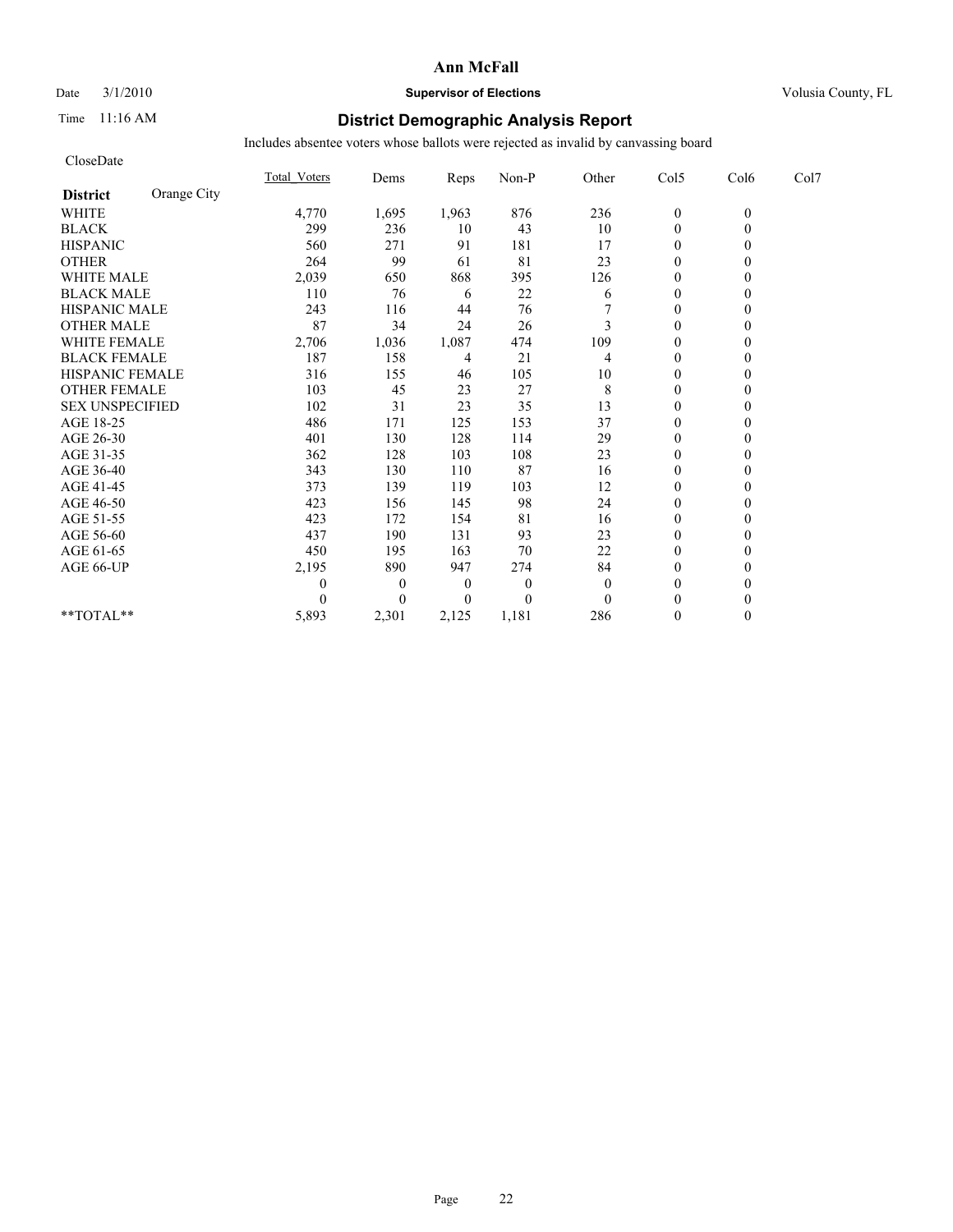## Date  $3/1/2010$  **Supervisor of Elections Supervisor of Elections** Volusia County, FL

## Time 11:16 AM **District Demographic Analysis Report**

| CloseDate              |              |                     |          |          |                |                |                |              |      |
|------------------------|--------------|---------------------|----------|----------|----------------|----------------|----------------|--------------|------|
|                        |              | <b>Total Voters</b> | Dems     | Reps     | Non-P          | Other          | Col5           | Col6         | Col7 |
| <b>District</b>        | Ormond Beach |                     |          |          |                |                |                |              |      |
| <b>WHITE</b>           |              | 24,726              | 8,966    | 10,402   | 4,491          | 867            | $\mathbf{0}$   | $\mathbf{0}$ |      |
| <b>BLACK</b>           |              | 748                 | 574      | 52       | 100            | 22             | $\overline{0}$ |              |      |
| <b>HISPANIC</b>        |              | 430                 | 181      | 120      | 117            | 12             | $\theta$       |              |      |
| <b>OTHER</b>           |              | 1,368               | 475      | 358      | 416            | 119            | $\theta$       |              |      |
| <b>WHITE MALE</b>      |              | 11,134              | 3,616    | 4,912    | 2,155          | 451            | $\theta$       |              |      |
| <b>BLACK MALE</b>      |              | 337                 | 251      | 26       | 48             | 12             | $\theta$       |              |      |
| <b>HISPANIC MALE</b>   |              | 182                 | 61       | 58       | 55             | 8              | $\mathbf{0}$   |              |      |
| <b>OTHER MALE</b>      |              | 495                 | 159      | 146      | 171            | 19             | $\theta$       |              |      |
| <b>WHITE FEMALE</b>    |              | 13,459              | 5,311    | 5,446    | 2,294          | 408            | $\theta$       |              |      |
| <b>BLACK FEMALE</b>    |              | 405                 | 318      | 26       | 52             | 9              | $\mathbf{0}$   |              |      |
| <b>HISPANIC FEMALE</b> |              | 241                 | 118      | 57       | 62             | 4              | $\theta$       |              |      |
| <b>OTHER FEMALE</b>    |              | 559                 | 229      | 162      | 148            | 20             | $\theta$       |              |      |
| <b>SEX UNSPECIFIED</b> |              | 460                 | 133      | 99       | 139            | 89             | $\theta$       |              |      |
| AGE 18-25              |              | 2,193               | 787      | 678      | 585            | 143            | $\theta$       |              |      |
| AGE 26-30              |              | 1,187               | 408      | 362      | 363            | 54             | $\theta$       |              |      |
| AGE 31-35              |              | 1,257               | 398      | 418      | 367            | 74             | $\theta$       |              |      |
| AGE 36-40              |              | 1,565               | 495      | 627      | 365            | 78             | $\theta$       |              |      |
| AGE 41-45              |              | 2,016               | 600      | 906      | 439            | 71             | $\overline{0}$ |              |      |
| AGE 46-50              |              | 2,447               | 830      | 1,076    | 471            | 70             | $\mathbf{0}$   |              |      |
| AGE 51-55              |              | 2,671               | 1,003    | 1,126    | 466            | 76             | $\theta$       |              |      |
| AGE 56-60              |              | 2,615               | 1,060    | 997      | 475            | 83             | $\theta$       |              |      |
| AGE 61-65              |              | 2,622               | 1,045    | 1,060    | 428            | 89             | $\theta$       |              |      |
| AGE 66-UP              |              | 8,699               | 3,570    | 3,682    | 1,165          | 282            | $\theta$       |              |      |
|                        |              | 0                   | $\theta$ | $\theta$ | $\overline{0}$ | $\overline{0}$ | $\theta$       |              |      |
|                        |              |                     | 0        | $\theta$ | $\Omega$       | 0              | $\theta$       |              |      |
| $*$ $TOTAI.**$         |              | 27,272              | 10,196   | 10,932   | 5,124          | 1,020          | $\Omega$       |              |      |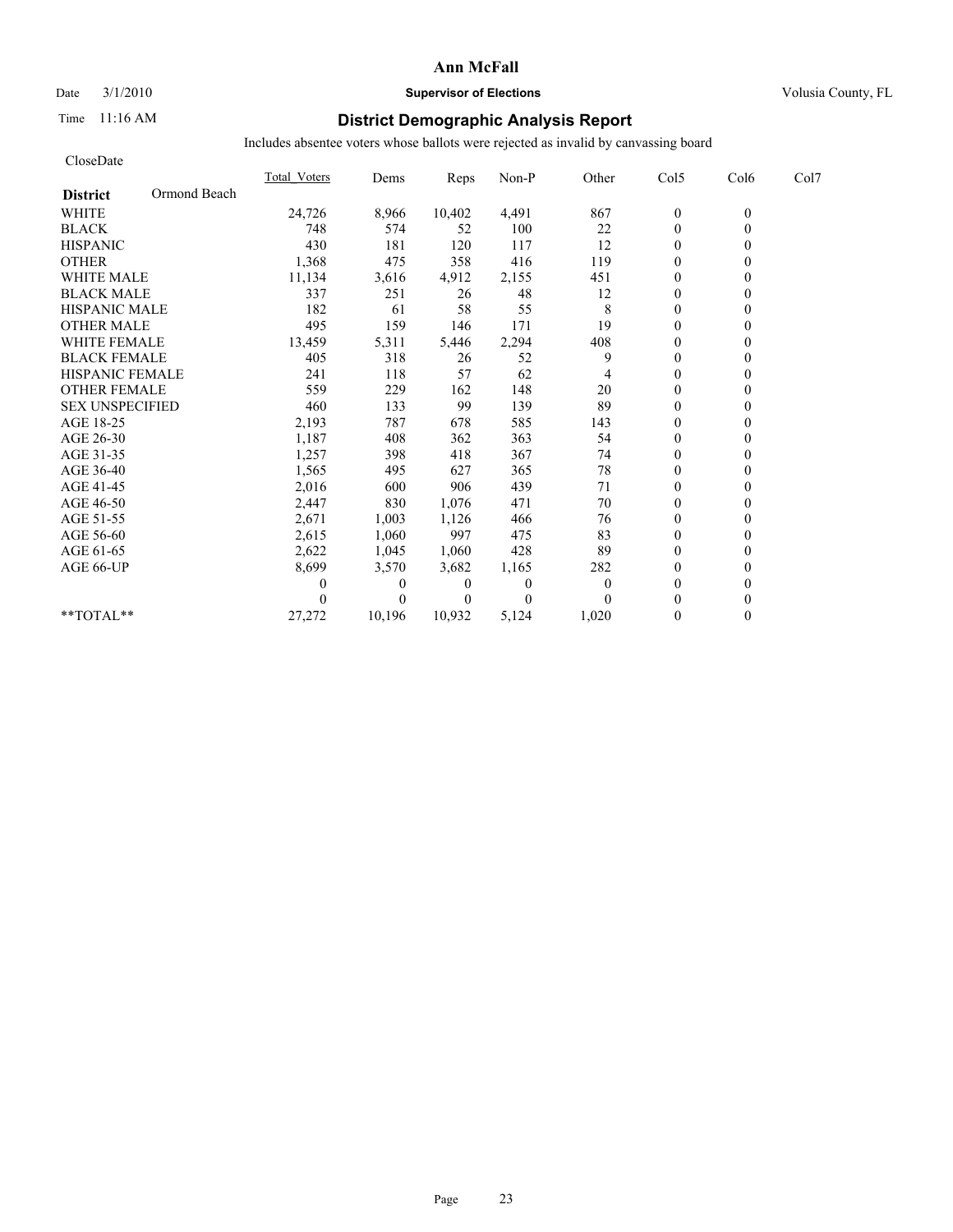# Date  $3/1/2010$  **Supervisor of Elections Supervisor of Elections** Volusia County, FL

## Time 11:16 AM **District Demographic Analysis Report**

| CloseDate              |         |              |                  |                |                |                |                  |          |      |
|------------------------|---------|--------------|------------------|----------------|----------------|----------------|------------------|----------|------|
|                        |         | Total Voters | Dems             | Reps           | Non-P          | Other          | Col5             | Col6     | Col7 |
| <b>District</b>        | Pierson |              |                  |                |                |                |                  |          |      |
| <b>WHITE</b>           |         | 528          | 224              | 210            | 76             | 18             | $\boldsymbol{0}$ | $\theta$ |      |
| <b>BLACK</b>           |         | 58           | 49               | 4              | 4              |                | $\theta$         |          |      |
| <b>HISPANIC</b>        |         | 88           | 35               | 6              | 44             |                | $\theta$         |          |      |
| <b>OTHER</b>           |         | 22           | 4                | $\overline{c}$ | 15             |                | $\theta$         |          |      |
| <b>WHITE MALE</b>      |         | 253          | 101              | 108            | 31             | 13             | $\theta$         |          |      |
| <b>BLACK MALE</b>      |         | 27           | 23               | $\overline{2}$ | $\overline{2}$ | $\Omega$       | $\Omega$         |          |      |
| HISPANIC MALE          |         | 41           | 21               | $\overline{c}$ | 17             |                | $\theta$         |          |      |
| <b>OTHER MALE</b>      |         | 9            |                  | $\overline{c}$ | 6              |                | $\theta$         |          |      |
| WHITE FEMALE           |         | 273          | 123              | 101            | 44             |                | $\theta$         |          |      |
| <b>BLACK FEMALE</b>    |         | 31           | 26               | $\overline{2}$ | $\overline{2}$ |                | $\theta$         |          |      |
| HISPANIC FEMALE        |         | 45           | 14               | 4              | 25             | 2              | $\Omega$         |          |      |
| <b>OTHER FEMALE</b>    |         | 5            | 3                | 0              | $\overline{2}$ |                | $\theta$         |          |      |
| <b>SEX UNSPECIFIED</b> |         | 12           | $\theta$         |                | 10             |                | $\theta$         |          |      |
| AGE 18-25              |         | 87           | 23               | 20             | 40             |                | $\mathbf{0}$     |          |      |
| AGE 26-30              |         | 57           | 23               | 14             | 20             |                | $\theta$         |          |      |
| AGE 31-35              |         | 49           | 16               | 13             | 16             | 4              | $\theta$         |          |      |
| AGE 36-40              |         | 46           | 18               | 18             | 8              | $\overline{2}$ | $\theta$         |          |      |
| AGE 41-45              |         | 40           | 17               | 10             | 11             | 2              | $\theta$         |          |      |
| AGE 46-50              |         | 68           | 34               | 22             | 9              |                | $\mathbf{0}$     |          |      |
| AGE 51-55              |         | 77           | 34               | 30             | $10\,$         |                | $\Omega$         |          |      |
| AGE 56-60              |         | 73           | 36               | 29             | 8              |                | $\theta$         |          |      |
| AGE 61-65              |         | 49           | 30               | 13             | 5              |                | 0                |          |      |
| AGE 66-UP              |         | 150          | 81               | 53             | 12             |                | 0                |          |      |
|                        |         | 0            | $\boldsymbol{0}$ | $\theta$       | $\theta$       |                | 0                |          |      |
|                        |         | 0            | $\theta$         | 0              | $\overline{0}$ |                | $\theta$         |          |      |
| **TOTAL**              |         | 696          | 312              | 222            | 139            | 23             | $\theta$         | 0        |      |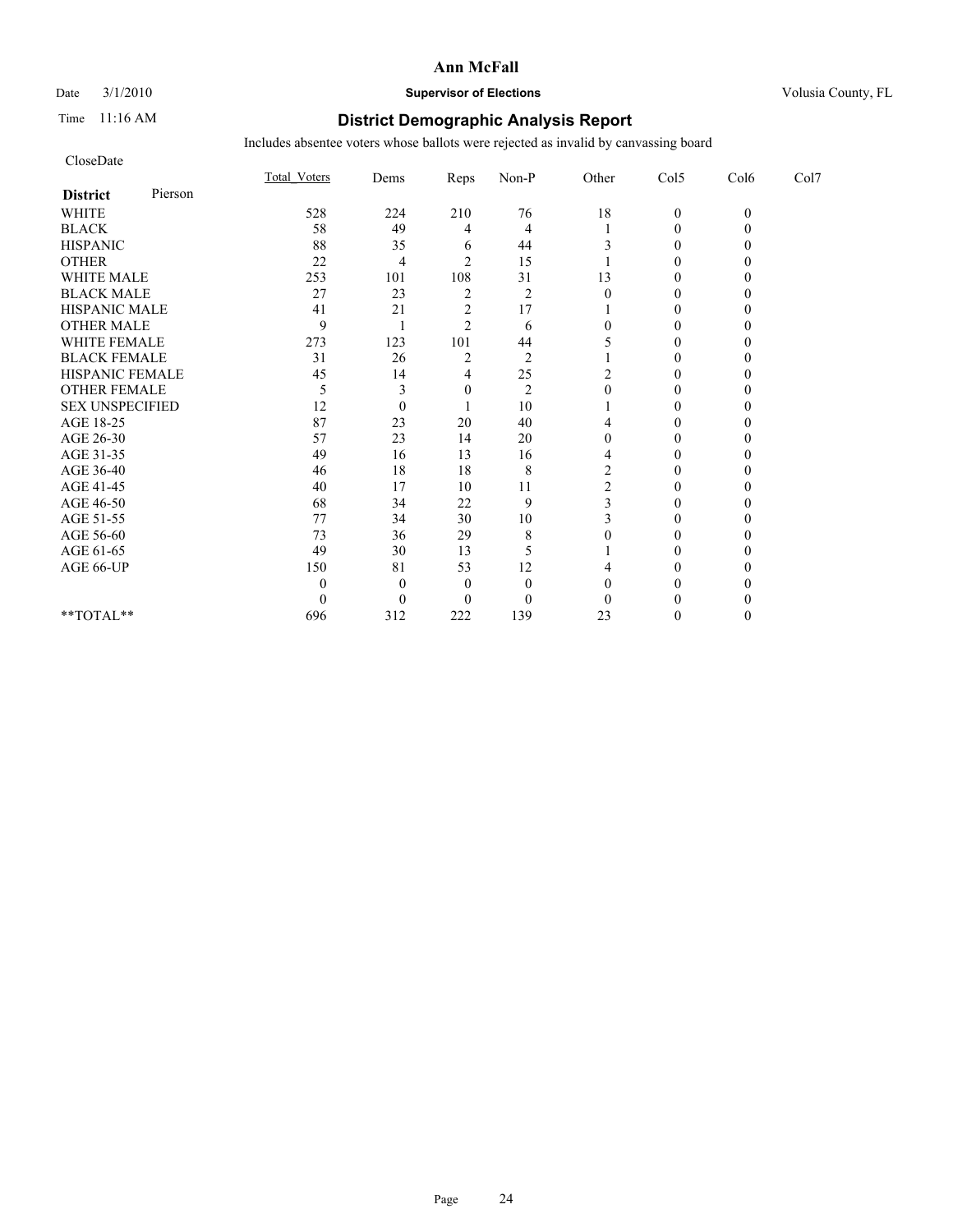## Date  $3/1/2010$  **Supervisor of Elections Supervisor of Elections** Volusia County, FL

## Time 11:16 AM **District Demographic Analysis Report**

| CloseDate              |             |              |                |                  |                |                  |                  |              |      |
|------------------------|-------------|--------------|----------------|------------------|----------------|------------------|------------------|--------------|------|
|                        |             | Total Voters | Dems           | Reps             | Non-P          | Other            | Col5             | Col6         | Col7 |
| <b>District</b>        | Ponce Inlet |              |                |                  |                |                  |                  |              |      |
| <b>WHITE</b>           |             | 2,506        | 679            | 1,237            | 497            | 93               | $\mathbf{0}$     | $\mathbf{0}$ |      |
| <b>BLACK</b>           |             |              | 4              |                  | $\overline{2}$ | $\mathbf{0}$     | $\theta$         |              |      |
| <b>HISPANIC</b>        |             | 30           | 5              | 13               | 10             | 2                | $\boldsymbol{0}$ |              |      |
| <b>OTHER</b>           |             | 104          | 29             | 35               | 31             | 9                | $\theta$         |              |      |
| <b>WHITE MALE</b>      |             | 1,200        | 289            | 613              | 250            | 48               | $\theta$         |              |      |
| <b>BLACK MALE</b>      |             | 3            | 2              | $\boldsymbol{0}$ |                | $\theta$         | $\Omega$         |              |      |
| <b>HISPANIC MALE</b>   |             | 13           | 3              | 4                | 4              | 2                | $\theta$         |              |      |
| <b>OTHER MALE</b>      |             | 42           | 10             | 16               | 12             |                  | 0                |              |      |
| <b>WHITE FEMALE</b>    |             | 1,290        | 386            | 618              | 242            | 44               | $\Omega$         |              |      |
| <b>BLACK FEMALE</b>    |             | 4            | $\overline{c}$ |                  |                | $\boldsymbol{0}$ | $\boldsymbol{0}$ |              |      |
| HISPANIC FEMALE        |             | 17           | $\overline{c}$ | 9                | 6              | 0                | $\theta$         |              |      |
| <b>OTHER FEMALE</b>    |             | 37           | 13             | 13               | 9              | 2                | $\theta$         |              |      |
| <b>SEX UNSPECIFIED</b> |             | 41           | 10             | 12               | 15             |                  | $\theta$         |              |      |
| AGE 18-25              |             | 129          | 39             | 53               | 28             | 9                | $\theta$         |              |      |
| AGE 26-30              |             | 87           | 22             | 26               | 36             | 3                | $\Omega$         |              |      |
| AGE 31-35              |             | 61           | 11             | 17               | 27             | 6                | $\Omega$         |              |      |
| AGE 36-40              |             | 91           | 22             | 40               | 24             |                  | $\theta$         |              |      |
| AGE 41-45              |             | 107          | 27             | 55               | 19             | 6                | $\theta$         |              |      |
| AGE 46-50              |             | 181          | 46             | 95               | 38             | 2                | $\boldsymbol{0}$ |              |      |
| AGE 51-55              |             | 252          | 76             | 117              | 51             | 8                | $\Omega$         |              |      |
| AGE 56-60              |             | 336          | 94             | 151              | 76             | 15               | $\theta$         |              |      |
| AGE 61-65              |             | 395          | 104            | 190              | 80             | 21               | $\Omega$         |              |      |
| AGE 66-UP              |             | 1,008        | 276            | 542              | 161            | 29               | 0                |              |      |
|                        |             | 0            | $\theta$       | 0                | $\overline{0}$ | $\theta$         | 0                |              |      |
|                        |             | 0            | $\overline{0}$ | $\theta$         | $\Omega$       | $\Omega$         | $\Omega$         |              |      |
| **TOTAL**              |             | 2,647        | 717            | 1,286            | 540            | 104              | $\Omega$         |              |      |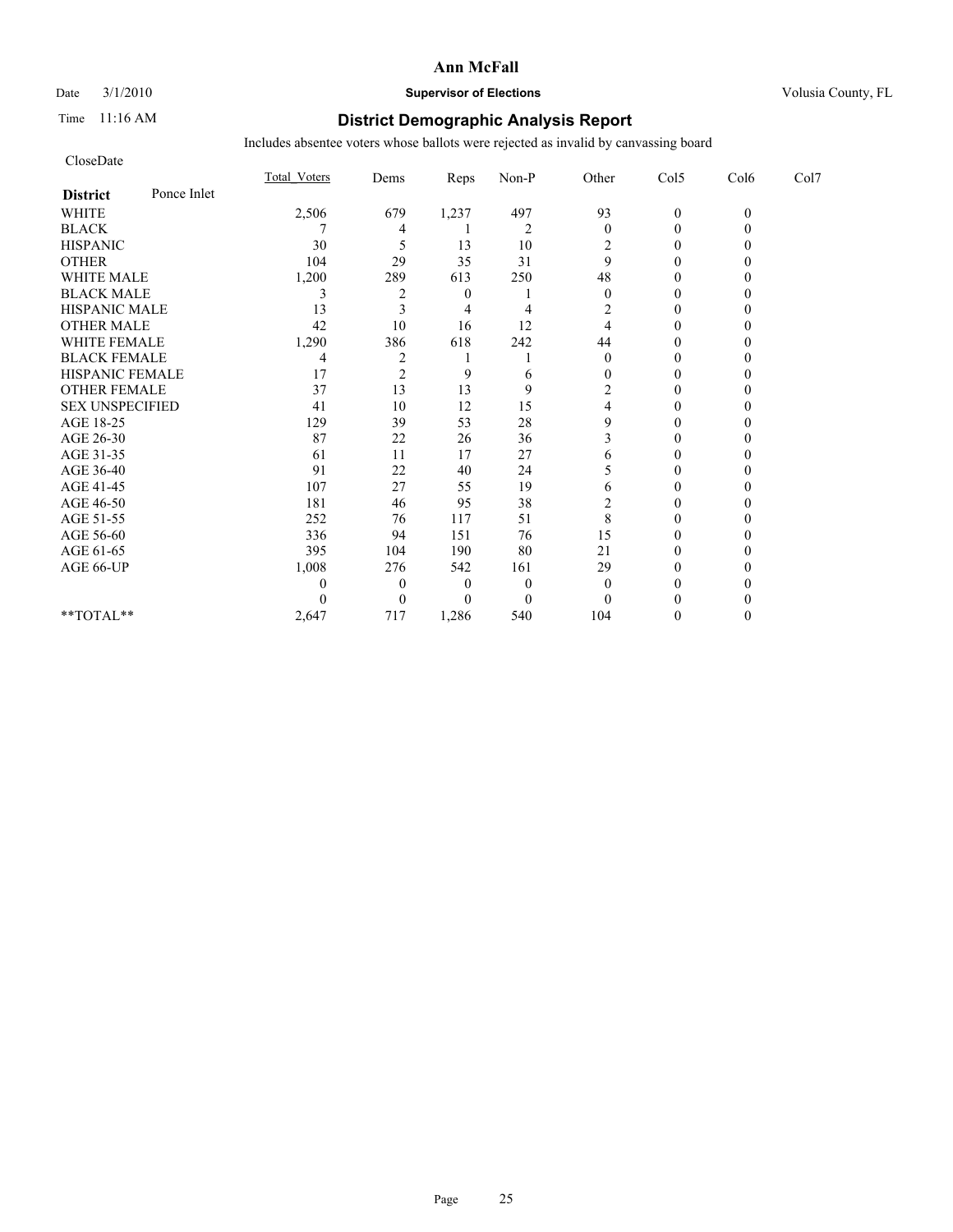### Date  $3/1/2010$  **Supervisor of Elections Supervisor of Elections** Volusia County, FL

## Time 11:16 AM **District Demographic Analysis Report**

| CloseDate              |             |                     |          |          |              |       |                  |          |      |
|------------------------|-------------|---------------------|----------|----------|--------------|-------|------------------|----------|------|
|                        |             | <b>Total Voters</b> | Dems     | Reps     | Non-P        | Other | Col5             | Col6     | Col7 |
| <b>District</b>        | Port Orange |                     |          |          |              |       |                  |          |      |
| <b>WHITE</b>           |             | 32,787              | 11,915   | 12,504   | 7,035        | 1,333 | $\boldsymbol{0}$ | $\theta$ |      |
| <b>BLACK</b>           |             | 866                 | 708      | 45       | 94           | 19    | $\mathbf{0}$     | $\theta$ |      |
| <b>HISPANIC</b>        |             | 775                 | 322      | 165      | 259          | 29    | $\overline{0}$   |          |      |
| <b>OTHER</b>           |             | 1,690               | 560      | 364      | 598          | 168   | $\Omega$         |          |      |
| <b>WHITE MALE</b>      |             | 14,934              | 4,799    | 6,065    | 3,381        | 689   | $\boldsymbol{0}$ |          |      |
| <b>BLACK MALE</b>      |             | 394                 | 303      | 29       | 52           | 10    | $\theta$         |          |      |
| <b>HISPANIC MALE</b>   |             | 334                 | 137      | 69       | 116          | 12    | $\theta$         |          |      |
| <b>OTHER MALE</b>      |             | 588                 | 193      | 132      | 229          | 34    | $\mathbf{0}$     |          |      |
| <b>WHITE FEMALE</b>    |             | 17,631              | 7,050    | 6,356    | 3,601        | 624   | $\theta$         |          |      |
| <b>BLACK FEMALE</b>    |             | 468                 | 402      | 15       | 42           | 9     | $\mathbf{0}$     |          |      |
| HISPANIC FEMALE        |             | 436                 | 185      | 94       | 140          | 17    | $\theta$         | $\theta$ |      |
| <b>OTHER FEMALE</b>    |             | 671                 | 265      | 148      | 218          | 40    | $\overline{0}$   |          |      |
| <b>SEX UNSPECIFIED</b> |             | 662                 | 171      | 170      | 207          | 114   | $\theta$         |          |      |
| AGE 18-25              |             | 3,337               | 1,206    | 905      | 980          | 246   | $\theta$         |          |      |
| AGE 26-30              |             | 2,315               | 773      | 666      | 760          | 116   | $\mathbf{0}$     |          |      |
| AGE 31-35              |             | 2,020               | 678      | 607      | 638          | 97    | $\theta$         |          |      |
| AGE 36-40              |             | 2,367               | 781      | 855      | 632          | 99    | $\Omega$         |          |      |
| AGE 41-45              |             | 2,645               | 859      | 1,014    | 664          | 108   | $\theta$         | 0        |      |
| AGE 46-50              |             | 3,283               | 1,094    | 1,344    | 734          | 111   | $\overline{0}$   |          |      |
| AGE 51-55              |             | 3,380               | 1,267    | 1,365    | 634          | 114   | $\mathbf{0}$     |          |      |
| AGE 56-60              |             | 3,279               | 1,351    | 1,172    | 636          | 120   | $\boldsymbol{0}$ |          |      |
| AGE 61-65              |             | 3,387               | 1,351    | 1,232    | 646          | 158   | $\Omega$         |          |      |
| AGE 66-UP              |             | 10,104              | 4,145    | 3,917    | 1,662        | 380   | $\theta$         |          |      |
|                        |             |                     | $\theta$ | 0        | $\mathbf{0}$ | 0     | $\Omega$         |          |      |
|                        |             |                     | $\Omega$ | $\theta$ | $\theta$     |       | $\Omega$         |          |      |
| **TOTAL**              |             | 36,118              | 13,505   | 13.078   | 7,986        | 1,549 | $\Omega$         | $\theta$ |      |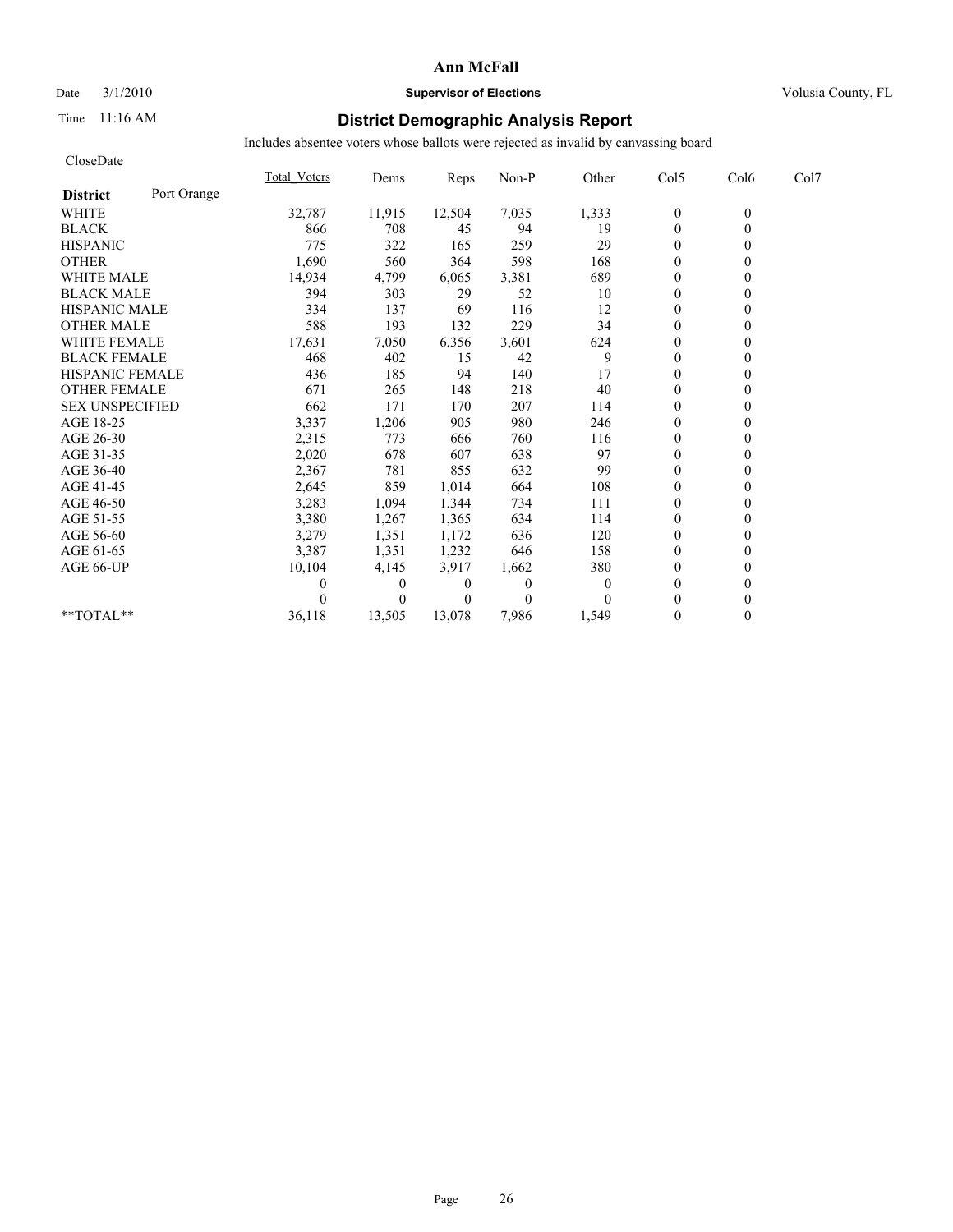## Date  $3/1/2010$  **Supervisor of Elections Supervisor of Elections** Volusia County, FL

## Time 11:16 AM **District Demographic Analysis Report**

| CloseDate              |               |                     |                  |                  |                |              |                  |          |      |
|------------------------|---------------|---------------------|------------------|------------------|----------------|--------------|------------------|----------|------|
|                        |               | <b>Total Voters</b> | Dems             | Reps             | Non-P          | Other        | Col5             | Col6     | Col7 |
| <b>District</b>        | South Daytona |                     |                  |                  |                |              |                  |          |      |
| <b>WHITE</b>           |               | 6,356               | 2,681            | 2,123            | 1,316          | 236          | $\boldsymbol{0}$ | $\theta$ |      |
| <b>BLACK</b>           |               | 544                 | 448              | 17               | 71             | 8            | $\mathbf{0}$     | $\theta$ |      |
| <b>HISPANIC</b>        |               | 140                 | 76               | 24               | 36             | 4            | $\overline{0}$   |          |      |
| <b>OTHER</b>           |               | 350                 | 138              | 63               | 125            | 24           | $\theta$         |          |      |
| WHITE MALE             |               | 2,913               | 1,081            | 1,054            | 642            | 136          | $\boldsymbol{0}$ |          |      |
| <b>BLACK MALE</b>      |               | 212                 | 163              | 8                | 37             | 4            | $\theta$         |          |      |
| <b>HISPANIC MALE</b>   |               | 66                  | 36               | 11               | 17             | 2            | $\theta$         |          |      |
| <b>OTHER MALE</b>      |               | 107                 | 41               | 26               | 35             | 5            | $\mathbf{0}$     |          |      |
| <b>WHITE FEMALE</b>    |               | 3,407               | 1,580            | 1,058            | 669            | 100          | $\theta$         |          |      |
| <b>BLACK FEMALE</b>    |               | 327                 | 281              | 8                | 34             | 4            | $\mathbf{0}$     |          |      |
| HISPANIC FEMALE        |               | 72                  | 38               | 13               | 19             | 2            | $\mathbf{0}$     | $\theta$ |      |
| <b>OTHER FEMALE</b>    |               | 152                 | 74               | 28               | 47             | 3            | $\theta$         |          |      |
| <b>SEX UNSPECIFIED</b> |               | 134                 | 49               | 21               | 48             | 16           | $\theta$         |          |      |
| AGE 18-25              |               | 722                 | 321              | 150              | 214            | 37           | $\theta$         |          |      |
| AGE 26-30              |               | 524                 | 224              | 102              | 170            | 28           | $\mathbf{0}$     |          |      |
| AGE 31-35              |               | 452                 | 170              | 119              | 145            | 18           | $\theta$         |          |      |
| AGE 36-40              |               | 517                 | 217              | 151              | 125            | 24           | $\Omega$         |          |      |
| AGE 41-45              |               | 645                 | 237              | 224              | 150            | 34           | $\mathbf{0}$     | 0        |      |
| AGE 46-50              |               | 715                 | 302              | 227              | 157            | 29           | $\theta$         |          |      |
| AGE 51-55              |               | 700                 | 332              | 224              | 122            | 22           | $\mathbf{0}$     |          |      |
| AGE 56-60              |               | 652                 | 308              | 210              | 113            | 21           | $\mathbf{0}$     |          |      |
| AGE 61-65              |               | 633                 | 275              | 214              | 117            | 27           | $\Omega$         |          |      |
| AGE 66-UP              |               | 1,830               | 957              | 606              | 235            | 32           | $\Omega$         |          |      |
|                        |               | 0                   | $\boldsymbol{0}$ | $\boldsymbol{0}$ | $\overline{0}$ | $\mathbf{0}$ | $\theta$         |          |      |
|                        |               | 0                   | $\overline{0}$   | $\theta$         | $\theta$       | $\theta$     | $\theta$         |          |      |
| **TOTAL**              |               | 7,390               | 3,343            | 2,227            | 1,548          | 272          | $\theta$         | $\theta$ |      |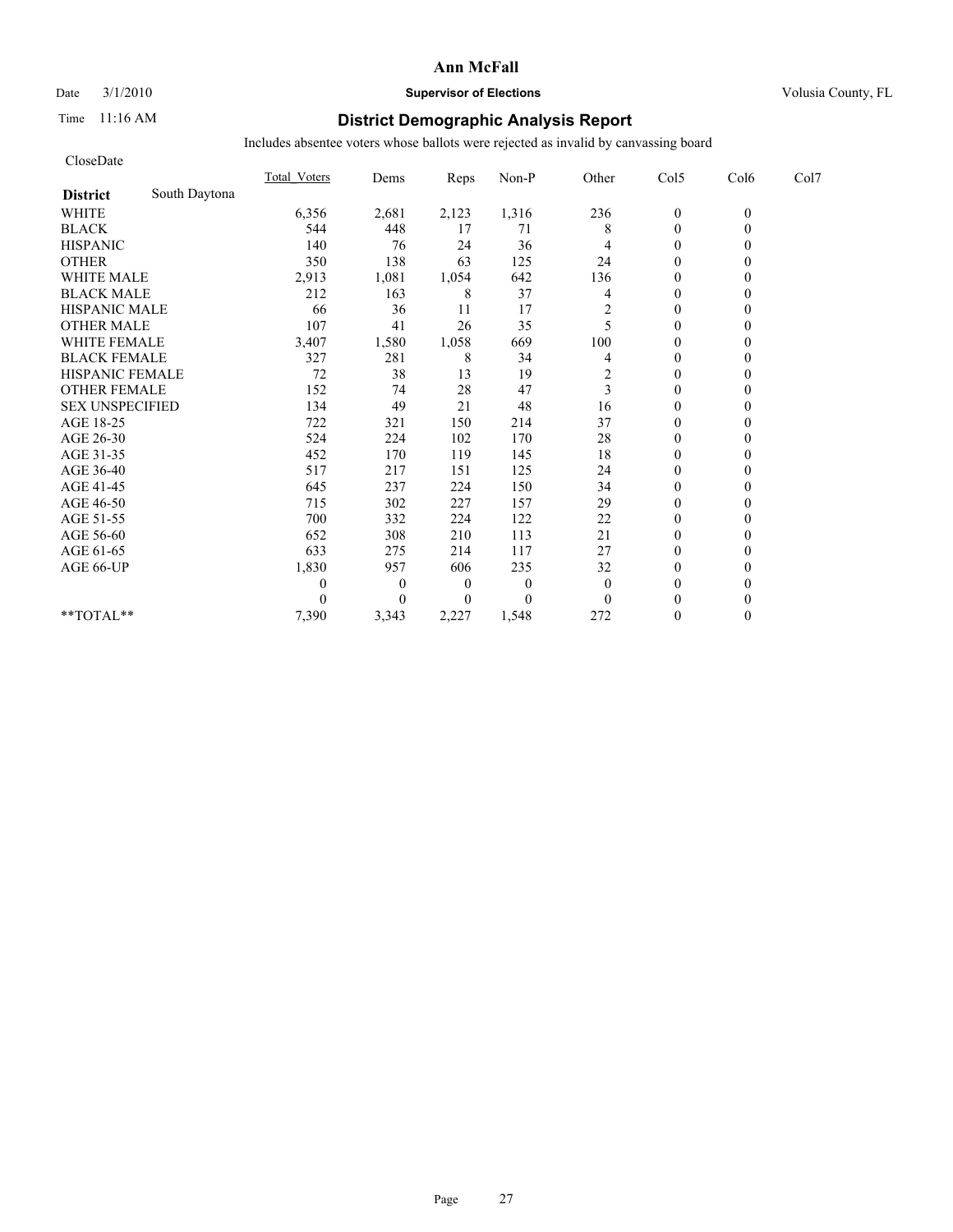Date  $3/1/2010$  **Supervisor of Elections Supervisor of Elections** Volusia County, FL

## Time 11:16 AM **District Demographic Analysis Report**

| CloseDate              |               |                     |          |                |                  |       |              |          |      |
|------------------------|---------------|---------------------|----------|----------------|------------------|-------|--------------|----------|------|
|                        |               | <b>Total Voters</b> | Dems     | Reps           | $Non-P$          | Other | Col5         | Col6     | Col7 |
| <b>District</b>        | Flagler Beach |                     |          |                |                  |       |              |          |      |
| <b>WHITE</b>           |               | 56                  | 23       | 18             | 14               |       | $\mathbf{0}$ | $\Omega$ |      |
| <b>BLACK</b>           |               | $\theta$            | $\theta$ | $\mathbf{0}$   | $\mathbf{0}$     | 0     | $\Omega$     |          |      |
| <b>HISPANIC</b>        |               |                     | $_{0}$   | $\mathbf{0}$   | $\theta$         |       | 0            |          |      |
| <b>OTHER</b>           |               | 3                   |          | $\overline{2}$ | $\Omega$         | 0     | 0            |          |      |
| WHITE MALE             |               | 27                  | 11       | 10             | 6                |       |              |          |      |
| <b>BLACK MALE</b>      |               | O                   | $\Omega$ | $\Omega$       | $\theta$         |       |              |          |      |
| HISPANIC MALE          |               |                     | $_{0}$   | $\theta$       | $\theta$         | 0     | 0            |          |      |
| OTHER MALE             |               |                     |          |                | $\theta$         |       | 0            |          |      |
| WHITE FEMALE           |               | 29                  | 12       | 8              | 8                |       | 0            |          |      |
| <b>BLACK FEMALE</b>    |               |                     | 0        | 0              | $\boldsymbol{0}$ |       |              |          |      |
| HISPANIC FEMALE        |               |                     | 0        | $\theta$       | $\theta$         | 0     | 0            |          |      |
| <b>OTHER FEMALE</b>    |               |                     |          |                | $\theta$         |       |              |          |      |
| <b>SEX UNSPECIFIED</b> |               |                     |          |                | $\theta$         |       |              |          |      |
| AGE 18-25              |               |                     |          |                | $\theta$         |       |              |          |      |
| AGE 26-30              |               |                     |          |                | 0                |       |              |          |      |
| AGE 31-35              |               |                     |          |                | 0                |       | 0            |          |      |
| AGE 36-40              |               |                     |          |                |                  |       |              |          |      |
| AGE 41-45              |               |                     |          |                | 0                | 0     | 0            |          |      |
| AGE 46-50              |               |                     |          |                |                  |       |              |          |      |
| AGE 51-55              |               |                     |          |                |                  |       |              |          |      |
| AGE 56-60              |               |                     |          |                |                  |       |              |          |      |
| AGE 61-65              |               | 9                   |          |                |                  |       |              |          |      |
| AGE 66-UP              |               | 42                  | 18       | 17             | 6                |       |              |          |      |
|                        |               |                     |          | $\Omega$       | $\theta$         |       |              |          |      |
|                        |               |                     | $\theta$ | $\Omega$       | $\theta$         |       |              |          |      |
| **TOTAL**              |               | 59                  | 24       | 20             | 14               |       |              |          |      |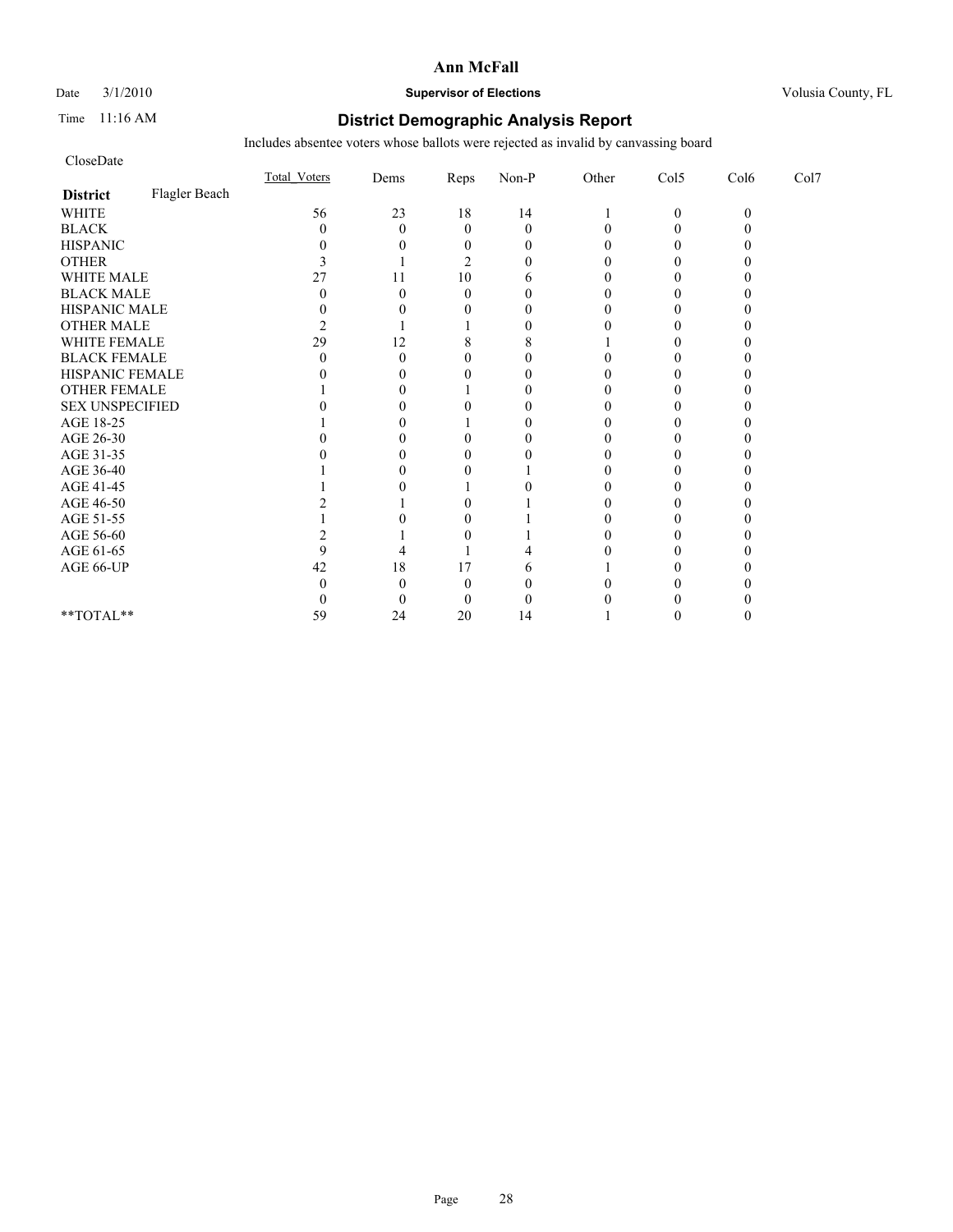# Date  $3/1/2010$  **Supervisor of Elections Supervisor of Elections** Volusia County, FL

## Time 11:16 AM **District Demographic Analysis Report**

| CloseDate              |                           |              |          |                |          |              |                |                  |      |
|------------------------|---------------------------|--------------|----------|----------------|----------|--------------|----------------|------------------|------|
|                        |                           | Total Voters | Dems     | Reps           | Non-P    | Other        | Col5           | Col <sub>6</sub> | Col7 |
| <b>District</b>        | <b>Hospital Authority</b> |              |          |                |          |              |                |                  |      |
| <b>WHITE</b>           |                           | 94,997       | 32,552   | 38,933         | 18,775   | 4,737        | $\mathbf{0}$   | $\mathbf{0}$     |      |
| <b>BLACK</b>           |                           | 9,236        | 7,380    | 418            | 1,177    | 261          | $\mathbf{0}$   | $\theta$         |      |
| <b>HISPANIC</b>        |                           | 15,267       | 7,420    | 2,597          | 4,725    | 525          | $\theta$       |                  |      |
| <b>OTHER</b>           |                           | 6,456        | 2,074    | 1,392          | 2,239    | 751          | $\mathbf{0}$   |                  |      |
| <b>WHITE MALE</b>      |                           | 43,878       | 13,306   | 19,018         | 9,069    | 2,485        | $\mathbf{0}$   |                  |      |
| <b>BLACK MALE</b>      |                           | 3,968        | 3,009    | 222            | 581      | 156          | $\mathbf{0}$   |                  |      |
| <b>HISPANIC MALE</b>   |                           | 7,137        | 3,350    | 1,294          | 2,224    | 269          | $\mathbf{0}$   |                  |      |
| <b>OTHER MALE</b>      |                           | 2,105        | 725      | 542            | 705      | 133          | $\theta$       |                  |      |
| <b>WHITE FEMALE</b>    |                           | 50,607       | 19,078   | 19,716         | 9,589    | 2,224        | $\mathbf{0}$   |                  |      |
| <b>BLACK FEMALE</b>    |                           | 5,187        | 4,303    | 195            | 586      | 103          | $\mathbf{0}$   |                  |      |
| <b>HISPANIC FEMALE</b> |                           | 8,015        | 4,009    | 1,294          | 2,465    | 247          | $\theta$       |                  |      |
| <b>OTHER FEMALE</b>    |                           | 2,481        | 962      | 546            | 812      | 161          | $\theta$       |                  |      |
| <b>SEX UNSPECIFIED</b> |                           | 2,578        | 684      | 513            | 885      | 496          | $\theta$       |                  |      |
| AGE 18-25              |                           | 13,473       | 4,612    | 3,248          | 4,463    | 1,150        | $\mathbf{0}$   |                  |      |
| AGE 26-30              |                           | 8,713        | 3,053    | 2,254          | 2,831    | 575          | $\theta$       |                  |      |
| AGE 31-35              |                           | 8,968        | 3,199    | 2,559          | 2,628    | 582          | $\theta$       |                  |      |
| AGE 36-40              |                           | 9,848        | 3,380    | 3,357          | 2,578    | 533          | $\theta$       |                  |      |
| AGE 41-45              |                           | 10,743       | 3,810    | 3,967          | 2,476    | 490          | $\mathbf{0}$   |                  |      |
| AGE 46-50              |                           | 12,524       | 4,519    | 4,815          | 2,643    | 547          | $\mathbf{0}$   |                  |      |
| AGE 51-55              |                           | 12,287       | 4,927    | 4,566          | 2,260    | 534          | $\overline{0}$ |                  |      |
| AGE 56-60              |                           | 10,999       | 4,727    | 3,910          | 1,901    | 461          | $\mathbf{0}$   |                  |      |
| AGE 61-65              |                           | 10,085       | 4,240    | 3,779          | 1,641    | 425          | $\mathbf{0}$   |                  |      |
| AGE 66-UP              |                           | 28,312       | 12,958   | 10,885         | 3,493    | 976          | $\theta$       |                  |      |
|                        |                           |              | $\theta$ | $\overline{0}$ | $\Omega$ | $\mathbf{0}$ | $\theta$       |                  |      |
|                        |                           |              | 0        | $\theta$       | $\Omega$ |              | $\theta$       |                  |      |
| $*$ $TOTAI.**$         |                           | 125,956      | 49,426   | 43,340         | 26,916   | 6,274        | $\theta$       | 0                |      |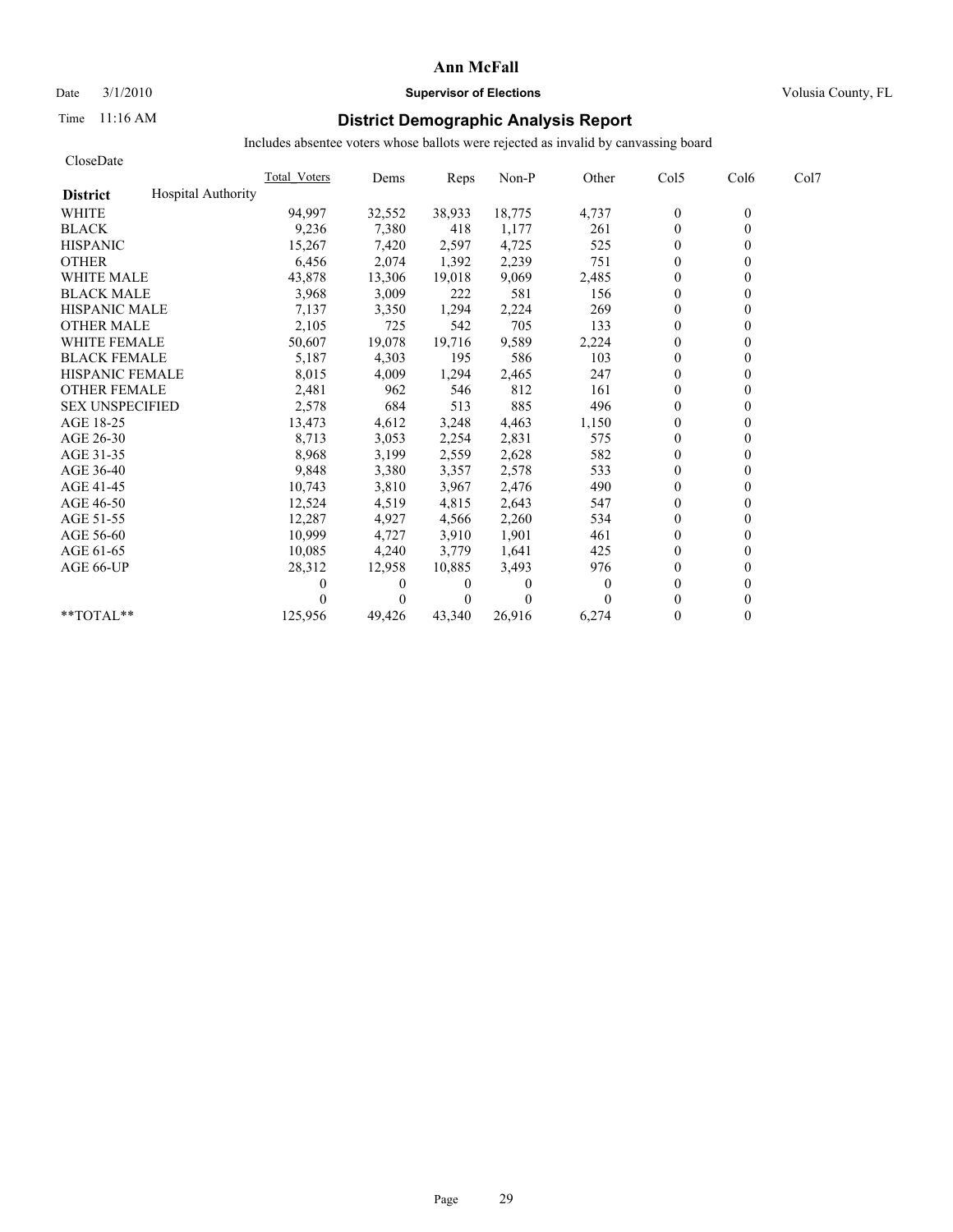# Date  $3/1/2010$  **Supervisor of Elections Supervisor of Elections** Volusia County, FL

## Time 11:16 AM **District Demographic Analysis Report**

| CloseDate                                |                     |              |                |              |              |                |          |                  |
|------------------------------------------|---------------------|--------------|----------------|--------------|--------------|----------------|----------|------------------|
|                                          | <b>Total Voters</b> | Dems         | Reps           | Non-P        | Other        | Col5           | Col6     | Col <sub>7</sub> |
| Florida House Seat 21<br><b>District</b> |                     |              |                |              |              |                |          |                  |
| <b>WHITE</b>                             | 2,158               | 818          | 904            | 356          | $80\,$       | $\mathbf{0}$   | $\theta$ |                  |
| <b>BLACK</b>                             | 171                 | 148          | 8              | 14           |              | $\mathbf{0}$   |          |                  |
| <b>HISPANIC</b>                          | 178                 | 69           | 28             | 76           | 5            | $\theta$       |          |                  |
| <b>OTHER</b>                             | 102                 | 30           | 27             | 41           | 4            | $\theta$       |          |                  |
| <b>WHITE MALE</b>                        | 1,047               | 356          | 466            | 181          | 44           | $\theta$       |          |                  |
| <b>BLACK MALE</b>                        | 77                  | 67           | 4              | 6            | $\theta$     | $\theta$       |          |                  |
| <b>HISPANIC MALE</b>                     | 93                  | 41           | 12             | 38           | 2            | $\theta$       |          |                  |
| <b>OTHER MALE</b>                        | 35                  | 12           | 11             | 12           | $\mathbf{0}$ | $\theta$       |          |                  |
| <b>WHITE FEMALE</b>                      | 1,101               | 457          | 434            | 174          | 36           | $\theta$       |          |                  |
| <b>BLACK FEMALE</b>                      | 94                  | 81           | 4              | 8            |              | $\overline{0}$ |          |                  |
| HISPANIC FEMALE                          | 81                  | 27           | 16             | 35           | 3            | $\theta$       |          |                  |
| <b>OTHER FEMALE</b>                      | 36                  | 14           | $\,$ 8 $\,$    | 14           | 0            | $\theta$       |          |                  |
| <b>SEX UNSPECIFIED</b>                   | 45                  | 10           | 12             | 19           | 4            | $\theta$       |          |                  |
| AGE 18-25                                | 254                 | 67           | 78             | 96           | 13           | $\theta$       |          |                  |
| AGE 26-30                                | 167                 | 57           | 49             | 56           | 5            | $\overline{0}$ |          |                  |
| AGE 31-35                                | 163                 | 41           | 65             | 49           | 8            | $\theta$       |          |                  |
| AGE 36-40                                | 141                 | 41           | 61             | 35           | 4            | $\Omega$       |          |                  |
| AGE 41-45                                | 184                 | 56           | 82             | 36           | $10\,$       | $\mathbf{0}$   |          |                  |
| AGE 46-50                                | 255                 | 108          | 90             | 48           | 9            | $\theta$       |          |                  |
| AGE 51-55                                | 268                 | 109          | 112            | 40           |              | $\Omega$       |          |                  |
| AGE 56-60                                | 267                 | 119          | 99             | 40           | 9            | $\overline{0}$ |          |                  |
| AGE 61-65                                | 254                 | 121          | 92             | 33           | 8            | $\theta$       |          |                  |
| AGE 66-UP                                | 656                 | 346          | 239            | 54           | 17           | $\theta$       |          |                  |
|                                          | 0                   | $\mathbf{0}$ | $\overline{0}$ | $\mathbf{0}$ | $\theta$     | $\Omega$       |          |                  |
|                                          | 0                   | $\Omega$     | $\Omega$       | $\mathbf{0}$ | $\theta$     | $\Omega$       |          |                  |
| **TOTAL**                                | 2,609               | 1,065        | 967            | 487          | 90           | $\theta$       |          |                  |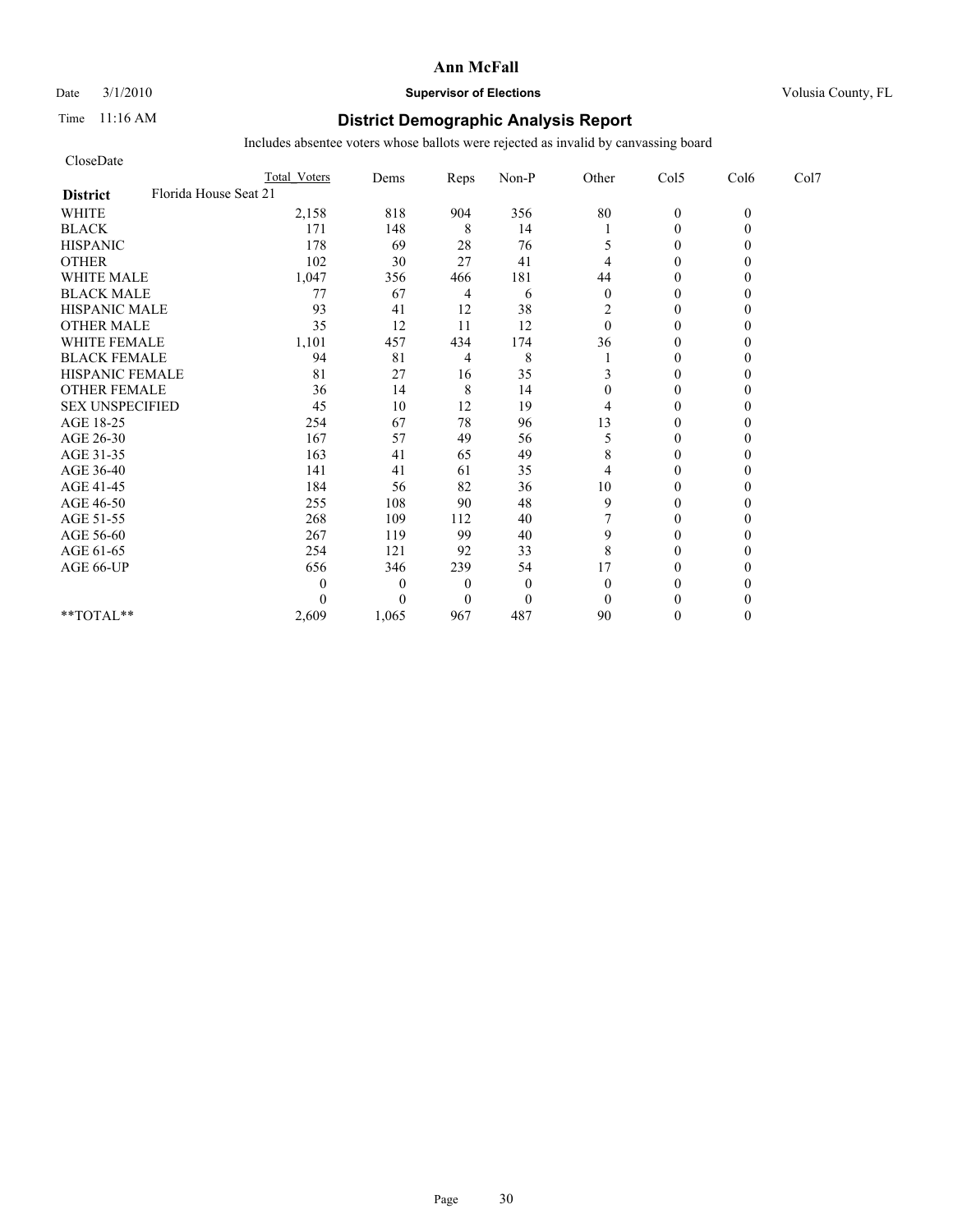# Date  $3/1/2010$  **Supervisor of Elections Supervisor of Elections** Volusia County, FL

## Time 11:16 AM **District Demographic Analysis Report**

| CloseDate                                |                     |              |          |              |          |                  |                  |      |
|------------------------------------------|---------------------|--------------|----------|--------------|----------|------------------|------------------|------|
|                                          | <b>Total Voters</b> | Dems         | Reps     | Non-P        | Other    | Col5             | Col <sub>6</sub> | Col7 |
| Florida House Seat 25<br><b>District</b> |                     |              |          |              |          |                  |                  |      |
| <b>WHITE</b>                             | 15,357              | 5,275        | 6,048    | 3,243        | 791      | $\boldsymbol{0}$ | $\theta$         |      |
| <b>BLACK</b>                             | 1,239               | 963          | 70       | 169          | 37       | $\theta$         | $\theta$         |      |
| <b>HISPANIC</b>                          | 3,920               | 1,954        | 649      | 1,195        | 122      | $\theta$         |                  |      |
| <b>OTHER</b>                             | 1,188               | 379          | 239      | 420          | 150      | $\theta$         |                  |      |
| <b>WHITE MALE</b>                        | 7,088               | 2,161        | 2,927    | 1,592        | 408      | $\theta$         |                  |      |
| <b>BLACK MALE</b>                        | 547                 | 396          | 41       | 88           | $22\,$   | $\mathbf{0}$     |                  |      |
| <b>HISPANIC MALE</b>                     | 1,816               | 873          | 317      | 559          | 67       | $\mathbf{0}$     |                  |      |
| <b>OTHER MALE</b>                        | 387                 | 137          | 87       | 141          | 22       | $\mathbf{0}$     |                  |      |
| <b>WHITE FEMALE</b>                      | 8,175               | 3,083        | 3,084    | 1,633        | 375      | $\theta$         |                  |      |
| <b>BLACK FEMALE</b>                      | 682                 | 557          | 29       | 81           | 15       | $\overline{0}$   |                  |      |
| <b>HISPANIC FEMALE</b>                   | 2,075               | 1,062        | 330      | 629          | 54       | $\theta$         |                  |      |
| <b>OTHER FEMALE</b>                      | 476                 | 173          | 103      | 164          | 36       | $\theta$         |                  |      |
| <b>SEX UNSPECIFIED</b>                   | 458                 | 129          | 88       | 140          | 101      | $\theta$         |                  |      |
| AGE 18-25                                | 2,282               | 793          | 473      | 810          | 206      | $\mathbf{0}$     |                  |      |
| AGE 26-30                                | 1,601               | 560          | 385      | 531          | 125      | $\mathbf{0}$     |                  |      |
| AGE 31-35                                | 1,764               | 650          | 475      | 538          | 101      | $\mathbf{0}$     |                  |      |
| AGE 36-40                                | 1,852               | 612          | 631      | 499          | 110      | $\overline{0}$   |                  |      |
| AGE 41-45                                | 1,934               | 726          | 640      | 475          | 93       | $\mathbf{0}$     |                  |      |
| AGE 46-50                                | 2,129               | 757          | 780      | 500          | 92       | $\theta$         |                  |      |
| AGE 51-55                                | 2,057               | 825          | 723      | 406          | 103      | $\mathbf{0}$     |                  |      |
| AGE 56-60                                | 1,852               | 796          | 650      | 352          | 54       | $\mathbf{0}$     |                  |      |
| AGE 61-65                                | 1,690               | 692          | 623      | 309          | 66       | $\theta$         |                  |      |
| AGE 66-UP                                | 4,542               | 2,160        | 1,626    | 607          | 149      | $\theta$         |                  |      |
|                                          | 0                   | $\mathbf{0}$ | 0        | $\mathbf{0}$ | $\theta$ | $\theta$         |                  |      |
|                                          |                     | $\Omega$     | $\Omega$ | $\theta$     | $\Omega$ | $\theta$         |                  |      |
| $*$ $TOTAI.**$                           | 21,704              | 8,571        | 7.006    | 5,027        | 1,100    | $\theta$         | 0                |      |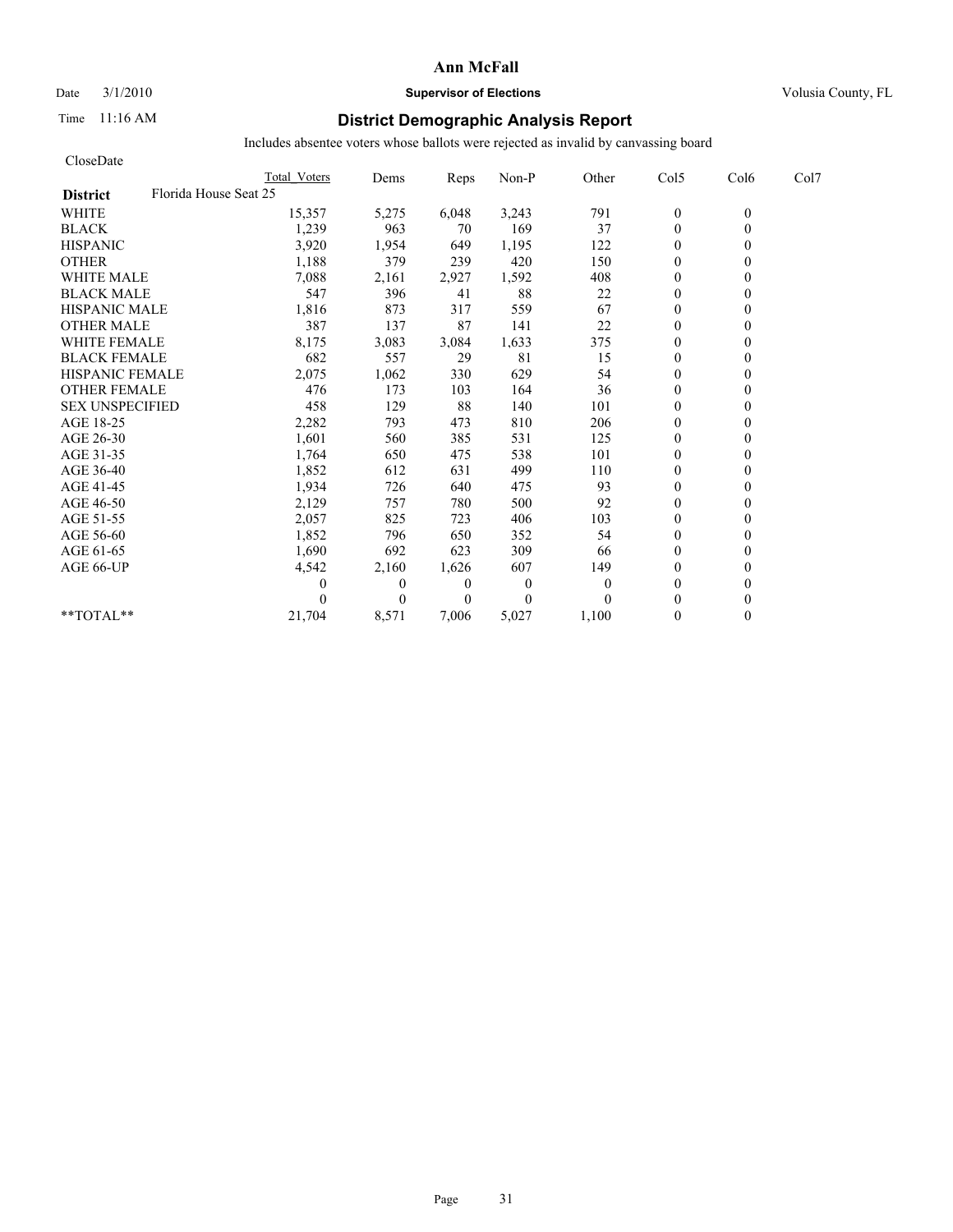# Date  $3/1/2010$  **Supervisor of Elections Supervisor of Elections** Volusia County, FL

# Time 11:16 AM **District Demographic Analysis Report**

| CloseDate              |                       |          |                |              |          |                  |                  |      |
|------------------------|-----------------------|----------|----------------|--------------|----------|------------------|------------------|------|
|                        | Total Voters          | Dems     | Reps           | Non-P        | Other    | Col5             | Col <sub>6</sub> | Col7 |
| <b>District</b>        | Florida House Seat 26 |          |                |              |          |                  |                  |      |
| <b>WHITE</b>           | 86,963                | 30,209   | 36,614         | 16,310       | 3,830    | $\boldsymbol{0}$ | $\mathbf{0}$     |      |
| <b>BLACK</b>           | 3,833                 | 2,958    | 216            | 527          | 132      | $\mathbf{0}$     | 0                |      |
| <b>HISPANIC</b>        | 6,808                 | 3,186    | 1,303          | 2,104        | 215      | $\overline{0}$   |                  |      |
| <b>OTHER</b>           | 4,935                 | 1,541    | 1,226          | 1,632        | 536      | $\theta$         |                  |      |
| <b>WHITE MALE</b>      | 39,856                | 12,238   | 17,748         | 7,868        | 2,002    | $\overline{0}$   |                  |      |
| <b>BLACK MALE</b>      | 1,653                 | 1,199    | 120            | 261          | 73       | $\mathbf{0}$     |                  |      |
| <b>HISPANIC MALE</b>   | 3,160                 | 1,414    | 658            | 986          | 102      | $\theta$         |                  |      |
| <b>OTHER MALE</b>      | 1,705                 | 539      | 501            | 566          | 99       | $\overline{0}$   |                  |      |
| <b>WHITE FEMALE</b>    | 46,640                | 17,830   | 18,676         | 8,331        | 1,803    | $\theta$         |                  |      |
| <b>BLACK FEMALE</b>    | 2,151                 | 1,734    | 96             | 265          | 56       | $\overline{0}$   |                  |      |
| <b>HISPANIC FEMALE</b> | 3,598                 | 1,748    | 635            | 1,107        | 108      | $\theta$         |                  |      |
| <b>OTHER FEMALE</b>    | 1,896                 | 730      | 482            | 567          | 117      | $\overline{0}$   |                  |      |
| <b>SEX UNSPECIFIED</b> | 1,880                 | 462      | 443            | 622          | 353      | $\theta$         |                  |      |
| AGE 18-25              | 9,374                 | 3,086    | 2,598          | 2,940        | 750      | $\theta$         |                  |      |
| AGE 26-30              | 5,710                 | 1,871    | 1,696          | 1,786        | 357      | $\overline{0}$   |                  |      |
| AGE 31-35              | 5,757                 | 1,877    | 1,858          | 1,648        | 374      | $\mathbf{0}$     |                  |      |
| AGE 36-40              | 6,694                 | 2,118    | 2,489          | 1,720        | 367      | $\overline{0}$   |                  |      |
| AGE 41-45              | 7,935                 | 2,542    | 3,262          | 1,818        | 313      | $\mathbf{0}$     |                  |      |
| AGE 46-50              | 9,522                 | 3,147    | 4,011          | 1,966        | 398      | $\theta$         |                  |      |
| AGE 51-55              | 9,912                 | 3,720    | 4,035          | 1,753        | 404      | $\theta$         |                  |      |
| AGE 56-60              | 9,726                 | 3,937    | 3,700          | 1,692        | 397      | $\overline{0}$   |                  |      |
| AGE 61-65              | 9,546                 | 3.733    | 3,841          | 1,583        | 389      | $\theta$         |                  |      |
| AGE 66-UP              | 28,360                | 11,862   | 11,869         | 3,665        | 964      | $\Omega$         |                  |      |
|                        | 0                     | 0        | 0              | $\mathbf{0}$ | $\Omega$ | $\Omega$         |                  |      |
|                        |                       | $\theta$ | $\overline{0}$ | $\Omega$     |          | $\Omega$         |                  |      |
| $*$ $TOTAI.**$         | 102,539               | 37.894   | 39,359         | 20,573       | 4,713    | $\theta$         | 0                |      |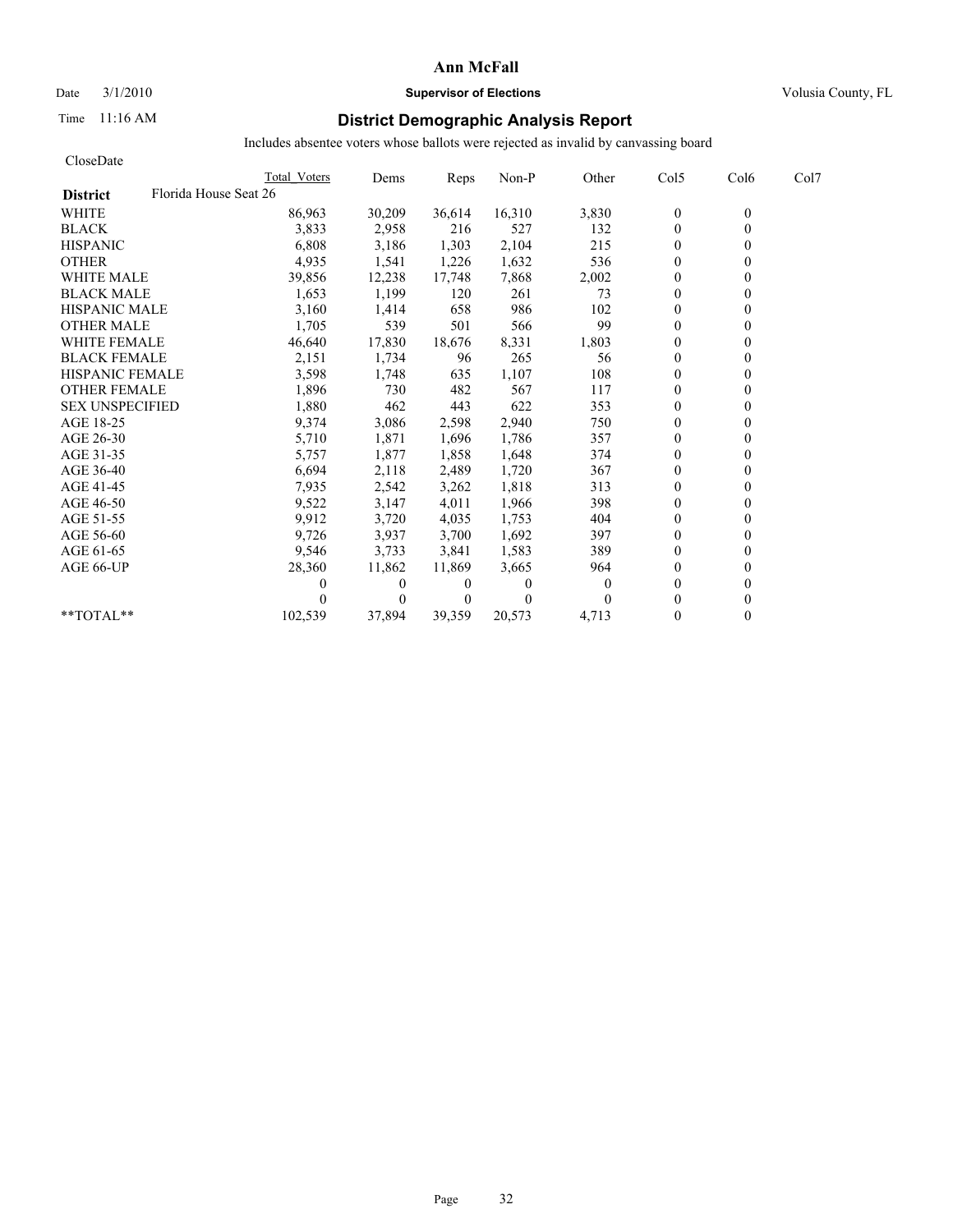# Date  $3/1/2010$  **Supervisor of Elections Supervisor of Elections** Volusia County, FL

# Time 11:16 AM **District Demographic Analysis Report**

| CloseDate                                |              |              |                |          |              |                |                  |      |
|------------------------------------------|--------------|--------------|----------------|----------|--------------|----------------|------------------|------|
|                                          | Total Voters | Dems         | Reps           | Non-P    | Other        | Col5           | Col <sub>6</sub> | Col7 |
| Florida House Seat 27<br><b>District</b> |              |              |                |          |              |                |                  |      |
| <b>WHITE</b>                             | 51,002       | 20,821       | 16,924         | 11,002   | 2,255        | $\theta$       | $\mathbf{0}$     |      |
| <b>BLACK</b>                             | 16,673       | 14,111       | 465            | 1,800    | 297          | $\mathbf{0}$   | $\theta$         |      |
| <b>HISPANIC</b>                          | 1,741        | 837          | 298            | 531      | 75           | $\overline{0}$ |                  |      |
| <b>OTHER</b>                             | 4,141        | 1,715        | 653            | 1,353    | 420          | $\theta$       |                  |      |
| <b>WHITE MALE</b>                        | 23,369       | 8,414        | 8,343          | 5,375    | 1,237        | $\theta$       |                  |      |
| <b>BLACK MALE</b>                        | 6,607        | 5,389        | 233            | 828      | 157          | $\mathbf{0}$   |                  |      |
| <b>HISPANIC MALE</b>                     | 801          | 371          | 138            | 250      | 42           | $\mathbf{0}$   |                  |      |
| <b>OTHER MALE</b>                        | 1,283        | 543          | 258            | 408      | 74           | $\mathbf{0}$   |                  |      |
| <b>WHITE FEMALE</b>                      | 27,330       | 12,286       | 8,489          | 5,558    | 997          | $\theta$       |                  |      |
| <b>BLACK FEMALE</b>                      | 9,908        | 8,595        | 228            | 946      | 139          | $\theta$       |                  |      |
| <b>HISPANIC FEMALE</b>                   | 926          | 461          | 160            | 275      | 30           | $\theta$       |                  |      |
| <b>OTHER FEMALE</b>                      | 1,573        | 753          | 282            | 476      | 62           | $\overline{0}$ |                  |      |
| <b>SEX UNSPECIFIED</b>                   | 1,760        | 672          | 209            | 570      | 309          | $\theta$       |                  |      |
| AGE 18-25                                | 9,905        | 5,515        | 1,341          | 2,459    | 590          | $\theta$       |                  |      |
| AGE 26-30                                | 5,370        | 2,558        | 942            | 1,636    | 234          | $\Omega$       |                  |      |
| AGE 31-35                                | 4,478        | 2,071        | 882            | 1,298    | 227          | $\mathbf{0}$   |                  |      |
| AGE 36-40                                | 4,600        | 2,124        | 1,131          | 1,144    | 201          | $\theta$       |                  |      |
| AGE 41-45                                | 5,224        | 2,445        | 1,340          | 1,192    | 247          | $\mathbf{0}$   |                  |      |
| AGE 46-50                                | 6,383        | 3,098        | 1,745          | 1,271    | 269          | $\theta$       |                  |      |
| AGE 51-55                                | 6,714        | 3,543        | 1,751          | 1,166    | 254          | $\mathbf{0}$   |                  |      |
| AGE 56-60                                | 6,153        | 3,169        | 1,661          | 1,101    | 222          | $\overline{0}$ |                  |      |
| AGE 61-65                                | 5,891        | 2,969        | 1,671          | 1,028    | 223          | $\mathbf{0}$   |                  |      |
| AGE 66-UP                                | 18,839       | 9,992        | 5,876          | 2,391    | 580          | $\Omega$       |                  |      |
|                                          | 0            | $\mathbf{0}$ | $\overline{0}$ | $\Omega$ | $\mathbf{0}$ | $\Omega$       |                  |      |
|                                          |              | $\Omega$     | $\theta$       | $\theta$ |              | $\theta$       |                  |      |
| $*$ $TOTAI.**$                           | 73,557       | 37,484       | 18,340         | 14,686   | 3,047        | $\theta$       | 0                |      |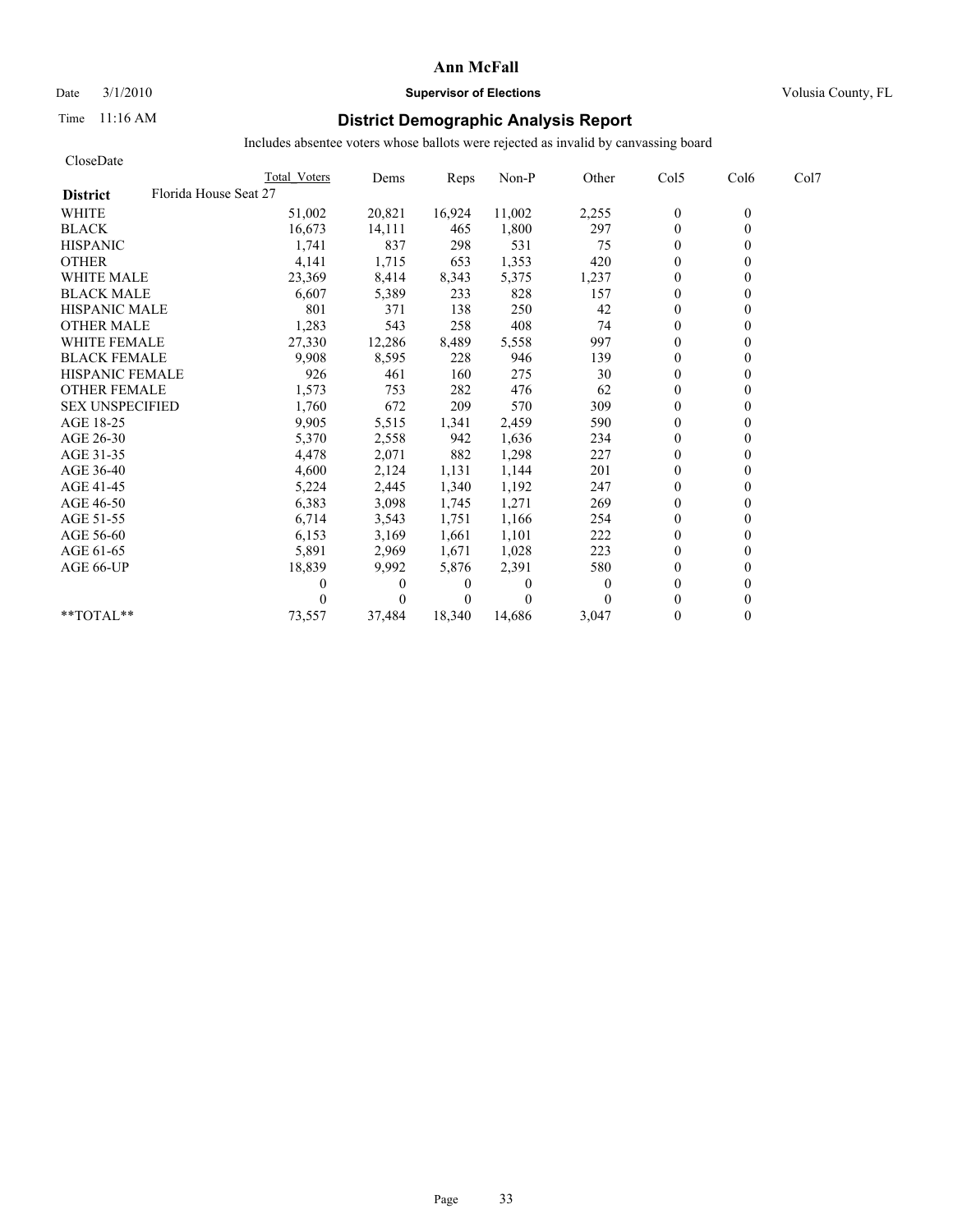# Date  $3/1/2010$  **Supervisor of Elections Supervisor of Elections** Volusia County, FL

# Time 11:16 AM **District Demographic Analysis Report**

| CloseDate              |                       |              |              |                |              |          |                  |                  |      |
|------------------------|-----------------------|--------------|--------------|----------------|--------------|----------|------------------|------------------|------|
|                        |                       | Total Voters | Dems         | Reps           | Non-P        | Other    | Col5             | Col <sub>6</sub> | Col7 |
| <b>District</b>        | Florida House Seat 28 |              |              |                |              |          |                  |                  |      |
| <b>WHITE</b>           |                       | 90,671       | 31,698       | 35,811         | 19,380       | 3,782    | $\boldsymbol{0}$ | $\mathbf{0}$     |      |
| <b>BLACK</b>           |                       | 4,047        | 3,256        | 180            | 511          | 100      | $\mathbf{0}$     | 0                |      |
| <b>HISPANIC</b>        |                       | 4,791        | 2,277        | 890            | 1,441        | 183      | $\theta$         |                  |      |
| <b>OTHER</b>           |                       | 4,522        | 1,336        | 1,002          | 1,635        | 549      | $\theta$         |                  |      |
| <b>WHITE MALE</b>      |                       | 42,130       | 13,087       | 17,538         | 9,487        | 2,018    | $\theta$         |                  |      |
| <b>BLACK MALE</b>      |                       | 1,839        | 1,389        | 98             | 288          | 64       | $\mathbf{0}$     |                  |      |
| <b>HISPANIC MALE</b>   |                       | 2,232        | 1,029        | 412            | 688          | 103      | $\theta$         |                  |      |
| <b>OTHER MALE</b>      |                       | 1,529        | 461          | 402            | 570          | 96       | $\overline{0}$   |                  |      |
| <b>WHITE FEMALE</b>    |                       | 47,976       | 18,421       | 18,068         | 9,750        | 1,737    | $\theta$         |                  |      |
| <b>BLACK FEMALE</b>    |                       | 2,181        | 1,847        | 80             | 219          | 35       | $\overline{0}$   |                  |      |
| <b>HISPANIC FEMALE</b> |                       | 2,527        | 1,231        | 474            | 743          | 79       | $\theta$         |                  |      |
| <b>OTHER FEMALE</b>    |                       | 1,749        | 647          | 414            | 575          | 113      | $\theta$         |                  |      |
| <b>SEX UNSPECIFIED</b> |                       | 1,868        | 455          | 397            | 647          | 369      | $\theta$         |                  |      |
| AGE 18-25              |                       | 9,080        | 3,056        | 2,320          | 2,947        | 757      | $\theta$         |                  |      |
| AGE 26-30              |                       | 6,025        | 2,029        | 1,617          | 2,038        | 341      | $\overline{0}$   |                  |      |
| AGE 31-35              |                       | 5,846        | 1,993        | 1,683          | 1,855        | 315      | $\mathbf{0}$     |                  |      |
| AGE 36-40              |                       | 6,778        | 2,290        | 2,257          | 1,898        | 333      | $\overline{0}$   |                  |      |
| AGE 41-45              |                       | 7,411        | 2,465        | 2,813          | 1,817        | 316      | $\mathbf{0}$     |                  |      |
| AGE 46-50              |                       | 9,359        | 3,247        | 3,750          | 2,041        | 321      | $\theta$         |                  |      |
| AGE 51-55              |                       | 10,002       | 3,826        | 3,804          | 2,027        | 345      | $\theta$         |                  |      |
| AGE 56-60              |                       | 9,808        | 3,904        | 3,548          | 1,949        | 407      | $\overline{0}$   |                  |      |
| AGE 61-65              |                       | 9,838        | 3,771        | 3,724          | 1,893        | 450      | $\theta$         |                  |      |
| AGE 66-UP              |                       | 29,883       | 11,986       | 12,366         | 4,502        | 1,029    | $\theta$         |                  |      |
|                        |                       | 0            | $\mathbf{0}$ | 0              | $\mathbf{0}$ | $\Omega$ | $\theta$         |                  |      |
|                        |                       |              | $\Omega$     | $\overline{0}$ | $\Omega$     |          | $\Omega$         |                  |      |
| $*$ $TOTAI.**$         |                       | 104,031      | 38,567       | 37,883         | 22,967       | 4,614    | $\Omega$         | 0                |      |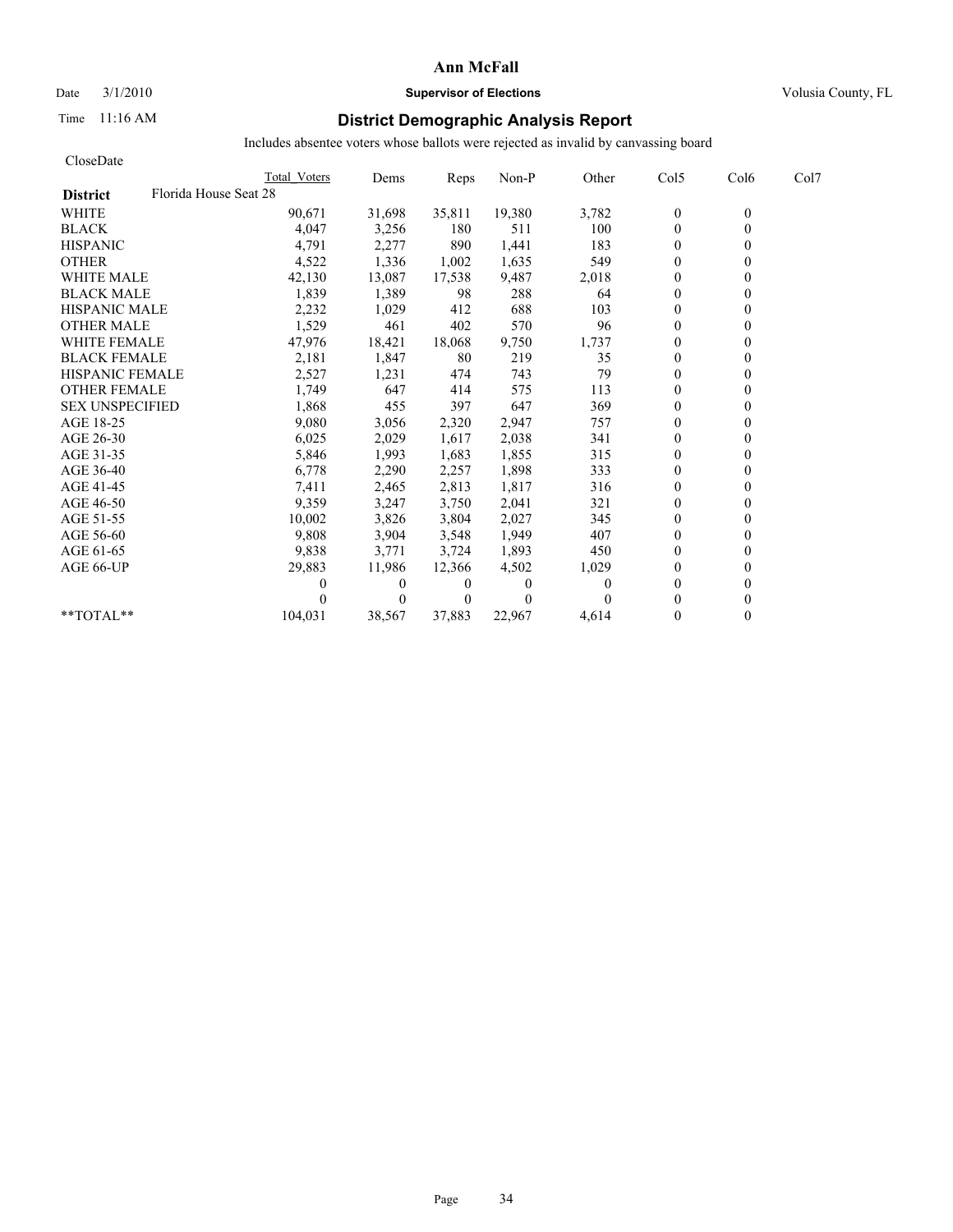### Date  $3/1/2010$  **Supervisor of Elections Supervisor of Elections** Volusia County, FL

## Time 11:16 AM **District Demographic Analysis Report**

| CloseDate              |                       |                     |              |                |              |              |                  |          |      |
|------------------------|-----------------------|---------------------|--------------|----------------|--------------|--------------|------------------|----------|------|
|                        |                       | <b>Total Voters</b> | Dems         | Reps           | Non-P        | Other        | Col5             | Col6     | Col7 |
| <b>District</b>        | Florida House Seat 33 |                     |              |                |              |              |                  |          |      |
| <b>WHITE</b>           |                       | 5,019               | 1,567        | 2,193          | 1,009        | 250          | $\boldsymbol{0}$ | $\theta$ |      |
| <b>BLACK</b>           |                       | 509                 | 403          | 26             | 69           | 11           | $\theta$         | $\theta$ |      |
| <b>HISPANIC</b>        |                       | 1,033               | 487          | 169            | 335          | 42           | $\theta$         |          |      |
| <b>OTHER</b>           |                       | 372                 | 121          | 80             | 122          | 49           | $\theta$         |          |      |
| <b>WHITE MALE</b>      |                       | 2,387               | 642          | 1,108          | 513          | 124          | $\theta$         |          |      |
| <b>BLACK MALE</b>      |                       | 218                 | 170          | 11             | 31           | 6            | $\mathbf{0}$     |          |      |
| <b>HISPANIC MALE</b>   |                       | 487                 | 212          | 91             | 166          | $18\,$       | $\mathbf{0}$     |          |      |
| <b>OTHER MALE</b>      |                       | 129                 | 48           | 28             | 46           | $\tau$       | $\mathbf{0}$     |          |      |
| <b>WHITE FEMALE</b>    |                       | 2,594               | 914          | 1,068          | 488          | 124          | $\theta$         |          |      |
| <b>BLACK FEMALE</b>    |                       | 286                 | 228          | 15             | 38           | 5            | $\theta$         |          |      |
| <b>HISPANIC FEMALE</b> |                       | 535                 | 270          | 77             | 164          | 24           | $\mathbf{0}$     |          |      |
| <b>OTHER FEMALE</b>    |                       | 134                 | 49           | 31             | 43           | 11           | $\theta$         |          |      |
| <b>SEX UNSPECIFIED</b> |                       | 163                 | 45           | 39             | 46           | 33           | $\theta$         |          |      |
| AGE 18-25              |                       | 801                 | 265          | 201            | 272          | 63           | $\mathbf{0}$     |          |      |
| AGE 26-30              |                       | 463                 | 163          | 110            | 152          | 38           | $\mathbf{0}$     |          |      |
| AGE 31-35              |                       | 523                 | 184          | 160            | 144          | 35           | $\mathbf{0}$     |          |      |
| AGE 36-40              |                       | 584                 | 205          | 200            | 148          | 31           | $\mathbf{0}$     |          |      |
| AGE 41-45              |                       | 591                 | 212          | 223            | 125          | 31           | $\mathbf{0}$     |          |      |
| AGE 46-50              |                       | 824                 | 265          | 329            | 190          | 40           | $\theta$         |          |      |
| AGE 51-55              |                       | 751                 | 283          | 300            | 133          | 35           | $\mathbf{0}$     |          |      |
| AGE 56-60              |                       | 631                 | 250          | 247            | 115          | 19           | $\mathbf{0}$     |          |      |
| AGE 61-65              |                       | 558                 | 237          | 205            | 95           | 21           | $\theta$         |          |      |
| AGE 66-UP              |                       | 1,207               | 514          | 493            | 161          | 39           | $\mathbf{0}$     |          |      |
|                        |                       | 0                   | $\mathbf{0}$ | $\overline{0}$ | $\mathbf{0}$ | $\mathbf{0}$ | $\mathbf{0}$     |          |      |
|                        |                       | 0                   | $\Omega$     | $\Omega$       | $\theta$     | $\Omega$     | $\theta$         |          |      |
| **TOTAL**              |                       | 6,933               | 2,578        | 2,468          | 1,535        | 352          | $\mathbf{0}$     | 0        |      |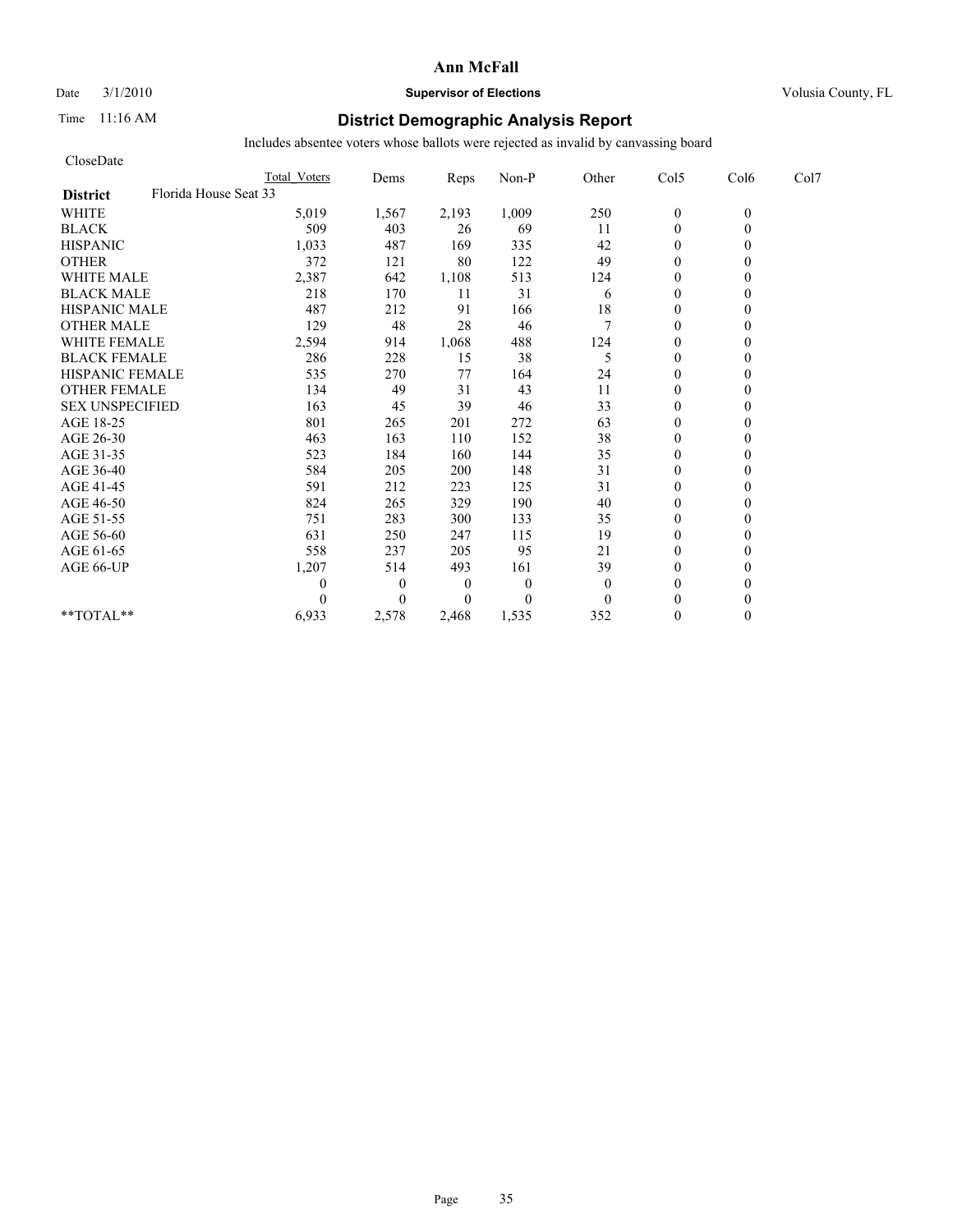# Date  $3/1/2010$  **Supervisor of Elections Supervisor of Elections** Volusia County, FL

## Time 11:16 AM **District Demographic Analysis Report**

| CloseDate                                  |              |                |                |          |          |                |                  |      |
|--------------------------------------------|--------------|----------------|----------------|----------|----------|----------------|------------------|------|
|                                            | Total Voters | Dems           | Reps           | Non-P    | Other    | Col5           | Col <sub>6</sub> | Col7 |
| School Board District 1<br><b>District</b> |              |                |                |          |          |                |                  |      |
| <b>WHITE</b>                               | 48,473       | 17,426         | 19,769         | 8,971    | 2,307    | $\theta$       | $\mathbf{0}$     |      |
| <b>BLACK</b>                               | 4,233        | 3,495          | 153            | 485      | 100      | $\mathbf{0}$   | 0                |      |
| <b>HISPANIC</b>                            | 2,915        | 1,270          | 529            | 983      | 133      | $\overline{0}$ |                  |      |
| <b>OTHER</b>                               | 2,696        | 874            | 651            | 882      | 289      | $\theta$       |                  |      |
| <b>WHITE MALE</b>                          | 22,158       | 7,052          | 9,571          | 4,316    | 1,219    | $\theta$       |                  |      |
| <b>BLACK MALE</b>                          | 1,731        | 1,373          | 73             | 224      | 61       | $\theta$       |                  |      |
| <b>HISPANIC MALE</b>                       | 1,338        | 585            | 258            | 429      | 66       | $\mathbf{0}$   |                  |      |
| <b>OTHER MALE</b>                          | 864          | 296            | 251            | 258      | 59       | $\mathbf{0}$   |                  |      |
| <b>WHITE FEMALE</b>                        | 26,077       | 10,290         | 10,114         | 4,598    | 1,075    | $\theta$       |                  |      |
| <b>BLACK FEMALE</b>                        | 2,465        | 2,094          | 79             | 254      | 38       | $\overline{0}$ |                  |      |
| <b>HISPANIC FEMALE</b>                     | 1,557        | 678            | 268            | 546      | 65       | $\theta$       |                  |      |
| <b>OTHER FEMALE</b>                        | 1,030        | 402            | 249            | 320      | 59       | $\overline{0}$ |                  |      |
| <b>SEX UNSPECIFIED</b>                     | 1,097        | 295            | 239            | 376      | 187      | $\theta$       |                  |      |
| AGE 18-25                                  | 5,965        | 1,967          | 1,601          | 1,906    | 491      | $\theta$       |                  |      |
| AGE 26-30                                  | 3,799        | 1,354          | 1.046          | 1,158    | 241      | $\Omega$       |                  |      |
| AGE 31-35                                  | 3,590        | 1,215          | 1,103          | 1,011    | 261      | $\theta$       |                  |      |
| AGE 36-40                                  | 4,069        | 1,376          | 1,467          | 1,013    | 213      | $\theta$       |                  |      |
| AGE 41-45                                  | 4,574        | 1,560          | 1,842          | 981      | 191      | $\mathbf{0}$   |                  |      |
| AGE 46-50                                  | 5,491        | 1,980          | 2,198          | 1,061    | 252      | $\overline{0}$ |                  |      |
| AGE 51-55                                  | 5,569        | 2,300          | 2,107          | 935      | 227      | $\mathbf{0}$   |                  |      |
| AGE 56-60                                  | 5,320        | 2,338          | 1,932          | 817      | 233      | $\overline{0}$ |                  |      |
| AGE 61-65                                  | 4,968        | 2,168          | 1,876          | 715      | 209      | $\mathbf{0}$   |                  |      |
| AGE 66-UP                                  | 14,970       | 6,806          | 5,930          | 1,723    | 511      | $\Omega$       |                  |      |
|                                            | 0            | $\overline{0}$ | $\overline{0}$ | $\Omega$ | $\theta$ | $\Omega$       |                  |      |
|                                            |              | $\theta$       | $\theta$       | $\theta$ |          | $\theta$       |                  |      |
| $*$ $TOTAI.**$                             | 58,317       | 23,065         | 21,102         | 11,321   | 2,829    | $\theta$       |                  |      |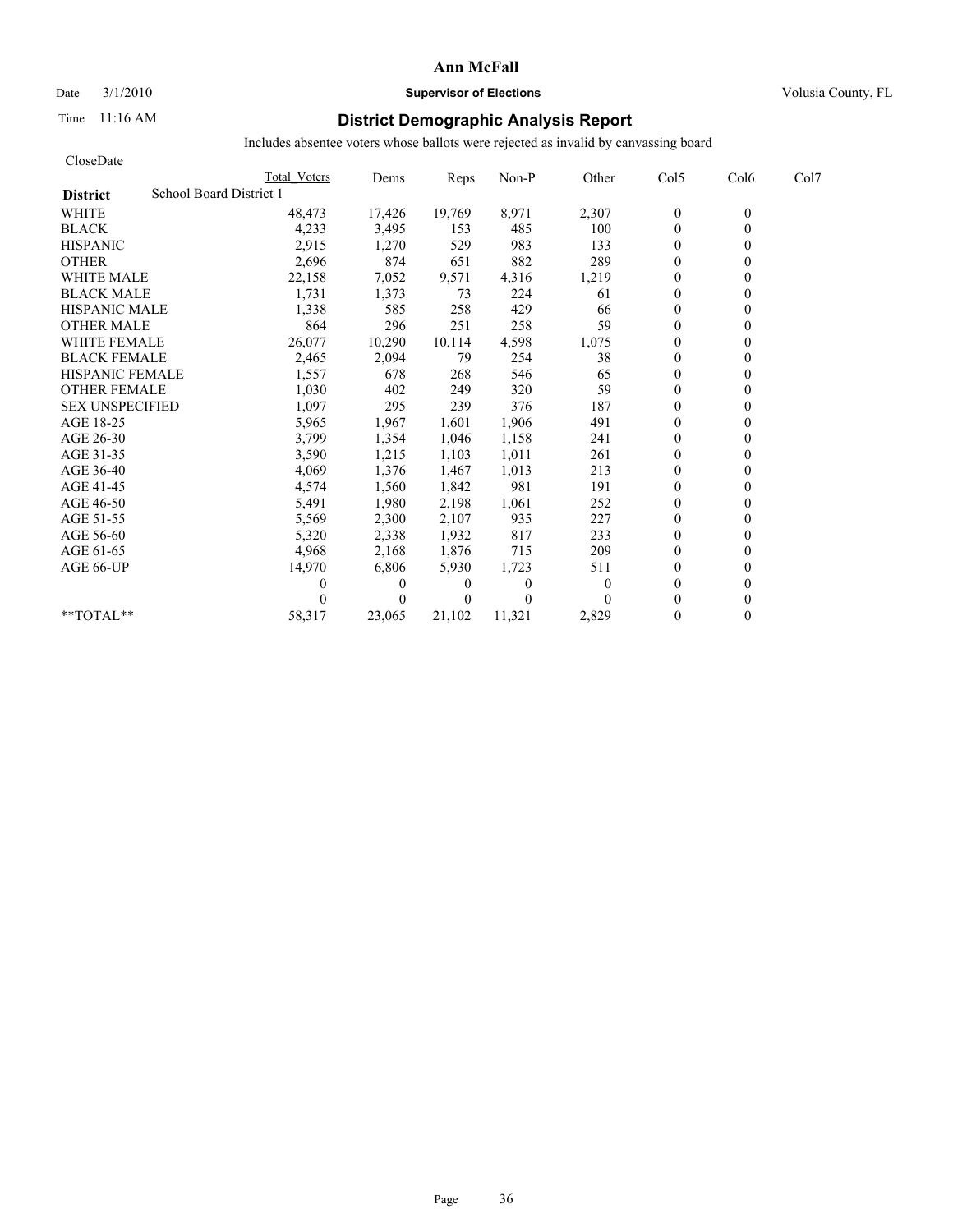## Date  $3/1/2010$  **Supervisor of Elections Supervisor of Elections** Volusia County, FL

### Time 11:16 AM **District Demographic Analysis Report**

| CloseDate                                  |              |              |          |              |              |                  |                  |      |
|--------------------------------------------|--------------|--------------|----------|--------------|--------------|------------------|------------------|------|
|                                            | Total Voters | Dems         | Reps     | Non-P        | Other        | Col5             | Col <sub>6</sub> | Col7 |
| School Board District 2<br><b>District</b> |              |              |          |              |              |                  |                  |      |
| <b>WHITE</b>                               | 40,033       | 15,372       | 14,445   | 8,504        | 1,712        | $\boldsymbol{0}$ | $\mathbf{0}$     |      |
| <b>BLACK</b>                               | 10,204       | 8,650        | 283      | 1,083        | 188          | $\mathbf{0}$     | 0                |      |
| <b>HISPANIC</b>                            | 1,122        | 486          | 226      | 368          | 42           | $\mathbf{0}$     |                  |      |
| <b>OTHER</b>                               | 2,947        | 1,175        | 510      | 970          | 292          | $\theta$         |                  |      |
| <b>WHITE MALE</b>                          | 18,672       | 6,346        | 7,149    | 4,223        | 954          | $\theta$         |                  |      |
| <b>BLACK MALE</b>                          | 4,077        | 3,347        | 143      | 502          | 85           | $\mathbf{0}$     |                  |      |
| <b>HISPANIC MALE</b>                       | 535          | 229          | 104      | 180          | 22           | $\theta$         |                  |      |
| <b>OTHER MALE</b>                          | 1,000        | 398          | 218      | 333          | 51           | $\overline{0}$   |                  |      |
| <b>WHITE FEMALE</b>                        | 21,099       | 8,931        | 7,204    | 4,224        | 740          | $\theta$         |                  |      |
| <b>BLACK FEMALE</b>                        | 6,033        | 5,228        | 137      | 566          | 102          | $\overline{0}$   |                  |      |
| <b>HISPANIC FEMALE</b>                     | 579          | 253          | 121      | 186          | 19           | $\mathbf{0}$     |                  |      |
| <b>OTHER FEMALE</b>                        | 1,105        | 514          | 197      | 342          | 52           | $\theta$         |                  |      |
| <b>SEX UNSPECIFIED</b>                     | 1,206        | 437          | 191      | 369          | 209          | $\theta$         |                  |      |
| AGE 18-25                                  | 6,950        | 3,980        | 1,028    | 1,564        | 378          | $\theta$         |                  |      |
| AGE 26-30                                  | 3,659        | 1,629        | 713      | 1,145        | 172          | $\Omega$         |                  |      |
| AGE 31-35                                  | 2,838        | 1,233        | 620      | 854          | 131          | $\mathbf{0}$     |                  |      |
| AGE 36-40                                  | 3,044        | 1,345        | 823      | 760          | 116          | $\overline{0}$   |                  |      |
| AGE 41-45                                  | 3,562        | 1,550        | 1,034    | 815          | 163          | $\mathbf{0}$     |                  |      |
| AGE 46-50                                  | 4,344        | 1,941        | 1,326    | 912          | 165          | $\theta$         |                  |      |
| AGE 51-55                                  | 4,789        | 2,286        | 1,465    | 857          | 181          | $\mathbf{0}$     |                  |      |
| AGE 56-60                                  | 4,726        | 2,173        | 1,447    | 931          | 175          | $\overline{0}$   |                  |      |
| AGE 61-65                                  | 4,814        | 2,151        | 1,532    | 915          | 216          | $\Omega$         |                  |      |
| AGE 66-UP                                  | 15,579       | 7,395        | 5,475    | 2,172        | 537          | $\theta$         |                  |      |
|                                            | 0            | $\mathbf{0}$ | 0        | $\mathbf{0}$ | $\mathbf{0}$ | $\overline{0}$   |                  |      |
|                                            |              | $\Omega$     | $\Omega$ | $\Omega$     |              | $\Omega$         |                  |      |
| $*$ $TOTAI.**$                             | 54,306       | 25.683       | 15.464   | 10,925       | 2,234        | $\theta$         | 0                |      |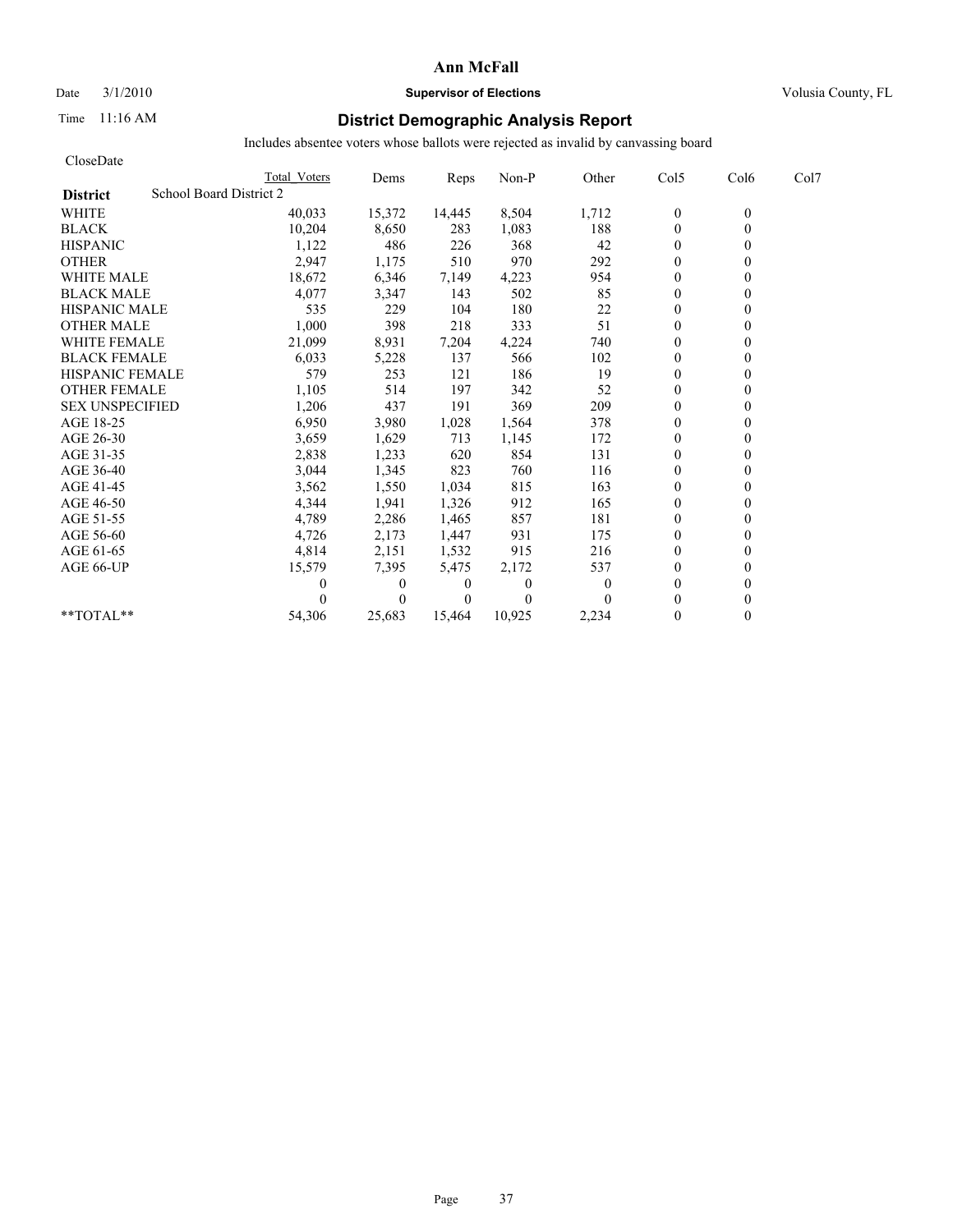### Date  $3/1/2010$  **Supervisor of Elections Supervisor of Elections** Volusia County, FL

### Time 11:16 AM **District Demographic Analysis Report**

| CloseDate                                  |                     |              |          |          |          |                |                  |      |
|--------------------------------------------|---------------------|--------------|----------|----------|----------|----------------|------------------|------|
|                                            | <b>Total Voters</b> | Dems         | Reps     | Non-P    | Other    | Col5           | Col <sub>6</sub> | Col7 |
| School Board District 3<br><b>District</b> |                     |              |          |          |          |                |                  |      |
| <b>WHITE</b>                               | 62,774              | 22,719       | 24,019   | 13,547   | 2,489    | $\bf{0}$       | $\mathbf{0}$     |      |
| <b>BLACK</b>                               | 1,886               | 1,566        | 78       | 210      | 32       | $\mathbf{0}$   |                  |      |
| <b>HISPANIC</b>                            | 912                 | 378          | 217      | 274      | 43       | $\overline{0}$ |                  |      |
| <b>OTHER</b>                               | 2,598               | 740          | 562      | 942      | 354      | $\theta$       |                  |      |
| <b>WHITE MALE</b>                          | 28,949              | 9,296        | 11,753   | 6,588    | 1,312    | $\theta$       |                  |      |
| <b>BLACK MALE</b>                          | 853                 | 666          | 42       | 125      | 20       | $\theta$       |                  |      |
| <b>HISPANIC MALE</b>                       | 408                 | 156          | 90       | 138      | 24       | $\theta$       |                  |      |
| <b>OTHER MALE</b>                          | 846                 | 250          | 221      | 321      | 54       | $\mathbf{0}$   |                  |      |
| <b>WHITE FEMALE</b>                        | 33,425              | 13,284       | 12,121   | 6,859    | 1,161    | $\mathbf{0}$   |                  |      |
| <b>BLACK FEMALE</b>                        | 1,016               | 887          | 34       | 84       | 11       | $\overline{0}$ |                  |      |
| HISPANIC FEMALE                            | 494                 | 218          | 125      | 132      | 19       | $\theta$       |                  |      |
| <b>OTHER FEMALE</b>                        | 975                 | 355          | 240      | 311      | 69       | $\theta$       |                  |      |
| <b>SEX UNSPECIFIED</b>                     | 1,204               | 291          | 250      | 415      | 248      | $\theta$       |                  |      |
| AGE 18-25                                  | 5,363               | 1,762        | 1,318    | 1,826    | 457      | $\Omega$       |                  |      |
| AGE 26-30                                  | 3,506               | 1,169        | 969      | 1,172    | 196      | 0              |                  |      |
| AGE 31-35                                  | 3,486               | 1,120        | 1,048    | 1,136    | 182      | $\theta$       |                  |      |
| AGE 36-40                                  | 4,122               | 1,364        | 1,359    | 1,190    | 209      | $\Omega$       |                  |      |
| AGE 41-45                                  | 4,612               | 1,477        | 1,754    | 1,192    | 189      | $\theta$       |                  |      |
| AGE 46-50                                  | 6,077               | 2,079        | 2,426    | 1,352    | 220      | $\overline{0}$ |                  |      |
| AGE 51-55                                  | 6,692               | 2,579        | 2,546    | 1,333    | 234      | $\theta$       |                  |      |
| AGE 56-60                                  | 6,721               | 2,731        | 2,422    | 1,305    | 263      | $\Omega$       |                  |      |
| AGE 61-65                                  | 6,811               | 2,626        | 2,602    | 1,293    | 290      | $\mathbf{0}$   |                  |      |
| AGE 66-UP                                  | 20,780              | 8,496        | 8,432    | 3,174    | 678      | $\overline{0}$ |                  |      |
|                                            | 0                   | $\mathbf{0}$ | 0        | $\theta$ | $\theta$ | $\theta$       |                  |      |
|                                            |                     | $\Omega$     | $\Omega$ | $\theta$ |          | $\Omega$       |                  |      |
| **TOTAL**                                  | 68,170              | 25,403       | 24,876   | 14,973   | 2,918    | $\mathbf{0}$   | 0                |      |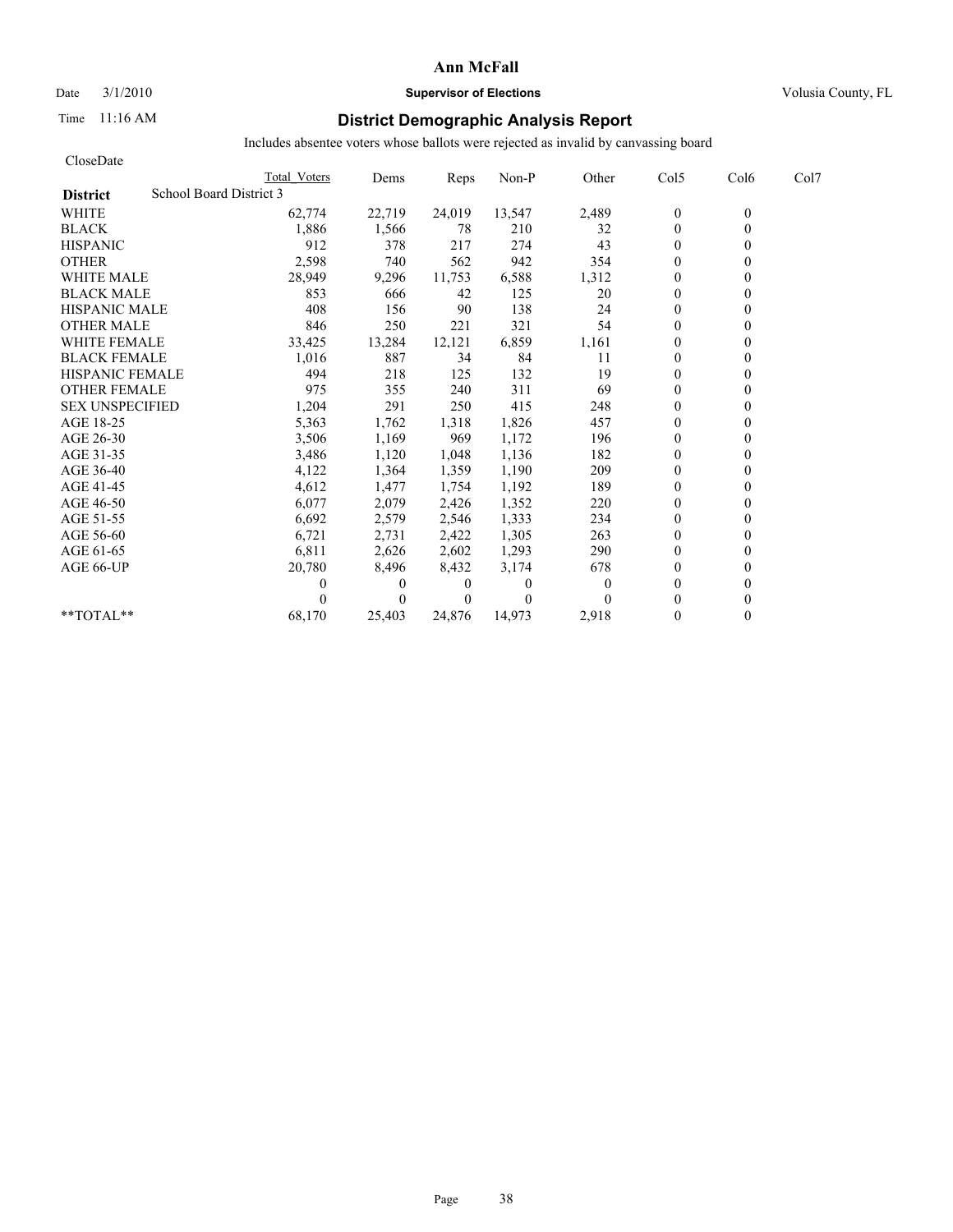# Date  $3/1/2010$  **Supervisor of Elections Supervisor of Elections** Volusia County, FL

### Time 11:16 AM **District Demographic Analysis Report**

| CloseDate                                  |              |              |          |          |          |              |                  |      |
|--------------------------------------------|--------------|--------------|----------|----------|----------|--------------|------------------|------|
|                                            | Total Voters | Dems         | Reps     | Non-P    | Other    | Col5         | Col <sub>6</sub> | Col7 |
| School Board District 4<br><b>District</b> |              |              |          |          |          |              |                  |      |
| <b>WHITE</b>                               | 52,555       | 19,337       | 20,883   | 10,309   | 2,026    | $\mathbf{0}$ | $\mathbf{0}$     |      |
| <b>BLACK</b>                               | 5,141        | 4,235        | 185      | 626      | 95       | $\mathbf{0}$ | $\theta$         |      |
| <b>HISPANIC</b>                            | 1,158        | 522          | 294      | 307      | 35       | $\theta$     |                  |      |
| <b>OTHER</b>                               | 3,243        | 1,116        | 760      | 1,054    | 313      | $\theta$     |                  |      |
| <b>WHITE MALE</b>                          | 23,997       | 7,764        | 10,120   | 5,048    | 1,065    | $\mathbf{0}$ |                  |      |
| <b>BLACK MALE</b>                          | 2,040        | 1,584        | 100      | 297      | 59       | $\theta$     |                  |      |
| <b>HISPANIC MALE</b>                       | 507          | 204          | 138      | 144      | 21       | $\mathbf{0}$ |                  |      |
| <b>OTHER MALE</b>                          | 1,110        | 360          | 309      | 384      | 57       | $\theta$     |                  |      |
| <b>WHITE FEMALE</b>                        | 28,258       | 11,479       | 10,652   | 5,187    | 940      | $\theta$     |                  |      |
| <b>BLACK FEMALE</b>                        | 3,065        | 2,621        | 85       | 324      | 35       | $\mathbf{0}$ |                  |      |
| <b>HISPANIC FEMALE</b>                     | 643          | 315          | 151      | 163      | 14       | $\theta$     |                  |      |
| <b>OTHER FEMALE</b>                        | 1,298        | 527          | 338      | 374      | 59       | $\theta$     |                  |      |
| <b>SEX UNSPECIFIED</b>                     | 1,179        | 356          | 229      | 375      | 219      | $\theta$     |                  |      |
| AGE 18-25                                  | 5,823        | 2,395        | 1,399    | 1,640    | 389      | $\theta$     |                  |      |
| AGE 26-30                                  | 3,401        | 1,368        | 855      | 1,024    | 154      | $\theta$     |                  |      |
| AGE 31-35                                  | 3,180        | 1,241        | 875      | 897      | 167      | $\theta$     |                  |      |
| AGE 36-40                                  | 3,577        | 1,272        | 1,219    | 901      | 185      | $\theta$     |                  |      |
| AGE 41-45                                  | 4,320        | 1,585        | 1,607    | 963      | 165      | $\mathbf{0}$ |                  |      |
| AGE 46-50                                  | 5,455        | 2,046        | 2,116    | 1,095    | 198      | $\mathbf{0}$ |                  |      |
| AGE 51-55                                  | 5,862        | 2,460        | 2,129    | 1,076    | 197      | $\theta$     |                  |      |
| AGE 56-60                                  | 5,850        | 2,481        | 2,057    | 1,106    | 206      | $\theta$     |                  |      |
| AGE 61-65                                  | 5,989        | 2,449        | 2,234    | 1,080    | 226      | $\theta$     |                  |      |
| AGE 66-UP                                  | 18,640       | 7,913        | 7.631    | 2,514    | 582      | $\theta$     |                  |      |
|                                            | 0            | $\mathbf{0}$ | $\theta$ | $\Omega$ | $\Omega$ | $\theta$     |                  |      |
|                                            |              | $\theta$     | $\theta$ | $\theta$ |          | $\theta$     |                  |      |
| $*$ $TOTAI.**$                             | 62,097       | 25,210       | 22,122   | 12,296   | 2,469    | $\Omega$     |                  |      |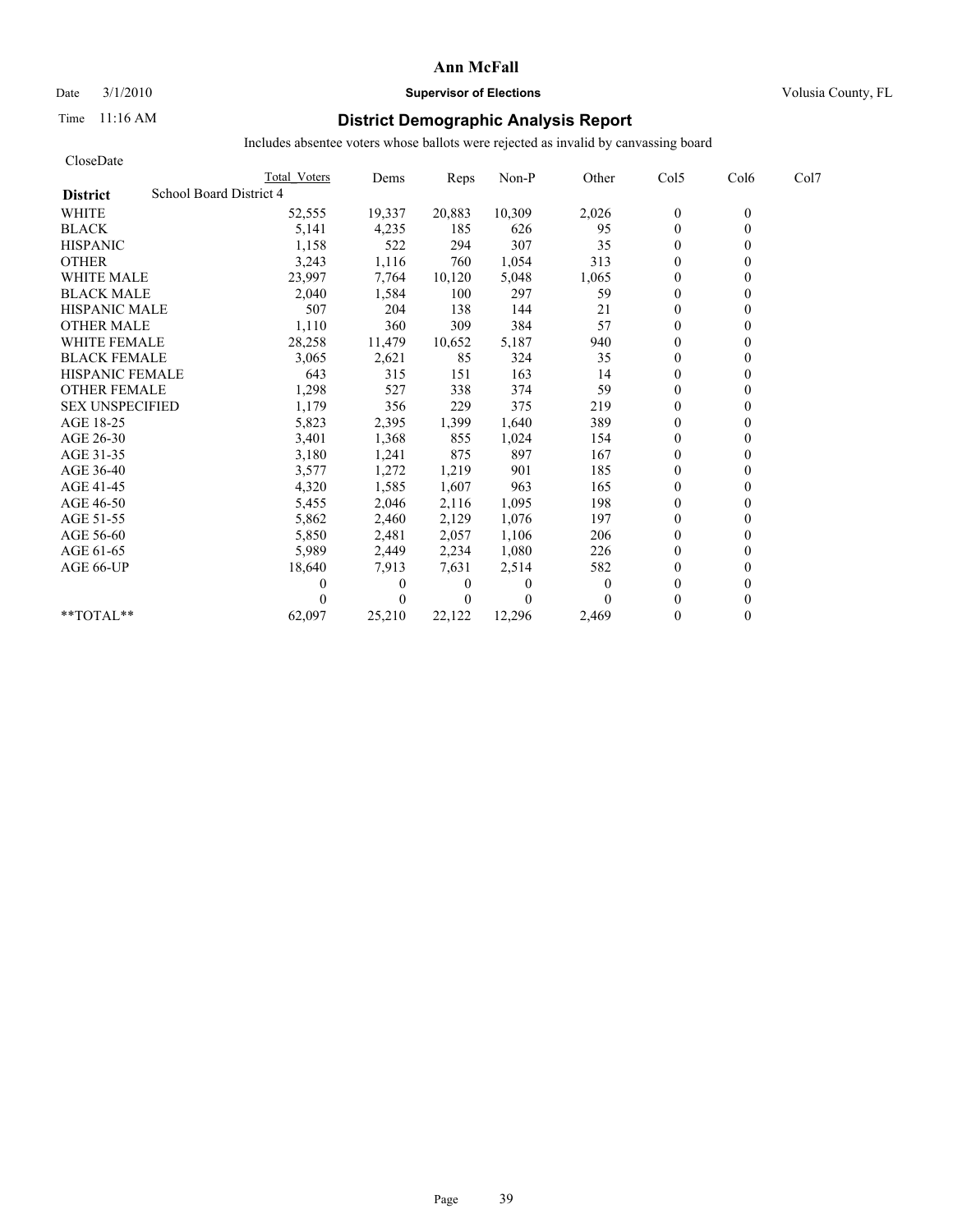### Date  $3/1/2010$  **Supervisor of Elections Supervisor of Elections** Volusia County, FL

### Time 11:16 AM **District Demographic Analysis Report**

| CloseDate                                  |              |              |          |              |              |                |                  |      |
|--------------------------------------------|--------------|--------------|----------|--------------|--------------|----------------|------------------|------|
|                                            | Total Voters | Dems         | Reps     | Non-P        | Other        | Col5           | Col <sub>6</sub> | Col7 |
| School Board District 5<br><b>District</b> |              |              |          |              |              |                |                  |      |
| <b>WHITE</b>                               | 47,335       | 15,534       | 19,378   | 9,969        | 2,454        | $\mathbf{0}$   | $\mathbf{0}$     |      |
| <b>BLACK</b>                               | 5,008        | 3,893        | 266      | 686          | 163          | $\mathbf{0}$   | 0                |      |
| <b>HISPANIC</b>                            | 12,364       | 6,154        | 2,071    | 3,750        | 389          | $\theta$       |                  |      |
| <b>OTHER</b>                               | 3,776        | 1,217        | 744      | 1,355        | 460          | $\theta$       |                  |      |
| <b>WHITE MALE</b>                          | 22,101       | 6,440        | 9,537    | 4.841        | 1,283        | $\overline{0}$ |                  |      |
| <b>BLACK MALE</b>                          | 2,240        | 1,640        | 149      | 354          | 97           | $\mathbf{0}$   |                  |      |
| <b>HISPANIC MALE</b>                       | 5,801        | 2,766        | 1,038    | 1,796        | 201          | $\theta$       |                  |      |
| <b>OTHER MALE</b>                          | 1,248        | 436          | 288      | 447          | 77           | $\overline{0}$ |                  |      |
| <b>WHITE FEMALE</b>                        | 24,957       | 9,007        | 9,728    | 5,066        | 1,156        | $\theta$       |                  |      |
| <b>BLACK FEMALE</b>                        | 2,723        | 2,212        | 117      | 329          | 65           | $\overline{0}$ |                  |      |
| <b>HISPANIC FEMALE</b>                     | 6,469        | 3,335        | 1,027    | 1,926        | 181          | $\theta$       |                  |      |
| <b>OTHER FEMALE</b>                        | 1,456        | 568          | 296      | 492          | 100          | $\theta$       |                  |      |
| <b>SEX UNSPECIFIED</b>                     | 1,488        | 394          | 279      | 509          | 306          | $\theta$       |                  |      |
| AGE 18-25                                  | 7,595        | 2,678        | 1,665    | 2,588        | 664          | $\theta$       |                  |      |
| AGE 26-30                                  | 4,971        | 1,718        | 1,216    | 1,700        | 337          | $\overline{0}$ |                  |      |
| AGE 31-35                                  | 5,437        | 2,007        | 1,477    | 1,634        | 319          | $\mathbf{0}$   |                  |      |
| AGE 36-40                                  | 5,837        | 2,033        | 1,901    | 1,580        | 323          | $\overline{0}$ |                  |      |
| AGE 41-45                                  | 6,211        | 2,274        | 2,123    | 1,512        | 302          | $\mathbf{0}$   |                  |      |
| AGE 46-50                                  | 7,105        | 2,576        | 2,639    | 1,596        | 294          | $\theta$       |                  |      |
| AGE 51-55                                  | 6,792        | 2,681        | 2,478    | 1,324        | 309          | $\mathbf{0}$   |                  |      |
| AGE 56-60                                  | 5,820        | 2,452        | 2,047    | 1,090        | 231          | $\overline{0}$ |                  |      |
| AGE 61-65                                  | 5,195        | 2,129        | 1,912    | 938          | 216          | $\Omega$       |                  |      |
| AGE 66-UP                                  | 13,518       | 6,250        | 5,001    | 1,797        | 470          | $\theta$       |                  |      |
|                                            | 0            | $\mathbf{0}$ | 0        | $\mathbf{0}$ | $\mathbf{0}$ | $\Omega$       |                  |      |
|                                            |              | $\theta$     | $\Omega$ | $\theta$     | $\Omega$     | $\Omega$       |                  |      |
| $*$ $TOTAI.**$                             | 68,483       | 26.798       | 22.459   | 15,760       | 3,466        | $\theta$       | 0                |      |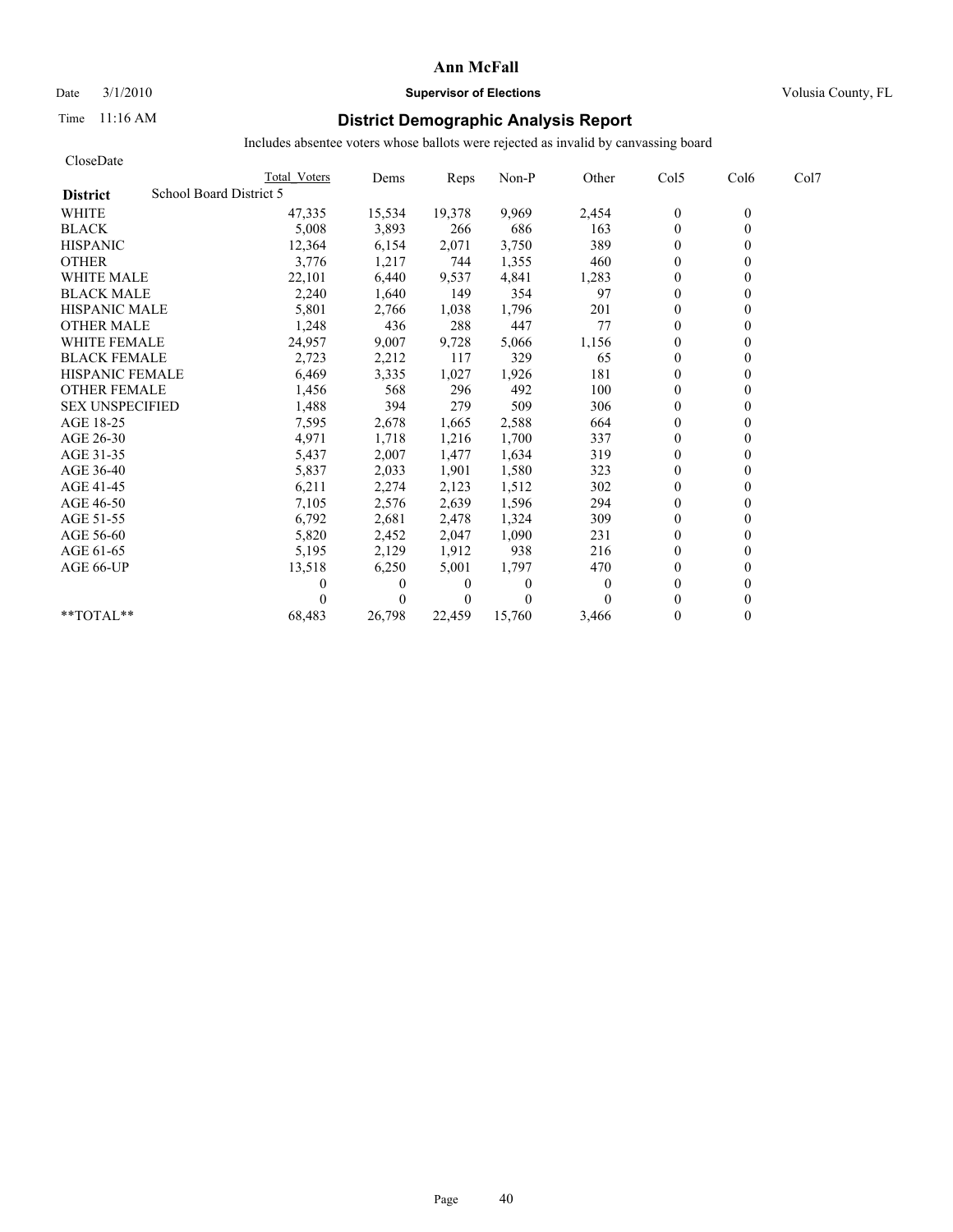#### Date  $3/1/2010$  **Supervisor of Elections Supervisor of Elections** Volusia County, FL

### Time 11:16 AM **District Demographic Analysis Report**

| CloseDate                                |                     |          |                |              |          |                  |          |      |
|------------------------------------------|---------------------|----------|----------------|--------------|----------|------------------|----------|------|
|                                          | <b>Total Voters</b> | Dems     | Reps           | Non-P        | Other    | Col5             | Col6     | Col7 |
| Florida Senate Seat 1<br><b>District</b> |                     |          |                |              |          |                  |          |      |
| <b>WHITE</b>                             | 5,910               | 2,244    | 2,045          | 1,346        | 275      | $\boldsymbol{0}$ | $\theta$ |      |
| <b>BLACK</b>                             | 10,780              | 9,203    | 287            | 1,104        | 186      | $\mathbf{0}$     | $\theta$ |      |
| <b>HISPANIC</b>                          | 416                 | 199      | 68             | 136          | 13       | $\mathbf{0}$     |          |      |
| <b>OTHER</b>                             | 1,281               | 619      | 127            | 386          | 149      | $\theta$         |          |      |
| <b>WHITE MALE</b>                        | 2,768               | 876      | 1,065          | 673          | 154      | $\theta$         |          |      |
| <b>BLACK MALE</b>                        | 4,205               | 3,457    | 154            | 502          | 92       | $\mathbf{0}$     |          |      |
| <b>HISPANIC MALE</b>                     | 198                 | 88       | 31             | 72           |          | $\theta$         |          |      |
| <b>OTHER MALE</b>                        | 376                 | 189      | 54             | 111          | 22       | $\theta$         |          |      |
| <b>WHITE FEMALE</b>                      | 3,116               | 1,357    | 972            | 669          | 118      | $\theta$         |          |      |
| <b>BLACK FEMALE</b>                      | 6,469               | 5,657    | 131            | 588          | 93       | $\overline{0}$   |          |      |
| <b>HISPANIC FEMALE</b>                   | 215                 | 109      | 37             | 64           | 5        | $\theta$         |          |      |
| <b>OTHER FEMALE</b>                      | 440                 | 244      | 55             | 125          | 16       | $\theta$         |          |      |
| <b>SEX UNSPECIFIED</b>                   | 600                 | 288      | 28             | 168          | 116      | $\theta$         |          |      |
| AGE 18-25                                | 4,387               | 3,060    | 300            | 805          | 222      | $\theta$         |          |      |
| AGE 26-30                                | 1,597               | 961      | 176            | 421          | 39       | $\mathbf{0}$     |          |      |
| AGE 31-35                                | 1,238               | 745      | 153            | 299          | 41       | $\mathbf{0}$     |          |      |
| AGE 36-40                                | 1,153               | 685      | 191            | 235          | 42       | $\overline{0}$   |          |      |
| AGE 41-45                                | 1,386               | 889      | 205            | 233          | 59       | $\mathbf{0}$     |          |      |
| AGE 46-50                                | 1,561               | 975      | 292            | 239          | 55       | $\theta$         |          |      |
| AGE 51-55                                | 1,598               | 1,083    | 278            | 190          | 47       | $\mathbf{0}$     |          |      |
| AGE 56-60                                | 1,340               | 889      | 225            | 190          | 36       | $\overline{0}$   |          |      |
| AGE 61-65                                | 1,149               | 773      | 212            | 136          | 28       | $\theta$         |          |      |
| AGE 66-UP                                | 2,978               | 2,205    | 495            | 224          | 54       | $\theta$         |          |      |
|                                          | 0                   | $\theta$ | $\overline{0}$ | $\mathbf{0}$ | $\theta$ | $\theta$         |          |      |
|                                          | 0                   | $\Omega$ | $\Omega$       | $\theta$     | $\Omega$ | $\theta$         |          |      |
| **TOTAL**                                | 18,387              | 12,265   | 2,527          | 2,972        | 623      | $\theta$         | 0        |      |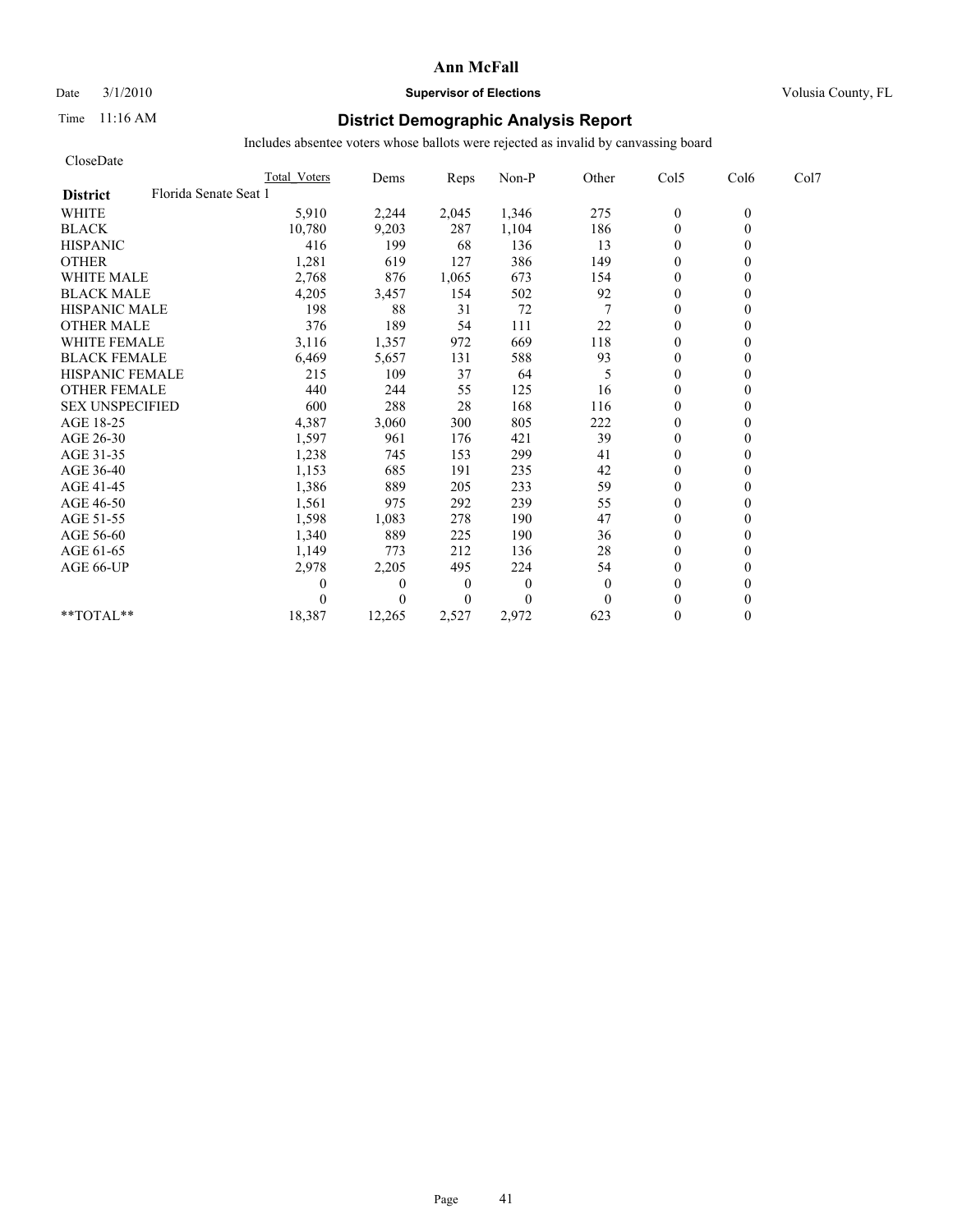# Date  $3/1/2010$  **Supervisor of Elections Supervisor of Elections** Volusia County, FL

### Time 11:16 AM **District Demographic Analysis Report**

| CloseDate                                |              |          |          |              |          |                  |                  |      |
|------------------------------------------|--------------|----------|----------|--------------|----------|------------------|------------------|------|
|                                          | Total Voters | Dems     | Reps     | Non-P        | Other    | Col5             | Col <sub>6</sub> | Col7 |
| Florida Senate Seat 7<br><b>District</b> |              |          |          |              |          |                  |                  |      |
| <b>WHITE</b>                             | 151,453      | 55,711   | 58,073   | 31,432       | 6,237    | $\boldsymbol{0}$ | $\mathbf{0}$     |      |
| <b>BLACK</b>                             | 7,086        | 5,753    | 306      | 895          | 132      | $\mathbf{0}$     | 0                |      |
| <b>HISPANIC</b>                          | 5,479        | 2,502    | 1,071    | 1,687        | 219      | $\theta$         |                  |      |
| <b>OTHER</b>                             | 7,765        | 2,453    | 1,760    | 2,692        | 860      | $\theta$         |                  |      |
| <b>WHITE MALE</b>                        | 70,088       | 22,846   | 28,487   | 15,407       | 3,348    | $\theta$         |                  |      |
| <b>BLACK MALE</b>                        | 3,080        | 2,376    | 157      | 475          | 72       | $\mathbf{0}$     |                  |      |
| <b>HISPANIC MALE</b>                     | 2,545        | 1,115    | 509      | 802          | 119      | $\theta$         |                  |      |
| <b>OTHER MALE</b>                        | 2,653        | 827      | 714      | 959          | 153      | $\overline{0}$   |                  |      |
| <b>WHITE FEMALE</b>                      | 80,430       | 32,540   | 29,253   | 15,794       | 2,843    | $\theta$         |                  |      |
| <b>BLACK FEMALE</b>                      | 3,960        | 3,341    | 146      | 415          | 58       | $\overline{0}$   |                  |      |
| <b>HISPANIC FEMALE</b>                   | 2,889        | 1,367    | 554      | 868          | 100      | $\theta$         |                  |      |
| <b>OTHER FEMALE</b>                      | 2,986        | 1,167    | 721      | 934          | 164      | $\overline{0}$   |                  |      |
| <b>SEX UNSPECIFIED</b>                   | 3,152        | 840      | 669      | 1,052        | 591      | $\theta$         |                  |      |
| AGE 18-25                                | 14,870       | 5,299    | 3,704    | 4,753        | 1,114    | $\theta$         |                  |      |
| AGE 26-30                                | 9,754        | 3,406    | 2,551    | 3,246        | 551      | $\overline{0}$   |                  |      |
| AGE 31-35                                | 9,111        | 3,109    | 2,650    | 2,852        | 500      | $\mathbf{0}$     |                  |      |
| AGE 36-40                                | 10,540       | 3,641    | 3,497    | 2,876        | 526      | $\overline{0}$   |                  |      |
| AGE 41-45                                | 12,135       | 4,100    | 4,558    | 2,948        | 529      | $\mathbf{0}$     |                  |      |
| AGE 46-50                                | 15,511       | 5,498    | 6,036    | 3,385        | 592      | $\theta$         |                  |      |
| AGE 51-55                                | 16,615       | 6,602    | 6,185    | 3,195        | 633      | $\mathbf{0}$     |                  |      |
| AGE 56-60                                | 16,532       | 6,802    | 5,894    | 3,200        | 636      | $\overline{0}$   |                  |      |
| AGE 61-65                                | 16,309       | 6,517    | 6,006    | 3,060        | 726      | $\Omega$         |                  |      |
| AGE 66-UP                                | 50,404       | 21,444   | 20,128   | 7,191        | 1,641    | $\Omega$         |                  |      |
|                                          | 0            | 0        | 0        | $\mathbf{0}$ | $\theta$ | $\overline{0}$   |                  |      |
|                                          |              | $\Omega$ | $\theta$ | $\Omega$     | $\Omega$ | $\Omega$         |                  |      |
| $*$ $TOTAI.**$                           | 171,783      | 66,419   | 61,210   | 36.706       | 7,448    | $\Omega$         | 0                |      |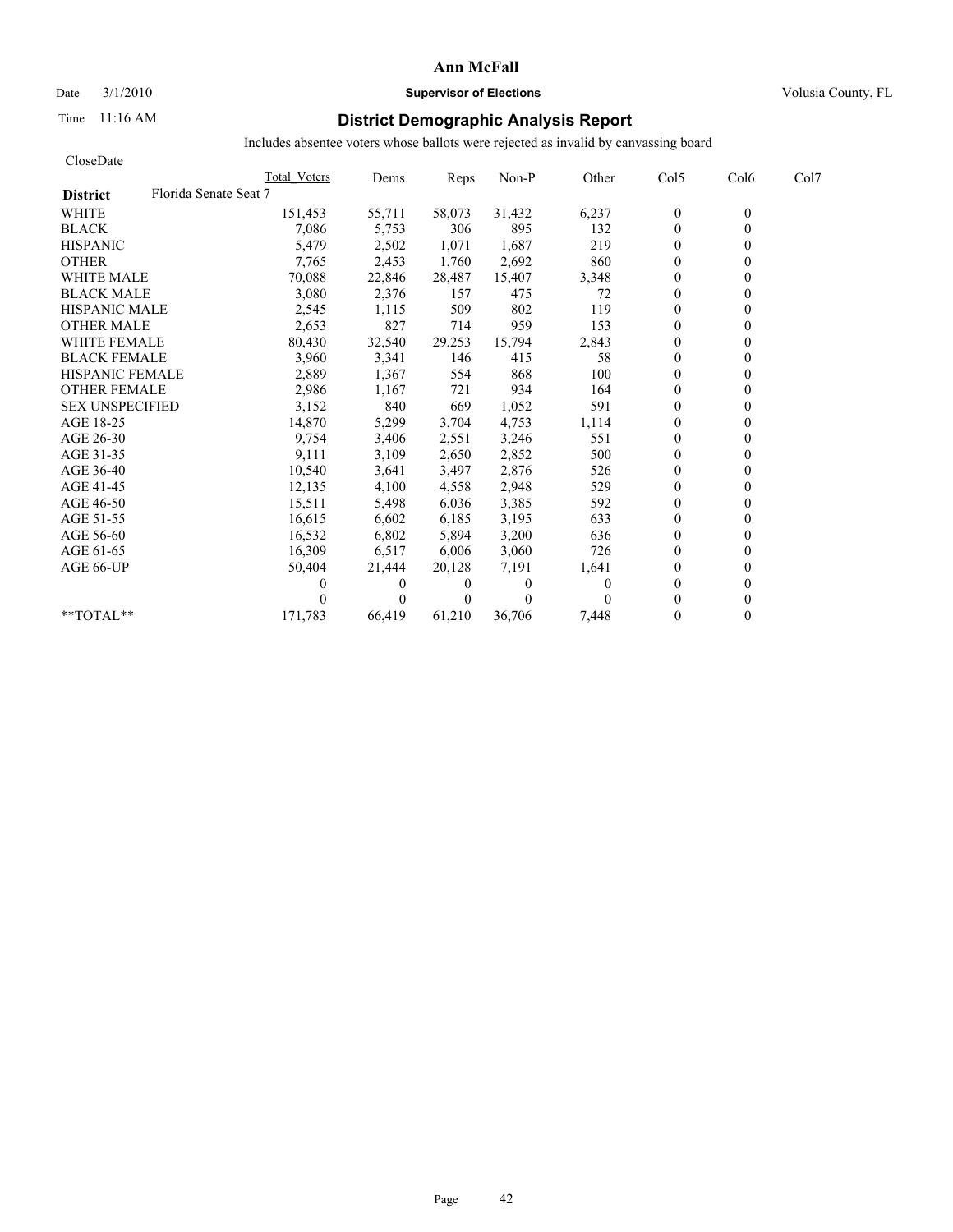#### Date  $3/1/2010$  **Supervisor of Elections Supervisor of Elections** Volusia County, FL

### Time 11:16 AM **District Demographic Analysis Report**

| CloseDate              |                       |                     |              |          |              |              |                |          |      |
|------------------------|-----------------------|---------------------|--------------|----------|--------------|--------------|----------------|----------|------|
|                        |                       | <b>Total Voters</b> | Dems         | Reps     | Non-P        | Other        | Col5           | Col6     | Col7 |
| <b>District</b>        | Florida Senate Seat 8 |                     |              |          |              |              |                |          |      |
| <b>WHITE</b>           |                       | 22,969              | 7,917        | 9,704    | 4,484        | 864          | $\mathbf{0}$   | $\theta$ |      |
| <b>BLACK</b>           |                       | 998                 | 778          | 42       | 147          | 31           | $\mathbf{0}$   | 0        |      |
| <b>HISPANIC</b>        |                       | 470                 | 190          | 133      | 132          | 15           | $\mathbf{0}$   |          |      |
| <b>OTHER</b>           |                       | 1,287               | 435          | 318      | 422          | 112          | $\theta$       |          |      |
| <b>WHITE MALE</b>      |                       | 10,580              | 3,212        | 4,713    | 2,207        | 448          | $\theta$       |          |      |
| <b>BLACK MALE</b>      |                       | 412                 | 307          | 22       | 67           | 16           | $\mathbf{0}$   |          |      |
| <b>HISPANIC MALE</b>   |                       | 223                 | 81           | 66       | 66           | 10           | $\mathbf{0}$   |          |      |
| <b>OTHER MALE</b>      |                       | 456                 | 158          | 127      | 152          | 19           | $\mathbf{0}$   |          |      |
| <b>WHITE FEMALE</b>    |                       | 12,236              | 4,663        | 4,927    | 2,239        | 407          | $\theta$       |          |      |
| <b>BLACK FEMALE</b>    |                       | 579                 | 467          | 20       | 77           | 15           | $\overline{0}$ |          |      |
| <b>HISPANIC FEMALE</b> |                       | 245                 | 109          | 65       | 66           | 5            | $\mathbf{0}$   |          |      |
| <b>OTHER FEMALE</b>    |                       | 528                 | 206          | 140      | 156          | 26           | $\theta$       |          |      |
| <b>SEX UNSPECIFIED</b> |                       | 465                 | 117          | 117      | 155          | 76           | $\theta$       |          |      |
| AGE 18-25              |                       | 2,315               | 822          | 687      | 657          | 149          | $\theta$       |          |      |
| AGE 26-30              |                       | 1,228               | 433          | 352      | 384          | 59           | $\mathbf{0}$   |          |      |
| AGE 31-35              |                       | 1,211               | 411          | 391      | 337          | 72           | $\mathbf{0}$   |          |      |
| AGE 36-40              |                       | 1,414               | 410          | 576      | 357          | 71           | $\mathbf{0}$   |          |      |
| AGE 41-45              |                       | 1,692               | 528          | 727      | 374          | 63           | $\mathbf{0}$   |          |      |
| AGE 46-50              |                       | 2,160               | 707          | 948      | 439          | 66           | $\theta$       |          |      |
| AGE 51-55              |                       | 2,402               | 906          | 983      | 454          | 59           | $\mathbf{0}$   |          |      |
| AGE 56-60              |                       | 2,416               | 898          | 974      | 450          | 94           | $\overline{0}$ |          |      |
| AGE 61-65              |                       | 2,735               | 1,039        | 1,105    | 495          | 96           | $\theta$       |          |      |
| AGE 66-UP              |                       | 8,151               | 3,166        | 3,454    | 1,238        | 293          | $\theta$       |          |      |
|                        |                       | 0                   | $\mathbf{0}$ | 0        | $\mathbf{0}$ | $\mathbf{0}$ | $\mathbf{0}$   |          |      |
|                        |                       |                     | $\theta$     | $\Omega$ | $\theta$     | $\Omega$     | $\theta$       |          |      |
| $*$ $TOTAI.**$         |                       | 25,724              | 9,320        | 10,197   | 5,185        | 1,022        | $\theta$       | 0        |      |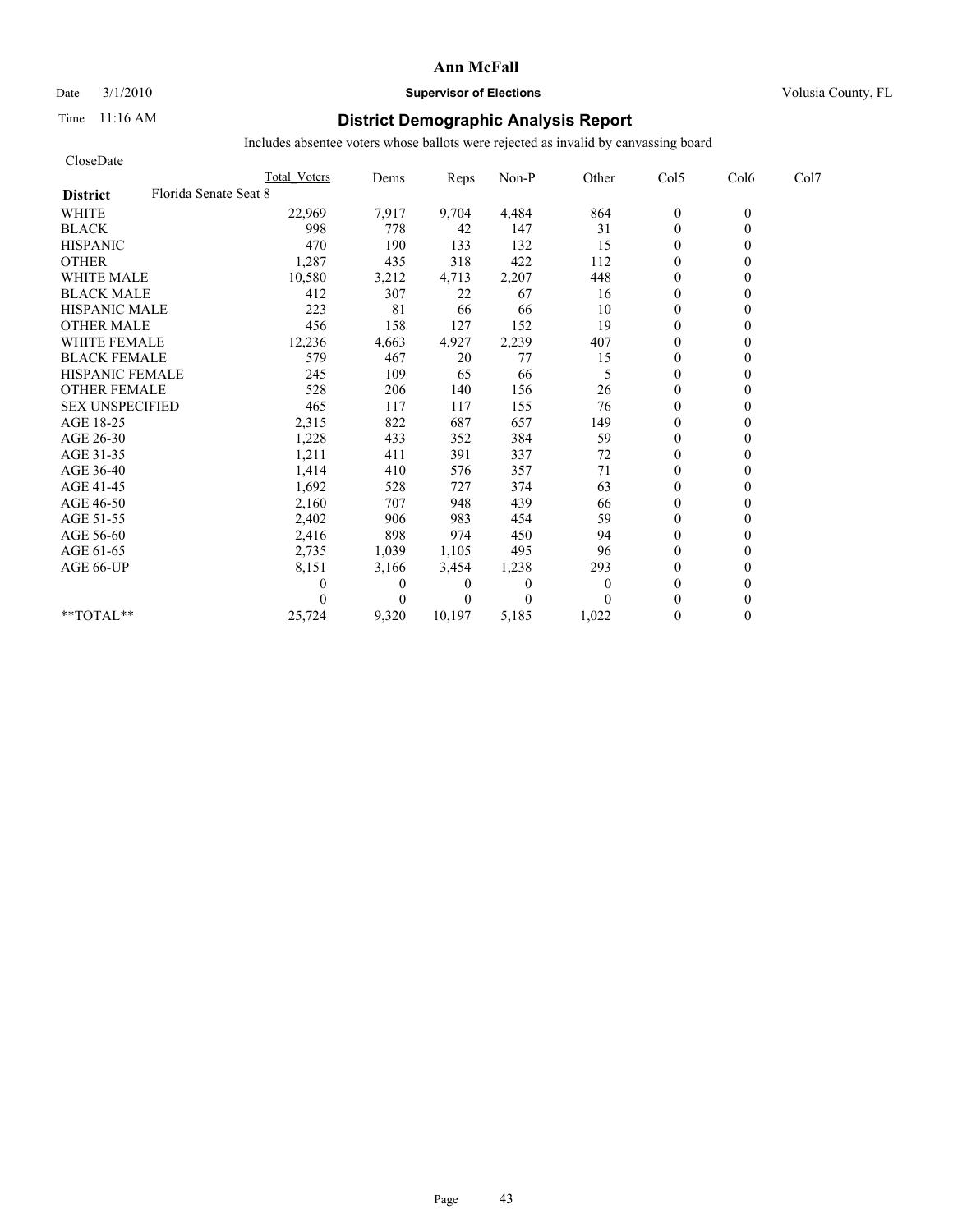#### Date  $3/1/2010$  **Supervisor of Elections Supervisor of Elections** Volusia County, FL

### Time 11:16 AM **District Demographic Analysis Report**

| CloseDate              |                        |              |          |                |              |              |                  |                  |      |
|------------------------|------------------------|--------------|----------|----------------|--------------|--------------|------------------|------------------|------|
|                        |                        | Total Voters | Dems     | Reps           | Non-P        | Other        | Col5             | Col <sub>6</sub> | Col7 |
| <b>District</b>        | Florida Senate Seat 20 |              |          |                |              |              |                  |                  |      |
| <b>WHITE</b>           |                        | 70,838       | 24,516   | 28,672         | 14,038       | 3,612        | $\boldsymbol{0}$ | $\mathbf{0}$     |      |
| <b>BLACK</b>           |                        | 7,608        | 6,105    | 330            | 944          | 229          | $\theta$         | $\theta$         |      |
| <b>HISPANIC</b>        |                        | 12,106       | 5,919    | 2,065          | 3,727        | 395          | $\mathbf{0}$     |                  |      |
| <b>OTHER</b>           |                        | 4,927        | 1,615    | 1,022          | 1,703        | 587          | $\theta$         |                  |      |
| <b>WHITE MALE</b>      |                        | 32,441       | 9,964    | 13,865         | 6,729        | 1,883        | $\theta$         |                  |      |
| <b>BLACK MALE</b>      |                        | 3,244        | 2,470    | 174            | 458          | 142          | $\mathbf{0}$     |                  |      |
| <b>HISPANIC MALE</b>   |                        | 5,623        | 2,656    | 1,022          | 1,747        | 198          | $\theta$         |                  |      |
| <b>OTHER MALE</b>      |                        | 1,583        | 566      | 392            | 521          | 104          | $\overline{0}$   |                  |      |
| <b>WHITE FEMALE</b>    |                        | 38,034       | 14,431   | 14,667         | 7,232        | 1,704        | $\theta$         |                  |      |
| <b>BLACK FEMALE</b>    |                        | 4,294        | 3,577    | 155            | 477          | 85           | $\overline{0}$   |                  |      |
| <b>HISPANIC FEMALE</b> |                        | 6,393        | 3,214    | 1,036          | 1,955        | 188          | $\theta$         |                  |      |
| <b>OTHER FEMALE</b>    |                        | 1,910        | 749      | 404            | 624          | 133          | $\theta$         |                  |      |
| <b>SEX UNSPECIFIED</b> |                        | 1,957        | 528      | 374            | 669          | 386          | $\theta$         |                  |      |
| AGE 18-25              |                        | 10,124       | 3,601    | 2,320          | 3,309        | 894          | $\theta$         |                  |      |
| AGE 26-30              |                        | 6,757        | 2,438    | 1,720          | 2,148        | 451          | $\Omega$         |                  |      |
| AGE 31-35              |                        | 6,971        | 2,551    | 1,929          | 2,044        | 447          | $\mathbf{0}$     |                  |      |
| AGE 36-40              |                        | 7,542        | 2,654    | 2,505          | 1,976        | 407          | $\overline{0}$   |                  |      |
| AGE 41-45              |                        | 8,066        | 2,929    | 2,870          | 1,908        | 359          | $\mathbf{0}$     |                  |      |
| AGE 46-50              |                        | 9,240        | 3,442    | 3,429          | 1,953        | 416          | $\theta$         |                  |      |
| AGE 51-55              |                        | 9,089        | 3,715    | 3,279          | 1,686        | 409          | $\mathbf{0}$     |                  |      |
| AGE 56-60              |                        | 8,149        | 3,586    | 2,812          | 1,409        | 342          | $\overline{0}$   |                  |      |
| AGE 61-65              |                        | 7,584        | 3,194    | 2,833          | 1,250        | 307          | $\theta$         |                  |      |
| AGE 66-UP              |                        | 21,954       | 10,045   | 8,392          | 2,727        | 790          | $\theta$         |                  |      |
|                        |                        | 0            | 0        | 0              | $\mathbf{0}$ | $\mathbf{0}$ | $\theta$         |                  |      |
|                        |                        |              | $\Omega$ | $\overline{0}$ | $\theta$     |              | $\theta$         |                  |      |
| $*$ $TOTAI.**$         |                        | 95,479       | 38,155   | 32,089         | 20,412       | 4,823        | $\theta$         | 0                |      |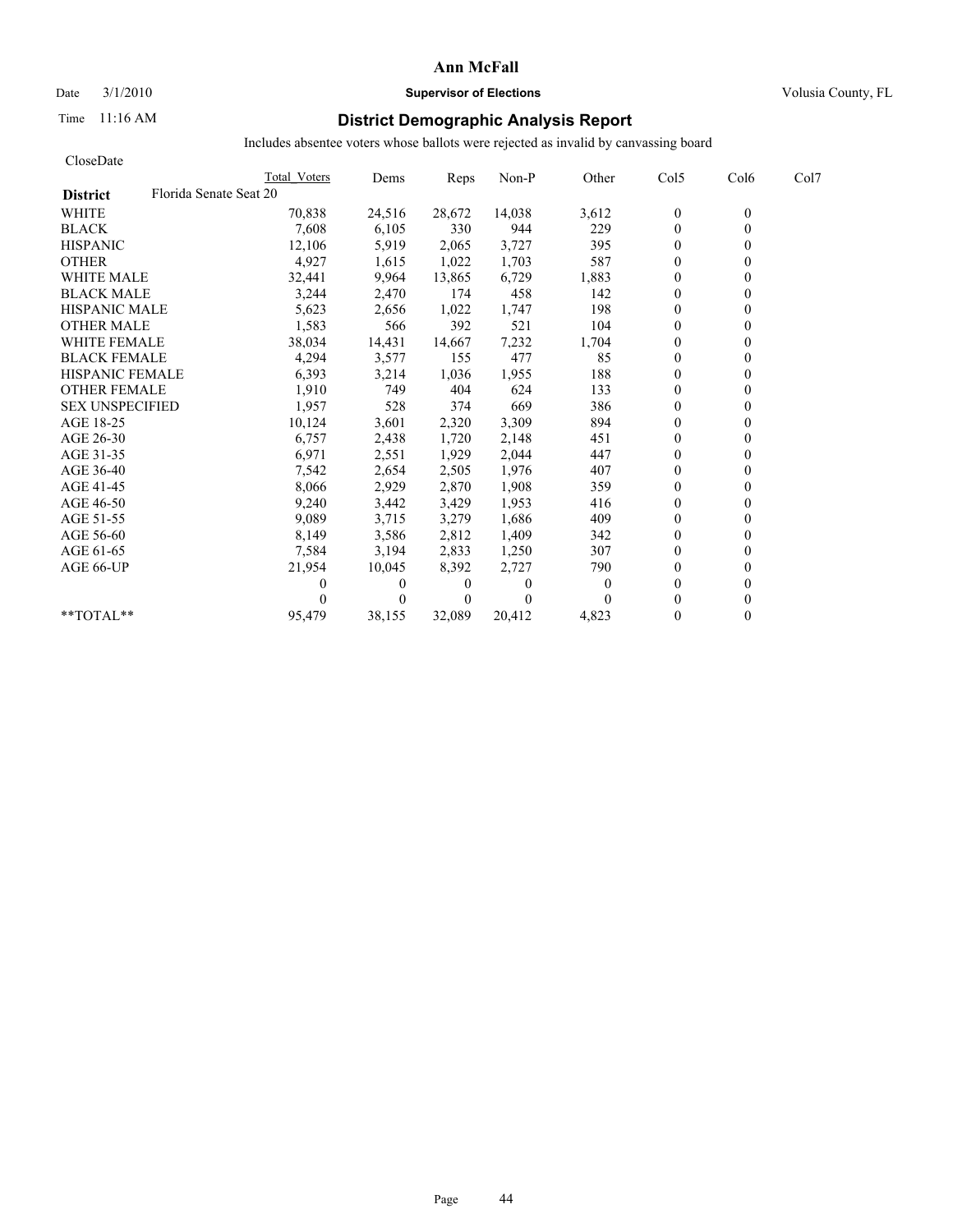Date  $3/1/2010$  **Supervisor of Elections Supervisor of Elections** Volusia County, FL

### Time 11:16 AM **District Demographic Analysis Report**

| CloseDate                             |                     |                |                  |              |              |                  |          |      |
|---------------------------------------|---------------------|----------------|------------------|--------------|--------------|------------------|----------|------|
|                                       | <b>Total Voters</b> | Dems           | Reps             | Non-P        | Other        | Col5             | Col6     | Col7 |
| Daytona Bch Zone 1<br><b>District</b> |                     |                |                  |              |              |                  |          |      |
| <b>WHITE</b>                          | 4,362               | 1,792          | 1,460            | 934          | 176          | $\boldsymbol{0}$ | $\theta$ |      |
| <b>BLACK</b>                          | 892                 | 733            | 25               | 116          | 18           | $\theta$         | 0        |      |
| <b>HISPANIC</b>                       | 121                 | 54             | 27               | 36           | 4            | $\theta$         |          |      |
| <b>OTHER</b>                          | 332                 | 123            | 75               | 98           | 36           | $\theta$         |          |      |
| <b>WHITE MALE</b>                     | 2,027               | 724            | 733              | 470          | 100          | $\theta$         |          |      |
| <b>BLACK MALE</b>                     | 391                 | 315            | 12               | 55           | 9            | $\mathbf{0}$     |          |      |
| <b>HISPANIC MALE</b>                  | 62                  | 21             | 16               | $22\,$       | 3            | $\theta$         |          |      |
| <b>OTHER MALE</b>                     | 139                 | 52             | 35               | 45           | 7            | $\theta$         |          |      |
| <b>WHITE FEMALE</b>                   | 2,311               | 1,060          | 722              | 454          | 75           | $\theta$         |          |      |
| <b>BLACK FEMALE</b>                   | 497                 | 416            | 13               | 59           | 9            | $\theta$         |          |      |
| HISPANIC FEMALE                       | 59                  | 33             | 11               | 14           |              | $\theta$         |          |      |
| <b>OTHER FEMALE</b>                   | 123                 | 52             | 29               | 34           | 8            | $\theta$         |          |      |
| <b>SEX UNSPECIFIED</b>                | 98                  | 29             | 16               | 31           | 22           | $\theta$         |          |      |
| AGE 18-25                             | 657                 | 331            | 105              | 183          | 38           | $\mathbf{0}$     |          |      |
| AGE 26-30                             | 393                 | 191            | 66               | 114          | 22           | $\overline{0}$   |          |      |
| AGE 31-35                             | 308                 | 127            | 70               | 97           | 14           | $\mathbf{0}$     |          |      |
| AGE 36-40                             | 300                 | 114            | 78               | 95           | 13           | $\mathbf{0}$     |          |      |
| AGE 41-45                             | 362                 | 156            | 108              | 82           | 16           | $\mathbf{0}$     |          |      |
| AGE 46-50                             | 473                 | 213            | 148              | 90           | $22\,$       | $\theta$         |          |      |
| AGE 51-55                             | 531                 | 251            | 160              | 97           | 23           | $\mathbf{0}$     |          |      |
| AGE 56-60                             | 517                 | 234            | 147              | 118          | 18           | $\overline{0}$   |          |      |
| AGE 61-65                             | 507                 | 240            | 146              | 101          | 20           | $\theta$         |          |      |
| AGE 66-UP                             | 1,659               | 845            | 559              | 207          | 48           | $\theta$         |          |      |
|                                       | 0                   | $\overline{0}$ | $\boldsymbol{0}$ | $\mathbf{0}$ | $\mathbf{0}$ | $\mathbf{0}$     |          |      |
|                                       | 0                   | $\Omega$       | $\overline{0}$   | $\theta$     | $\theta$     | $\theta$         |          |      |
| **TOTAL**                             | 5,707               | 2,702          | 1,587            | 1,184        | 234          | $\theta$         | 0        |      |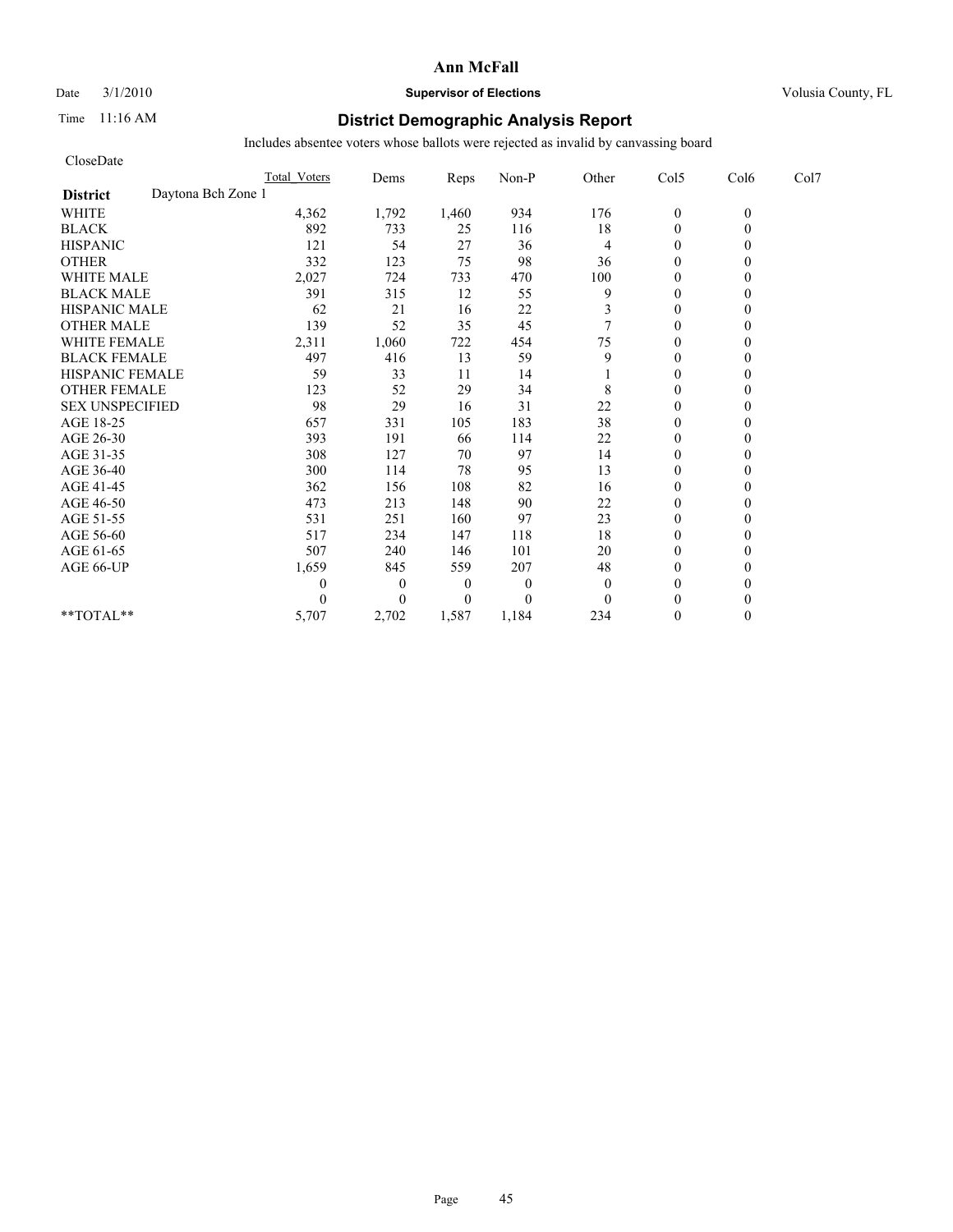### Date  $3/1/2010$  **Supervisor of Elections Supervisor of Elections** Volusia County, FL

### Time 11:16 AM **District Demographic Analysis Report**

| CloseDate                             |                     |          |                  |                |                |                  |          |      |
|---------------------------------------|---------------------|----------|------------------|----------------|----------------|------------------|----------|------|
|                                       | <b>Total Voters</b> | Dems     | Reps             | Non-P          | Other          | Col5             | Col6     | Col7 |
| Daytona Bch Zone 2<br><b>District</b> |                     |          |                  |                |                |                  |          |      |
| <b>WHITE</b>                          | 3,756               | 1,579    | 1,270            | 753            | 154            | $\boldsymbol{0}$ | $\theta$ |      |
| <b>BLACK</b>                          | 1,216               | 1,024    | 38               | 127            | 27             | $\overline{0}$   | 0        |      |
| <b>HISPANIC</b>                       | 121                 | 51       | 27               | 36             | 7              | $\overline{0}$   |          |      |
| <b>OTHER</b>                          | 307                 | 122      | 50               | 111            | 24             | $\theta$         |          |      |
| <b>WHITE MALE</b>                     | 1,817               | 699      | 650              | 376            | 92             | $\mathbf{0}$     |          |      |
| <b>BLACK MALE</b>                     | 494                 | 398      | 17               | 64             | 15             | $\mathbf{0}$     |          |      |
| <b>HISPANIC MALE</b>                  | 61                  | 28       | 11               | 17             | 5              | $\theta$         |          |      |
| <b>OTHER MALE</b>                     | 104                 | 43       | 21               | 34             | 6              | $\mathbf{0}$     |          |      |
| <b>WHITE FEMALE</b>                   | 1,915               | 870      | 609              | 374            | 62             | $\theta$         |          |      |
| <b>BLACK FEMALE</b>                   | 715                 | 620      | 21               | 62             | 12             | $\theta$         |          |      |
| HISPANIC FEMALE                       | 60                  | 23       | 16               | 19             | $\overline{c}$ | $\theta$         |          |      |
| <b>OTHER FEMALE</b>                   | 124                 | 55       | 24               | 41             | 4              | $\mathbf{0}$     |          |      |
| <b>SEX UNSPECIFIED</b>                | 110                 | 40       | 16               | 40             | 14             | $\mathbf{0}$     |          |      |
| AGE 18-25                             | 499                 | 250      | 89               | 126            | 34             | $\mathbf{0}$     |          |      |
| AGE 26-30                             | 328                 | 177      | 48               | 88             | 15             | $\theta$         |          |      |
| AGE 31-35                             | 287                 | 129      | 56               | 88             | 14             | $\mathbf{0}$     |          |      |
| AGE 36-40                             | 308                 | 151      | 72               | 75             | 10             | $\theta$         |          |      |
| AGE 41-45                             | 377                 | 165      | 101              | 93             | 18             | $\overline{0}$   |          |      |
| AGE 46-50                             | 476                 | 226      | 129              | 103            | 18             | $\mathbf{0}$     |          |      |
| AGE 51-55                             | 542                 | 285      | 142              | 98             | 17             | $\overline{0}$   |          |      |
| AGE 56-60                             | 524                 | 268      | 142              | 100            | 14             | $\theta$         |          |      |
| AGE 61-65                             | 448                 | 222      | 126              | 81             | 19             | $\theta$         |          |      |
| AGE 66-UP                             | 1,611               | 903      | 480              | 175            | 53             | $\mathbf{0}$     |          |      |
|                                       | 0                   | $\theta$ | $\boldsymbol{0}$ | $\theta$       | $\theta$       | $\mathbf{0}$     |          |      |
|                                       |                     | $\theta$ | $\overline{0}$   | $\overline{0}$ | $\theta$       | $\theta$         |          |      |
| $**TOTAL**$                           | 5,400               | 2,776    | 1,385            | 1,027          | 212            | $\theta$         | 0        |      |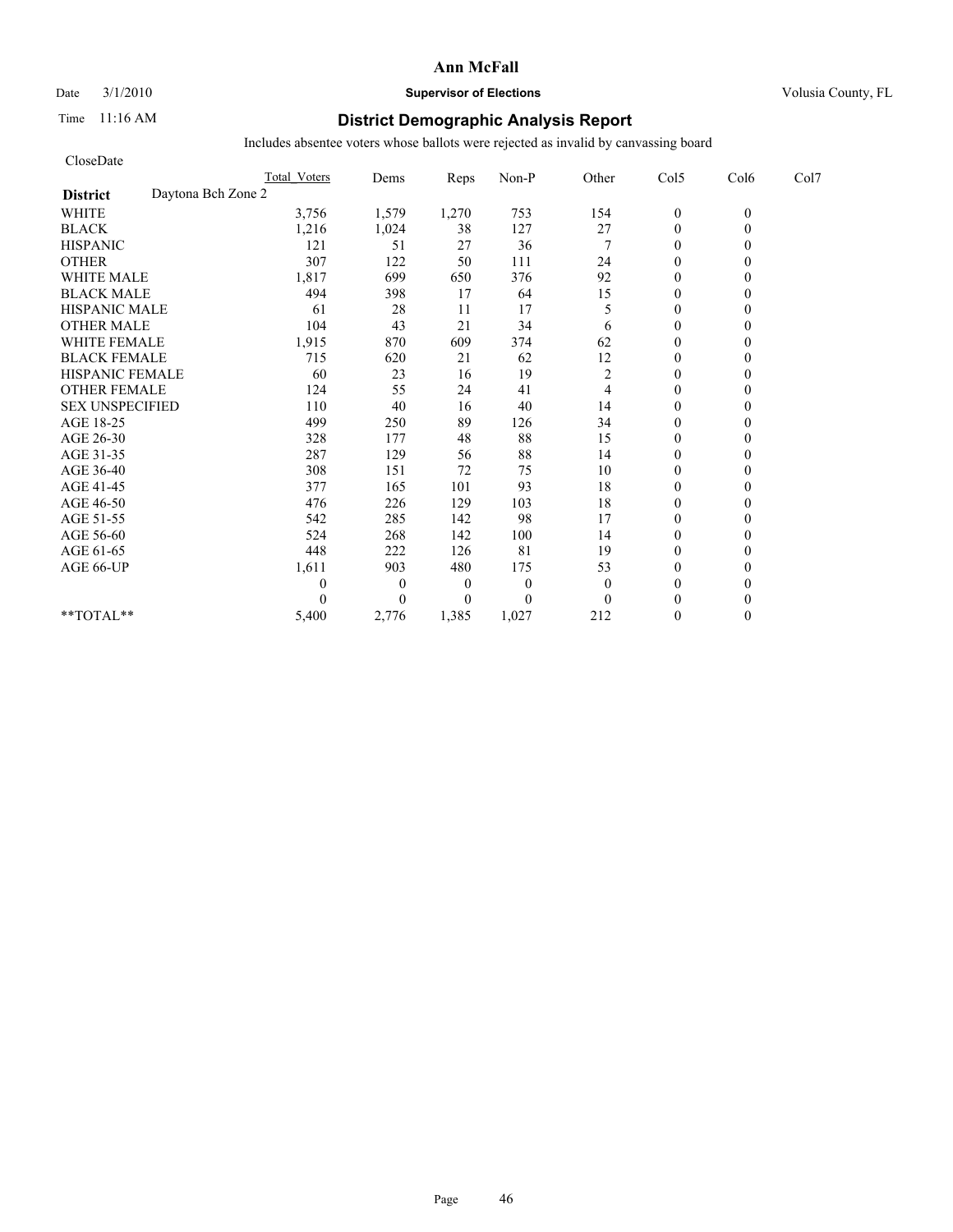#### Date  $3/1/2010$  **Supervisor of Elections Supervisor of Elections** Volusia County, FL

### Time 11:16 AM **District Demographic Analysis Report**

| CloseDate                             |                     |                |                  |          |                |                  |          |      |
|---------------------------------------|---------------------|----------------|------------------|----------|----------------|------------------|----------|------|
|                                       | <b>Total Voters</b> | Dems           | Reps             | Non-P    | Other          | Col5             | Col6     | Col7 |
| Daytona Bch Zone 3<br><b>District</b> |                     |                |                  |          |                |                  |          |      |
| <b>WHITE</b>                          | 3,174               | 1,385          | 907              | 708      | 174            | $\boldsymbol{0}$ | $\theta$ |      |
| <b>BLACK</b>                          | 2,075               | 1,798          | 45               | 195      | 37             | $\theta$         | 0        |      |
| <b>HISPANIC</b>                       | 106                 | 50             | 15               | 37       | 4              | $\theta$         |          |      |
| <b>OTHER</b>                          | 422                 | 190            | 39               | 136      | 57             | $\theta$         |          |      |
| <b>WHITE MALE</b>                     | 1,605               | 611            | 503              | 379      | 112            | $\theta$         |          |      |
| <b>BLACK MALE</b>                     | 650                 | 558            | 20               | 57       | 15             | $\mathbf{0}$     |          |      |
| <b>HISPANIC MALE</b>                  | 49                  | 22             | 5                | 20       | $\overline{c}$ | $\theta$         |          |      |
| <b>OTHER MALE</b>                     | 101                 | 47             | 19               | 29       | 6              | $\theta$         |          |      |
| <b>WHITE FEMALE</b>                   | 1,547               | 766            | 398              | 323      | 60             | $\theta$         |          |      |
| <b>BLACK FEMALE</b>                   | 1,408               | 1,229          | 25               | 132      | 22             | $\overline{0}$   |          |      |
| HISPANIC FEMALE                       | 56                  | 27             | 10               | 17       | $\overline{c}$ | $\mathbf{0}$     |          |      |
| <b>OTHER FEMALE</b>                   | 146                 | 81             | $\overline{7}$   | 51       | $\overline{7}$ | $\theta$         |          |      |
| <b>SEX UNSPECIFIED</b>                | 215                 | 82             | 19               | 68       | 46             | $\theta$         |          |      |
| AGE 18-25                             | 1,872               | 1,468          | 78               | 248      | $78\,$         | $\mathbf{0}$     |          |      |
| AGE 26-30                             | 391                 | 176            | 60               | 131      | 24             | $\overline{0}$   |          |      |
| AGE 31-35                             | 224                 | 113            | 28               | 65       | $18\,$         | $\mathbf{0}$     |          |      |
| AGE 36-40                             | 254                 | 127            | 55               | 69       | 3              | $\mathbf{0}$     |          |      |
| AGE 41-45                             | 271                 | 131            | 61               | 66       | 13             | $\mathbf{0}$     |          |      |
| AGE 46-50                             | 335                 | 158            | 67               | 90       | $20\,$         | $\theta$         |          |      |
| AGE 51-55                             | 452                 | 246            | 101              | 78       | 27             | $\mathbf{0}$     |          |      |
| AGE 56-60                             | 443                 | 222            | 120              | 86       | 15             | $\overline{0}$   |          |      |
| AGE 61-65                             | 416                 | 194            | 118              | 83       | 21             | $\theta$         |          |      |
| AGE 66-UP                             | 1,119               | 588            | 318              | 160      | 53             | $\theta$         |          |      |
|                                       | 0                   | $\overline{0}$ | $\boldsymbol{0}$ | $\theta$ | $\theta$       | $\mathbf{0}$     |          |      |
|                                       | 0                   | $\Omega$       | $\overline{0}$   | $\theta$ | $\Omega$       | $\theta$         |          |      |
| **TOTAL**                             | 5,777               | 3,423          | 1,006            | 1,076    | 272            | $\theta$         | 0        |      |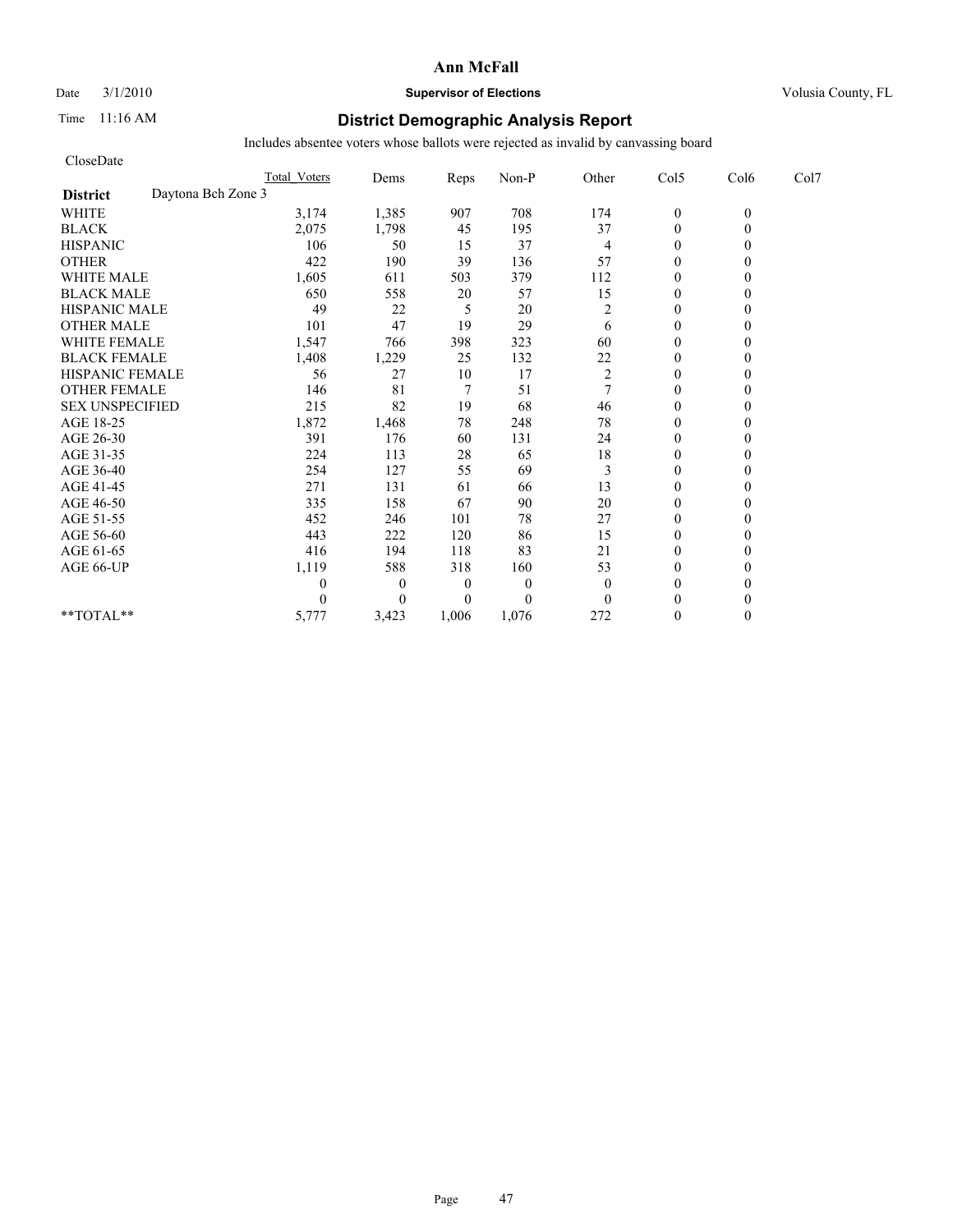### Date  $3/1/2010$  **Supervisor of Elections Supervisor of Elections** Volusia County, FL

### Time 11:16 AM **District Demographic Analysis Report**

| CloseDate              |                    |                     |                  |                |                |              |                  |          |      |
|------------------------|--------------------|---------------------|------------------|----------------|----------------|--------------|------------------|----------|------|
|                        |                    | <b>Total Voters</b> | Dems             | Reps           | Non-P          | Other        | Col5             | Col6     | Col7 |
| <b>District</b>        | Daytona Bch Zone 4 |                     |                  |                |                |              |                  |          |      |
| <b>WHITE</b>           |                    | 5,699               | 1,863            | 2,520          | 1,070          | 246          | $\boldsymbol{0}$ | $\theta$ |      |
| <b>BLACK</b>           |                    | 739                 | 590              | 23             | 106            | 20           | $\overline{0}$   | 0        |      |
| <b>HISPANIC</b>        |                    | 190                 | 85               | 45             | 57             | 3            | $\overline{0}$   |          |      |
| <b>OTHER</b>           |                    | 443                 | 132              | 114            | 155            | 42           | $\theta$         |          |      |
| <b>WHITE MALE</b>      |                    | 2,717               | 776              | 1,247          | 556            | 138          | $\mathbf{0}$     |          |      |
| <b>BLACK MALE</b>      |                    | 298                 | 215              | 14             | 59             | 10           | $\mathbf{0}$     |          |      |
| <b>HISPANIC MALE</b>   |                    | 79                  | 35               | 18             | 25             |              | $\Omega$         |          |      |
| <b>OTHER MALE</b>      |                    | 166                 | 41               | 44             | 70             | 11           | $\mathbf{0}$     |          |      |
| <b>WHITE FEMALE</b>    |                    | 2,953               | 1,073            | 1,265          | 509            | 106          | $\theta$         |          |      |
| <b>BLACK FEMALE</b>    |                    | 438                 | 373              | 9              | 46             | 10           | $\theta$         |          |      |
| HISPANIC FEMALE        |                    | 111                 | 50               | 27             | 32             | 2            | $\theta$         |          |      |
| <b>OTHER FEMALE</b>    |                    | 171                 | 60               | 47             | 57             | 7            | $\mathbf{0}$     |          |      |
| <b>SEX UNSPECIFIED</b> |                    | 138                 | 47               | 31             | 34             | 26           | $\mathbf{0}$     |          |      |
| AGE 18-25              |                    | 998                 | 411              | 245            | 283            | 59           | $\mathbf{0}$     |          |      |
| AGE 26-30              |                    | 591                 | 234              | 171            | 154            | 32           | $\theta$         |          |      |
| AGE 31-35              |                    | 385                 | 147              | 125            | 94             | 19           | $\mathbf{0}$     |          |      |
| AGE 36-40              |                    | 415                 | 136              | 160            | 95             | 24           | $\theta$         |          |      |
| AGE 41-45              |                    | 357                 | 148              | 125            | 77             |              | $\overline{0}$   |          |      |
| AGE 46-50              |                    | 432                 | 145              | 192            | 77             | 18           | $\mathbf{0}$     |          |      |
| AGE 51-55              |                    | 517                 | 209              | 200            | 90             | 18           | $\overline{0}$   |          |      |
| AGE 56-60              |                    | 551                 | 204              | 216            | 107            | 24           | $\theta$         |          |      |
| AGE 61-65              |                    | 628                 | 228              | 252            | 116            | 32           | $\theta$         |          |      |
| AGE 66-UP              |                    | 2,197               | 808              | 1,016          | 295            | 78           | $\mathbf{0}$     |          |      |
|                        |                    | 0                   | $\boldsymbol{0}$ | $\theta$       | $\overline{0}$ | $\mathbf{0}$ | $\mathbf{0}$     |          |      |
|                        |                    |                     | $\theta$         | $\overline{0}$ | $\Omega$       | $\theta$     | $\theta$         |          |      |
| $**TOTAL**$            |                    | 7,071               | 2,670            | 2,702          | 1,388          | 311          | $\theta$         | 0        |      |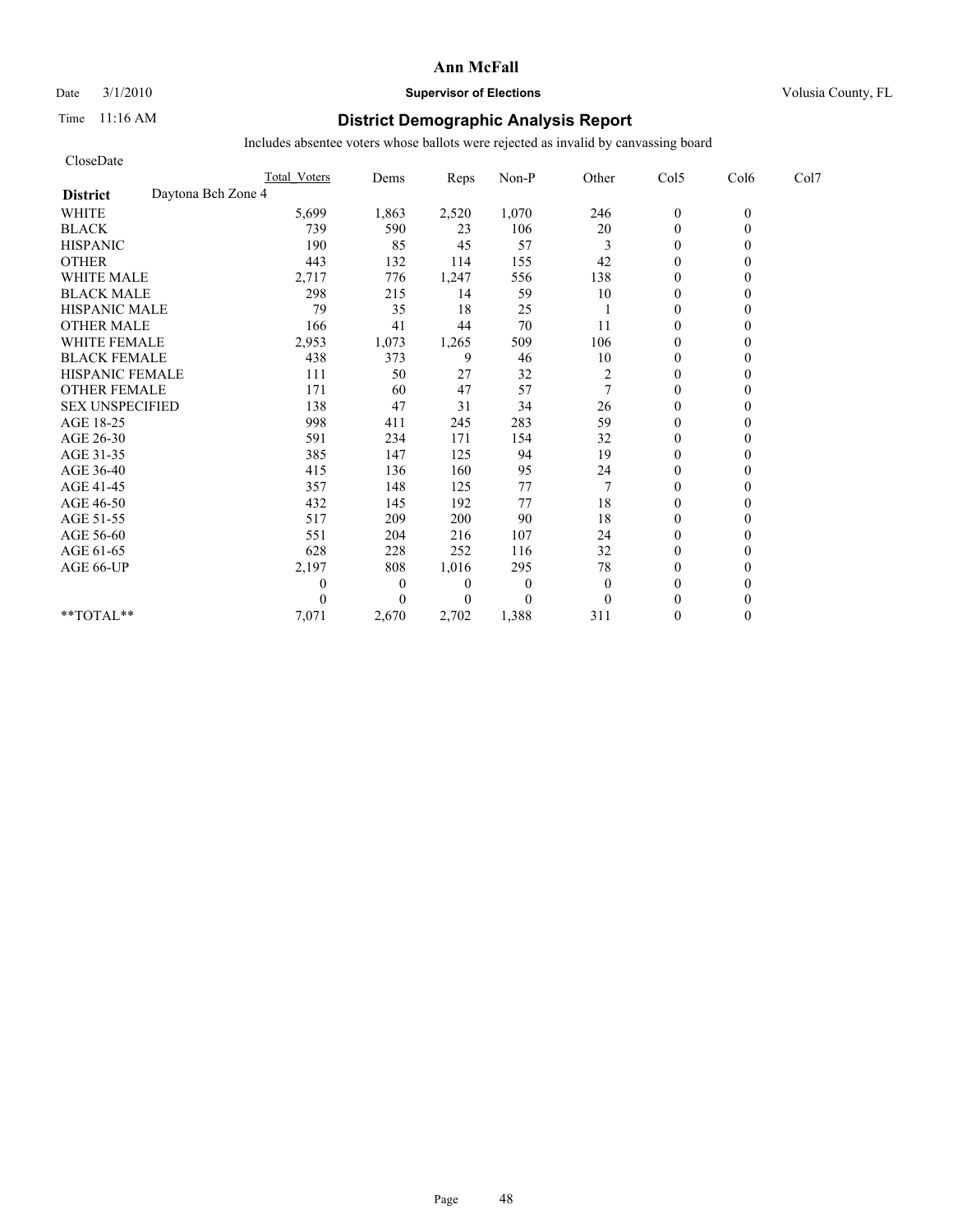#### Date  $3/1/2010$  **Supervisor of Elections Supervisor of Elections** Volusia County, FL

### Time 11:16 AM **District Demographic Analysis Report**

| CloseDate                             |                     |              |                  |              |                  |                  |          |      |
|---------------------------------------|---------------------|--------------|------------------|--------------|------------------|------------------|----------|------|
|                                       | <b>Total Voters</b> | Dems         | Reps             | Non-P        | Other            | Col5             | Col6     | Col7 |
| Daytona Bch Zone 5<br><b>District</b> |                     |              |                  |              |                  |                  |          |      |
| <b>WHITE</b>                          | 1,911               | 813          | 570              | 442          | 86               | $\boldsymbol{0}$ | $\theta$ |      |
| <b>BLACK</b>                          | 3,505               | 3,004        | 87               | 361          | 53               | $\theta$         | 0        |      |
| <b>HISPANIC</b>                       | 142                 | 81           | 26               | 32           | 3                | $\theta$         |          |      |
| <b>OTHER</b>                          | 400                 | 199          | 41               | 114          | 46               | $\theta$         |          |      |
| <b>WHITE MALE</b>                     | 873                 | 320          | 302              | 204          | 47               | $\theta$         |          |      |
| <b>BLACK MALE</b>                     | 1,359               | 1,116        | 49               | 162          | 32               | $\mathbf{0}$     |          |      |
| <b>HISPANIC MALE</b>                  | 65                  | 38           | 14               | 11           | $\boldsymbol{2}$ | $\theta$         |          |      |
| <b>OTHER MALE</b>                     | 103                 | 55           | 16               | 25           | $\tau$           | $\theta$         |          |      |
| <b>WHITE FEMALE</b>                   | 1,029               | 491          | 264              | 237          | 37               | $\theta$         |          |      |
| <b>BLACK FEMALE</b>                   | 2,114               | 1,858        | 38               | 197          | 21               | $\overline{0}$   |          |      |
| HISPANIC FEMALE                       | 76                  | 42           | 12               | 21           |                  | $\theta$         |          |      |
| <b>OTHER FEMALE</b>                   | 159                 | 86           | 20               | 45           | 8                | $\theta$         |          |      |
| <b>SEX UNSPECIFIED</b>                | 180                 | 91           | 9                | 47           | 33               | $\theta$         |          |      |
| AGE 18-25                             | 1,021               | 670          | 85               | 217          | 49               | $\mathbf{0}$     |          |      |
| AGE 26-30                             | 540                 | 342          | 54               | 131          | 13               | $\mathbf{0}$     |          |      |
| AGE 31-35                             | 471                 | 301          | 44               | 110          | 16               | $\mathbf{0}$     |          |      |
| AGE 36-40                             | 427                 | 282          | 55               | 82           | 8                | $\mathbf{0}$     |          |      |
| AGE 41-45                             | 484                 | 339          | 52               | 76           | 17               | $\mathbf{0}$     |          |      |
| AGE 46-50                             | 536                 | 373          | 69               | 78           | 16               | $\theta$         |          |      |
| AGE 51-55                             | 530                 | 391          | 72               | 52           | 15               | $\mathbf{0}$     |          |      |
| AGE 56-60                             | 484                 | 351          | 58               | 59           | 16               | $\overline{0}$   |          |      |
| AGE 61-65                             | 397                 | 287          | 57               | 46           | 7                | $\theta$         |          |      |
| AGE 66-UP                             | 1,068               | 761          | 178              | 98           | 31               | $\theta$         |          |      |
|                                       | 0                   | $\mathbf{0}$ | $\boldsymbol{0}$ | $\mathbf{0}$ | $\mathbf{0}$     | $\mathbf{0}$     |          |      |
|                                       | 0                   | $\Omega$     | $\mathbf{0}$     | $\mathbf{0}$ | $\theta$         | $\theta$         |          |      |
| **TOTAL**                             | 5,958               | 4,097        | 724              | 949          | 188              | $\theta$         | 0        |      |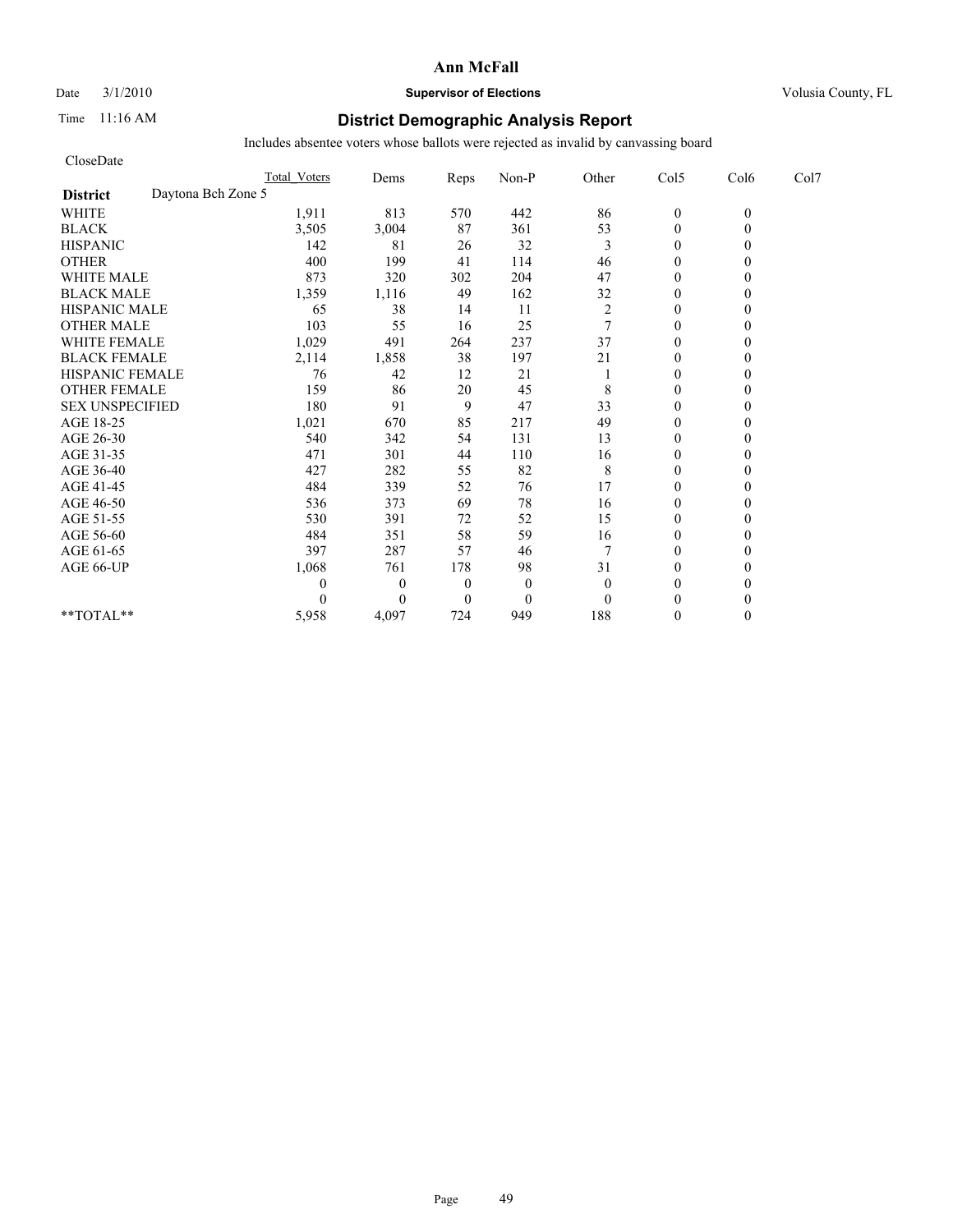#### Date  $3/1/2010$  **Supervisor of Elections Supervisor of Elections** Volusia County, FL

### Time 11:16 AM **District Demographic Analysis Report**

| CloseDate                             |                     |                |                |              |                |                |          |      |
|---------------------------------------|---------------------|----------------|----------------|--------------|----------------|----------------|----------|------|
|                                       | <b>Total Voters</b> | Dems           | Reps           | Non-P        | Other          | Col5           | Col6     | Col7 |
| Daytona Bch Zone 6<br><b>District</b> |                     |                |                |              |                |                |          |      |
| <b>WHITE</b>                          | 1,228               | 516            | 360            | 295          | 57             | $\mathbf{0}$   | $\theta$ |      |
| <b>BLACK</b>                          | 3,835               | 3,274          | 102            | 395          | 64             | $\mathbf{0}$   | 0        |      |
| <b>HISPANIC</b>                       | 129                 | 56             | 12             | 55           | 6              | $\theta$       |          |      |
| <b>OTHER</b>                          | 375                 | 195            | 22             | 117          | 41             | $\theta$       |          |      |
| <b>WHITE MALE</b>                     | 596                 | 215            | 192            | 152          | 37             | $\theta$       |          |      |
| <b>BLACK MALE</b>                     | 1,655               | 1,369          | 55             | 205          | 26             | $\mathbf{0}$   |          |      |
| <b>HISPANIC MALE</b>                  | 67                  | 28             | 6              | 31           | $\overline{c}$ | $\theta$       |          |      |
| <b>OTHER MALE</b>                     | 124                 | 69             | 13             | 35           | $\tau$         | $\theta$       |          |      |
| <b>WHITE FEMALE</b>                   | 628                 | 297            | 168            | 143          | 20             | $\theta$       |          |      |
| <b>BLACK FEMALE</b>                   | 2,134               | 1,867          | 45             | 185          | 37             | $\overline{0}$ |          |      |
| HISPANIC FEMALE                       | 60                  | 27             | 6              | 24           | 3              | $\theta$       |          |      |
| <b>OTHER FEMALE</b>                   | 107                 | 70             | 6              | 27           | 4              | $\theta$       |          |      |
| <b>SEX UNSPECIFIED</b>                | 196                 | 99             | 5              | 60           | 32             | $\theta$       |          |      |
| AGE 18-25                             | 1,136               | 766            | 71             | 240          | 59             | $\mathbf{0}$   |          |      |
| AGE 26-30                             | 519                 | 321            | 34             | 148          | 16             | $\overline{0}$ |          |      |
| AGE 31-35                             | 387                 | 256            | 29             | 91           | 11             | $\mathbf{0}$   |          |      |
| AGE 36-40                             | 334                 | 233            | 35             | 52           | 14             | $\mathbf{0}$   |          |      |
| AGE 41-45                             | 455                 | 328            | 32             | 77           | 18             | $\mathbf{0}$   |          |      |
| AGE 46-50                             | 475                 | 339            | 56             | 65           | 15             | $\theta$       |          |      |
| AGE 51-55                             | 507                 | 377            | 59             | 59           | 12             | $\mathbf{0}$   |          |      |
| AGE 56-60                             | 411                 | 302            | 49             | 50           | 10             | $\overline{0}$ |          |      |
| AGE 61-65                             | 352                 | 277            | 40             | 31           | 4              | $\theta$       |          |      |
| AGE 66-UP                             | 991                 | 842            | 91             | 49           | 9              | $\theta$       |          |      |
|                                       | 0                   | $\overline{0}$ | $\theta$       | $\mathbf{0}$ | $\theta$       | $\mathbf{0}$   |          |      |
|                                       | 0                   | $\Omega$       | $\overline{0}$ | $\mathbf{0}$ | $\theta$       | $\theta$       |          |      |
| **TOTAL**                             | 5,567               | 4,041          | 496            | 862          | 168            | $\theta$       | 0        |      |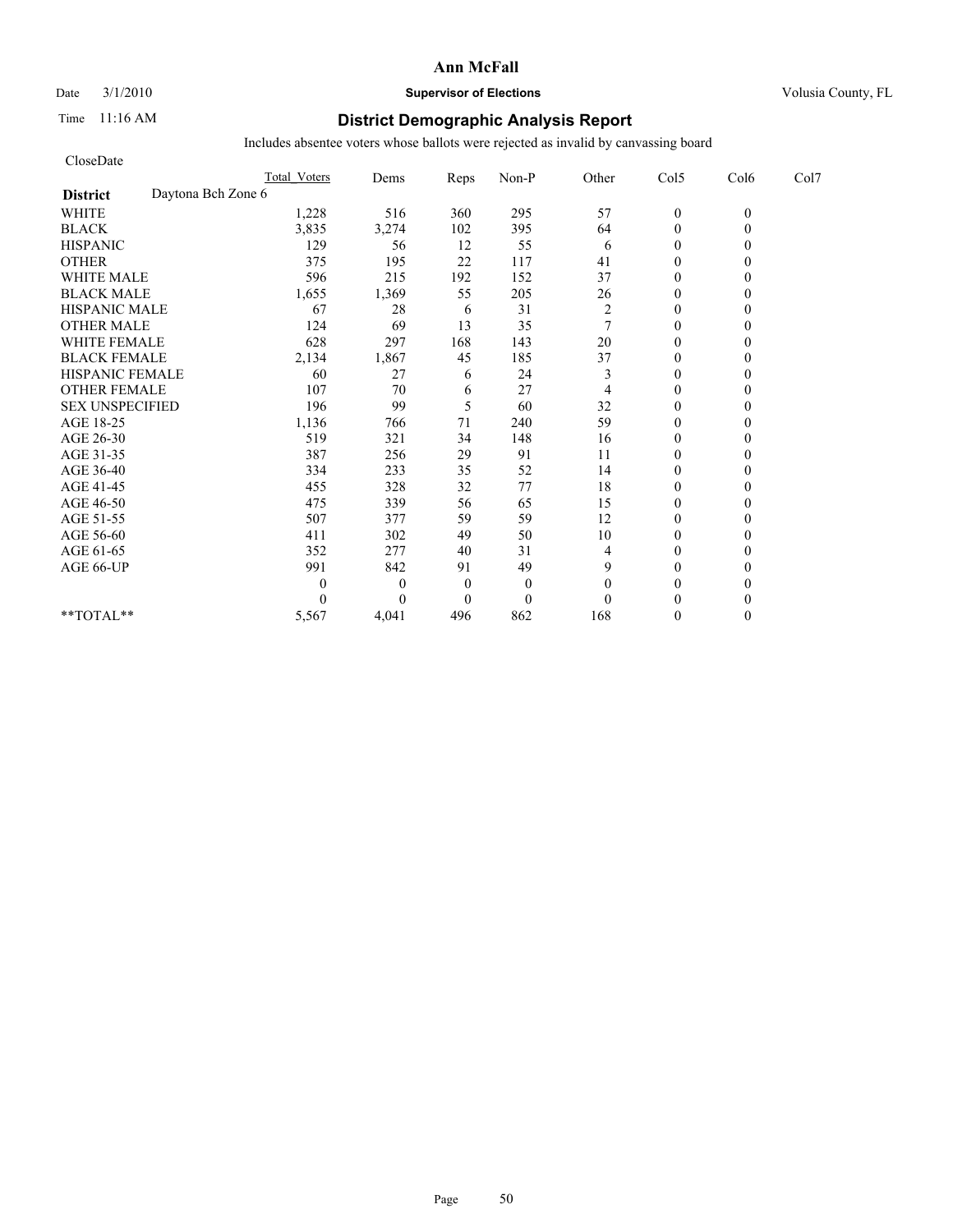#### Date  $3/1/2010$  **Supervisor of Elections Supervisor of Elections** Volusia County, FL

### Time 11:16 AM **District Demographic Analysis Report**

| CloseDate              |                    |                     |                  |                  |          |              |                  |          |      |
|------------------------|--------------------|---------------------|------------------|------------------|----------|--------------|------------------|----------|------|
|                        |                    | <b>Total Voters</b> | Dems             | Reps             | Non-P    | Other        | Col5             | Col6     | Col7 |
| <b>District</b>        | Deltona District 1 |                     |                  |                  |          |              |                  |          |      |
| <b>WHITE</b>           |                    | 5,092               | 1,839            | 1,819            | 1,189    | 245          | $\boldsymbol{0}$ | $\theta$ |      |
| <b>BLACK</b>           |                    | 906                 | 704              | 45               | 123      | 34           | $\overline{0}$   | $\theta$ |      |
| <b>HISPANIC</b>        |                    | 1,921               | 964              | 284              | 614      | 59           | $\overline{0}$   |          |      |
| <b>OTHER</b>           |                    | 525                 | 169              | 84               | 216      | 56           | $\theta$         |          |      |
| <b>WHITE MALE</b>      |                    | 2,396               | 786              | 906              | 565      | 139          | $\mathbf{0}$     |          |      |
| <b>BLACK MALE</b>      |                    | 426                 | 309              | 29               | 63       | 25           | $\mathbf{0}$     |          |      |
| <b>HISPANIC MALE</b>   |                    | 909                 | 438              | 143              | 300      | 28           | $\theta$         |          |      |
| <b>OTHER MALE</b>      |                    | 153                 | 50               | 33               | 57       | 13           | $\mathbf{0}$     |          |      |
| <b>WHITE FEMALE</b>    |                    | 2,668               | 1,041            | 906              | 616      | 105          | $\theta$         |          |      |
| <b>BLACK FEMALE</b>    |                    | 475                 | 392              | 16               | 58       | 9            | $\mathbf{0}$     |          |      |
| <b>HISPANIC FEMALE</b> |                    | 998                 | 519              | 140              | 309      | 30           | $\mathbf{0}$     |          |      |
| <b>OTHER FEMALE</b>    |                    | 210                 | 82               | 39               | 76       | 13           | $\mathbf{0}$     |          |      |
| <b>SEX UNSPECIFIED</b> |                    | 209                 | 59               | 20               | 98       | 32           | $\mathbf{0}$     |          |      |
| AGE 18-25              |                    | 1,150               | 444              | 222              | 391      | 93           | $\mathbf{0}$     |          |      |
| AGE 26-30              |                    | 786                 | 303              | 171              | 270      | 42           | $\theta$         |          |      |
| AGE 31-35              |                    | 840                 | 350              | 172              | 274      | 44           | $\theta$         |          |      |
| AGE 36-40              |                    | 876                 | 348              | 247              | 238      | 43           | $\theta$         |          |      |
| AGE 41-45              |                    | 830                 | 331              | 255              | 205      | 39           | $\overline{0}$   |          |      |
| AGE 46-50              |                    | 960                 | 404              | 306              | 220      | 30           | $\mathbf{0}$     |          |      |
| AGE 51-55              |                    | 824                 | 339              | 269              | 190      | 26           | $\overline{0}$   |          |      |
| AGE 56-60              |                    | 593                 | 289              | 163              | 110      | 31           | $\theta$         |          |      |
| AGE 61-65              |                    | 521                 | 256              | 139              | 102      | 24           | $\theta$         |          |      |
| AGE 66-UP              |                    | 1,064               | 612              | 288              | 142      | 22           | $\mathbf{0}$     |          |      |
|                        |                    | 0                   | $\boldsymbol{0}$ | $\boldsymbol{0}$ | $\theta$ | $\mathbf{0}$ | $\mathbf{0}$     |          |      |
|                        |                    |                     | $\theta$         | $\overline{0}$   | $\Omega$ | $\theta$     | $\theta$         |          |      |
| $**TOTAL**$            |                    | 8,444               | 3,676            | 2,232            | 2,142    | 394          | $\mathbf{0}$     | 0        |      |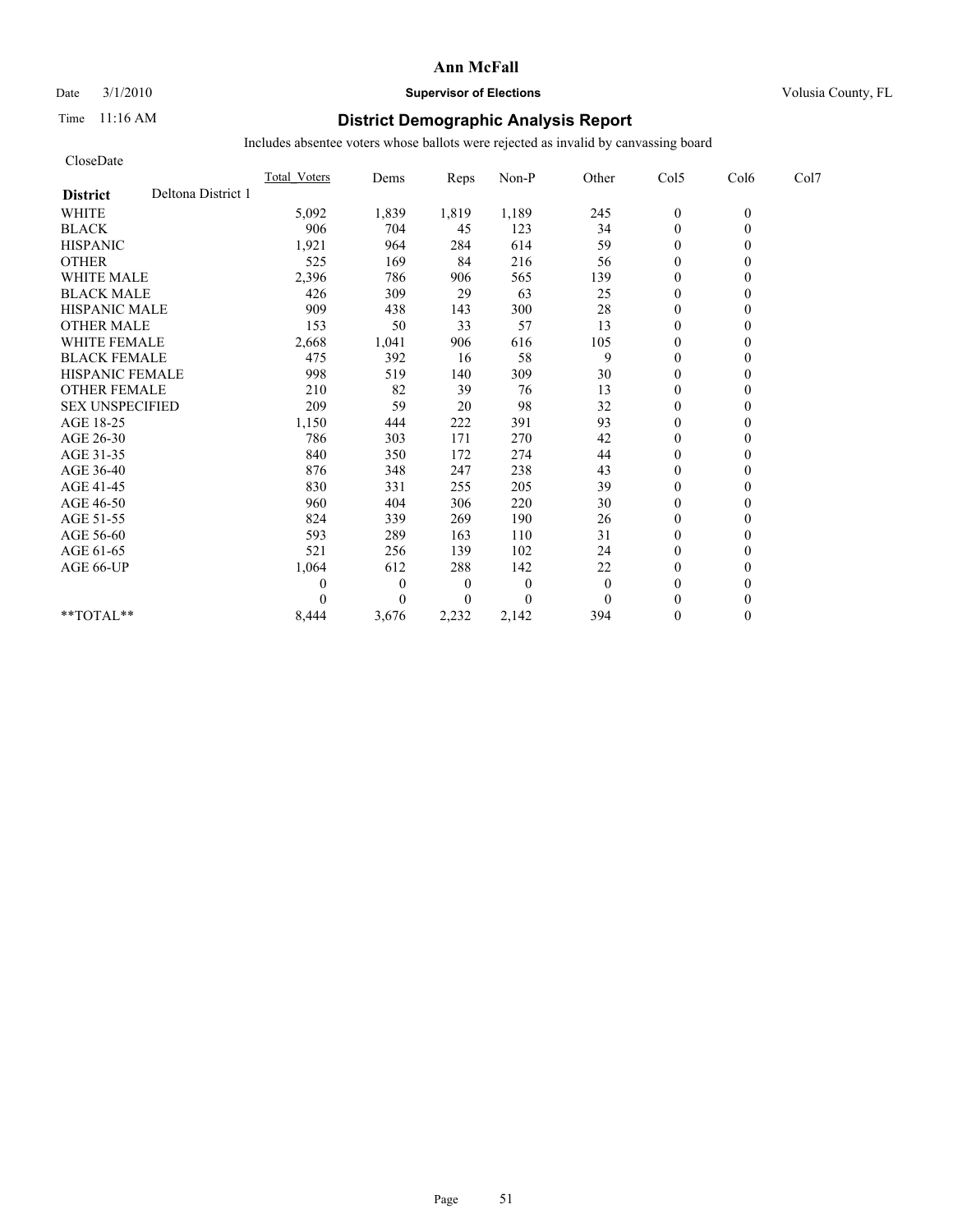#### Date  $3/1/2010$  **Supervisor of Elections Supervisor of Elections** Volusia County, FL

### Time 11:16 AM **District Demographic Analysis Report**

| CloseDate              |                    |                     |              |                  |          |              |                  |          |      |
|------------------------|--------------------|---------------------|--------------|------------------|----------|--------------|------------------|----------|------|
|                        |                    | <b>Total Voters</b> | Dems         | Reps             | Non-P    | Other        | Col5             | Col6     | Col7 |
| <b>District</b>        | Deltona District 2 |                     |              |                  |          |              |                  |          |      |
| <b>WHITE</b>           |                    | 6,294               | 2,069        | 2,558            | 1,341    | 326          | $\boldsymbol{0}$ | $\theta$ |      |
| <b>BLACK</b>           |                    | 701                 | 540          | 39               | 93       | 29           | $\overline{0}$   | $\theta$ |      |
| <b>HISPANIC</b>        |                    | 1,925               | 953          | 336              | 588      | 48           | $\mathbf{0}$     |          |      |
| <b>OTHER</b>           |                    | 518                 | 179          | 91               | 185      | 63           | $\theta$         |          |      |
| <b>WHITE MALE</b>      |                    | 2,928               | 875          | 1,234            | 655      | 164          | $\mathbf{0}$     |          |      |
| <b>BLACK MALE</b>      |                    | 315                 | 216          | 30               | 50       | 19           | $\mathbf{0}$     |          |      |
| <b>HISPANIC MALE</b>   |                    | 919                 | 446          | 166              | 282      | 25           | $\Omega$         |          |      |
| <b>OTHER MALE</b>      |                    | 196                 | 79           | 36               | 68       | 13           | $\theta$         |          |      |
| <b>WHITE FEMALE</b>    |                    | 3,338               | 1,184        | 1,314            | 678      | 162          | $\theta$         |          |      |
| <b>BLACK FEMALE</b>    |                    | 377                 | 316          | 9                | 43       | 9            | $\theta$         |          |      |
| <b>HISPANIC FEMALE</b> |                    | 992                 | 499          | 169              | 304      | 20           | $\theta$         |          |      |
| <b>OTHER FEMALE</b>    |                    | 180                 | 78           | 33               | 56       | 13           | $\mathbf{0}$     |          |      |
| <b>SEX UNSPECIFIED</b> |                    | 193                 | 48           | 33               | 71       | 41           | $\mathbf{0}$     |          |      |
| AGE 18-25              |                    | 986                 | 366          | 194              | 343      | 83           | $\mathbf{0}$     |          |      |
| AGE 26-30              |                    | 670                 | 233          | 180              | 215      | 42           | $\theta$         |          |      |
| AGE 31-35              |                    | 719                 | 241          | 214              | 215      | 49           | $\theta$         |          |      |
| AGE 36-40              |                    | 768                 | 272          | 224              | 224      | 48           | $\theta$         |          |      |
| AGE 41-45              |                    | 853                 | 290          | 277              | 245      | 41           | $\overline{0}$   |          |      |
| AGE 46-50              |                    | 975                 | 379          | 331              | 229      | 36           | $\mathbf{0}$     |          |      |
| AGE 51-55              |                    | 966                 | 382          | 366              | 174      | 44           | $\overline{0}$   |          |      |
| AGE 56-60              |                    | 815                 | 341          | 275              | 164      | 35           | $\theta$         |          |      |
| AGE 61-65              |                    | 686                 | 298          | 239              | 121      | 28           | $\theta$         |          |      |
| AGE 66-UP              |                    | 1,999               | 939          | 724              | 276      | 60           | $\mathbf{0}$     |          |      |
|                        |                    | 0                   | $\mathbf{0}$ | $\boldsymbol{0}$ | $\theta$ | $\mathbf{0}$ | $\mathbf{0}$     |          |      |
|                        |                    |                     | $\theta$     | $\overline{0}$   | $\Omega$ | $\theta$     | $\theta$         |          |      |
| $**TOTAL**$            |                    | 9,438               | 3,741        | 3,024            | 2,207    | 466          | $\mathbf{0}$     | 0        |      |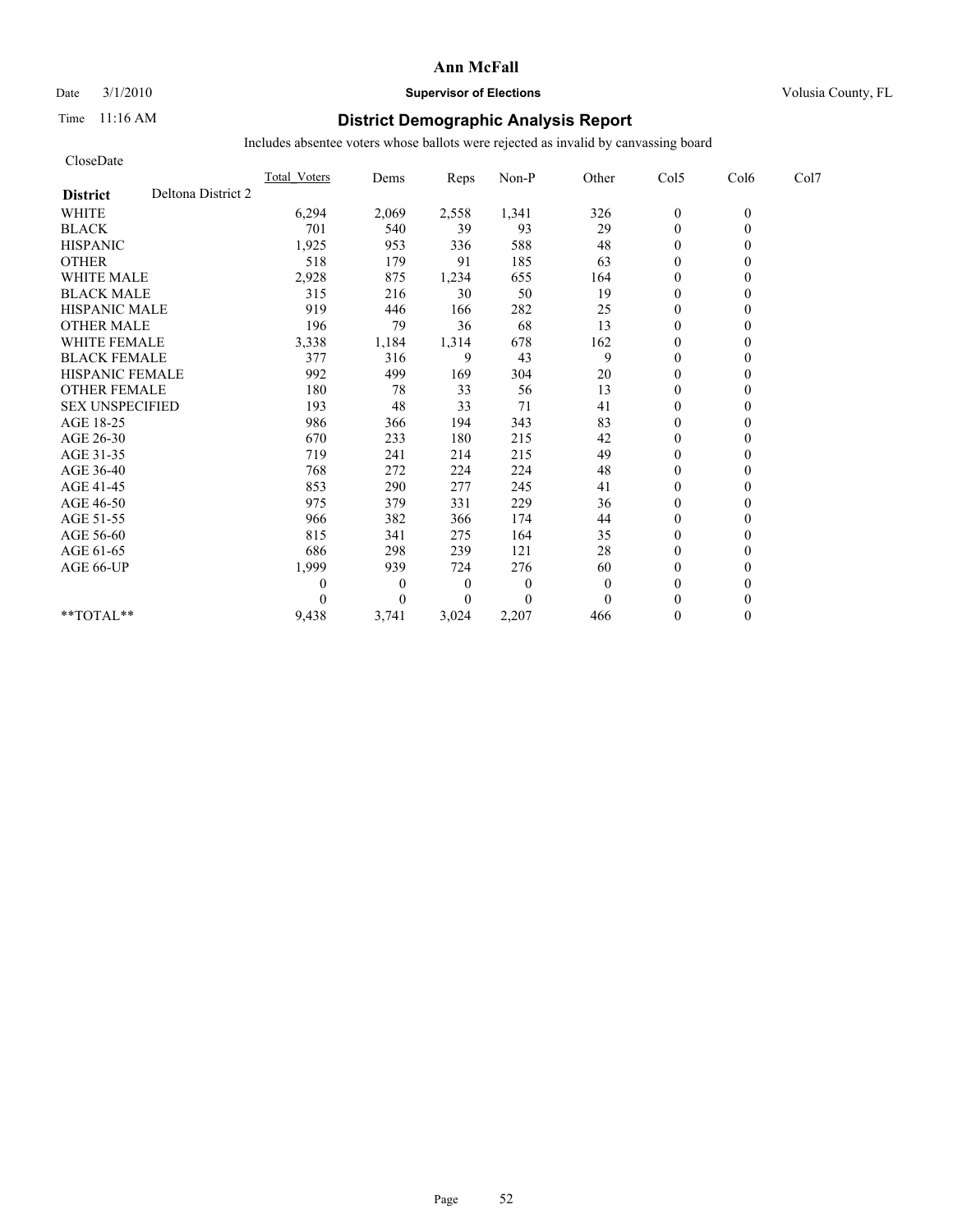#### Date  $3/1/2010$  **Supervisor of Elections Supervisor of Elections** Volusia County, FL

### Time 11:16 AM **District Demographic Analysis Report**

| CloseDate              |                    |                     |                  |                  |                |          |                  |          |      |
|------------------------|--------------------|---------------------|------------------|------------------|----------------|----------|------------------|----------|------|
|                        |                    | <b>Total Voters</b> | Dems             | Reps             | Non-P          | Other    | Col5             | Col6     | Col7 |
| <b>District</b>        | Deltona District 3 |                     |                  |                  |                |          |                  |          |      |
| <b>WHITE</b>           |                    | 4,956               | 1,745            | 1,852            | 1,118          | 241      | $\boldsymbol{0}$ | $\theta$ |      |
| <b>BLACK</b>           |                    | 558                 | 444              | 32               | 64             | 18       | $\overline{0}$   | $\theta$ |      |
| <b>HISPANIC</b>        |                    | 1,924               | 974              | 309              | 590            | 51       | $\mathbf{0}$     |          |      |
| <b>OTHER</b>           |                    | 472                 | 151              | 82               | 178            | 61       | $\theta$         |          |      |
| <b>WHITE MALE</b>      |                    | 2,230               | 708              | 869              | 538            | 115      | $\mathbf{0}$     |          |      |
| <b>BLACK MALE</b>      |                    | 241                 | 181              | 17               | 30             | 13       | $\mathbf{0}$     |          |      |
| <b>HISPANIC MALE</b>   |                    | 893                 | 448              | 145              | 269            | 31       | $\Omega$         |          |      |
| <b>OTHER MALE</b>      |                    | 165                 | 61               | 30               | 65             | 9        | $\mathbf{0}$     |          |      |
| <b>WHITE FEMALE</b>    |                    | 2,703               | 1,027            | 977              | 576            | 123      | $\theta$         |          |      |
| <b>BLACK FEMALE</b>    |                    | 314                 | 260              | 15               | 34             | 5        | $\overline{0}$   |          |      |
| <b>HISPANIC FEMALE</b> |                    | 1,014               | 514              | 162              | 319            | 19       | $\theta$         |          |      |
| <b>OTHER FEMALE</b>    |                    | 187                 | 68               | 36               | 73             | 10       | $\mathbf{0}$     |          |      |
| <b>SEX UNSPECIFIED</b> |                    | 163                 | 47               | 24               | 46             | 46       | $\mathbf{0}$     |          |      |
| AGE 18-25              |                    | 884                 | 340              | 152              | 320            | $72\,$   | $\mathbf{0}$     |          |      |
| AGE 26-30              |                    | 639                 | 227              | 135              | 229            | 48       | $\theta$         |          |      |
| AGE 31-35              |                    | 683                 | 258              | 167              | 225            | 33       | $\theta$         |          |      |
| AGE 36-40              |                    | 695                 | 262              | 221              | 173            | 39       | $\theta$         |          |      |
| AGE 41-45              |                    | 699                 | 301              | 199              | 170            | 29       | $\overline{0}$   |          |      |
| AGE 46-50              |                    | 748                 | 271              | 266              | 190            | 21       | $\mathbf{0}$     |          |      |
| AGE 51-55              |                    | 696                 | 297              | 191              | 167            | 41       | $\mathbf{0}$     |          |      |
| AGE 56-60              |                    | 614                 | 273              | 196              | 121            | 24       | $\theta$         |          |      |
| AGE 61-65              |                    | 572                 | 253              | 187              | 114            | 18       | $\theta$         |          |      |
| AGE 66-UP              |                    | 1,680               | 832              | 561              | 241            | 46       | $\mathbf{0}$     |          |      |
|                        |                    | 0                   | $\boldsymbol{0}$ | $\boldsymbol{0}$ | $\theta$       | $\theta$ | $\mathbf{0}$     |          |      |
|                        |                    |                     | $\theta$         | $\overline{0}$   | $\overline{0}$ | $\theta$ | $\theta$         |          |      |
| $**TOTAL**$            |                    | 7,910               | 3,314            | 2,275            | 1,950          | 371      | $\mathbf{0}$     | 0        |      |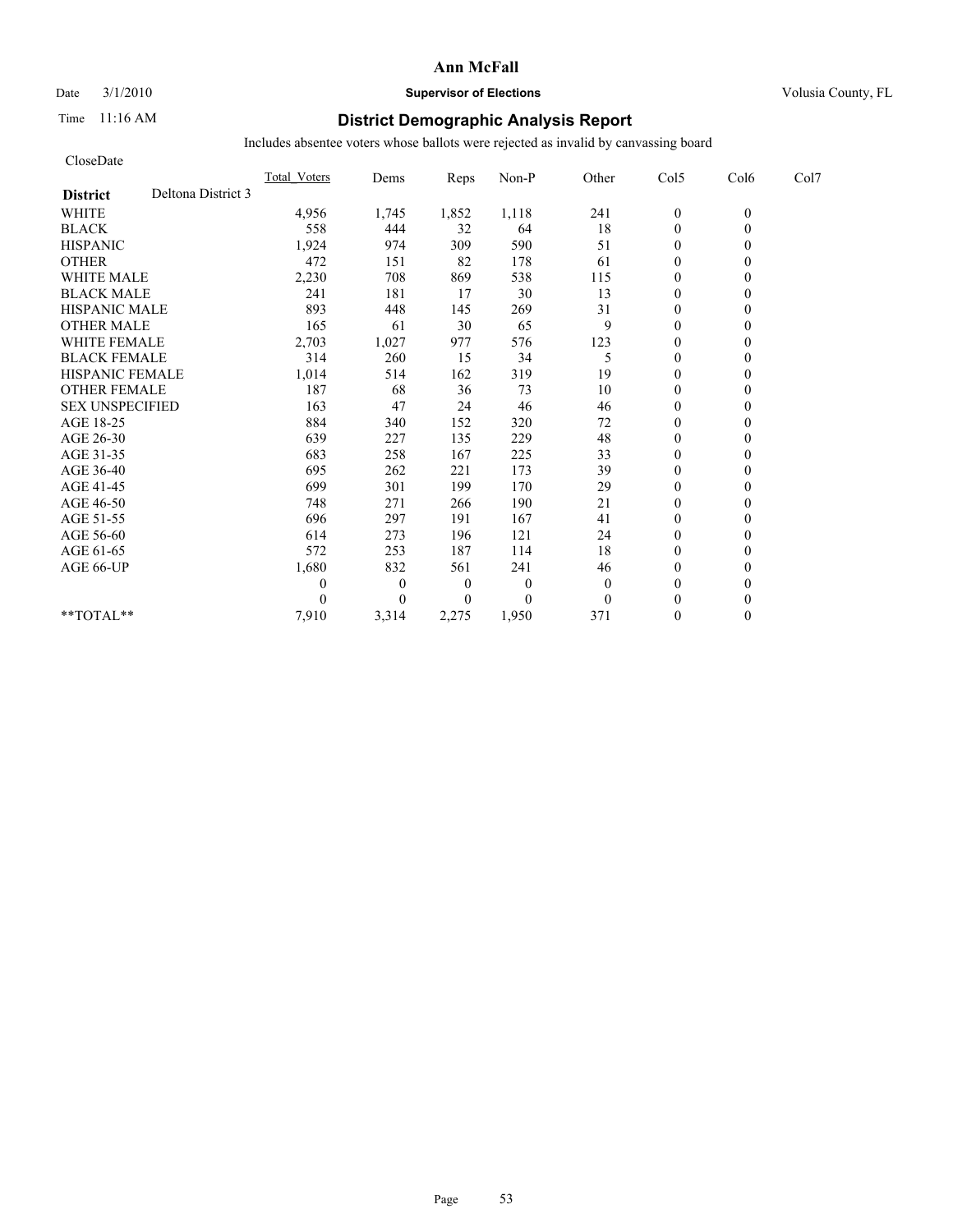#### Date  $3/1/2010$  **Supervisor of Elections Supervisor of Elections** Volusia County, FL

### Time 11:16 AM **District Demographic Analysis Report**

| CloseDate              |                    |                     |              |          |          |              |                  |          |      |
|------------------------|--------------------|---------------------|--------------|----------|----------|--------------|------------------|----------|------|
|                        |                    | <b>Total Voters</b> | Dems         | Reps     | Non-P    | Other        | Col5             | Col6     | Col7 |
| <b>District</b>        | Deltona District 4 |                     |              |          |          |              |                  |          |      |
| <b>WHITE</b>           |                    | 4,864               | 1,767        | 1,810    | 980      | 307          | $\boldsymbol{0}$ | $\theta$ |      |
| <b>BLACK</b>           |                    | 572                 | 450          | 22       | 82       | 18           | $\theta$         | $\theta$ |      |
| <b>HISPANIC</b>        |                    | 1,915               | 1,015        | 290      | 547      | 63           | $\theta$         |          |      |
| <b>OTHER</b>           |                    | 449                 | 170          | 73       | 151      | 55           | $\theta$         |          |      |
| <b>WHITE MALE</b>      |                    | 2,200               | 724          | 854      | 466      | 156          | $\theta$         |          |      |
| <b>BLACK MALE</b>      |                    | 252                 | 185          | 16       | 42       | 9            | $\mathbf{0}$     |          |      |
| <b>HISPANIC MALE</b>   |                    | 861                 | 432          | 152      | 249      | $28\,$       | $\theta$         |          |      |
| <b>OTHER MALE</b>      |                    | 134                 | 55           | 27       | 44       | 8            | $\theta$         |          |      |
| <b>WHITE FEMALE</b>    |                    | 2,632               | 1,031        | 942      | 510      | 149          | $\theta$         |          |      |
| <b>BLACK FEMALE</b>    |                    | 314                 | 259          | 6        | 40       | 9            | $\theta$         |          |      |
| <b>HISPANIC FEMALE</b> |                    | 1,042               | 576          | 138      | 293      | 35           | $\mathbf{0}$     |          |      |
| <b>OTHER FEMALE</b>    |                    | 174                 | 83           | 29       | 49       | 13           | $\theta$         |          |      |
| <b>SEX UNSPECIFIED</b> |                    | 191                 | 57           | 31       | 67       | 36           | $\theta$         |          |      |
| AGE 18-25              |                    | 888                 | 336          | 167      | 306      | 79           | $\theta$         |          |      |
| AGE 26-30              |                    | 606                 | 232          | 125      | 199      | 50           | $\mathbf{0}$     |          |      |
| AGE 31-35              |                    | 654                 | 274          | 154      | 177      | 49           | $\mathbf{0}$     |          |      |
| AGE 36-40              |                    | 623                 | 214          | 197      | 169      | 43           | $\mathbf{0}$     |          |      |
| AGE 41-45              |                    | 681                 | 293          | 185      | 176      | 27           | $\mathbf{0}$     |          |      |
| AGE 46-50              |                    | 725                 | 319          | 216      | 154      | 36           | $\theta$         |          |      |
| AGE 51-55              |                    | 689                 | 287          | 223      | 129      | 50           | $\mathbf{0}$     |          |      |
| AGE 56-60              |                    | 638                 | 298          | 188      | 129      | 23           | $\overline{0}$   |          |      |
| AGE 61-65              |                    | 587                 | 268          | 191      | 105      | 23           | $\theta$         |          |      |
| AGE 66-UP              |                    | 1,709               | 881          | 549      | 216      | 63           | $\mathbf{0}$     |          |      |
|                        |                    | 0                   | $\mathbf{0}$ | 0        | $\theta$ | $\mathbf{0}$ | $\theta$         |          |      |
|                        |                    | 0                   | $\Omega$     | $\Omega$ | $\theta$ | $\theta$     | $\theta$         |          |      |
| **TOTAL**              |                    | 7,800               | 3,402        | 2,195    | 1,760    | 443          | $\theta$         | 0        |      |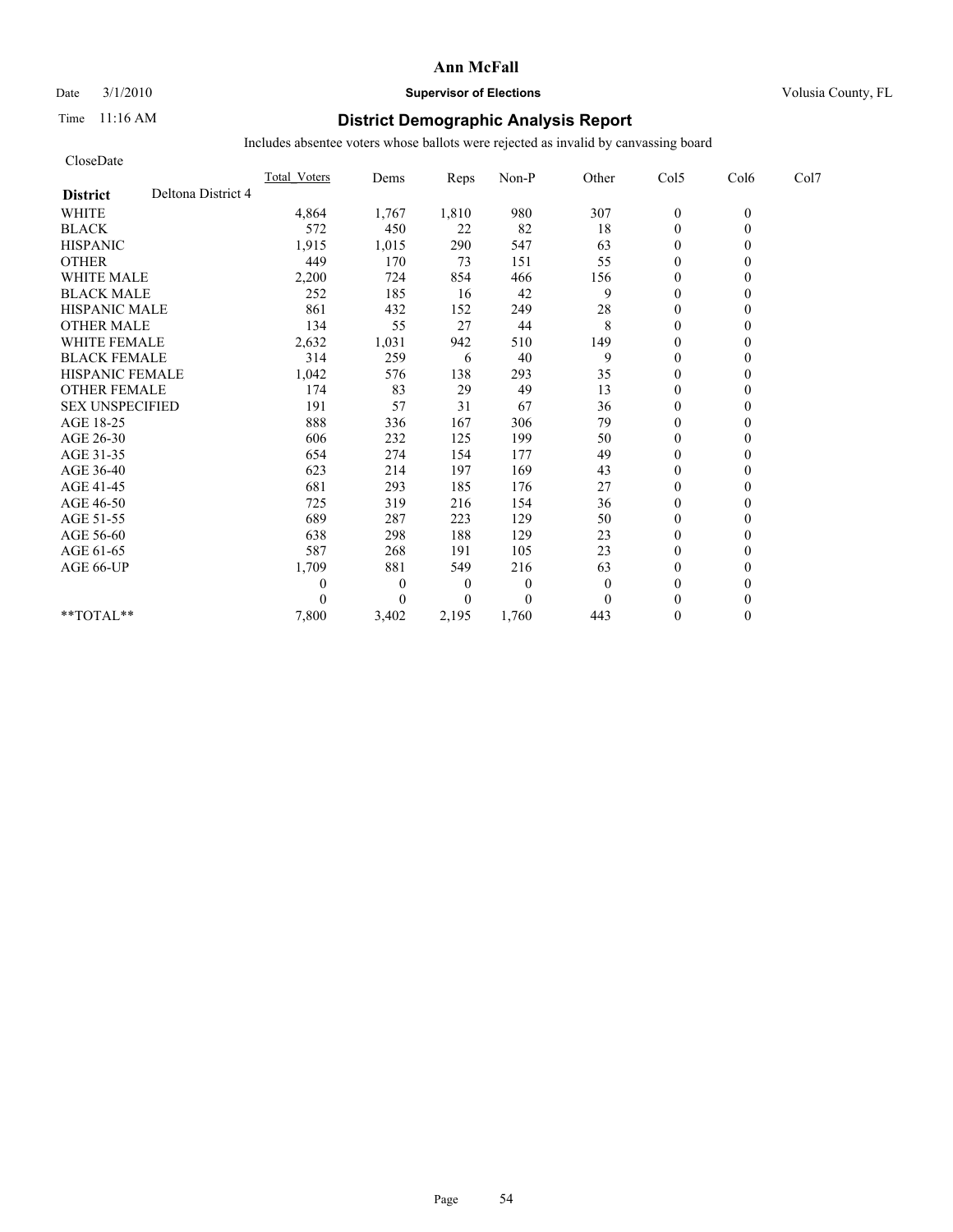#### Date  $3/1/2010$  **Supervisor of Elections Supervisor of Elections** Volusia County, FL

### Time 11:16 AM **District Demographic Analysis Report**

| CloseDate              |                    |                     |                  |                |          |          |                  |          |      |
|------------------------|--------------------|---------------------|------------------|----------------|----------|----------|------------------|----------|------|
|                        |                    | <b>Total Voters</b> | Dems             | Reps           | Non-P    | Other    | Col5             | Col6     | Col7 |
| <b>District</b>        | Deltona District 5 |                     |                  |                |          |          |                  |          |      |
| <b>WHITE</b>           |                    | 5,918               | 2,036            | 2,266          | 1,266    | 350      | $\boldsymbol{0}$ | $\theta$ |      |
| <b>BLACK</b>           |                    | 934                 | 721              | 52             | 134      | 27       | $\overline{0}$   | $\theta$ |      |
| <b>HISPANIC</b>        |                    | 2,047               | 1,037            | 341            | 601      | 68       | $\mathbf{0}$     |          |      |
| <b>OTHER</b>           |                    | 530                 | 175              | 97             | 191      | 67       | $\theta$         |          |      |
| <b>WHITE MALE</b>      |                    | 2,807               | 869              | 1,139          | 608      | 191      | $\mathbf{0}$     |          |      |
| <b>BLACK MALE</b>      |                    | 412                 | 311              | 25             | 63       | 13       | $\mathbf{0}$     |          |      |
| <b>HISPANIC MALE</b>   |                    | 970                 | 468              | 168            | 294      | 40       | $\theta$         |          |      |
| <b>OTHER MALE</b>      |                    | 167                 | 57               | 44             | 55       | 11       | $\theta$         |          |      |
| <b>WHITE FEMALE</b>    |                    | 3,081               | 1,158            | 1,114          | 650      | 159      | $\theta$         |          |      |
| <b>BLACK FEMALE</b>    |                    | 512                 | 400              | 27             | 71       | 14       | $\theta$         |          |      |
| <b>HISPANIC FEMALE</b> |                    | 1,063               | 563              | 172            | 302      | 26       | $\mathbf{0}$     |          |      |
| <b>OTHER FEMALE</b>    |                    | 206                 | 87               | 30             | 74       | 15       | $\mathbf{0}$     |          |      |
| <b>SEX UNSPECIFIED</b> |                    | 211                 | 56               | 37             | 75       | 43       | $\mathbf{0}$     |          |      |
| AGE 18-25              |                    | 1,155               | 417              | 233            | 394      | 111      | $\mathbf{0}$     |          |      |
| AGE 26-30              |                    | 700                 | 252              | 160            | 244      | 44       | $\theta$         |          |      |
| AGE 31-35              |                    | 833                 | 331              | 206            | 239      | 57       | $\mathbf{0}$     |          |      |
| AGE 36-40              |                    | 826                 | 322              | 249            | 218      | 37       | $\theta$         |          |      |
| AGE 41-45              |                    | 904                 | 360              | 283            | 209      | 52       | $\overline{0}$   |          |      |
| AGE 46-50              |                    | 985                 | 372              | 345            | 232      | 36       | $\mathbf{0}$     |          |      |
| AGE 51-55              |                    | 987                 | 445              | 301            | 198      | 43       | $\mathbf{0}$     |          |      |
| AGE 56-60              |                    | 781                 | 347              | 242            | 152      | 40       | $\theta$         |          |      |
| AGE 61-65              |                    | 636                 | 276              | 209            | 115      | 36       | $\theta$         |          |      |
| AGE 66-UP              |                    | 1,622               | 847              | 528            | 191      | 56       | $\mathbf{0}$     |          |      |
|                        |                    | 0                   | $\boldsymbol{0}$ | $\theta$       | $\theta$ | $\theta$ | $\mathbf{0}$     |          |      |
|                        |                    |                     | $\theta$         | $\overline{0}$ | $\Omega$ | $\theta$ | $\theta$         |          |      |
| $**TOTAL**$            |                    | 9,429               | 3,969            | 2,756          | 2,192    | 512      | $\mathbf{0}$     | 0        |      |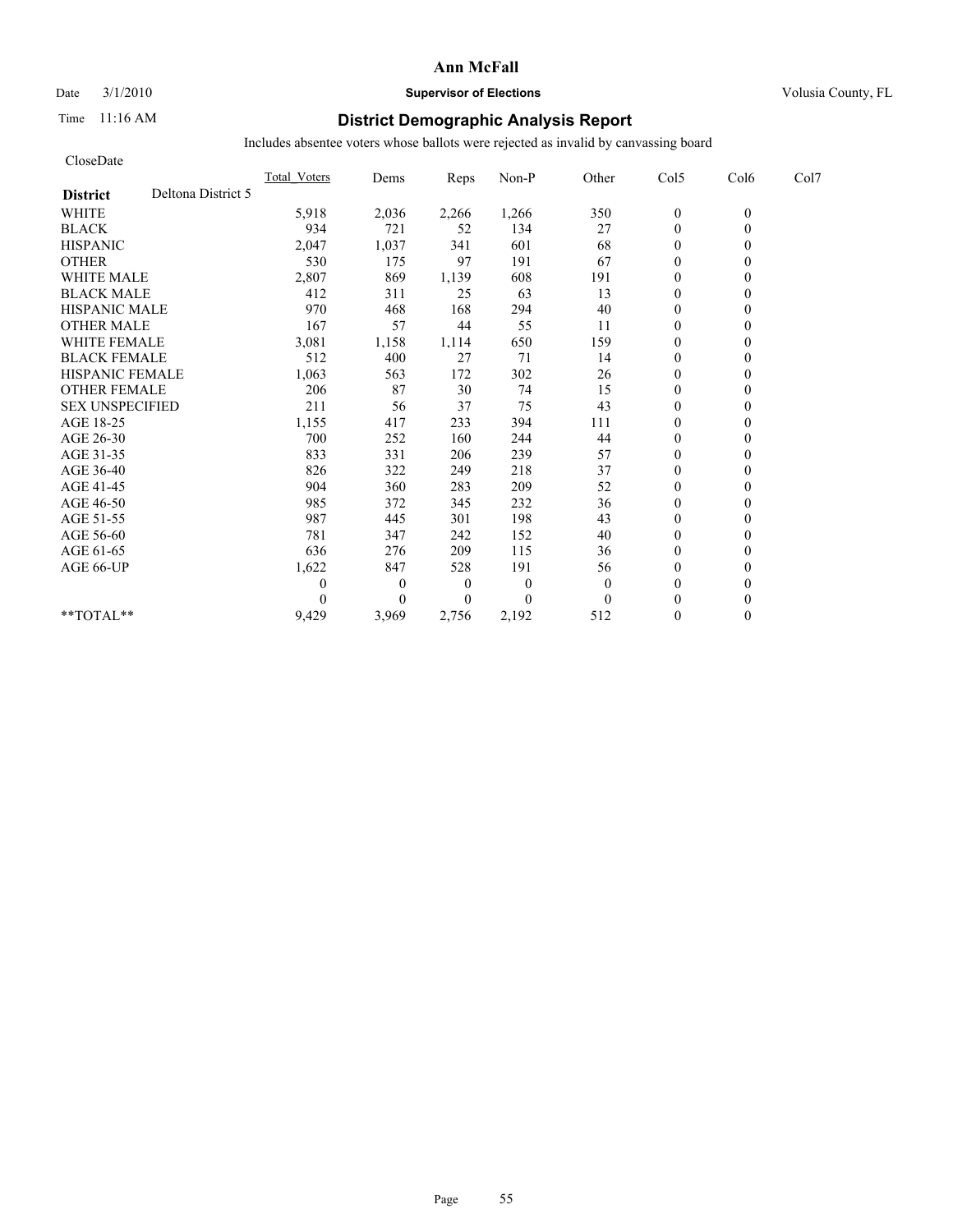#### Date  $3/1/2010$  **Supervisor of Elections Supervisor of Elections** Volusia County, FL

### Time 11:16 AM **District Demographic Analysis Report**

| CloseDate              |                    |                     |                |                  |              |              |                  |          |      |
|------------------------|--------------------|---------------------|----------------|------------------|--------------|--------------|------------------|----------|------|
|                        |                    | <b>Total Voters</b> | Dems           | Reps             | Non-P        | Other        | Col5             | Col6     | Col7 |
| <b>District</b>        | Deltona District 6 |                     |                |                  |              |              |                  |          |      |
| <b>WHITE</b>           |                    | 5,687               | 1,815          | 2,305            | 1,265        | 302          | $\boldsymbol{0}$ | $\theta$ |      |
| <b>BLACK</b>           |                    | 770                 | 597            | 35               | 116          | 22           | $\theta$         | $\theta$ |      |
| <b>HISPANIC</b>        |                    | 1,653               | 809            | 263              | 519          | 62           | $\overline{0}$   |          |      |
| <b>OTHER</b>           |                    | 470                 | 146            | 89               | 169          | 66           | $\theta$         |          |      |
| <b>WHITE MALE</b>      |                    | 2,683               | 748            | 1,157            | 628          | 150          | $\theta$         |          |      |
| <b>BLACK MALE</b>      |                    | 337                 | 254            | 15               | 57           | 11           | $\mathbf{0}$     |          |      |
| <b>HISPANIC MALE</b>   |                    | 778                 | 356            | 135              | 259          | 28           | $\mathbf{0}$     |          |      |
| <b>OTHER MALE</b>      |                    | 162                 | 57             | 38               | 60           | 7            | $\theta$         |          |      |
| <b>WHITE FEMALE</b>    |                    | 2,967               | 1,057          | 1,131            | 628          | 151          | $\theta$         |          |      |
| <b>BLACK FEMALE</b>    |                    | 426                 | 337            | 20               | 58           | 11           | $\overline{0}$   |          |      |
| <b>HISPANIC FEMALE</b> |                    | 860                 | 445            | 127              | 254          | 34           | $\mathbf{0}$     |          |      |
| <b>OTHER FEMALE</b>    |                    | 167                 | 64             | 30               | 61           | 12           | $\theta$         |          |      |
| <b>SEX UNSPECIFIED</b> |                    | 200                 | 49             | 39               | 64           | 48           | $\theta$         |          |      |
| AGE 18-25              |                    | 1,142               | 404            | 259              | 380          | 99           | $\theta$         |          |      |
| AGE 26-30              |                    | 690                 | 249            | 144              | 247          | 50           | $\overline{0}$   |          |      |
| AGE 31-35              |                    | 759                 | 269            | 218              | 230          | 42           | $\mathbf{0}$     |          |      |
| AGE 36-40              |                    | 823                 | 301            | 254              | 224          | 44           | $\overline{0}$   |          |      |
| AGE 41-45              |                    | 825                 | 319            | 292              | 171          | 43           | $\mathbf{0}$     |          |      |
| AGE 46-50              |                    | 1,018               | 366            | 378              | 227          | 47           | $\theta$         |          |      |
| AGE 51-55              |                    | 899                 | 356            | 329              | 172          | 42           | $\mathbf{0}$     |          |      |
| AGE 56-60              |                    | 685                 | 309            | 228              | 125          | 23           | $\overline{0}$   |          |      |
| AGE 61-65              |                    | 601                 | 259            | 196              | 122          | 24           | $\theta$         |          |      |
| AGE 66-UP              |                    | 1,138               | 535            | 394              | 171          | 38           | $\mathbf{0}$     |          |      |
|                        |                    | 0                   | $\overline{0}$ | $\boldsymbol{0}$ | $\mathbf{0}$ | $\mathbf{0}$ | $\theta$         |          |      |
|                        |                    | 0                   | $\Omega$       | $\Omega$         | $\theta$     | $\theta$     | $\theta$         |          |      |
| $*$ $TOTAI.**$         |                    | 8,580               | 3,367          | 2,692            | 2,069        | 452          | $\mathbf{0}$     | 0        |      |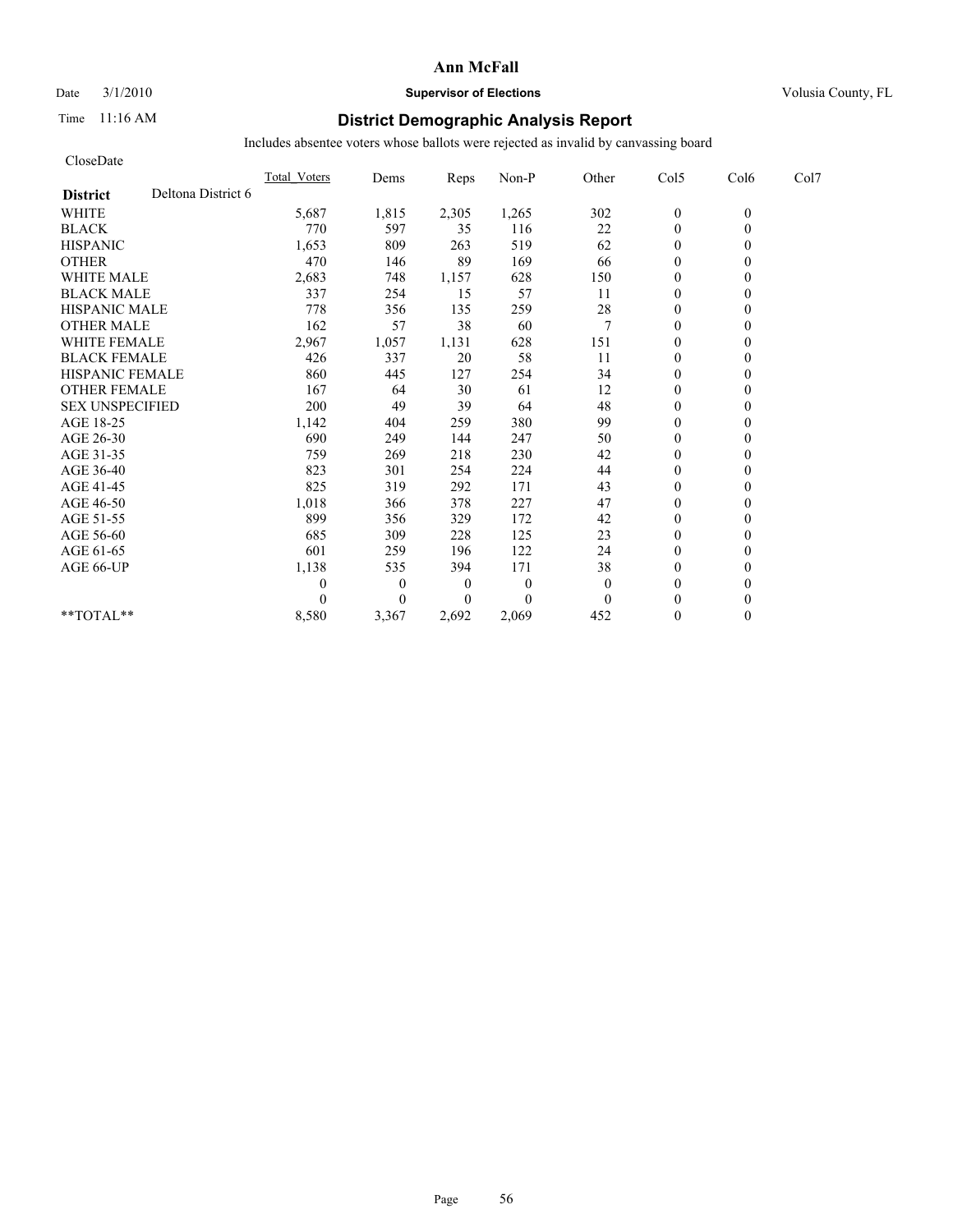### Date  $3/1/2010$  **Supervisor of Elections Supervisor of Elections** Volusia County, FL

### Time 11:16 AM **District Demographic Analysis Report**

| CloseDate              |                  |              |          |                         |                |                |                |          |      |
|------------------------|------------------|--------------|----------|-------------------------|----------------|----------------|----------------|----------|------|
|                        |                  | Total Voters | Dems     | Reps                    | Non-P          | Other          | Col5           | Col6     | Col7 |
| <b>District</b>        | Edgewater Ward 1 |              |          |                         |                |                |                |          |      |
| <b>WHITE</b>           |                  | 2,663        | 1,086    | 870                     | 614            | 93             | $\mathbf{0}$   | $\theta$ |      |
| <b>BLACK</b>           |                  | 53           | 34       | 3                       | 11             | 5              | $\overline{0}$ |          |      |
| <b>HISPANIC</b>        |                  | 31           | 16       |                         | 6              | 2              | $\mathbf{0}$   |          |      |
| <b>OTHER</b>           |                  | 98           | 32       | 15                      | 40             | 11             | $\theta$       |          |      |
| <b>WHITE MALE</b>      |                  | 1,160        | 423      | 414                     | 272            | 51             | $\mathbf{0}$   |          |      |
| <b>BLACK MALE</b>      |                  | 29           | 16       | $\overline{\mathbf{c}}$ | 8              | 3              | $\theta$       |          |      |
| <b>HISPANIC MALE</b>   |                  | 11           | 6        |                         | 3              |                | $\theta$       |          |      |
| <b>OTHER MALE</b>      |                  | 28           | 9        | 7                       | 11             |                | $\theta$       |          |      |
| <b>WHITE FEMALE</b>    |                  | 1,486        | 652      | 451                     | 341            | 42             | $\theta$       |          |      |
| <b>BLACK FEMALE</b>    |                  | 22           | 17       |                         | $\overline{2}$ | $\overline{2}$ | $\theta$       |          |      |
| HISPANIC FEMALE        |                  | 20           | 10       | 6                       | 3              |                | $\theta$       |          |      |
| <b>OTHER FEMALE</b>    |                  | 38           | 17       | 5                       | 15             |                | $\mathbf{0}$   |          |      |
| <b>SEX UNSPECIFIED</b> |                  | 51           | 18       | 8                       | 16             | 9              | $\theta$       |          |      |
| AGE 18-25              |                  | 255          | 71       | 64                      | 105            | 15             | $\mathbf{0}$   |          |      |
| AGE 26-30              |                  | 176          | 68       | 35                      | 63             | 10             | $\theta$       |          |      |
| AGE 31-35              |                  | 154          | 62       | 43                      | 41             | 8              | $\theta$       |          |      |
| AGE 36-40              |                  | 170          | 55       | 42                      | 63             | 10             | $\theta$       |          |      |
| AGE 41-45              |                  | 180          | 62       | 65                      | 46             |                | $\overline{0}$ |          |      |
| AGE 46-50              |                  | 270          | 98       | 100                     | 61             | 11             | $\mathbf{0}$   |          |      |
| AGE 51-55              |                  | 298          | 115      | 88                      | 85             | 10             | $\theta$       |          |      |
| AGE 56-60              |                  | 281          | 125      | 89                      | 56             | 11             | $\theta$       |          |      |
| AGE 61-65              |                  | 261          | 114      | 84                      | 52             | 11             | $\theta$       |          |      |
| AGE 66-UP              |                  | 800          | 398      | 285                     | 99             | 18             | $\theta$       |          |      |
|                        |                  |              | $\theta$ | $\boldsymbol{0}$        | $\mathbf{0}$   | $\theta$       | $\mathbf{0}$   |          |      |
|                        |                  |              | $\theta$ | $\theta$                | $\overline{0}$ | $\Omega$       | $\theta$       |          |      |
| $**TOTAL**$            |                  | 2,845        | 1,168    | 895                     | 671            | 111            | $\theta$       |          |      |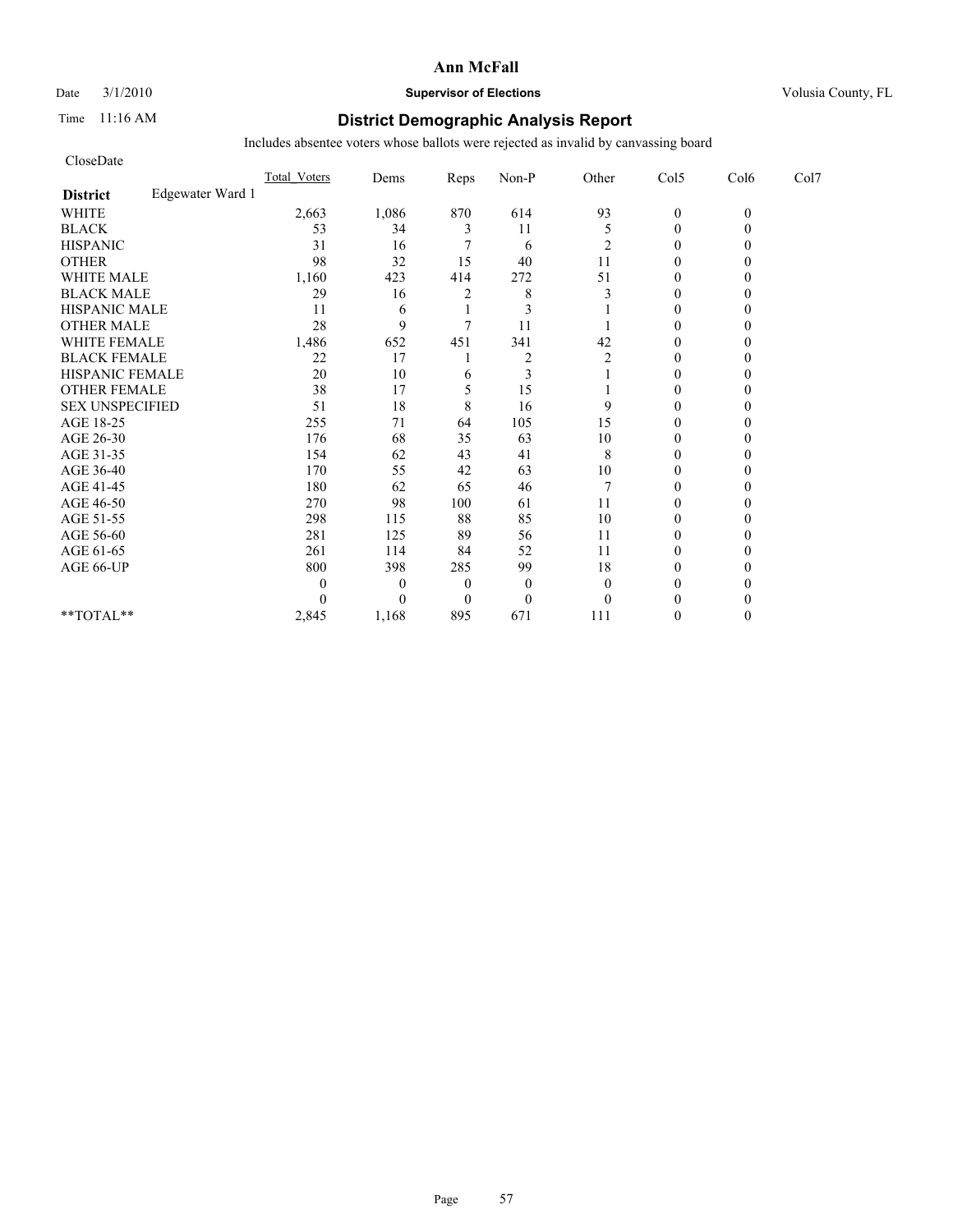#### Date  $3/1/2010$  **Supervisor of Elections Supervisor of Elections** Volusia County, FL

### Time 11:16 AM **District Demographic Analysis Report**

| CloseDate              |                  |              |          |          |                |                |                |          |      |
|------------------------|------------------|--------------|----------|----------|----------------|----------------|----------------|----------|------|
|                        |                  | Total Voters | Dems     | Reps     | Non-P          | Other          | Col5           | Col6     | Col7 |
| <b>District</b>        | Edgewater Ward 2 |              |          |          |                |                |                |          |      |
| <b>WHITE</b>           |                  | 3,382        | 1,288    | 1,132    | 842            | 120            | $\mathbf{0}$   | $\theta$ |      |
| <b>BLACK</b>           |                  | 67           | 59       |          | 7              | $\overline{0}$ | $\overline{0}$ |          |      |
| <b>HISPANIC</b>        |                  | 54           | 23       | 11       | 19             |                | $\mathbf{0}$   |          |      |
| <b>OTHER</b>           |                  | 115          | 34       | 26       | 37             | 18             | $\theta$       |          |      |
| <b>WHITE MALE</b>      |                  | 1,566        | 546      | 565      | 395            | 60             | $\mathbf{0}$   |          |      |
| <b>BLACK MALE</b>      |                  | 31           | 28       | $\theta$ | 3              | $\mathbf{0}$   | $\mathbf{0}$   |          |      |
| <b>HISPANIC MALE</b>   |                  | 25           | 10       | 6        | 8              |                | $\theta$       |          |      |
| <b>OTHER MALE</b>      |                  | 42           | 14       | 12       | 13             | 3              | $\mathbf{0}$   |          |      |
| <b>WHITE FEMALE</b>    |                  | 1,800        | 737      | 560      | 444            | 59             | $\theta$       |          |      |
| <b>BLACK FEMALE</b>    |                  | 36           | 31       |          | 4              | $\theta$       | $\theta$       |          |      |
| HISPANIC FEMALE        |                  | 27           | 13       | 5        | 9              | $\mathbf{0}$   | $\theta$       |          |      |
| <b>OTHER FEMALE</b>    |                  | 39           | 13       | 11       | 12             | 3              | $\mathbf{0}$   |          |      |
| <b>SEX UNSPECIFIED</b> |                  | 52           | 12       | 10       | 17             | 13             | $\mathbf{0}$   |          |      |
| AGE 18-25              |                  | 340          | 112      | 72       | 126            | 30             | $\mathbf{0}$   |          |      |
| AGE 26-30              |                  | 221          | 72       | 60       | 78             | 11             | $\theta$       |          |      |
| AGE 31-35              |                  | 248          | 82       | 72       | 85             | 9              | $\theta$       |          |      |
| AGE 36-40              |                  | 258          | 97       | 68       | 85             | 8              | $\mathbf{0}$   |          |      |
| AGE 41-45              |                  | 269          | 89       | 94       | 75             | 11             | $\overline{0}$ |          |      |
| AGE 46-50              |                  | 339          | 130      | 109      | 85             | 15             | $\mathbf{0}$   |          |      |
| AGE 51-55              |                  | 370          | 134      | 145      | 83             | 8              | $\theta$       |          |      |
| AGE 56-60              |                  | 346          | 144      | 109      | 81             | 12             | $\theta$       |          |      |
| AGE 61-65              |                  | 345          | 133      | 127      | 74             | 11             | $\theta$       |          |      |
| AGE 66-UP              |                  | 882          | 411      | 314      | 133            | 24             | $\theta$       |          |      |
|                        |                  |              | $\theta$ | $\theta$ | $\overline{0}$ | $\mathbf{0}$   | $\mathbf{0}$   |          |      |
|                        |                  |              | $\theta$ | $\theta$ | $\theta$       | $\theta$       | $\theta$       |          |      |
| $**TOTAL**$            |                  | 3,618        | 1,404    | 1,170    | 905            | 139            | $\theta$       | 0        |      |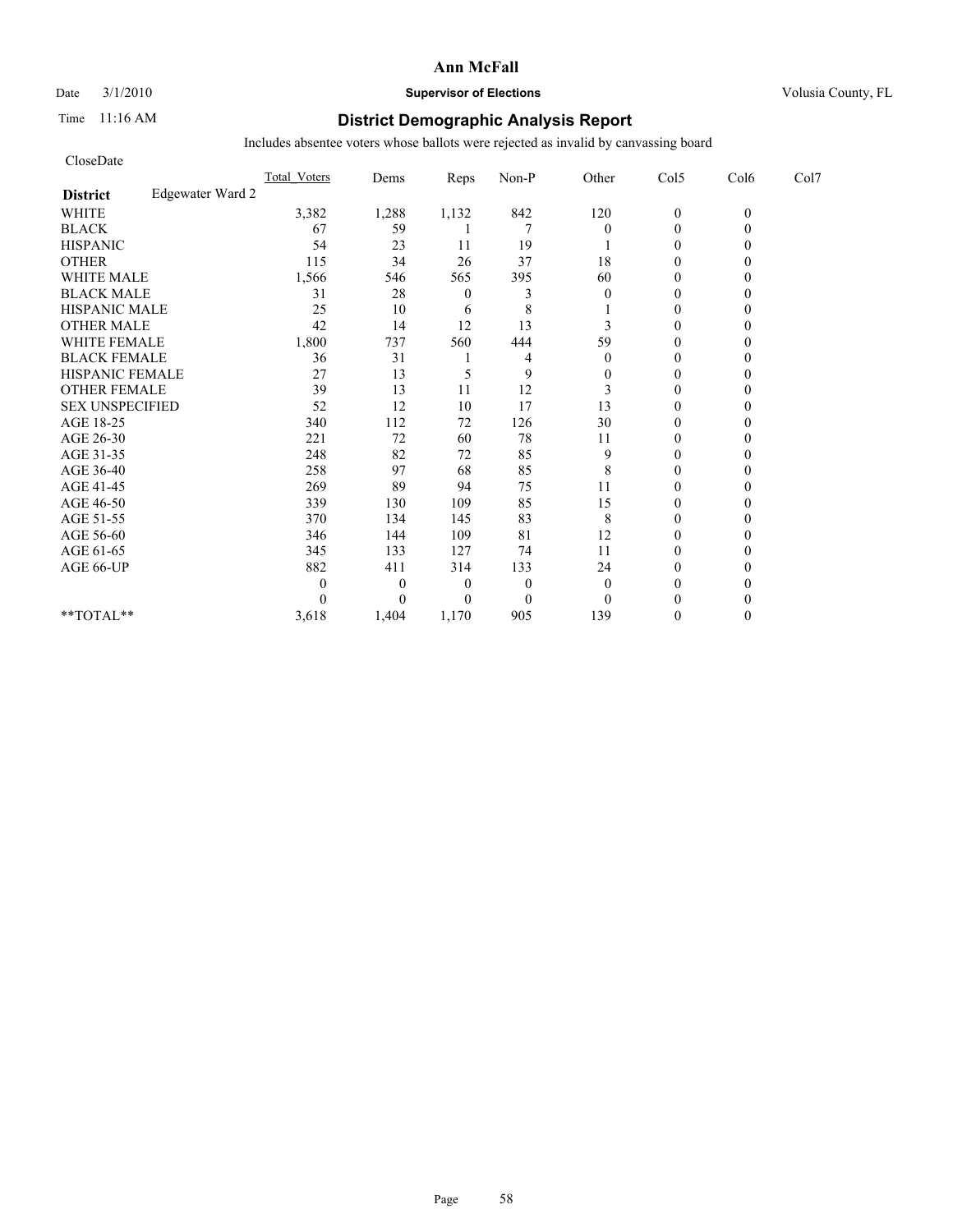# Date  $3/1/2010$  **Supervisor of Elections Supervisor of Elections** Volusia County, FL

### Time 11:16 AM **District Demographic Analysis Report**

| CloseDate              |                  |              |          |                  |                |                |                  |          |      |
|------------------------|------------------|--------------|----------|------------------|----------------|----------------|------------------|----------|------|
|                        |                  | Total Voters | Dems     | Reps             | Non-P          | Other          | Col5             | Col6     | Col7 |
| <b>District</b>        | Edgewater Ward 3 |              |          |                  |                |                |                  |          |      |
| <b>WHITE</b>           |                  | 3,306        | 1,272    | 1,109            | 797            | 128            | $\boldsymbol{0}$ | $\theta$ |      |
| <b>BLACK</b>           |                  | 76           | 60       |                  | 13             | $\overline{c}$ | $\overline{0}$   | 0        |      |
| <b>HISPANIC</b>        |                  | 42           | 17       | 9                | 11             | 5              | $\overline{0}$   |          |      |
| <b>OTHER</b>           |                  | 136          | 40       | 29               | 50             | 17             | $\theta$         |          |      |
| <b>WHITE MALE</b>      |                  | 1,493        | 507      | 542              | 375            | 69             | $\mathbf{0}$     |          |      |
| <b>BLACK MALE</b>      |                  | 40           | 31       |                  |                |                | $\mathbf{0}$     |          |      |
| <b>HISPANIC MALE</b>   |                  | 18           | 5        | 4                | 6              | 3              | $\theta$         |          |      |
| <b>OTHER MALE</b>      |                  | 42           | 16       | 11               | 14             |                | $\mathbf{0}$     |          |      |
| <b>WHITE FEMALE</b>    |                  | 1,798        | 761      | 561              | 418            | 58             | $\theta$         |          |      |
| <b>BLACK FEMALE</b>    |                  | 34           | 28       | $\boldsymbol{0}$ | 6              | $\theta$       | $\theta$         |          |      |
| HISPANIC FEMALE        |                  | 23           | 11       | 5                | 5              | 2              | $\theta$         |          |      |
| <b>OTHER FEMALE</b>    |                  | 54           | 18       | 14               | 18             | 4              | $\mathbf{0}$     |          |      |
| <b>SEX UNSPECIFIED</b> |                  | 58           | 12       | 10               | 22             | 14             | $\mathbf{0}$     |          |      |
| AGE 18-25              |                  | 307          | 102      | $70\,$           | 111            | 24             | $\mathbf{0}$     |          |      |
| AGE 26-30              |                  | 223          | 62       | 61               | 84             | 16             | $\theta$         |          |      |
| AGE 31-35              |                  | 240          | 72       | 68               | 90             | 10             | $\theta$         |          |      |
| AGE 36-40              |                  | 280          | 83       | 92               | 90             | 15             | $\mathbf{0}$     |          |      |
| AGE 41-45              |                  | 248          | 90       | 89               | 62             |                | $\overline{0}$   |          |      |
| AGE 46-50              |                  | 312          | 127      | 92               | 79             | 14             | $\mathbf{0}$     |          |      |
| AGE 51-55              |                  | 332          | 130      | 124              | 68             | 10             | $\overline{0}$   |          |      |
| AGE 56-60              |                  | 327          | 131      | 118              | 67             | 11             | $\theta$         |          |      |
| AGE 61-65              |                  | 347          | 139      | 120              | 73             | 15             | $\theta$         |          |      |
| AGE 66-UP              |                  | 944          | 453      | 314              | 147            | 30             | $\theta$         |          |      |
|                        |                  | 0            | $\theta$ | $\theta$         | $\overline{0}$ | $\mathbf{0}$   | $\mathbf{0}$     |          |      |
|                        |                  |              | $\theta$ | $\theta$         | $\mathbf{0}$   | $\theta$       | $\theta$         |          |      |
| $**TOTAL**$            |                  | 3,560        | 1,389    | 1,148            | 871            | 152            | $\theta$         | 0        |      |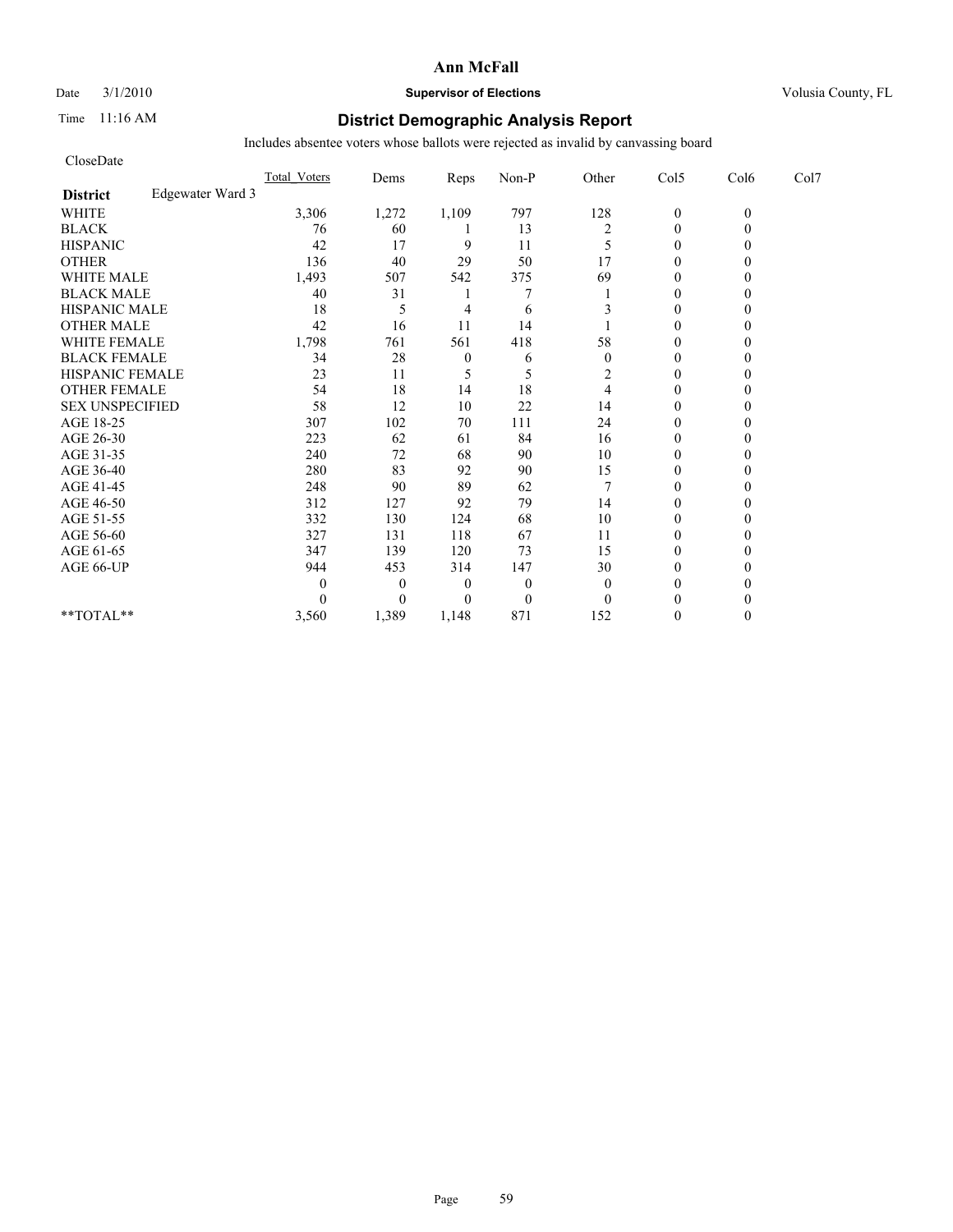### Date  $3/1/2010$  **Supervisor of Elections Supervisor of Elections** Volusia County, FL

### Time 11:16 AM **District Demographic Analysis Report**

| CloseDate              |                  |                     |                |                |              |          |                |          |      |
|------------------------|------------------|---------------------|----------------|----------------|--------------|----------|----------------|----------|------|
|                        |                  | <b>Total Voters</b> | Dems           | Reps           | Non-P        | Other    | Col5           | Col6     | Col7 |
| <b>District</b>        | Edgewater Ward 4 |                     |                |                |              |          |                |          |      |
| <b>WHITE</b>           |                  | 3,406               | 1,290          | 1,162          | 792          | 162      | $\mathbf{0}$   | $\theta$ |      |
| <b>BLACK</b>           |                  | 63                  | 46             | 6              | 10           |          | $\mathbf{0}$   |          |      |
| <b>HISPANIC</b>        |                  | 34                  | 18             | 6              | 9            |          | $\theta$       |          |      |
| <b>OTHER</b>           |                  | 109                 | 30             | 17             | 47           | 15       | $\theta$       |          |      |
| <b>WHITE MALE</b>      |                  | 1,552               | 522            | 573            | 379          | 78       | $\theta$       |          |      |
| <b>BLACK MALE</b>      |                  | 26                  | 19             | 3              | 4            | $\theta$ | $\theta$       |          |      |
| <b>HISPANIC MALE</b>   |                  | 15                  | 9              | $\overline{c}$ | 3            |          | $\theta$       |          |      |
| <b>OTHER MALE</b>      |                  | 35                  | 12             | $\,$ 8 $\,$    | 12           | 3        | $\theta$       |          |      |
| <b>WHITE FEMALE</b>    |                  | 1,831               | 762            | 579            | 406          | 84       | $\theta$       |          |      |
| <b>BLACK FEMALE</b>    |                  | 36                  | 26             | 3              | 6            |          | $\overline{0}$ |          |      |
| HISPANIC FEMALE        |                  | 19                  | 9              | 4              | 6            | 0        | $\theta$       |          |      |
| <b>OTHER FEMALE</b>    |                  | 34                  | 13             | 6              | 14           |          | $\theta$       |          |      |
| <b>SEX UNSPECIFIED</b> |                  | 64                  | 12             | 13             | 28           | 11       | $\theta$       |          |      |
| AGE 18-25              |                  | 295                 | 95             | 59             | 118          | 23       | $\theta$       |          |      |
| AGE 26-30              |                  | 199                 | 65             | 55             | 68           | 11       | $\overline{0}$ |          |      |
| AGE 31-35              |                  | 242                 | 78             | 63             | 86           | 15       | $\theta$       |          |      |
| AGE 36-40              |                  | 247                 | 78             | 76             | 82           | 11       | $\theta$       |          |      |
| AGE 41-45              |                  | 257                 | 96             | 85             | 68           | 8        | $\mathbf{0}$   |          |      |
| AGE 46-50              |                  | 348                 | 134            | 123            | 79           | 12       | $\theta$       |          |      |
| AGE 51-55              |                  | 324                 | 128            | 117            | 66           | 13       | $\theta$       |          |      |
| AGE 56-60              |                  | 297                 | 127            | 90             | 68           | 12       | $\overline{0}$ |          |      |
| AGE 61-65              |                  | 290                 | 132            | 84             | 53           | 21       | $\theta$       |          |      |
| AGE 66-UP              |                  | 1,113               | 451            | 439            | 170          | 53       | $\theta$       |          |      |
|                        |                  | 0                   | $\overline{0}$ | $\overline{0}$ | $\mathbf{0}$ | $\theta$ | $\theta$       |          |      |
|                        |                  | 0                   | $\Omega$       | $\Omega$       | $\mathbf{0}$ | $\theta$ | $\theta$       |          |      |
| **TOTAL**              |                  | 3,612               | 1,384          | 1,191          | 858          | 179      | $\theta$       |          |      |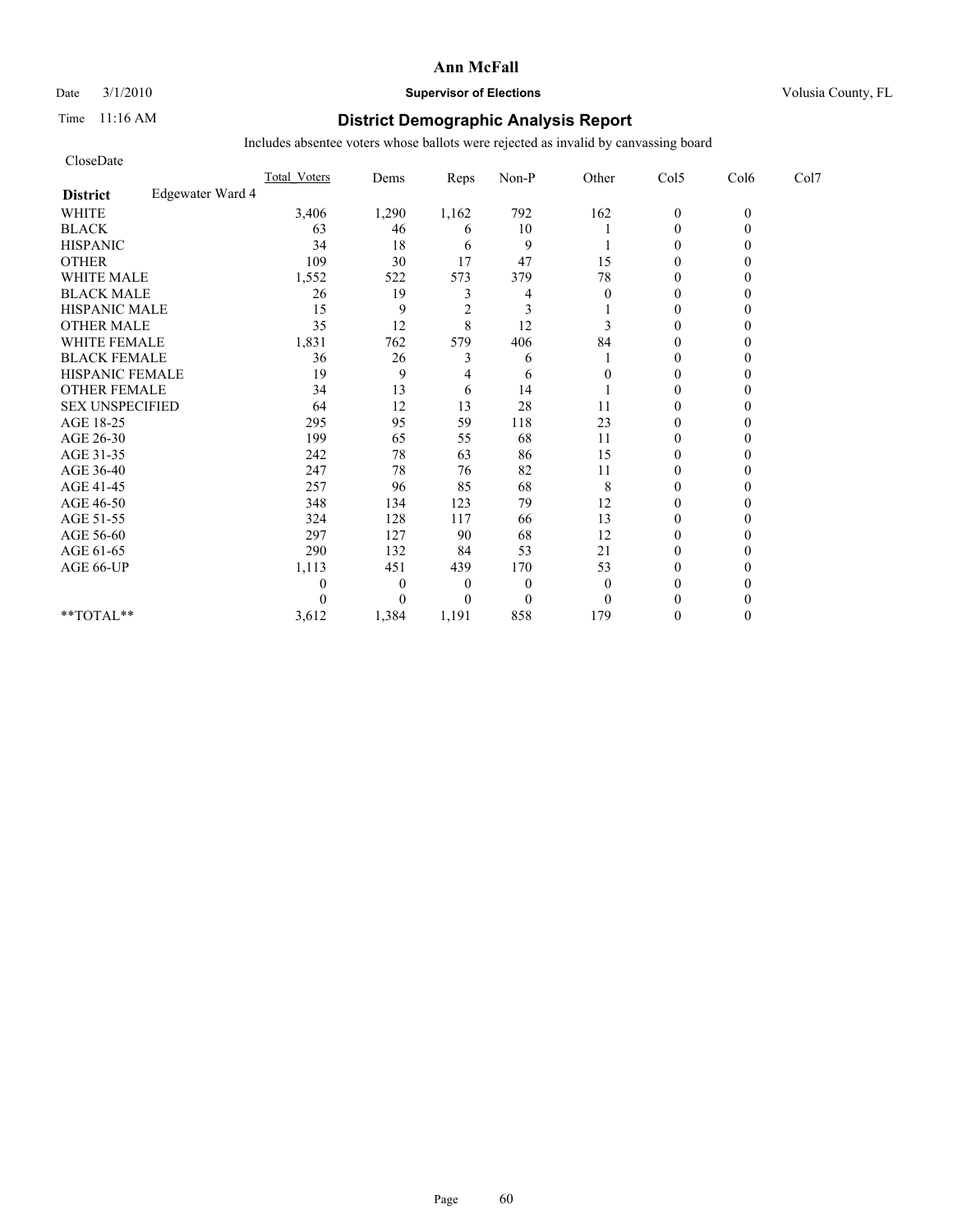### Date  $3/1/2010$  **Supervisor of Elections Supervisor of Elections** Volusia County, FL

### Time 11:16 AM **District Demographic Analysis Report**

| CloseDate              |                   |                     |                |              |              |                |                |          |      |
|------------------------|-------------------|---------------------|----------------|--------------|--------------|----------------|----------------|----------|------|
|                        |                   | <b>Total Voters</b> | Dems           | Reps         | Non-P        | Other          | Col5           | Col6     | Col7 |
| <b>District</b>        | Holly Hill Zone 1 |                     |                |              |              |                |                |          |      |
| <b>WHITE</b>           |                   | 1,177               | 504            | 329          | 291          | 53             | $\mathbf{0}$   | $\theta$ |      |
| <b>BLACK</b>           |                   | 103                 | 85             | 6            | 11           |                | $\theta$       |          |      |
| <b>HISPANIC</b>        |                   | 36                  | 15             | 4            | 13           | 4              | $\theta$       |          |      |
| <b>OTHER</b>           |                   | 64                  | 21             | 19           | 18           | 6              | $\theta$       |          |      |
| <b>WHITE MALE</b>      |                   | 572                 | 216            | 179          | 156          | 21             | $\theta$       |          |      |
| <b>BLACK MALE</b>      |                   | 42                  | 33             | 2            | 6            |                | $\theta$       |          |      |
| <b>HISPANIC MALE</b>   |                   | 18                  | 3              | 3            | 10           | 2              | $\theta$       |          |      |
| <b>OTHER MALE</b>      |                   | 18                  | 3              | 6            | 6            | 3              | $\theta$       |          |      |
| <b>WHITE FEMALE</b>    |                   | 597                 | 286            | 148          | 134          | 29             | $\theta$       |          |      |
| <b>BLACK FEMALE</b>    |                   | 61                  | 52             | 4            | 5            | $\theta$       | $\overline{0}$ |          |      |
| HISPANIC FEMALE        |                   | 18                  | 12             |              | 3            | 2              | $\theta$       |          |      |
| <b>OTHER FEMALE</b>    |                   | 29                  | 11             | 12           |              |                | $\theta$       |          |      |
| <b>SEX UNSPECIFIED</b> |                   | 25                  | 9              | 3            | 8            | 5              | $\theta$       |          |      |
| AGE 18-25              |                   | 119                 | 53             | 25           | 33           | 8              | $\theta$       |          |      |
| AGE 26-30              |                   | 102                 | 43             | 15           | 40           | 4              | $\Omega$       |          |      |
| AGE 31-35              |                   | 96                  | 32             | 20           | 35           | 9              | $\theta$       |          |      |
| AGE 36-40              |                   | 81                  | 32             | 28           | 19           | $\overline{2}$ | $\overline{0}$ |          |      |
| AGE 41-45              |                   | 130                 | 55             | 34           | 35           | 6              | $\mathbf{0}$   |          |      |
| AGE 46-50              |                   | 144                 | 56             | 43           | 35           | 10             | $\theta$       |          |      |
| AGE 51-55              |                   | 153                 | 65             | 37           | 41           | 10             | $\theta$       |          |      |
| AGE 56-60              |                   | 163                 | 87             | 38           | 35           | 3              | $\overline{0}$ |          |      |
| AGE 61-65              |                   | 125                 | 47             | 44           | 27           |                | $\theta$       |          |      |
| AGE 66-UP              |                   | 267                 | 155            | 74           | 33           | 5              | $\theta$       |          |      |
|                        |                   | 0                   | $\overline{0}$ | $\mathbf{0}$ | $\mathbf{0}$ | $\theta$       | 0              |          |      |
|                        |                   | 0                   | $\Omega$       | $\theta$     | $\mathbf{0}$ | $\theta$       | $\Omega$       |          |      |
| **TOTAL**              |                   | 1,380               | 625            | 358          | 333          | 64             | $\Omega$       |          |      |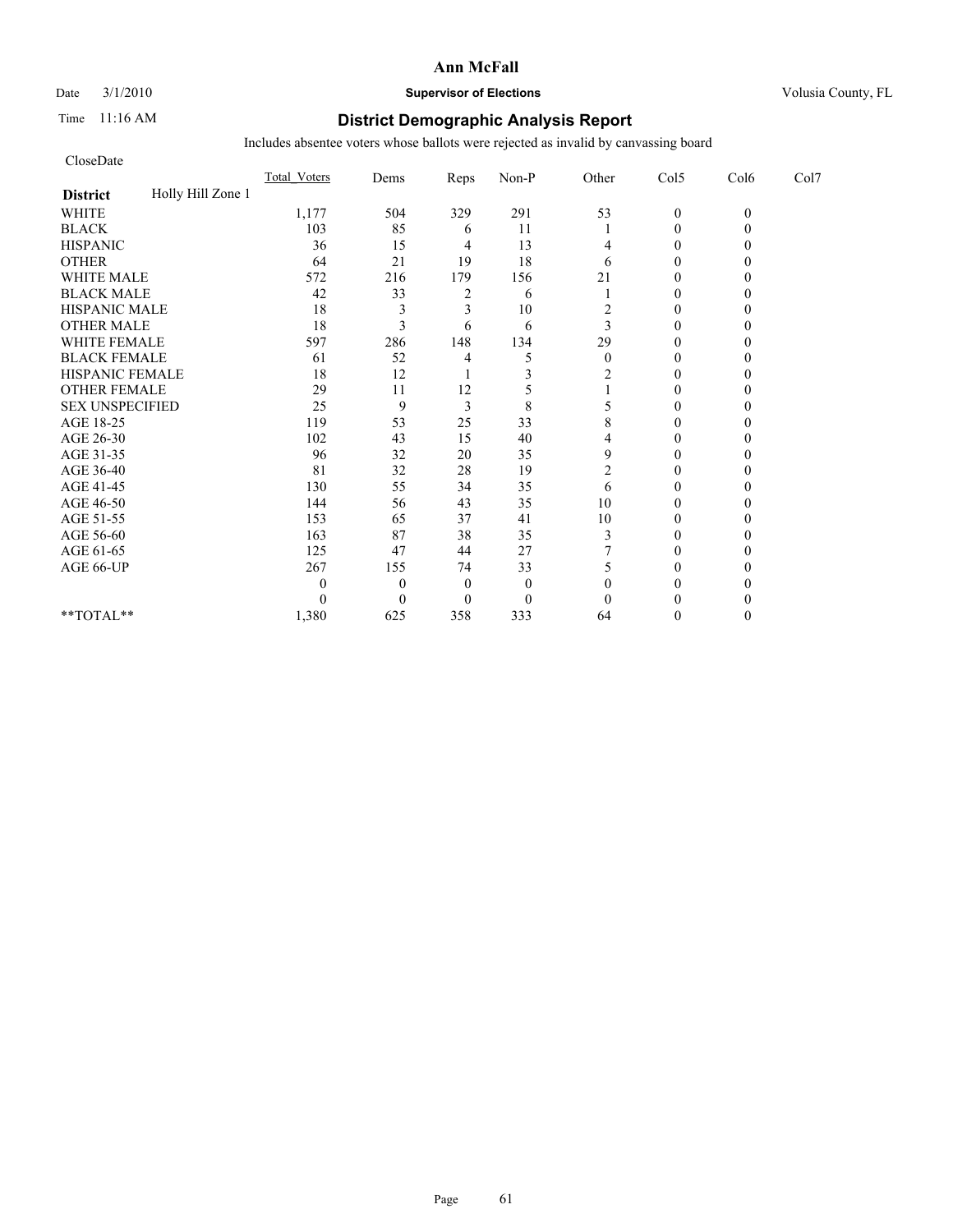### Date  $3/1/2010$  **Supervisor of Elections Supervisor of Elections** Volusia County, FL

### Time 11:16 AM **District Demographic Analysis Report**

| CloseDate              |                   |                     |                |                |                |              |                |          |      |
|------------------------|-------------------|---------------------|----------------|----------------|----------------|--------------|----------------|----------|------|
|                        |                   | <b>Total Voters</b> | Dems           | Reps           | Non-P          | Other        | Col5           | Col6     | Col7 |
| <b>District</b>        | Holly Hill Zone 2 |                     |                |                |                |              |                |          |      |
| <b>WHITE</b>           |                   | 1,487               | 667            | 392            | 352            | 76           | $\mathbf{0}$   | $\theta$ |      |
| <b>BLACK</b>           |                   | 194                 | 162            | 6              | 22             | 4            | $\mathbf{0}$   |          |      |
| <b>HISPANIC</b>        |                   | 33                  | 17             | 9              | 6              |              | $\theta$       |          |      |
| <b>OTHER</b>           |                   | 93                  | 34             | 16             | 32             | 11           | $\theta$       |          |      |
| <b>WHITE MALE</b>      |                   | 683                 | 268            | 201            | 178            | 36           | $\theta$       |          |      |
| <b>BLACK MALE</b>      |                   | 85                  | 69             | 2              | 11             | 3            | $\theta$       |          |      |
| <b>HISPANIC MALE</b>   |                   | 17                  | 5              | 8              | 4              | $\mathbf{0}$ | $\theta$       |          |      |
| <b>OTHER MALE</b>      |                   | 23                  | 6              | 6              | 8              | 3            | $\theta$       |          |      |
| <b>WHITE FEMALE</b>    |                   | 794                 | 396            | 190            | 171            | 37           | $\theta$       |          |      |
| <b>BLACK FEMALE</b>    |                   | 109                 | 93             | 4              | 11             |              | $\overline{0}$ |          |      |
| HISPANIC FEMALE        |                   | 16                  | 12             |                | $\overline{2}$ |              | $\theta$       |          |      |
| <b>OTHER FEMALE</b>    |                   | 37                  | 18             | 9              | 10             | $\theta$     | $\theta$       |          |      |
| <b>SEX UNSPECIFIED</b> |                   | 43                  | 13             | $\overline{2}$ | 17             | 11           | $\theta$       |          |      |
| AGE 18-25              |                   | 193                 | 82             | 35             | 59             | 17           | $\theta$       |          |      |
| AGE 26-30              |                   | 140                 | 64             | 29             | 41             | 6            | $\overline{0}$ |          |      |
| AGE 31-35              |                   | 121                 | 53             | 21             | 39             | 8            | $\theta$       |          |      |
| AGE 36-40              |                   | 154                 | 70             | 29             | 48             | 7            | $\theta$       |          |      |
| AGE 41-45              |                   | 176                 | 73             | 53             | 39             | 11           | $\mathbf{0}$   |          |      |
| AGE 46-50              |                   | 231                 | 111            | 54             | 53             | 13           | $\theta$       |          |      |
| AGE 51-55              |                   | 190                 | 101            | 37             | 45             | 7            | $\theta$       |          |      |
| AGE 56-60              |                   | 168                 | 78             | 45             | 36             | 9            | $\overline{0}$ |          |      |
| AGE 61-65              |                   | 123                 | 67             | 24             | 25             |              | $\theta$       |          |      |
| AGE 66-UP              |                   | 311                 | 181            | 96             | 27             |              | $\theta$       |          |      |
|                        |                   | 0                   | $\overline{0}$ | $\theta$       | $\mathbf{0}$   | $\theta$     | $\theta$       |          |      |
|                        |                   | 0                   | $\theta$       | $\Omega$       | $\mathbf{0}$   | $\theta$     | $\theta$       |          |      |
| **TOTAL**              |                   | 1,807               | 880            | 423            | 412            | 92           | $\theta$       |          |      |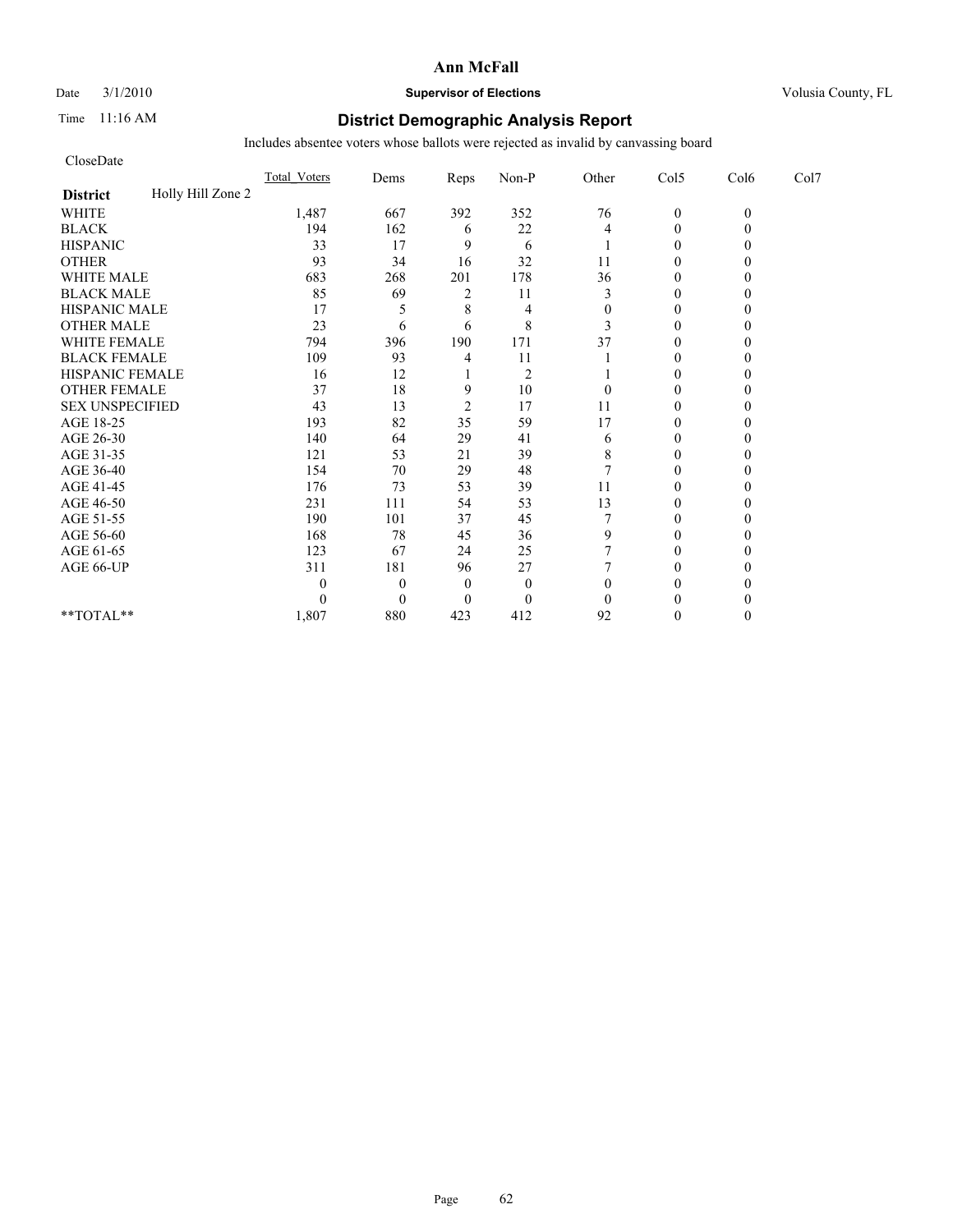Date  $3/1/2010$  **Supervisor of Elections Supervisor of Elections** Volusia County, FL

### Time 11:16 AM **District Demographic Analysis Report**

| CloseDate              |                   |                     |                |                |                  |              |                |          |      |
|------------------------|-------------------|---------------------|----------------|----------------|------------------|--------------|----------------|----------|------|
|                        |                   | <b>Total Voters</b> | Dems           | Reps           | Non-P            | Other        | Col5           | Col6     | Col7 |
| <b>District</b>        | Holly Hill Zone 3 |                     |                |                |                  |              |                |          |      |
| <b>WHITE</b>           |                   | 1,494               | 612            | 514            | 298              | $70\,$       | $\mathbf{0}$   | $\theta$ |      |
| <b>BLACK</b>           |                   | 136                 | 115            | 4              | 17               | $\theta$     | $\theta$       |          |      |
| <b>HISPANIC</b>        |                   | 25                  | 11             | 4              | 9                |              | $\overline{0}$ |          |      |
| <b>OTHER</b>           |                   | 90                  | 36             | 13             | 33               | 8            | $\theta$       |          |      |
| <b>WHITE MALE</b>      |                   | 627                 | 234            | 225            | 135              | 33           | $\theta$       |          |      |
| <b>BLACK MALE</b>      |                   | 54                  | 41             | 2              | 11               | $\theta$     | $\theta$       |          |      |
| <b>HISPANIC MALE</b>   |                   | 11                  | 4              | $\overline{2}$ | 4                |              | $\theta$       |          |      |
| <b>OTHER MALE</b>      |                   | 28                  | 13             | 4              | 10               |              | $\theta$       |          |      |
| <b>WHITE FEMALE</b>    |                   | 860                 | 374            | 288            | 162              | 36           | $\theta$       |          |      |
| <b>BLACK FEMALE</b>    |                   | 82                  | 74             | $\overline{c}$ | 6                | $\theta$     | $\overline{0}$ |          |      |
| HISPANIC FEMALE        |                   | 14                  |                | $\overline{2}$ | 5                | 0            | $\theta$       |          |      |
| <b>OTHER FEMALE</b>    |                   | 37                  | 14             | 7              | 15               |              | $\theta$       |          |      |
| <b>SEX UNSPECIFIED</b> |                   | 32                  | 13             | 3              | 9                |              | $\theta$       |          |      |
| AGE 18-25              |                   | 115                 | 46             | 25             | 33               | 11           | $\theta$       |          |      |
| AGE 26-30              |                   | 95                  | 32             | 20             | 39               | 4            | $\Omega$       |          |      |
| AGE 31-35              |                   | 74                  | 36             | 14             | 23               |              | $\theta$       |          |      |
| AGE 36-40              |                   | 95                  | 34             | 20             | 36               | 5            | $\theta$       |          |      |
| AGE 41-45              |                   | 107                 | 31             | 36             | 37               | 3            | $\mathbf{0}$   |          |      |
| AGE 46-50              |                   | 125                 | 55             | 37             | 26               |              | $\theta$       |          |      |
| AGE 51-55              |                   | 122                 | 55             | 36             | 22               | 9            | $\theta$       |          |      |
| AGE 56-60              |                   | 140                 | 73             | 38             | 24               | 5            | $\overline{0}$ |          |      |
| AGE 61-65              |                   | 145                 | 76             | 33             | 31               | 5            | $\theta$       |          |      |
| AGE 66-UP              |                   | 727                 | 336            | 276            | 86               | 29           | $\Omega$       |          |      |
|                        |                   | 0                   | $\overline{0}$ | $\overline{0}$ | $\mathbf{0}$     | $\theta$     | 0              |          |      |
|                        |                   | 0                   | $\theta$       | $\Omega$       | $\boldsymbol{0}$ | $\mathbf{0}$ | $\Omega$       |          |      |
| **TOTAL**              |                   | 1,745               | 774            | 535            | 357              | 79           | $\theta$       |          |      |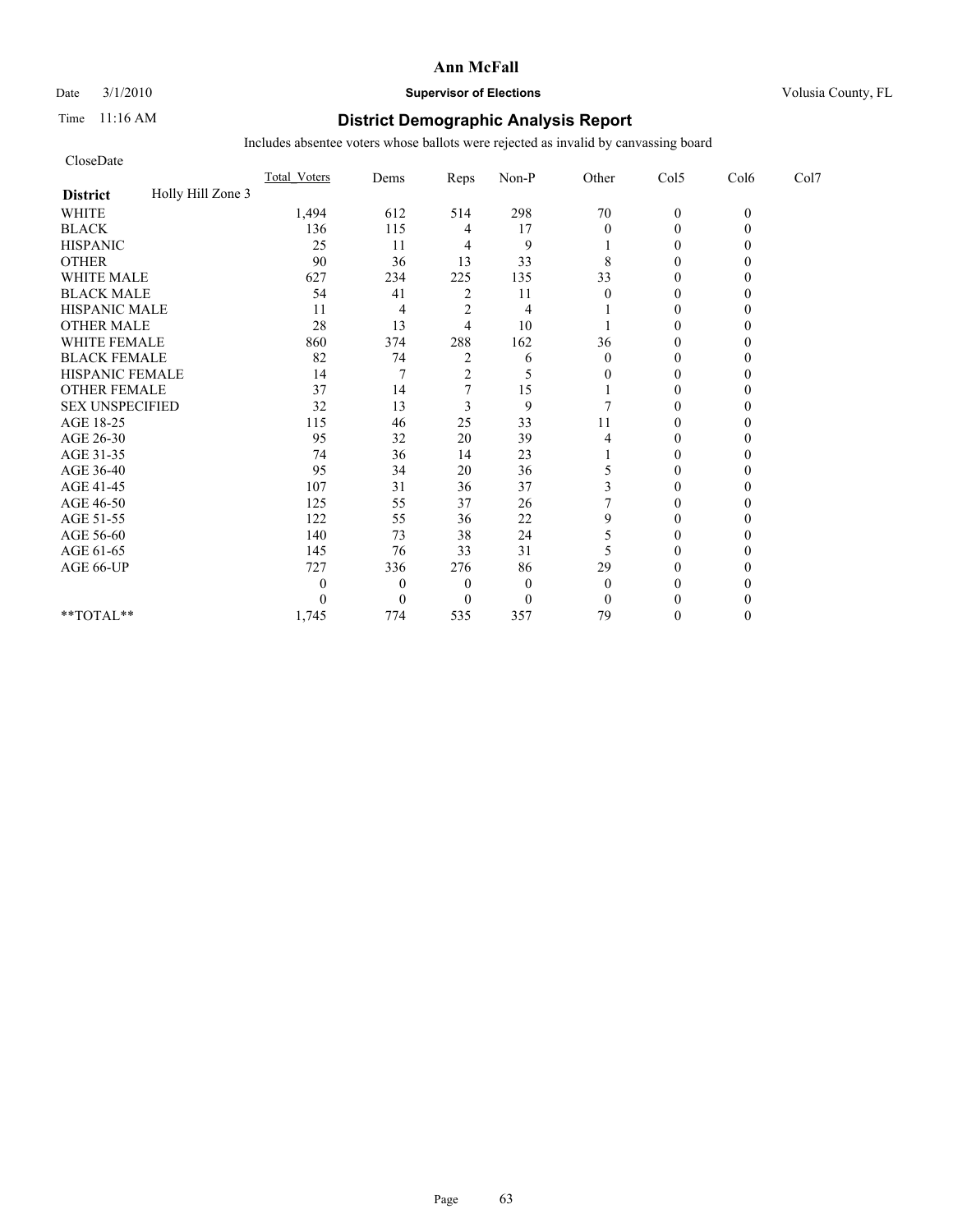Date  $3/1/2010$  **Supervisor of Elections Supervisor of Elections** Volusia County, FL

### Time 11:16 AM **District Demographic Analysis Report**

| CloseDate              |                   |                     |                |                |              |                |                |          |      |
|------------------------|-------------------|---------------------|----------------|----------------|--------------|----------------|----------------|----------|------|
|                        |                   | <b>Total Voters</b> | Dems           | Reps           | Non-P        | Other          | Col5           | Col6     | Col7 |
| <b>District</b>        | Holly Hill Zone 4 |                     |                |                |              |                |                |          |      |
| <b>WHITE</b>           |                   | 1,365               | 579            | 434            | 287          | 65             | $\mathbf{0}$   | $\theta$ |      |
| <b>BLACK</b>           |                   | 288                 | 232            | 8              | 44           | 4              | $\mathbf{0}$   |          |      |
| <b>HISPANIC</b>        |                   | 44                  | 28             | 5              | 10           |                | $\overline{0}$ |          |      |
| <b>OTHER</b>           |                   | 82                  | 30             | 9              | 33           | 10             | $\theta$       |          |      |
| <b>WHITE MALE</b>      |                   | 604                 | 212            | 216            | 143          | 33             | $\theta$       |          |      |
| <b>BLACK MALE</b>      |                   | 80                  | 61             | 3              | 14           | $\overline{c}$ | $\theta$       |          |      |
| <b>HISPANIC MALE</b>   |                   | 17                  | 13             |                | 3            | $\theta$       | $\theta$       |          |      |
| <b>OTHER MALE</b>      |                   | 27                  | 10             | 5              | 11           |                | $\theta$       |          |      |
| <b>WHITE FEMALE</b>    |                   | 753                 | 363            | 216            | 142          | 32             | $\theta$       |          |      |
| <b>BLACK FEMALE</b>    |                   | 205                 | 169            | 5              | 29           | $\overline{2}$ | $\overline{0}$ |          |      |
| HISPANIC FEMALE        |                   | 27                  | 15             | 4              |              |                | $\theta$       |          |      |
| <b>OTHER FEMALE</b>    |                   | 30                  | 16             | $\mathbf{0}$   | 12           | 2              | $\theta$       |          |      |
| <b>SEX UNSPECIFIED</b> |                   | 36                  | 10             | 6              | 13           | $\overline{7}$ | $\theta$       |          |      |
| AGE 18-25              |                   | 273                 | 130            | 44             | 82           | 17             | $\theta$       |          |      |
| AGE 26-30              |                   | 148                 | 63             | 35             | 43           |                | $\overline{0}$ |          |      |
| AGE 31-35              |                   | 133                 | 67             | 27             | 34           | 5              | $\theta$       |          |      |
| AGE 36-40              |                   | 118                 | 53             | 26             | 29           | 10             | $\theta$       |          |      |
| AGE 41-45              |                   | 140                 | 69             | 33             | 34           | 4              | $\mathbf{0}$   |          |      |
| AGE 46-50              |                   | 163                 | 62             | 50             | 36           | 15             | $\theta$       |          |      |
| AGE 51-55              |                   | 159                 | 82             | 44             | 29           | 4              | $\theta$       |          |      |
| AGE 56-60              |                   | 143                 | 71             | 38             | 31           | 3              | $\overline{0}$ |          |      |
| AGE 61-65              |                   | 109                 | 59             | 27             | 18           | 5              | $\theta$       |          |      |
| AGE 66-UP              |                   | 393                 | 213            | 132            | 38           | 10             | $\theta$       |          |      |
|                        |                   | 0                   | $\overline{0}$ | $\theta$       | $\mathbf{0}$ | $\theta$       | $\Omega$       |          |      |
|                        |                   | 0                   | $\theta$       | $\overline{0}$ | $\mathbf{0}$ | $\theta$       | $\Omega$       |          |      |
| **TOTAL**              |                   | 1,779               | 869            | 456            | 374          | 80             | $\theta$       |          |      |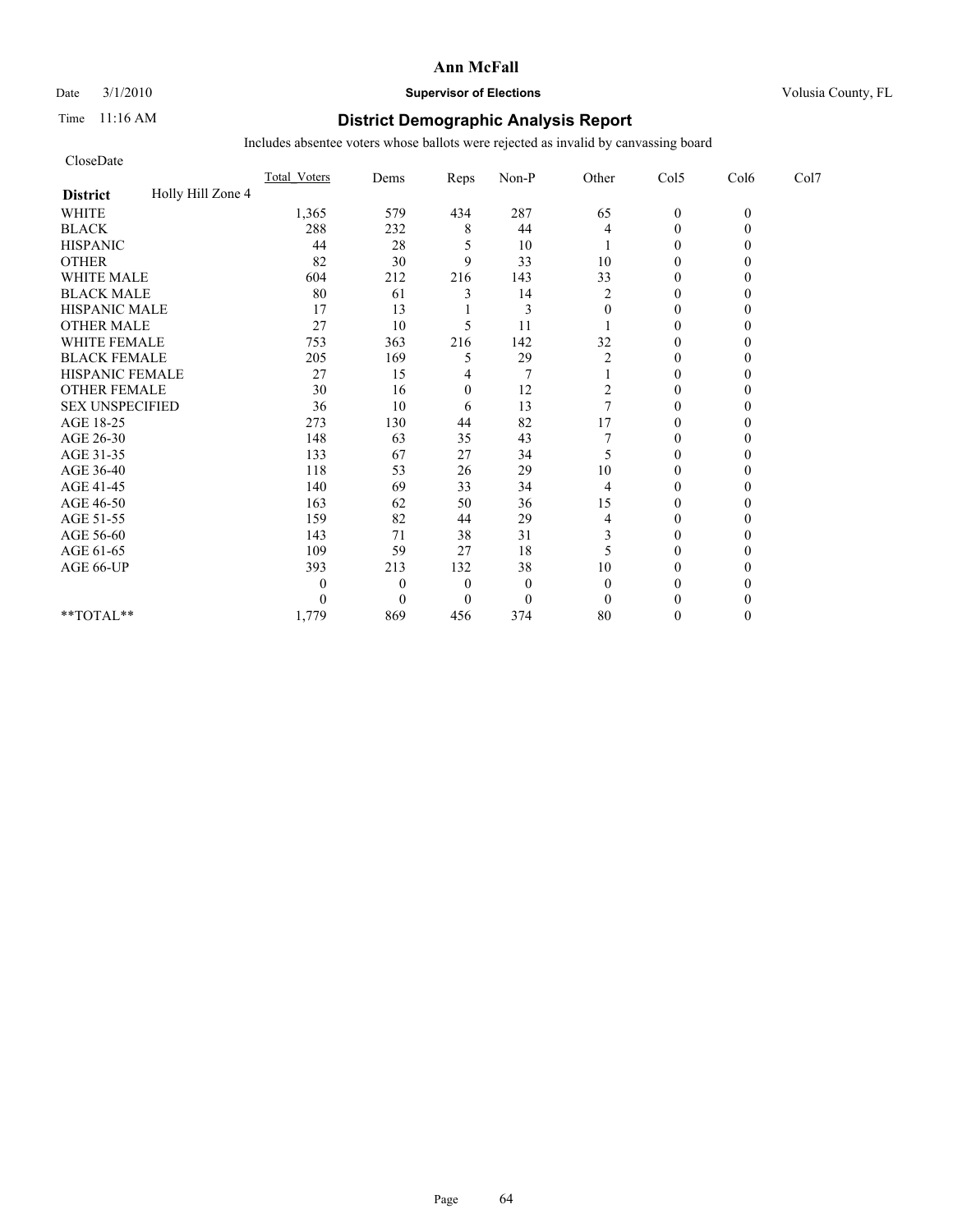### Date  $3/1/2010$  **Supervisor of Elections Supervisor of Elections** Volusia County, FL

### Time 11:16 AM **District Demographic Analysis Report**

| CloseDate                            |                     |                  |                |                |          |                |          |      |
|--------------------------------------|---------------------|------------------|----------------|----------------|----------|----------------|----------|------|
|                                      | <b>Total Voters</b> | Dems             | Reps           | Non-P          | Other    | Col5           | Col6     | Col7 |
| New Smyrna Zone 1<br><b>District</b> |                     |                  |                |                |          |                |          |      |
| <b>WHITE</b>                         | 3,641               | 1,225            | 1,570          | 709            | 137      | $\mathbf{0}$   | $\theta$ |      |
| <b>BLACK</b>                         | 8                   | 2                | 2              | $\overline{4}$ | $\Omega$ | $\overline{0}$ |          |      |
| <b>HISPANIC</b>                      | 36                  | 12               | 9              | 14             |          | $\theta$       |          |      |
| <b>OTHER</b>                         | 118                 | 26               | 35             | 36             | 21       | $\theta$       |          |      |
| <b>WHITE MALE</b>                    | 1,690               | 469              | 766            | 375            | 80       | $\theta$       |          |      |
| <b>BLACK MALE</b>                    | 3                   | $\boldsymbol{0}$ | $\theta$       | 3              | $\theta$ | $\theta$       |          |      |
| <b>HISPANIC MALE</b>                 | 15                  | 3                |                | 11             | $\theta$ | $\theta$       |          |      |
| <b>OTHER MALE</b>                    | 32                  | 6                | 15             | 10             |          | $\theta$       |          |      |
| WHITE FEMALE                         | 1,925               | 746              | 795            | 328            | 56       | $\theta$       |          |      |
| <b>BLACK FEMALE</b>                  | 5                   | $\overline{c}$   | $\overline{c}$ |                | $\theta$ | $\theta$       |          |      |
| HISPANIC FEMALE                      | 21                  | 9                | 8              | 3              |          | $\theta$       |          |      |
| <b>OTHER FEMALE</b>                  | 42                  | 12               | 16             | 10             |          | $\theta$       |          |      |
| <b>SEX UNSPECIFIED</b>               | 70                  | 18               | 13             | 22             | 17       | $\theta$       |          |      |
| AGE 18-25                            | 202                 | 52               | 46             | 87             | 17       | $\mathbf{0}$   |          |      |
| AGE 26-30                            | 157                 | 61               | 43             | 44             | 9        | $\theta$       |          |      |
| AGE 31-35                            | 147                 | 34               | 49             | 54             | 10       | $\theta$       |          |      |
| AGE 36-40                            | 151                 | 42               | 51             | 49             | 9        | $\theta$       |          |      |
| AGE 41-45                            | 209                 | 63               | 86             | 49             | 11       | $\overline{0}$ |          |      |
| AGE 46-50                            | 271                 | 86               | 121            | 50             | 14       | $\mathbf{0}$   |          |      |
| AGE 51-55                            | 368                 | 132              | 142            | 76             | 18       | $\theta$       |          |      |
| AGE 56-60                            | 451                 | 176              | 188            | 71             | 16       | $\theta$       |          |      |
| AGE 61-65                            | 462                 | 151              | 208            | 89             | 14       | $\theta$       |          |      |
| AGE 66-UP                            | 1,385               | 468              | 682            | 194            | 41       | $\theta$       |          |      |
|                                      |                     | $\theta$         | $\theta$       | $\theta$       | $\theta$ | $\theta$       |          |      |
|                                      |                     | $\theta$         | $\theta$       | $\overline{0}$ | $\theta$ | $\theta$       |          |      |
| $**TOTAL**$                          | 3,803               | 1,265            | 1,616          | 763            | 159      | $\theta$       |          |      |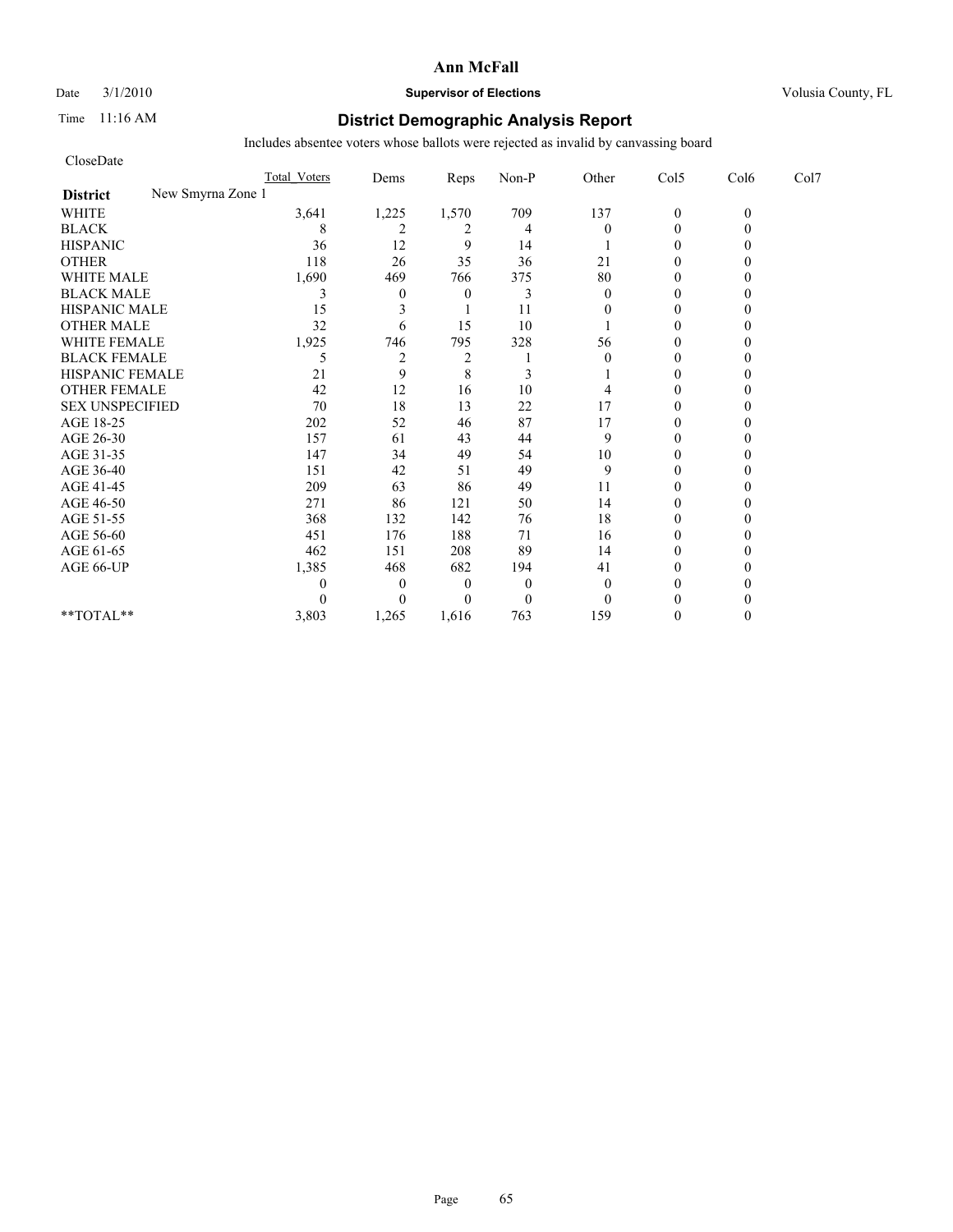### Date  $3/1/2010$  **Supervisor of Elections Supervisor of Elections** Volusia County, FL

### Time 11:16 AM **District Demographic Analysis Report**

| CloseDate                            |                     |          |                  |                |                  |                |          |      |
|--------------------------------------|---------------------|----------|------------------|----------------|------------------|----------------|----------|------|
|                                      | <b>Total Voters</b> | Dems     | Reps             | Non-P          | Other            | Col5           | Col6     | Col7 |
| New Smyrna Zone 2<br><b>District</b> |                     |          |                  |                |                  |                |          |      |
| <b>WHITE</b>                         | 3,151               | 1,191    | 1,179            | 640            | 141              | $\mathbf{0}$   | $\theta$ |      |
| <b>BLACK</b>                         | 17                  | 12       |                  | $\overline{4}$ | $\boldsymbol{0}$ | $\overline{0}$ |          |      |
| <b>HISPANIC</b>                      | 40                  | 8        | 12               | 18             | 2                | $\mathbf{0}$   |          |      |
| <b>OTHER</b>                         | 100                 | 25       | 23               | 32             | 20               | $\theta$       |          |      |
| <b>WHITE MALE</b>                    | 1,427               | 482      | 535              | 332            | 78               | $\mathbf{0}$   |          |      |
| <b>BLACK MALE</b>                    | 9                   | 6        |                  | $\overline{2}$ | $\mathbf{0}$     | $\theta$       |          |      |
| <b>HISPANIC MALE</b>                 | 21                  | 4        | 5                | 12             | $\mathbf{0}$     | $\theta$       |          |      |
| <b>OTHER MALE</b>                    | 29                  | 7        | 8                | 11             | 3                | $\theta$       |          |      |
| WHITE FEMALE                         | 1,695               | 699      | 629              | 304            | 63               | $\theta$       |          |      |
| <b>BLACK FEMALE</b>                  | 8                   | 6        | $\boldsymbol{0}$ | $\overline{2}$ | $\theta$         | $\theta$       |          |      |
| HISPANIC FEMALE                      | 19                  | 4        |                  | 6              | 2                | $\theta$       |          |      |
| <b>OTHER FEMALE</b>                  | 38                  | 13       | 11               | 12             | $\overline{c}$   | $\mathbf{0}$   |          |      |
| <b>SEX UNSPECIFIED</b>               | 62                  | 15       | 19               | 13             | 15               | $\mathbf{0}$   |          |      |
| AGE 18-25                            | 181                 | 55       | 52               | 59             | 15               | $\mathbf{0}$   |          |      |
| AGE 26-30                            | 157                 | 52       | 38               | 54             | 13               | $\theta$       |          |      |
| AGE 31-35                            | 130                 | 43       | 41               | 38             | 8                | $\theta$       |          |      |
| AGE 36-40                            | 168                 | 51       | 50               | 57             | 10               | $\theta$       |          |      |
| AGE 41-45                            | 156                 | 46       | 63               | 37             | 10               | $\overline{0}$ |          |      |
| AGE 46-50                            | 271                 | 80       | 112              | 67             | 12               | $\mathbf{0}$   |          |      |
| AGE 51-55                            | 285                 | 120      | 94               | 55             | 16               | $\theta$       |          |      |
| AGE 56-60                            | 323                 | 121      | 108              | 81             | 13               | $\theta$       |          |      |
| AGE 61-65                            | 341                 | 124      | 142              | 61             | 14               | $\theta$       |          |      |
| AGE 66-UP                            | 1,296               | 544      | 515              | 185            | 52               | $\theta$       |          |      |
|                                      | 0                   | $\theta$ | $\theta$         | $\overline{0}$ | $\mathbf{0}$     | $\mathbf{0}$   |          |      |
|                                      |                     | $\theta$ | $\theta$         | $\overline{0}$ | $\theta$         | $\theta$       |          |      |
| $**TOTAL**$                          | 3,308               | 1,236    | 1,215            | 694            | 163              | $\theta$       |          |      |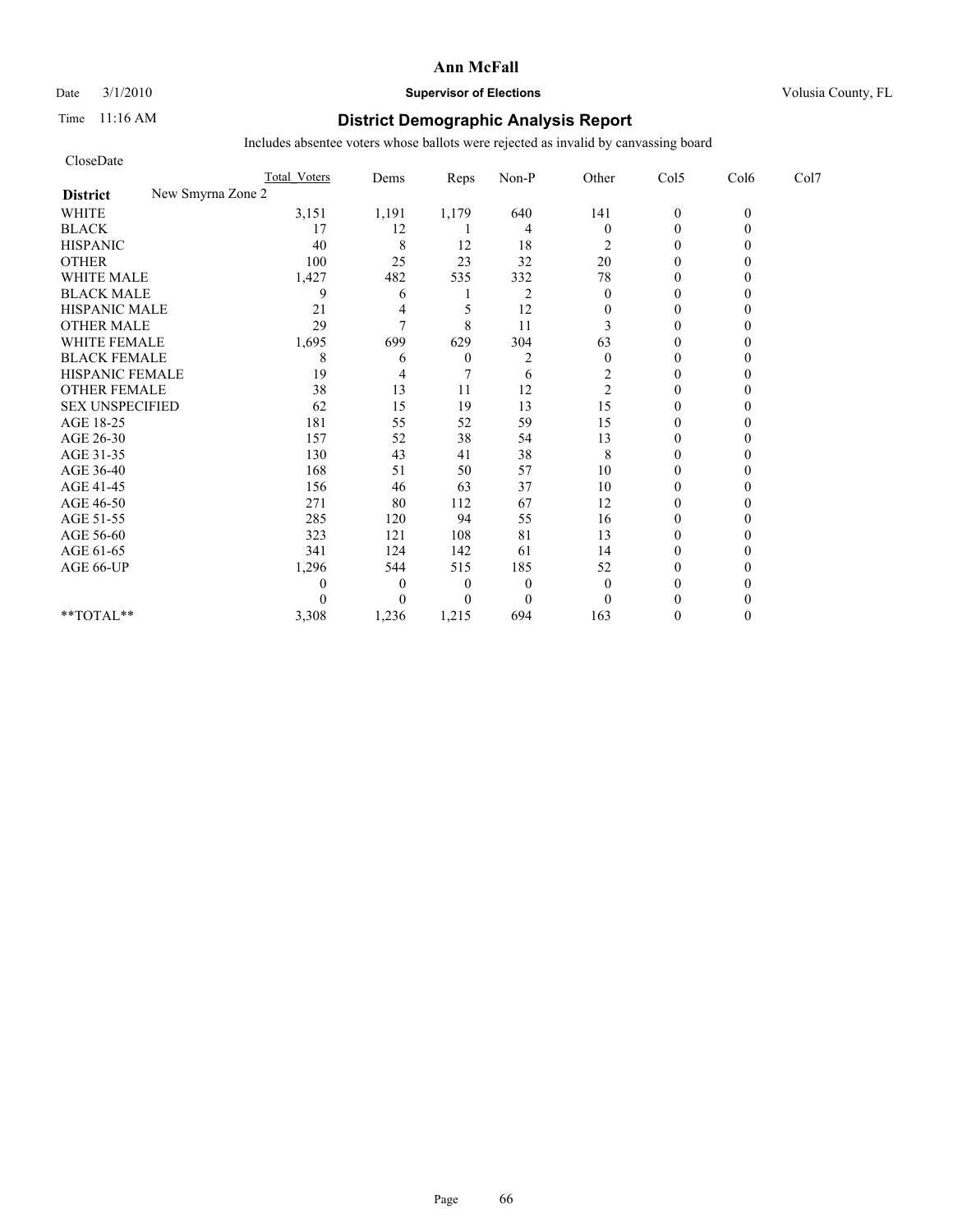### Date  $3/1/2010$  **Supervisor of Elections Supervisor of Elections** Volusia County, FL

### Time 11:16 AM **District Demographic Analysis Report**

| CloseDate                            |                     |          |          |                |          |                |          |      |
|--------------------------------------|---------------------|----------|----------|----------------|----------|----------------|----------|------|
|                                      | <b>Total Voters</b> | Dems     | Reps     | Non-P          | Other    | Col5           | Col6     | Col7 |
| New Smyrna Zone 3<br><b>District</b> |                     |          |          |                |          |                |          |      |
| <b>WHITE</b>                         | 3,996               | 1,345    | 1,607    | 879            | 165      | $\mathbf{0}$   | $\theta$ |      |
| <b>BLACK</b>                         | 30                  | 21       | 2        | 6              |          | $\overline{0}$ |          |      |
| <b>HISPANIC</b>                      | 38                  | 16       | 10       | 10             | 2        | $\mathbf{0}$   |          |      |
| <b>OTHER</b>                         | 156                 | 38       | 27       | 60             | 31       | $\theta$       |          |      |
| <b>WHITE MALE</b>                    | 1,855               | 542      | 780      | 448            | 85       | $\mathbf{0}$   |          |      |
| <b>BLACK MALE</b>                    | 18                  | 12       |          | 4              |          | $\theta$       |          |      |
| <b>HISPANIC MALE</b>                 | 17                  | 7        | 3        | 5              | 2        | $\theta$       |          |      |
| <b>OTHER MALE</b>                    | 48                  | 18       | 9        | 20             |          | $\theta$       |          |      |
| <b>WHITE FEMALE</b>                  | 2,119               | 794      | 820      | 425            | 80       | $\theta$       |          |      |
| <b>BLACK FEMALE</b>                  | 12                  | 9        |          | $\overline{2}$ | $\theta$ | $\theta$       |          |      |
| HISPANIC FEMALE                      | 21                  | 9        |          | 5              | $\Omega$ | $\theta$       |          |      |
| <b>OTHER FEMALE</b>                  | 45                  | 14       | 12       | 13             | 6        | $\mathbf{0}$   |          |      |
| <b>SEX UNSPECIFIED</b>               | 85                  | 15       | 13       | 33             | 24       | $\theta$       |          |      |
| AGE 18-25                            | 275                 | 71       | 61       | 109            | 34       | $\mathbf{0}$   |          |      |
| AGE 26-30                            | 225                 | 68       | 74       | 72             | 11       | $\theta$       |          |      |
| AGE 31-35                            | 214                 | 78       | 47       | 73             | 16       | $\theta$       |          |      |
| AGE 36-40                            | 217                 | 73       | 63       | 73             | 8        | $\theta$       |          |      |
| AGE 41-45                            | 242                 | 79       | 81       | 75             |          | $\theta$       |          |      |
| AGE 46-50                            | 337                 | 108      | 133      | 83             | 13       | $\mathbf{0}$   |          |      |
| AGE 51-55                            | 405                 | 169      | 140      | 82             | 14       | $\mathbf{0}$   |          |      |
| AGE 56-60                            | 393                 | 153      | 149      | 70             | 21       | $\theta$       |          |      |
| AGE 61-65                            | 418                 | 160      | 159      | 85             | 14       | $\theta$       |          |      |
| AGE 66-UP                            | 1,494               | 461      | 739      | 233            | 61       | $\theta$       |          |      |
|                                      | 0                   | $\theta$ | $\theta$ | $\overline{0}$ | $\theta$ | $\theta$       |          |      |
|                                      |                     | $\theta$ | $\theta$ | $\mathbf{0}$   | $\theta$ | $\theta$       |          |      |
| $**TOTAL**$                          | 4,220               | 1,420    | 1.646    | 955            | 199      | $\theta$       |          |      |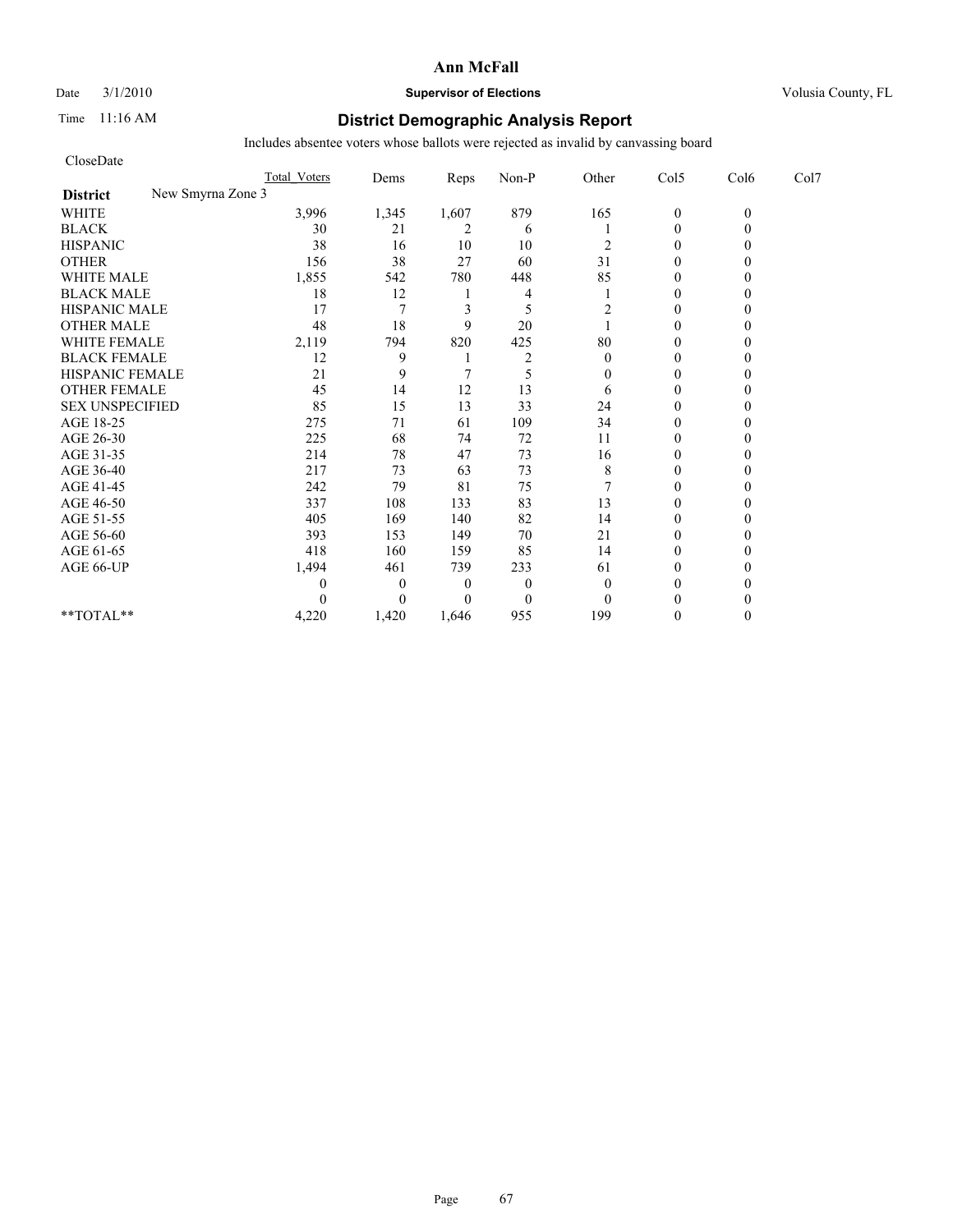#### Date  $3/1/2010$  **Supervisor of Elections Supervisor of Elections** Volusia County, FL

### Time 11:16 AM **District Demographic Analysis Report**

| CloseDate                            |                     |              |                |                  |                |                  |          |      |
|--------------------------------------|---------------------|--------------|----------------|------------------|----------------|------------------|----------|------|
|                                      | <b>Total Voters</b> | Dems         | Reps           | Non-P            | Other          | Col5             | Col6     | Col7 |
| New Smyrna Zone 4<br><b>District</b> |                     |              |                |                  |                |                  |          |      |
| <b>WHITE</b>                         | 4,019               | 1,440        | 1,571          | 844              | 164            | $\boldsymbol{0}$ | $\theta$ |      |
| <b>BLACK</b>                         | 687                 | 591          | 19             | 65               | 12             | $\mathbf{0}$     | 0        |      |
| <b>HISPANIC</b>                      | 64                  | 27           | 14             | 19               | 4              | $\theta$         |          |      |
| <b>OTHER</b>                         | 192                 | 51           | 28             | 71               | 42             | $\theta$         |          |      |
| <b>WHITE MALE</b>                    | 1,788               | 583          | 719            | 406              | $80\,$         | $\theta$         |          |      |
| <b>BLACK MALE</b>                    | 288                 | 230          | 8              | 42               | 8              | $\mathbf{0}$     |          |      |
| <b>HISPANIC MALE</b>                 | 34                  | 11           | 10             | 9                | 4              | $\theta$         |          |      |
| <b>OTHER MALE</b>                    | 51                  | 13           | 11             | 23               | $\overline{4}$ | $\theta$         |          |      |
| <b>WHITE FEMALE</b>                  | 2,207               | 847          | 847            | 429              | 84             | $\theta$         |          |      |
| <b>BLACK FEMALE</b>                  | 394                 | 356          | 11             | 23               | 4              | $\theta$         |          |      |
| HISPANIC FEMALE                      | 30                  | 16           | 4              | 10               | $\overline{0}$ | $\mathbf{0}$     |          |      |
| <b>OTHER FEMALE</b>                  | 76                  | 28           | 14             | 29               | 5              | $\theta$         |          |      |
| <b>SEX UNSPECIFIED</b>               | 94                  | 25           | $\,$ 8 $\,$    | 28               | 33             | $\theta$         |          |      |
| AGE 18-25                            | 420                 | 182          | 74             | 130              | 34             | $\mathbf{0}$     |          |      |
| AGE 26-30                            | 248                 | 93           | 62             | 77               | 16             | $\overline{0}$   |          |      |
| AGE 31-35                            | 296                 | 99           | 101            | 82               | 14             | $\mathbf{0}$     |          |      |
| AGE 36-40                            | 318                 | 142          | 92             | 57               | 27             | $\mathbf{0}$     |          |      |
| AGE 41-45                            | 288                 | 109          | 99             | 69               | 11             | $\mathbf{0}$     |          |      |
| AGE 46-50                            | 354                 | 150          | 120            | 69               | 15             | $\theta$         |          |      |
| AGE 51-55                            | 422                 | 190          | 133            | 86               | 13             | $\mathbf{0}$     |          |      |
| AGE 56-60                            | 458                 | 194          | 140            | 101              | 23             | $\overline{0}$   |          |      |
| AGE 61-65                            | 440                 | 193          | 138            | 94               | 15             | $\theta$         |          |      |
| AGE 66-UP                            | 1,718               | 757          | 673            | 234              | 54             | $\theta$         |          |      |
|                                      | 0                   | $\mathbf{0}$ | $\overline{0}$ | $\mathbf{0}$     | $\theta$       | $\mathbf{0}$     |          |      |
|                                      | 0                   | $\Omega$     | $\Omega$       | $\boldsymbol{0}$ | $\Omega$       | $\theta$         |          |      |
| **TOTAL**                            | 4,962               | 2,109        | 1,632          | 999              | 222            | $\theta$         | 0        |      |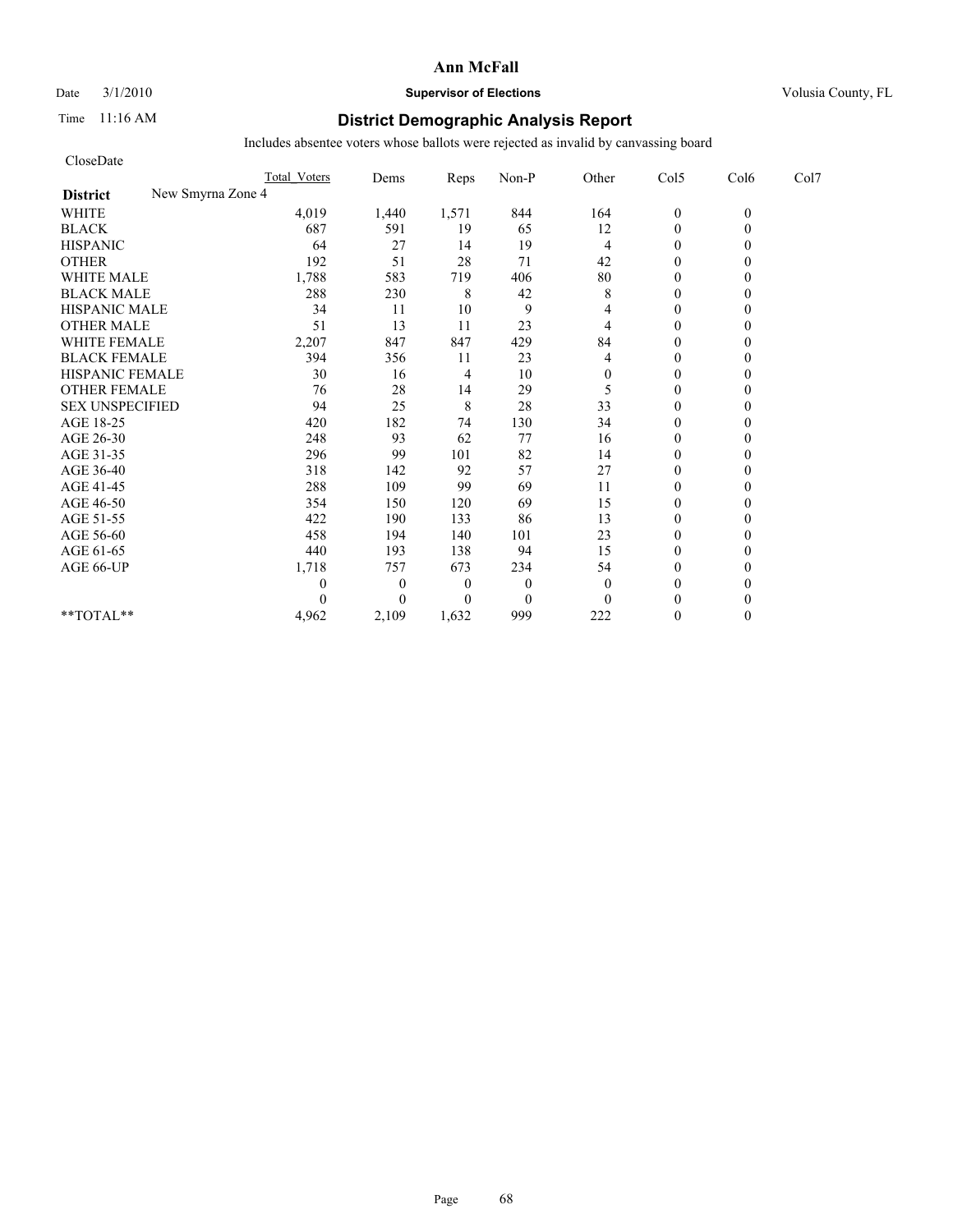### Date  $3/1/2010$  **Supervisor of Elections Supervisor of Elections** Volusia County, FL

### Time 11:16 AM **District Demographic Analysis Report**

| CloseDate                             |                     |                |                |                |                |                |          |      |
|---------------------------------------|---------------------|----------------|----------------|----------------|----------------|----------------|----------|------|
|                                       | <b>Total Voters</b> | Dems           | Reps           | Non-P          | Other          | Col5           | Col6     | Col7 |
| Orange City Zone 1<br><b>District</b> |                     |                |                |                |                |                |          |      |
| <b>WHITE</b>                          | 528                 | 195            | 205            | 103            | 25             | $\mathbf{0}$   | $\theta$ |      |
| <b>BLACK</b>                          | 87                  | 71             | $\sqrt{2}$     | 10             | 4              | $\theta$       |          |      |
| <b>HISPANIC</b>                       | 232                 | 107            | 32             | 83             | 10             | $\overline{0}$ |          |      |
| <b>OTHER</b>                          | 48                  | 20             | 14             | 10             | 4              | $\theta$       |          |      |
| <b>WHITE MALE</b>                     | 212                 | 75             | 81             | 44             | 12             | $\theta$       |          |      |
| <b>BLACK MALE</b>                     | 27                  | 21             | $\mathbf{0}$   | 3              | 3              | $\theta$       |          |      |
| <b>HISPANIC MALE</b>                  | 93                  | 40             | 15             | 34             | 4              | $\theta$       |          |      |
| <b>OTHER MALE</b>                     | 17                  | 9              | 6              | $\overline{2}$ | $\theta$       | $\theta$       |          |      |
| <b>WHITE FEMALE</b>                   | 315                 | 120            | 123            | 59             | 13             | $\theta$       |          |      |
| <b>BLACK FEMALE</b>                   | 60                  | 50             | $\overline{2}$ | $\overline{7}$ |                | $\overline{0}$ |          |      |
| HISPANIC FEMALE                       | 138                 | 67             | 16             | 49             | 6              | $\theta$       |          |      |
| <b>OTHER FEMALE</b>                   | 21                  |                | 5              | 6              |                | $\theta$       |          |      |
| <b>SEX UNSPECIFIED</b>                | 12                  | 4              | 5              | $\overline{2}$ |                | $\theta$       |          |      |
| AGE 18-25                             | 119                 | 47             | 25             | 41             | 6              | $\theta$       |          |      |
| AGE 26-30                             | 101                 | 28             | 34             | 32             |                | $\Omega$       |          |      |
| AGE 31-35                             | 86                  | 34             | 23             | 23             | 6              | $\theta$       |          |      |
| AGE 36-40                             | 71                  | 34             | 21             | 15             |                | $\overline{0}$ |          |      |
| AGE 41-45                             | 67                  | 27             | 14             | 24             | 2              | $\mathbf{0}$   |          |      |
| AGE 46-50                             | 52                  | 22             | 13             | 15             | $\overline{c}$ | $\theta$       |          |      |
| AGE 51-55                             | 46                  | 20             | 12             | 11             | 3              | $\theta$       |          |      |
| AGE 56-60                             | 62                  | 34             | 10             | 15             | 3              | $\overline{0}$ |          |      |
| AGE 61-65                             | 55                  | 28             | 18             | 6              | 3              | $\theta$       |          |      |
| AGE 66-UP                             | 236                 | 119            | 83             | 24             | 10             | $\theta$       |          |      |
|                                       | 0                   | $\overline{0}$ | $\theta$       | $\mathbf{0}$   | $\theta$       | 0              |          |      |
|                                       | $\theta$            | $\theta$       | $\Omega$       | $\mathbf{0}$   | $\Omega$       | $\Omega$       |          |      |
| **TOTAL**                             | 895                 | 393            | 253            | 206            | 43             | $\theta$       |          |      |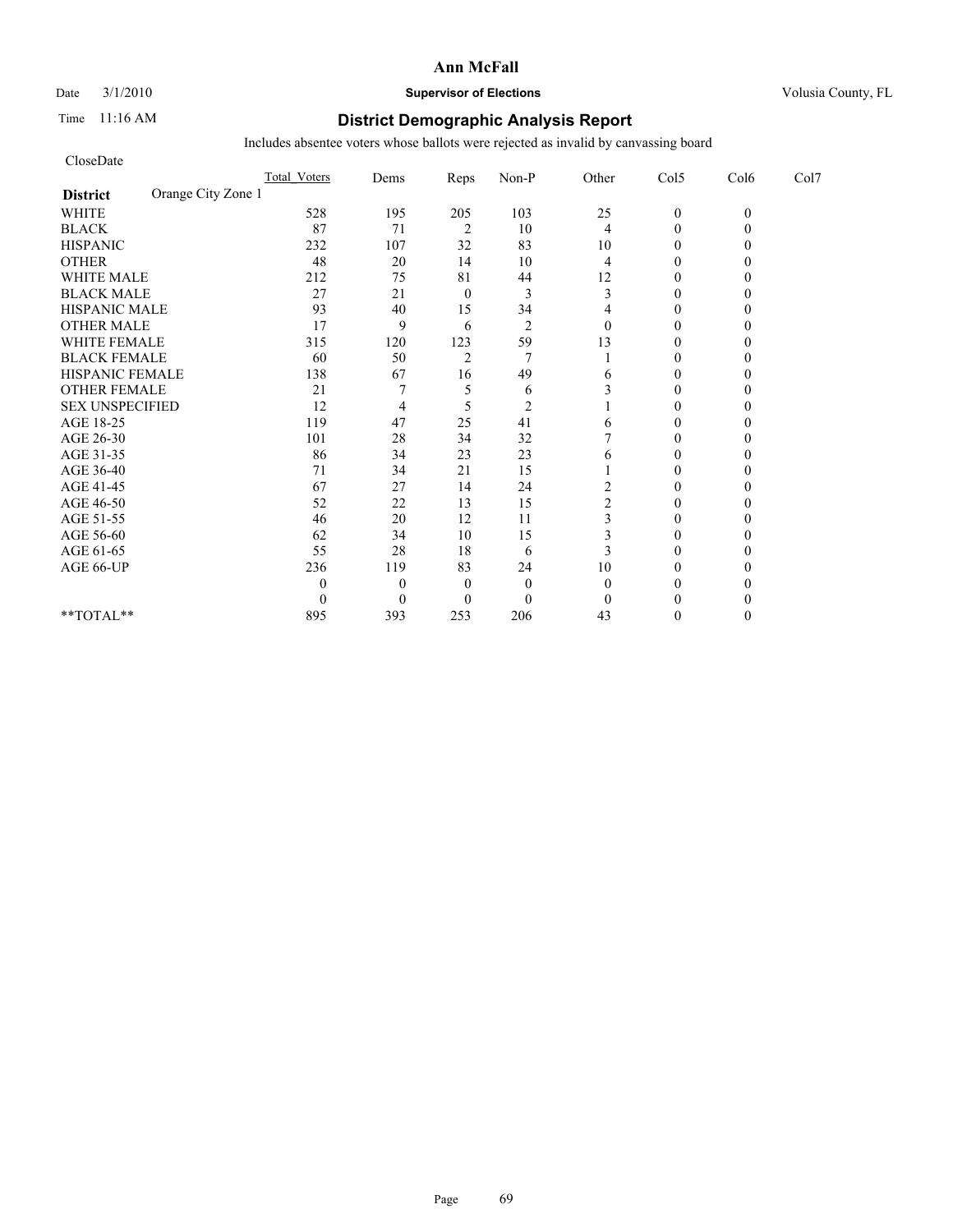Date  $3/1/2010$  **Supervisor of Elections Supervisor of Elections** Volusia County, FL

### Time 11:16 AM **District Demographic Analysis Report**

| CloseDate                             |                     |                |                |                |                  |                |          |      |
|---------------------------------------|---------------------|----------------|----------------|----------------|------------------|----------------|----------|------|
|                                       | <b>Total Voters</b> | Dems           | Reps           | Non-P          | Other            | Col5           | Col6     | Col7 |
| Orange City Zone 2<br><b>District</b> |                     |                |                |                |                  |                |          |      |
| <b>WHITE</b>                          | 714                 | 245            | 288            | 136            | 45               | $\mathbf{0}$   | $\theta$ |      |
| <b>BLACK</b>                          | 37                  | 29             | 3              | 5              | $\boldsymbol{0}$ | $\theta$       |          |      |
| <b>HISPANIC</b>                       | 103                 | 55             | 14             | 31             | 3                | $\overline{0}$ |          |      |
| <b>OTHER</b>                          | 44                  | 12             | 9              | 21             | $\overline{2}$   | $\theta$       |          |      |
| <b>WHITE MALE</b>                     | 323                 | 103            | 133            | 61             | 26               | $\theta$       |          |      |
| <b>BLACK MALE</b>                     | 12                  | 7              | $\overline{2}$ | 3              | $\theta$         | $\theta$       |          |      |
| <b>HISPANIC MALE</b>                  | 50                  | 24             | 8              | 17             |                  | $\theta$       |          |      |
| <b>OTHER MALE</b>                     | 15                  | $\overline{4}$ | 4              | 6              |                  | $\overline{0}$ |          |      |
| <b>WHITE FEMALE</b>                   | 391                 | 142            | 155            | 75             | 19               | $\theta$       |          |      |
| <b>BLACK FEMALE</b>                   | 24                  | 21             |                | $\overline{2}$ | $\mathbf{0}$     | $\overline{0}$ |          |      |
| HISPANIC FEMALE                       | 53                  | 31             | 6              | 14             | 2                | $\theta$       |          |      |
| <b>OTHER FEMALE</b>                   | 12                  | 5              |                | 5              |                  | $\Omega$       |          |      |
| <b>SEX UNSPECIFIED</b>                | 18                  | 4              | 4              | 10             | 0                | $\theta$       |          |      |
| AGE 18-25                             | 95                  | 36             | $22\,$         | 29             | 8                | $\theta$       |          |      |
| AGE 26-30                             | 83                  | 26             | 27             | 24             | 6                | $\Omega$       |          |      |
| AGE 31-35                             | 77                  | 24             | 24             | 22             |                  | $\theta$       |          |      |
| AGE 36-40                             | 67                  | 27             | 21             | 15             | 4                | $\Omega$       |          |      |
| AGE 41-45                             | 92                  | 39             | 32             | 19             | 2                | $\mathbf{0}$   |          |      |
| AGE 46-50                             | 77                  | 30             | 27             | 15             | 5                | $\theta$       |          |      |
| AGE 51-55                             | 79                  | 25             | 36             | 18             | 0                | $\Omega$       |          |      |
| AGE 56-60                             | 90                  | 29             | 36             | 22             | 3                | $\overline{0}$ |          |      |
| AGE 61-65                             | 64                  | 29             | 21             | 10             | 4                | $\theta$       |          |      |
| AGE 66-UP                             | 174                 | 76             | 68             | 19             | 11               | $\Omega$       |          |      |
|                                       | 0                   | $\mathbf{0}$   | $\theta$       | $\mathbf{0}$   | $\theta$         | 0              |          |      |
|                                       | 0                   | $\theta$       | $\overline{0}$ | $\mathbf{0}$   | $\Omega$         | $\Omega$       |          |      |
| **TOTAL**                             | 898                 | 341            | 314            | 193            | 50               | $\Omega$       |          |      |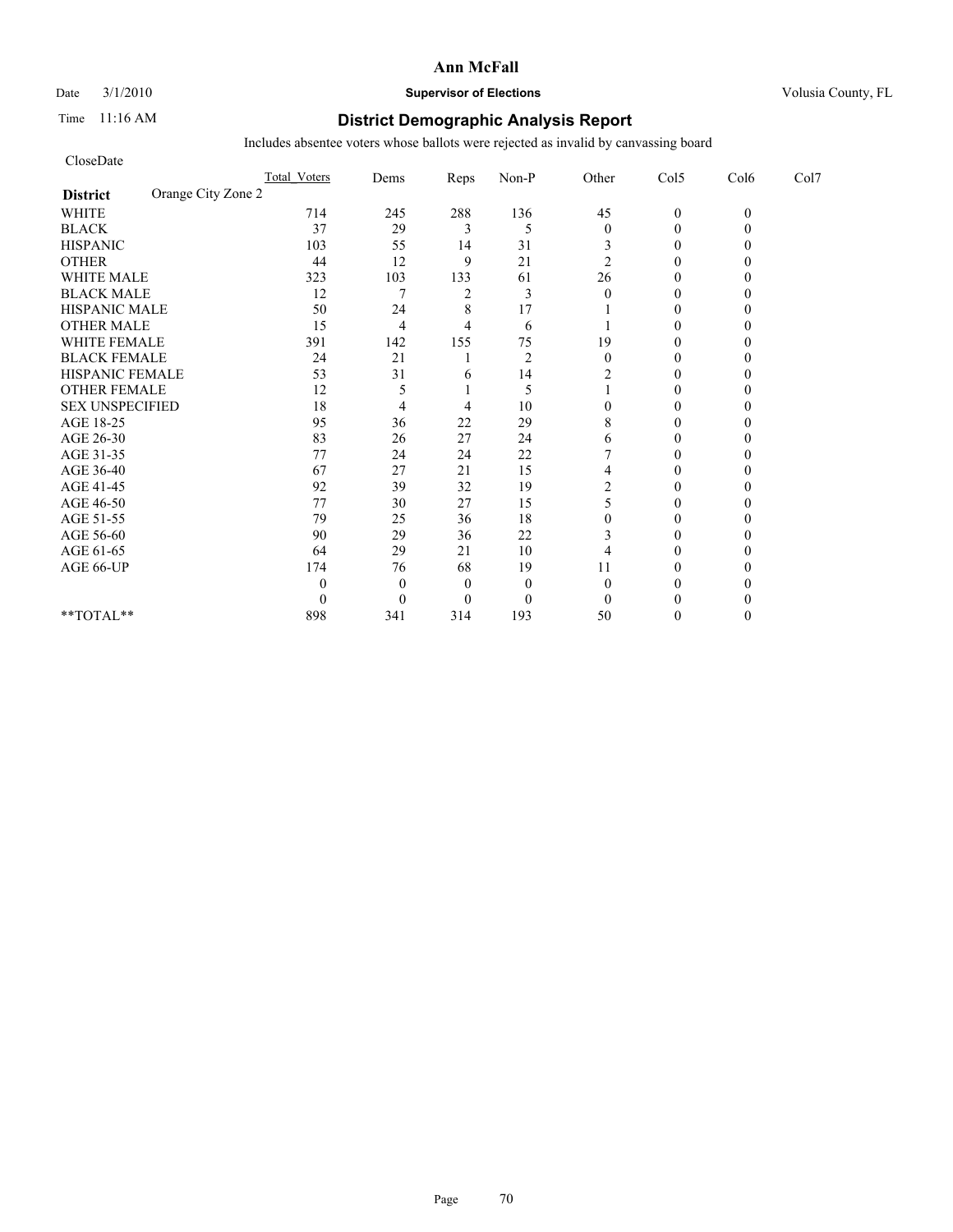Date  $3/1/2010$  **Supervisor of Elections Supervisor of Elections** Volusia County, FL

### Time 11:16 AM **District Demographic Analysis Report**

| CloseDate                             |                  |              |                |          |                |              |              |      |
|---------------------------------------|------------------|--------------|----------------|----------|----------------|--------------|--------------|------|
|                                       | Total Voters     | Dems         | Reps           | Non-P    | Other          | Col5         | Col6         | Col7 |
| Orange City Zone 3<br><b>District</b> |                  |              |                |          |                |              |              |      |
| <b>WHITE</b>                          | 922              | 338          | 349            | 177      | 58             | $\mathbf{0}$ | $\mathbf{0}$ |      |
| <b>BLACK</b>                          | 44               | 31           | ı              | 10       | $\overline{c}$ | $\mathbf{0}$ |              |      |
| <b>HISPANIC</b>                       | 101              | 51           | 23             | 25       | $\overline{c}$ | $\theta$     |              |      |
| <b>OTHER</b>                          | 54               | 18           | 8              | 23       | 5              | $\theta$     |              |      |
| <b>WHITE MALE</b>                     | 406              | 129          | 171            | 75       | 31             | $\theta$     |              |      |
| <b>BLACK MALE</b>                     | 17               | 13           | $\overline{0}$ | 3        |                | $\theta$     |              |      |
| <b>HISPANIC MALE</b>                  | 41               | 23           | 9              | 8        |                | $\theta$     |              |      |
| <b>OTHER MALE</b>                     | 22               | 7            | 3              | 11       |                | $\theta$     |              |      |
| <b>WHITE FEMALE</b>                   | 509              | 205          | 177            | 100      | 27             | $\theta$     |              |      |
| <b>BLACK FEMALE</b>                   | 27               | 18           |                | 7        |                | $\mathbf{0}$ |              |      |
| HISPANIC FEMALE                       | 60               | 28           | 14             | 17       |                | $\theta$     |              |      |
| <b>OTHER FEMALE</b>                   | 17               | 6            | 3              |          |                | $\theta$     |              |      |
| <b>SEX UNSPECIFIED</b>                | 22               | 9            | 3              | 7        | 3              | $\theta$     |              |      |
| AGE 18-25                             | 63               | 20           | 17             | 22       |                | $\theta$     |              |      |
| AGE 26-30                             | 57               | 23           | 8              | 18       | 8              | $\Omega$     |              |      |
| AGE 31-35                             | 46               | 15           | 12             | 15       |                | $\Omega$     |              |      |
| AGE 36-40                             | 60               | 16           | 24             | 15       |                | $\theta$     |              |      |
| AGE 41-45                             | 57               | 18           | 20             | 18       |                | $\mathbf{0}$ |              |      |
| AGE 46-50                             | 78               | 25           | 30             | 17       | 6              | $\theta$     |              |      |
| AGE 51-55                             | 67               | 28           | 21             | 14       | 4              | $\Omega$     |              |      |
| AGE 56-60                             | 91               | 39           | 23             | 22       |                | $\mathbf{0}$ |              |      |
| AGE 61-65                             | 110              | 42           | 46             | 16       | 6              | $\theta$     |              |      |
| AGE 66-UP                             | 492              | 212          | 180            | 78       | 22             | $\theta$     |              |      |
|                                       | $\mathbf{0}$     | $\mathbf{0}$ | $\overline{0}$ | $\theta$ | $\overline{0}$ | $\theta$     |              |      |
|                                       | $\boldsymbol{0}$ | $\Omega$     | $\overline{0}$ | $\theta$ | $\mathbf{0}$   | $\theta$     |              |      |
| **TOTAL**                             | 1,121            | 438          | 381            | 235      | 67             | $\theta$     |              |      |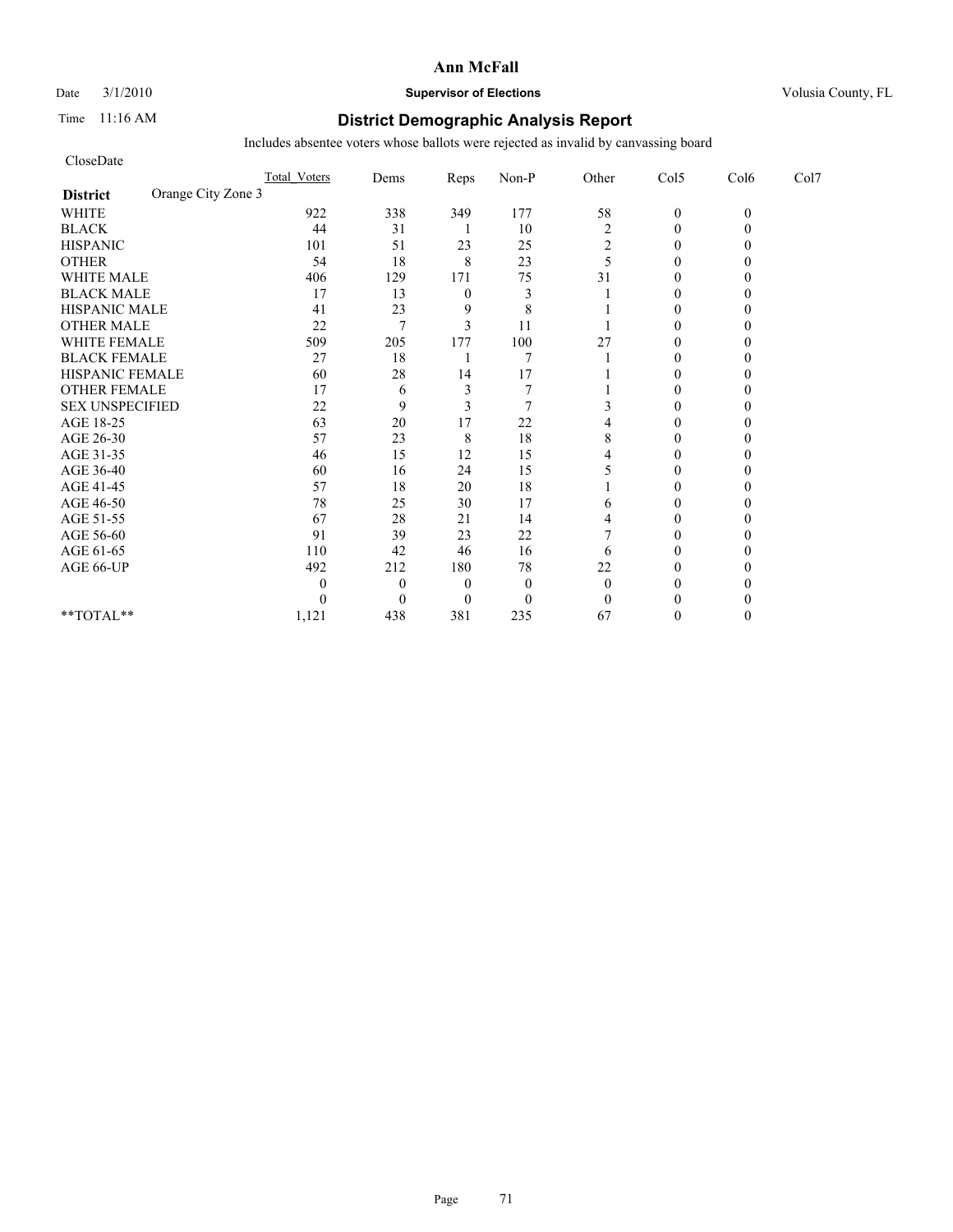Date  $3/1/2010$  **Supervisor of Elections Supervisor of Elections** Volusia County, FL

### Time 11:16 AM **District Demographic Analysis Report**

| CloseDate              |                    |                     |                |                |                |                |                |          |      |
|------------------------|--------------------|---------------------|----------------|----------------|----------------|----------------|----------------|----------|------|
|                        |                    | <b>Total Voters</b> | Dems           | Reps           | Non-P          | Other          | Col5           | Col6     | Col7 |
| <b>District</b>        | Orange City Zone 4 |                     |                |                |                |                |                |          |      |
| <b>WHITE</b>           |                    | 1,300               | 472            | 516            | 251            | 61             | $\mathbf{0}$   | $\theta$ |      |
| <b>BLACK</b>           |                    | 17                  | 9              | $\overline{2}$ | 4              | $\overline{2}$ | $\theta$       |          |      |
| <b>HISPANIC</b>        |                    | 49                  | 22             | 9              | 17             |                | $\overline{0}$ |          |      |
| <b>OTHER</b>           |                    | 40                  | 13             | 13             | 10             | 4              | $\theta$       |          |      |
| <b>WHITE MALE</b>      |                    | 580                 | 183            | 241            | 123            | 33             | $\theta$       |          |      |
| <b>BLACK MALE</b>      |                    | 8                   | 3              | $\overline{c}$ | 3              | $\theta$       | $\theta$       |          |      |
| <b>HISPANIC MALE</b>   |                    | 25                  | 13             | 5              |                | $\mathbf{0}$   | $\theta$       |          |      |
| <b>OTHER MALE</b>      |                    | 10                  | $\overline{2}$ | 4              | $\overline{4}$ | $\theta$       | $\theta$       |          |      |
| <b>WHITE FEMALE</b>    |                    | 712                 | 286            | 272            | 126            | 28             | $\theta$       |          |      |
| <b>BLACK FEMALE</b>    |                    | 9                   | 6              | $\overline{0}$ |                | 2              | $\overline{0}$ |          |      |
| HISPANIC FEMALE        |                    | 24                  | 9              | 4              | 10             |                | $\theta$       |          |      |
| <b>OTHER FEMALE</b>    |                    | 18                  | 9              | 6              | $\overline{2}$ |                | $\theta$       |          |      |
| <b>SEX UNSPECIFIED</b> |                    | 20                  | 5              | 6              | 6              | 3              | $\theta$       |          |      |
| AGE 18-25              |                    | 157                 | 41             | 51             | 49             | 16             | $\theta$       |          |      |
| AGE 26-30              |                    | 103                 | 32             | 40             | 25             | 6              | $\Omega$       |          |      |
| AGE 31-35              |                    | 93                  | 27             | 30             | 31             | 5              | $\theta$       |          |      |
| AGE 36-40              |                    | 89                  | 29             | 27             | 28             | 5              | $\Omega$       |          |      |
| AGE 41-45              |                    | 120                 | 40             | 41             | 32             |                | $\mathbf{0}$   |          |      |
| AGE 46-50              |                    | 146                 | 44             | 62             | 32             | 8              | $\theta$       |          |      |
| AGE 51-55              |                    | 153                 | 60             | 67             | 21             | 5              | $\Omega$       |          |      |
| AGE 56-60              |                    | 129                 | 55             | 45             | 24             | 5              | $\overline{0}$ |          |      |
| AGE 61-65              |                    | 133                 | 58             | 50             | 19             | 6              | 0              |          |      |
| AGE 66-UP              |                    | 283                 | 130            | 127            | 21             | 5              | $\Omega$       |          |      |
|                        |                    | 0                   | $\mathbf{0}$   | $\overline{0}$ | $\mathbf{0}$   | $\theta$       | 0              |          |      |
|                        |                    | 0                   | $\theta$       | $\Omega$       | $\mathbf{0}$   | $\theta$       | $\Omega$       |          |      |
| **TOTAL**              |                    | 1,406               | 516            | 540            | 282            | 68             | $\Omega$       |          |      |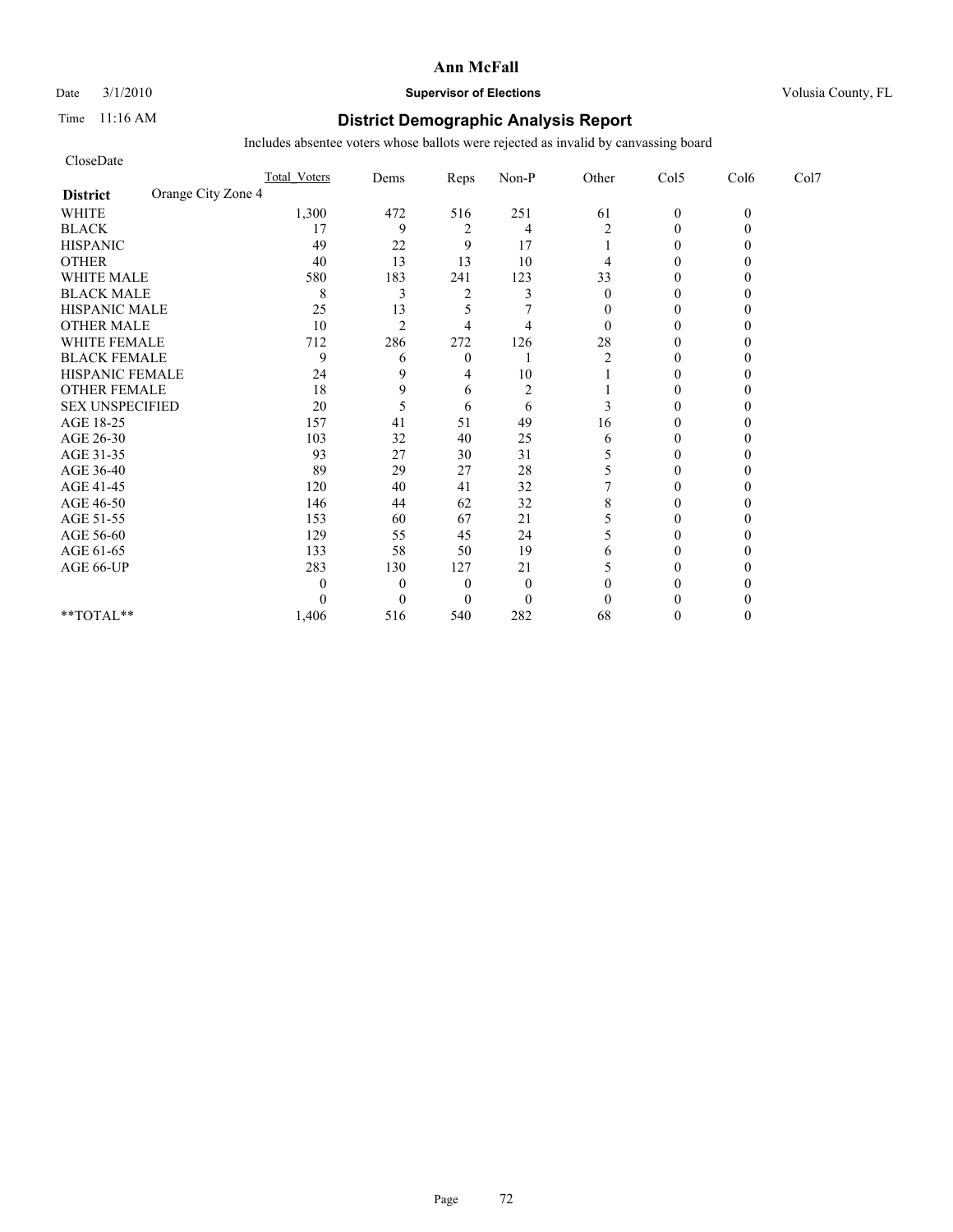# Date  $3/1/2010$  **Supervisor of Elections Supervisor of Elections** Volusia County, FL

# Time 11:16 AM **District Demographic Analysis Report**

| CloseDate                             |              |                |                |                |                  |                |          |      |
|---------------------------------------|--------------|----------------|----------------|----------------|------------------|----------------|----------|------|
|                                       | Total Voters | Dems           | Reps           | Non-P          | Other            | Col5           | Col6     | Col7 |
| Orange City Zone 5<br><b>District</b> |              |                |                |                |                  |                |          |      |
| <b>WHITE</b>                          | 1,306        | 445            | 605            | 209            | 47               | $\mathbf{0}$   | $\theta$ |      |
| <b>BLACK</b>                          | 114          | 96             | 2              | 14             | 2                | $\theta$       |          |      |
| <b>HISPANIC</b>                       | 75           | 36             | 13             | 25             |                  | $\overline{0}$ |          |      |
| <b>OTHER</b>                          | 78           | 36             | 17             | 17             | 8                | $\theta$       |          |      |
| <b>WHITE MALE</b>                     | 518          | 160            | 242            | 92             | 24               | $\theta$       |          |      |
| <b>BLACK MALE</b>                     | 46           | 32             | $\overline{c}$ | 10             | $\overline{2}$   | $\theta$       |          |      |
| <b>HISPANIC MALE</b>                  | 34           | 16             |                | 10             |                  | $\theta$       |          |      |
| <b>OTHER MALE</b>                     | 23           | 12             | $\tau$         | 3              |                  | $\theta$       |          |      |
| <b>WHITE FEMALE</b>                   | 779          | 283            | 360            | 114            | 22               | $\theta$       |          |      |
| <b>BLACK FEMALE</b>                   | 67           | 63             | $\theta$       | 4              | $\mathbf{0}$     | $\overline{0}$ |          |      |
| HISPANIC FEMALE                       | 41           | 20             | 6              | 15             | $\overline{0}$   | $\theta$       |          |      |
| <b>OTHER FEMALE</b>                   | 35           | 18             | 8              | $\overline{7}$ | $\overline{c}$   | $\theta$       |          |      |
| <b>SEX UNSPECIFIED</b>                | 30           | 9              | 5              | 10             | 6                | $\theta$       |          |      |
| AGE 18-25                             | 52           | 27             | 10             | 12             | 3                | $\theta$       |          |      |
| AGE 26-30                             | 57           | 21             | 19             | 15             | 2                | $\Omega$       |          |      |
| AGE 31-35                             | 60           | 28             | 14             | 17             |                  | $\theta$       |          |      |
| AGE 36-40                             | 56           | 24             | 17             | 14             |                  | $\overline{0}$ |          |      |
| AGE 41-45                             | 37           | 15             | 12             | 10             | $\boldsymbol{0}$ | $\mathbf{0}$   |          |      |
| AGE 46-50                             | $70\,$       | 35             | 13             | 19             | 3                | $\theta$       |          |      |
| AGE 51-55                             | 78           | 39             | 18             | 17             | 4                | $\theta$       |          |      |
| AGE 56-60                             | 65           | 33             | 17             | 10             | 5                | $\overline{0}$ |          |      |
| AGE 61-65                             | 88           | 38             | 28             | 19             | 3                | $\theta$       |          |      |
| AGE 66-UP                             | 1,010        | 353            | 489            | 132            | 36               | $\theta$       |          |      |
|                                       | 0            | $\overline{0}$ | $\overline{0}$ | $\mathbf{0}$   | $\theta$         | 0              |          |      |
|                                       | 0            | $\theta$       | $\Omega$       | $\mathbf{0}$   | $\theta$         | $\Omega$       |          |      |
| **TOTAL**                             | 1,573        | 613            | 637            | 265            | 58               | $\theta$       |          |      |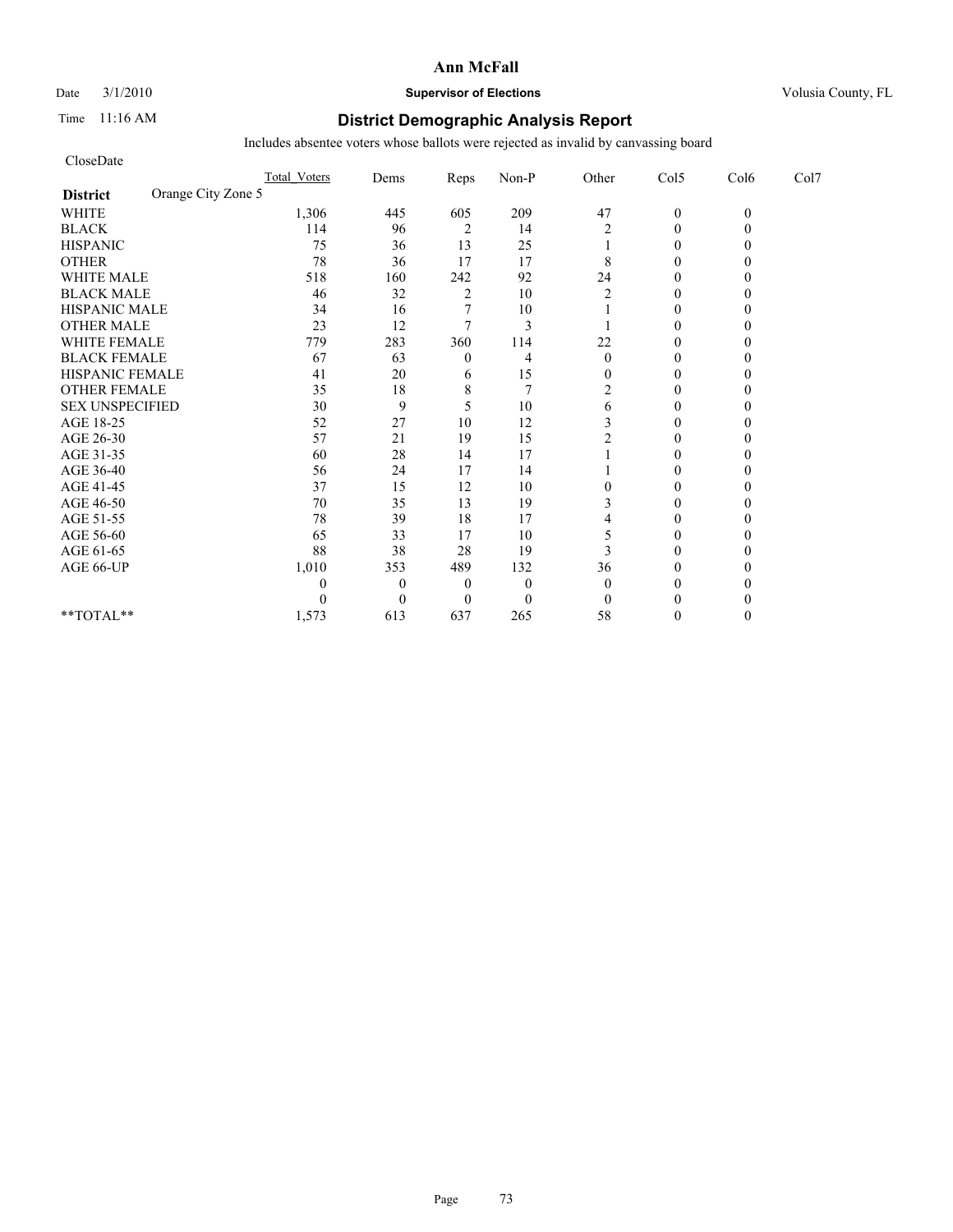# Date  $3/1/2010$  **Supervisor of Elections Supervisor of Elections** Volusia County, FL

# Time 11:16 AM **District Demographic Analysis Report**

| CloseDate                            |                     |              |                |              |                |                |          |      |
|--------------------------------------|---------------------|--------------|----------------|--------------|----------------|----------------|----------|------|
|                                      | <b>Total Voters</b> | Dems         | Reps           | Non-P        | Other          | Col5           | Col6     | Col7 |
| Ormond Bch Zone 1<br><b>District</b> |                     |              |                |              |                |                |          |      |
| <b>WHITE</b>                         | 6,635               | 2,434        | 2,832          | 1,174        | 195            | $\mathbf{0}$   | $\theta$ |      |
| <b>BLACK</b>                         | 82                  | 64           | 6              | 10           | $\overline{c}$ | $\mathbf{0}$   | 0        |      |
| <b>HISPANIC</b>                      | 108                 | 42           | 32             | 30           | 4              | $\theta$       |          |      |
| <b>OTHER</b>                         | 319                 | 107          | 91             | 95           | 26             | $\theta$       |          |      |
| <b>WHITE MALE</b>                    | 3,065               | 1,019        | 1,362          | 574          | 110            | $\theta$       |          |      |
| <b>BLACK MALE</b>                    | 38                  | 30           | 3              | 4            |                | $\theta$       |          |      |
| <b>HISPANIC MALE</b>                 | 46                  | 12           | 17             | 16           |                | $\theta$       |          |      |
| <b>OTHER MALE</b>                    | 138                 | 45           | 46             | 43           | 4              | $\theta$       |          |      |
| <b>WHITE FEMALE</b>                  | 3,543               | 1,409        | 1,460          | 590          | 84             | $\theta$       |          |      |
| <b>BLACK FEMALE</b>                  | 43                  | 34           | 3              | 6            | $\mathbf{0}$   | $\overline{0}$ |          |      |
| HISPANIC FEMALE                      | 58                  | 28           | 13             | 14           | 3              | $\theta$       |          |      |
| <b>OTHER FEMALE</b>                  | 110                 | 45           | 32             | 28           | 5              | $\theta$       |          |      |
| <b>SEX UNSPECIFIED</b>               | 103                 | 25           | 25             | 34           | 19             | $\theta$       |          |      |
| AGE 18-25                            | 570                 | 194          | 176            | 162          | 38             | $\theta$       |          |      |
| AGE 26-30                            | 271                 | 95           | 85             | 80           | 11             | $\overline{0}$ |          |      |
| AGE 31-35                            | 339                 | 110          | 107            | 104          | 18             | $\mathbf{0}$   |          |      |
| AGE 36-40                            | 426                 | 143          | 171            | 95           | 17             | $\overline{0}$ |          |      |
| AGE 41-45                            | 549                 | 169          | 239            | 122          | 19             | $\mathbf{0}$   |          |      |
| AGE 46-50                            | 635                 | 217          | 286            | 115          | 17             | $\theta$       |          |      |
| AGE 51-55                            | 719                 | 262          | 314            | 125          | 18             | $\theta$       |          |      |
| AGE 56-60                            | 753                 | 303          | 308            | 128          | 14             | $\overline{0}$ |          |      |
| AGE 61-65                            | 658                 | 262          | 272            | 104          | 20             | $\Omega$       |          |      |
| AGE 66-UP                            | 2,224               | 892          | 1,003          | 274          | 55             | $\theta$       |          |      |
|                                      | 0                   | $\mathbf{0}$ | $\overline{0}$ | $\mathbf{0}$ | $\theta$       | $\Omega$       |          |      |
|                                      | $\Omega$            | $\Omega$     | $\theta$       | $\mathbf{0}$ | $\Omega$       | $\Omega$       |          |      |
| $*$ $TOTAI.**$                       | 7,144               | 2,647        | 2,961          | 1,309        | 227            | $\theta$       |          |      |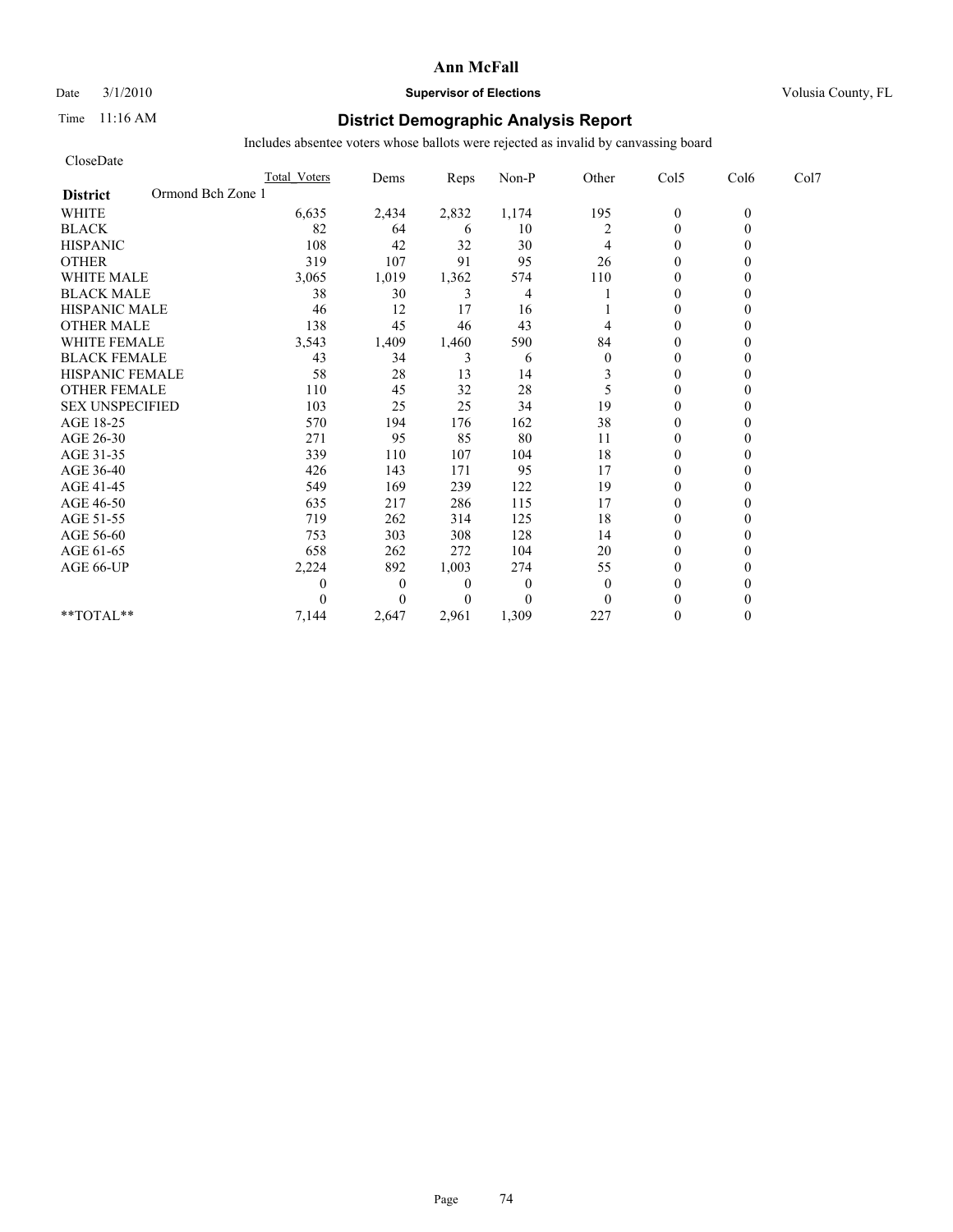# Date  $3/1/2010$  **Supervisor of Elections Supervisor of Elections** Volusia County, FL

# Time 11:16 AM **District Demographic Analysis Report**

| CloseDate                            |                     |              |                |              |                |                  |          |      |
|--------------------------------------|---------------------|--------------|----------------|--------------|----------------|------------------|----------|------|
|                                      | <b>Total Voters</b> | Dems         | Reps           | Non-P        | Other          | Col5             | Col6     | Col7 |
| Ormond Bch Zone 2<br><b>District</b> |                     |              |                |              |                |                  |          |      |
| <b>WHITE</b>                         | 4,415               | 1,813        | 1,575          | 870          | 157            | $\boldsymbol{0}$ | $\theta$ |      |
| <b>BLACK</b>                         | 343                 | 267          | 26             | 43           |                | $\theta$         | 0        |      |
| <b>HISPANIC</b>                      | 98                  | 45           | 24             | 26           | 3              | $\theta$         |          |      |
| <b>OTHER</b>                         | 335                 | 130          | 77             | 94           | 34             | $\theta$         |          |      |
| <b>WHITE MALE</b>                    | 1,908               | 688          | 727            | 408          | 85             | $\theta$         |          |      |
| <b>BLACK MALE</b>                    | 154                 | 110          | 13             | 26           | 5              | $\mathbf{0}$     |          |      |
| <b>HISPANIC MALE</b>                 | 36                  | 14           | 8              | 12           | 2              | $\theta$         |          |      |
| <b>OTHER MALE</b>                    | 98                  | 32           | 29             | 36           |                | $\theta$         |          |      |
| <b>WHITE FEMALE</b>                  | 2,484               | 1,115        | 843            | 455          | 71             | $\theta$         |          |      |
| <b>BLACK FEMALE</b>                  | 185                 | 153          | 13             | 17           | $\overline{2}$ | $\theta$         |          |      |
| HISPANIC FEMALE                      | 61                  | 31           | 15             | 14           |                | $\theta$         |          |      |
| <b>OTHER FEMALE</b>                  | 137                 | 67           | 33             | 31           | 6              | $\theta$         |          |      |
| <b>SEX UNSPECIFIED</b>               | 128                 | 45           | 21             | 34           | 28             | $\theta$         |          |      |
| AGE 18-25                            | 422                 | 174          | 95             | 122          | 31             | $\mathbf{0}$     |          |      |
| AGE 26-30                            | 300                 | 117          | 73             | 94           | 16             | $\overline{0}$   |          |      |
| AGE 31-35                            | 302                 | 121          | 69             | 99           | 13             | $\mathbf{0}$     |          |      |
| AGE 36-40                            | 323                 | 123          | 111            | 76           | 13             | $\theta$         |          |      |
| AGE 41-45                            | 395                 | 134          | 142            | 100          | 19             | $\mathbf{0}$     |          |      |
| AGE 46-50                            | 481                 | 196          | 165            | 97           | 23             | $\theta$         |          |      |
| AGE 51-55                            | 509                 | 224          | 166            | 100          | 19             | $\mathbf{0}$     |          |      |
| AGE 56-60                            | 491                 | 228          | 142            | 105          | 16             | $\overline{0}$   |          |      |
| AGE 61-65                            | 489                 | 209          | 185            | 82           | 13             | $\theta$         |          |      |
| AGE 66-UP                            | 1,479               | 729          | 554            | 158          | 38             | $\theta$         |          |      |
|                                      | 0                   | $\mathbf{0}$ | $\overline{0}$ | $\mathbf{0}$ | $\mathbf{0}$   | $\theta$         |          |      |
|                                      | 0                   | $\Omega$     | $\overline{0}$ | $\theta$     | $\theta$       | $\theta$         |          |      |
| $*$ $TOTAI.**$                       | 5,191               | 2,255        | 1,702          | 1,033        | 201            | $\theta$         | 0        |      |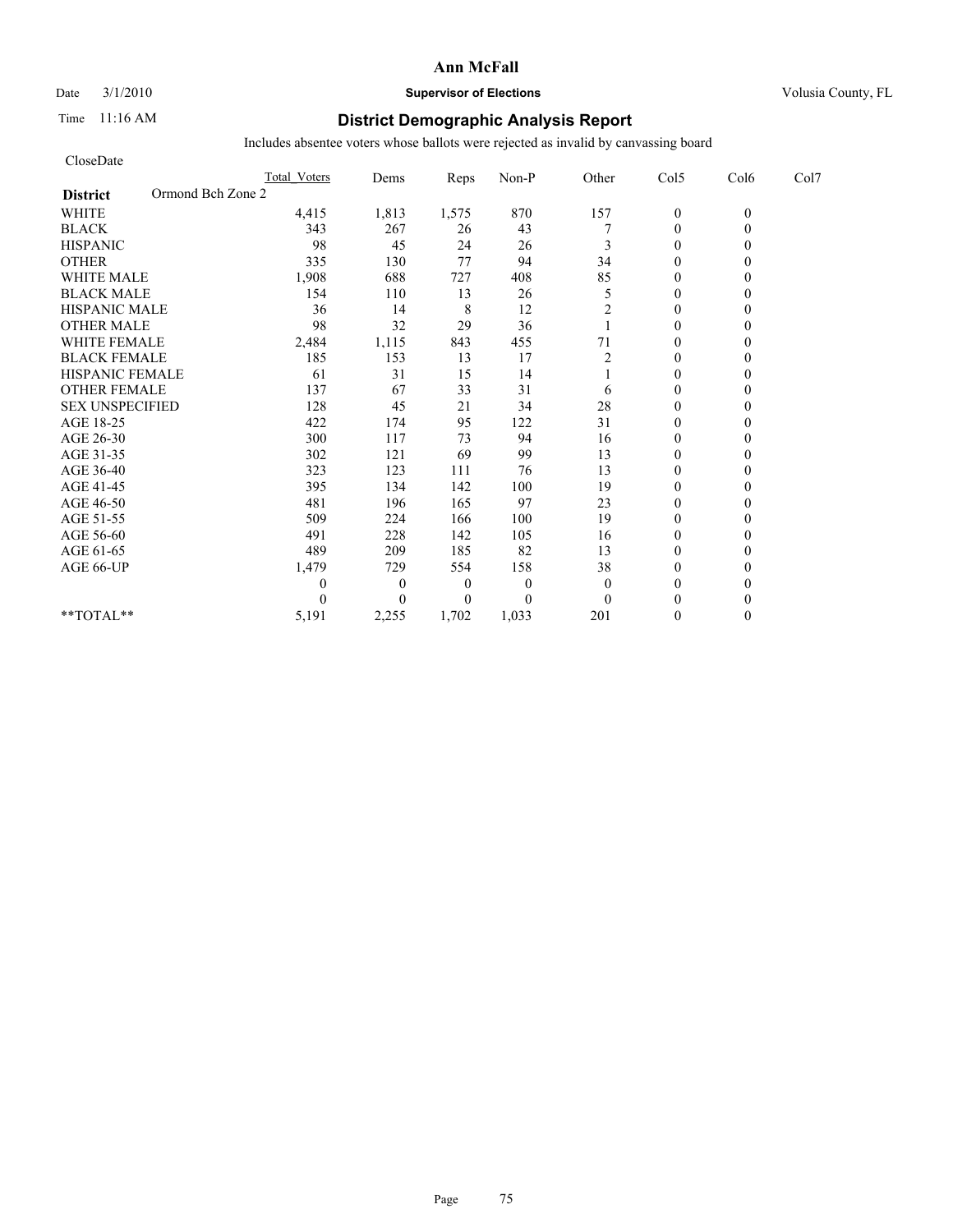### Date  $3/1/2010$  **Supervisor of Elections Supervisor of Elections** Volusia County, FL

# Time 11:16 AM **District Demographic Analysis Report**

| CloseDate                            |                     |                |                |              |          |                  |          |      |
|--------------------------------------|---------------------|----------------|----------------|--------------|----------|------------------|----------|------|
|                                      | <b>Total Voters</b> | Dems           | Reps           | Non-P        | Other    | Col5             | Col6     | Col7 |
| Ormond Bch Zone 3<br><b>District</b> |                     |                |                |              |          |                  |          |      |
| <b>WHITE</b>                         | 7,746               | 2,474          | 3,689          | 1,331        | 252      | $\boldsymbol{0}$ | $\theta$ |      |
| <b>BLACK</b>                         | 176                 | 131            | 11             | 25           | 9        | $\mathbf{0}$     | 0        |      |
| <b>HISPANIC</b>                      | 130                 | 46             | 47             | 34           | 3        | $\theta$         |          |      |
| <b>OTHER</b>                         | 435                 | 138            | 122            | 140          | 35       | $\theta$         |          |      |
| <b>WHITE MALE</b>                    | 3,595               | 1,035          | 1,785          | 653          | 122      | $\theta$         |          |      |
| <b>BLACK MALE</b>                    | 80                  | 60             | 7              | 9            | 4        | $\mathbf{0}$     |          |      |
| <b>HISPANIC MALE</b>                 | 68                  | 19             | 27             | 19           | 3        | $\theta$         |          |      |
| <b>OTHER MALE</b>                    | 155                 | 45             | 47             | 56           | 7        | $\theta$         |          |      |
| <b>WHITE FEMALE</b>                  | 4,105               | 1,425          | 1,885          | 668          | 127      | $\theta$         |          |      |
| <b>BLACK FEMALE</b>                  | 95                  | 70             | 4              | 16           | 5        | $\overline{0}$   |          |      |
| <b>HISPANIC FEMALE</b>               | 60                  | 27             | 18             | 15           | $\Omega$ | $\theta$         |          |      |
| <b>OTHER FEMALE</b>                  | 191                 | 69             | 57             | 60           | 5        | $\theta$         |          |      |
| <b>SEX UNSPECIFIED</b>               | 138                 | 39             | 39             | 34           | 26       | $\theta$         |          |      |
| AGE 18-25                            | 751                 | 234            | 287            | 184          | 46       | $\theta$         |          |      |
| AGE 26-30                            | 372                 | 115            | 131            | 113          | 13       | $\overline{0}$   |          |      |
| AGE 31-35                            | 369                 | 95             | 145            | 102          | 27       | $\mathbf{0}$     |          |      |
| AGE 36-40                            | 512                 | 129            | 249            | 109          | 25       | $\theta$         |          |      |
| AGE 41-45                            | 704                 | 183            | 370            | 129          | 22       | $\mathbf{0}$     |          |      |
| AGE 46-50                            | 794                 | 220            | 402            | 152          | $20\,$   | $\theta$         |          |      |
| AGE 51-55                            | 907                 | 299            | 441            | 150          | 17       | $\mathbf{0}$     |          |      |
| AGE 56-60                            | 833                 | 304            | 363            | 143          | 23       | $\overline{0}$   |          |      |
| AGE 61-65                            | 877                 | 325            | 392            | 137          | 23       | $\Omega$         |          |      |
| AGE 66-UP                            | 2,368               | 885            | 1,089          | 311          | 83       | $\theta$         |          |      |
|                                      | 0                   | $\overline{0}$ | $\overline{0}$ | $\theta$     | $\theta$ | $\theta$         |          |      |
|                                      | $\Omega$            | $\Omega$       | $\Omega$       | $\mathbf{0}$ | $\Omega$ | $\Omega$         |          |      |
| $*$ $TOTAI.**$                       | 8,487               | 2,789          | 3,869          | 1,530        | 299      | $\theta$         | 0        |      |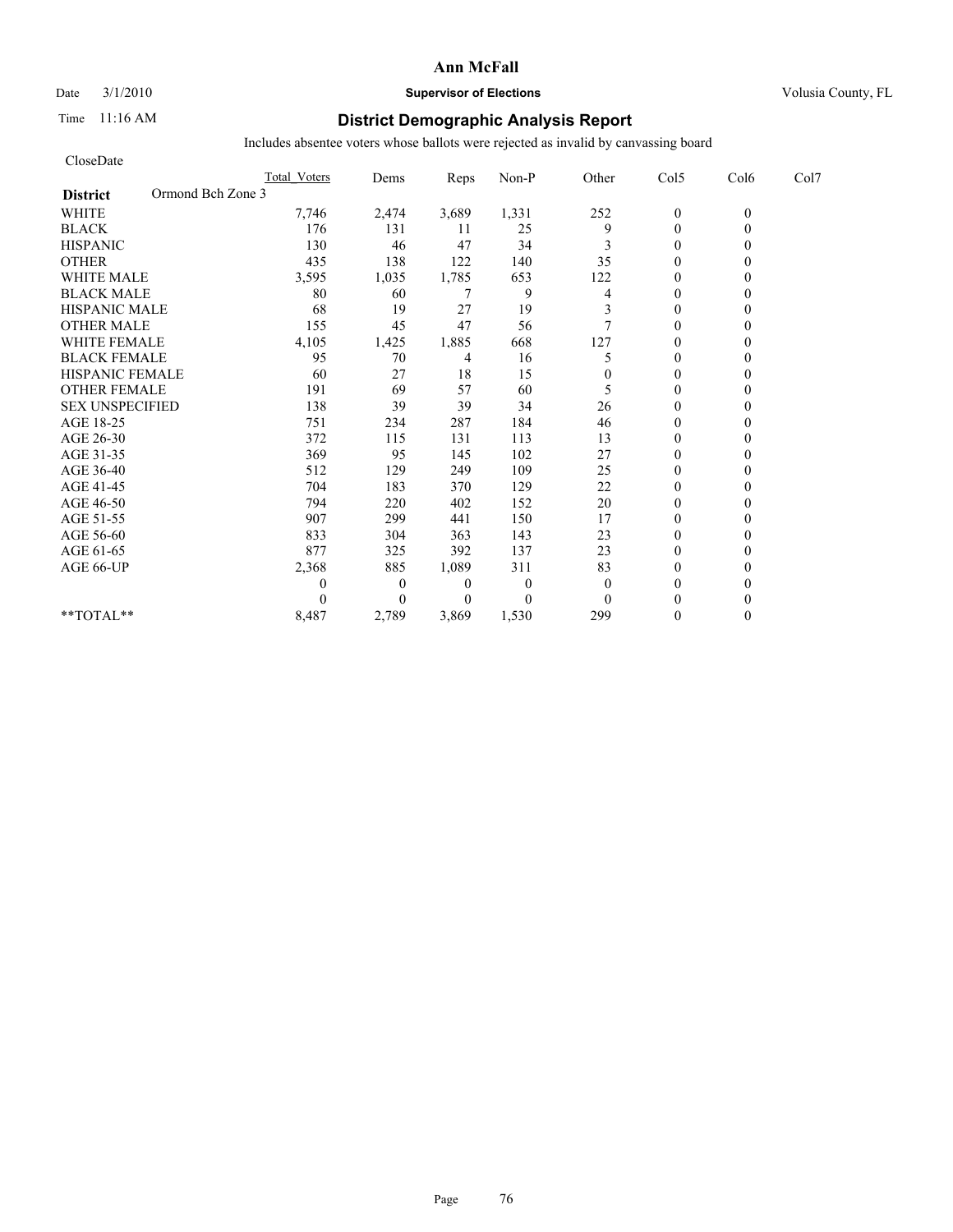### Date  $3/1/2010$  **Supervisor of Elections Supervisor of Elections** Volusia County, FL

# Time 11:16 AM **District Demographic Analysis Report**

| CloseDate                            |                     |                |                |              |                |                |          |      |
|--------------------------------------|---------------------|----------------|----------------|--------------|----------------|----------------|----------|------|
|                                      | <b>Total Voters</b> | Dems           | Reps           | Non-P        | Other          | Col5           | Col6     | Col7 |
| Ormond Bch Zone 4<br><b>District</b> |                     |                |                |              |                |                |          |      |
| <b>WHITE</b>                         | 5,930               | 2,245          | 2,306          | 1,116        | 263            | $\mathbf{0}$   | $\theta$ |      |
| <b>BLACK</b>                         | 147                 | 112            | 9              | 22           | 4              | $\mathbf{0}$   |          |      |
| <b>HISPANIC</b>                      | 94                  | 48             | 17             | 27           | 2              | $\theta$       |          |      |
| <b>OTHER</b>                         | 279                 | 100            | 68             | 87           | 24             | $\theta$       |          |      |
| <b>WHITE MALE</b>                    | 2,566               | 874            | 1,038          | 520          | 134            | $\theta$       |          |      |
| <b>BLACK MALE</b>                    | 65                  | 51             | 3              | 9            | $\overline{c}$ | $\theta$       |          |      |
| <b>HISPANIC MALE</b>                 | 32                  | 16             | 6              | 8            | 2              | $\theta$       |          |      |
| <b>OTHER MALE</b>                    | 104                 | 37             | 24             | 36           | $\tau$         | $\theta$       |          |      |
| <b>WHITE FEMALE</b>                  | 3,327               | 1,362          | 1,258          | 581          | 126            | $\theta$       |          |      |
| <b>BLACK FEMALE</b>                  | 82                  | 61             | 6              | 13           | 2              | $\overline{0}$ |          |      |
| HISPANIC FEMALE                      | 62                  | 32             | 11             | 19           | $\mathbf{0}$   | $\theta$       |          |      |
| <b>OTHER FEMALE</b>                  | 121                 | 48             | 40             | 29           | 4              | $\theta$       |          |      |
| <b>SEX UNSPECIFIED</b>               | 91                  | 24             | 14             | 37           | 16             | $\theta$       |          |      |
| AGE 18-25                            | 450                 | 185            | 120            | 117          | 28             | $\theta$       |          |      |
| AGE 26-30                            | 244                 | 81             | 73             | 76           | 14             | $\overline{0}$ |          |      |
| AGE 31-35                            | 247                 | 72             | 97             | 62           | 16             | $\mathbf{0}$   |          |      |
| AGE 36-40                            | 304                 | 100            | 96             | 85           | 23             | $\theta$       |          |      |
| AGE 41-45                            | 368                 | 114            | 155            | 88           | 11             | $\mathbf{0}$   |          |      |
| AGE 46-50                            | 537                 | 197            | 223            | 107          | 10             | $\theta$       |          |      |
| AGE 51-55                            | 536                 | 218            | 205            | 91           | 22             | $\Omega$       |          |      |
| AGE 56-60                            | 538                 | 225            | 184            | 99           | 30             | $\overline{0}$ |          |      |
| AGE 61-65                            | 598                 | 249            | 211            | 105          | 33             | $\Omega$       |          |      |
| AGE 66-UP                            | 2,628               | 1,064          | 1,036          | 422          | 106            | $\Omega$       |          |      |
|                                      | 0                   | $\overline{0}$ | $\overline{0}$ | $\mathbf{0}$ | $\mathbf{0}$   | $\Omega$       |          |      |
|                                      | $\Omega$            | $\Omega$       | $\Omega$       | $\mathbf{0}$ | $\theta$       | $\Omega$       |          |      |
| $*$ $TOTAI.**$                       | 6,450               | 2,505          | 2,400          | 1,252        | 293            | $\theta$       |          |      |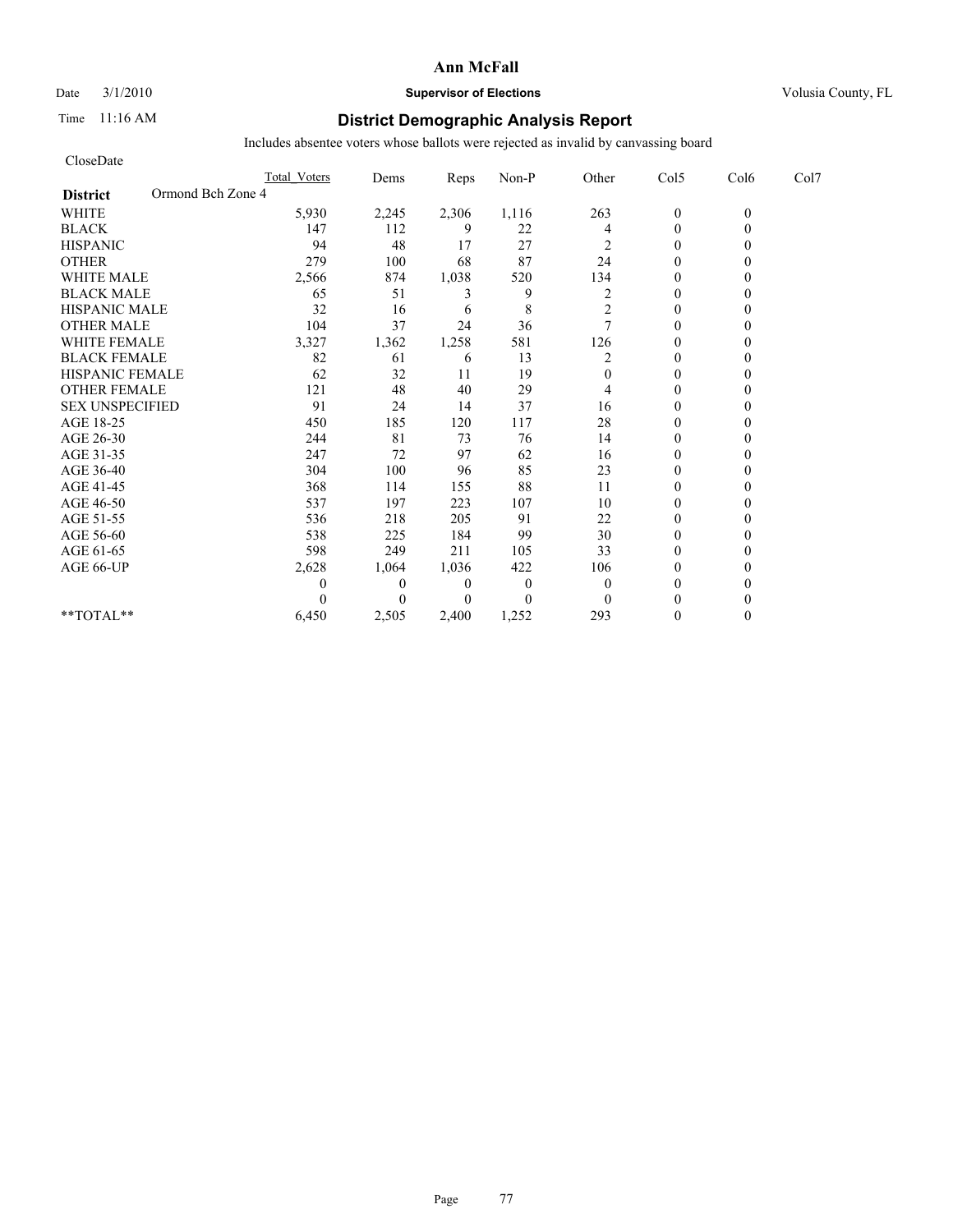### Date  $3/1/2010$  **Supervisor of Elections Supervisor of Elections** Volusia County, FL

## Time 11:16 AM **District Demographic Analysis Report**

| CloseDate                                 |                     |              |                  |                |              |                |          |      |
|-------------------------------------------|---------------------|--------------|------------------|----------------|--------------|----------------|----------|------|
|                                           | <b>Total Voters</b> | Dems         | Reps             | Non-P          | Other        | Col5           | Col6     | Col7 |
| Port Orange District 1<br><b>District</b> |                     |              |                  |                |              |                |          |      |
| <b>WHITE</b>                              | 6,409               | 2,698        | 2,011            | 1,437          | 263          | $\mathbf{0}$   | $\theta$ |      |
| <b>BLACK</b>                              | 88                  | 72           | 4                | 9              | 3            | $\mathbf{0}$   | 0        |      |
| <b>HISPANIC</b>                           | 136                 | 68           | 21               | 45             | 2            | $\theta$       |          |      |
| <b>OTHER</b>                              | 276                 | 95           | 54               | 99             | 28           | $\theta$       |          |      |
| <b>WHITE MALE</b>                         | 2,862               | 1,073        | 979              | 675            | 135          | $\theta$       |          |      |
| <b>BLACK MALE</b>                         | 37                  | 26           | 3                | 7              |              | $\mathbf{0}$   |          |      |
| <b>HISPANIC MALE</b>                      | 52                  | 26           | 9                | 15             | 2            | $\theta$       |          |      |
| <b>OTHER MALE</b>                         | 83                  | 25           | 13               | 40             | 5            | $\theta$       |          |      |
| <b>WHITE FEMALE</b>                       | 3,494               | 1,606        | 1,014            | 751            | 123          | $\theta$       |          |      |
| <b>BLACK FEMALE</b>                       | 50                  | 45           |                  | $\overline{c}$ | 2            | $\overline{0}$ |          |      |
| HISPANIC FEMALE                           | 81                  | 42           | 11               | 28             | $\mathbf{0}$ | $\theta$       |          |      |
| <b>OTHER FEMALE</b>                       | 103                 | 44           | 24               | 28             |              | $\theta$       |          |      |
| <b>SEX UNSPECIFIED</b>                    | 147                 | 46           | 36               | 44             | 21           | $\theta$       |          |      |
| AGE 18-25                                 | 529                 | 225          | 85               | 184            | 35           | $\mathbf{0}$   |          |      |
| AGE 26-30                                 | 403                 | 136          | 104              | 141            | 22           | $\overline{0}$ |          |      |
| AGE 31-35                                 | 373                 | 140          | 91               | 121            | 21           | $\theta$       |          |      |
| AGE 36-40                                 | 392                 | 156          | 104              | 108            | 24           | $\overline{0}$ |          |      |
| AGE 41-45                                 | 442                 | 164          | 128              | 127            | 23           | $\mathbf{0}$   |          |      |
| AGE 46-50                                 | 594                 | 224          | 197              | 150            | 23           | $\theta$       |          |      |
| AGE 51-55                                 | 660                 | 275          | 237              | 120            | 28           | $\theta$       |          |      |
| AGE 56-60                                 | 584                 | 255          | 181              | 121            | 27           | $\overline{0}$ |          |      |
| AGE 61-65                                 | 708                 | 307          | 235              | 143            | 23           | $\Omega$       |          |      |
| AGE 66-UP                                 | 2,224               | 1,051        | 728              | 375            | $70\,$       | $\theta$       |          |      |
|                                           | 0                   | $\mathbf{0}$ | $\boldsymbol{0}$ | $\theta$       | $\mathbf{0}$ | $\mathbf{0}$   |          |      |
|                                           | $\Omega$            | $\Omega$     | $\overline{0}$   | $\theta$       | $\theta$     | $\theta$       |          |      |
| **TOTAL**                                 | 6,909               | 2,933        | 2,090            | 1,590          | 296          | $\theta$       | 0        |      |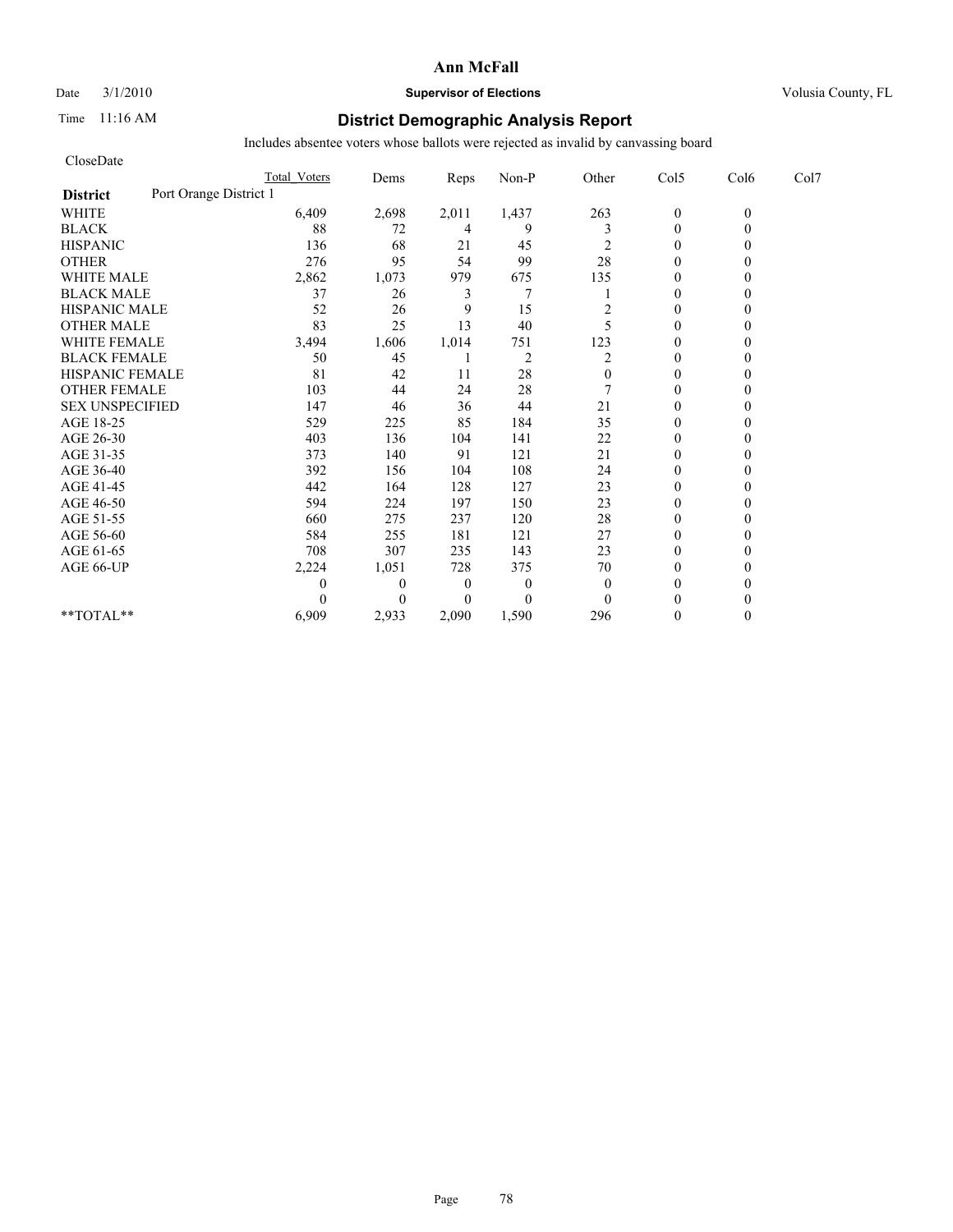# Date  $3/1/2010$  **Supervisor of Elections Supervisor of Elections** Volusia County, FL

# Time 11:16 AM **District Demographic Analysis Report**

| CloseDate                                 |                     |              |                |              |              |                |          |      |
|-------------------------------------------|---------------------|--------------|----------------|--------------|--------------|----------------|----------|------|
|                                           | <b>Total Voters</b> | Dems         | Reps           | Non-P        | Other        | Col5           | Col6     | Col7 |
| Port Orange District 2<br><b>District</b> |                     |              |                |              |              |                |          |      |
| <b>WHITE</b>                              | 7,201               | 2,732        | 2,608          | 1,544        | 317          | $\mathbf{0}$   | $\theta$ |      |
| <b>BLACK</b>                              | 307                 | 241          | 15             | 42           | 9            | $\mathbf{0}$   | 0        |      |
| <b>HISPANIC</b>                           | 191                 | 87           | 37             | 64           | 3            | $\theta$       |          |      |
| <b>OTHER</b>                              | 391                 | 137          | 76             | 143          | 35           | $\theta$       |          |      |
| <b>WHITE MALE</b>                         | 3,228               | 1,095        | 1,247          | 728          | 158          | $\theta$       |          |      |
| <b>BLACK MALE</b>                         | 125                 | 92           | 6              | 22           | 5            | $\theta$       |          |      |
| <b>HISPANIC MALE</b>                      | 80                  | 32           | 17             | 30           |              | $\theta$       |          |      |
| <b>OTHER MALE</b>                         | 139                 | 48           | 28             | 57           | 6            | $\theta$       |          |      |
| <b>WHITE FEMALE</b>                       | 3,918               | 1,619        | 1,338          | 808          | 153          | $\theta$       |          |      |
| <b>BLACK FEMALE</b>                       | 181                 | 148          | 9              | 20           | 4            | $\overline{0}$ |          |      |
| HISPANIC FEMALE                           | 110                 | 55           | 20             | 33           | 2            | $\theta$       |          |      |
| <b>OTHER FEMALE</b>                       | 155                 | 67           | 29             | 54           | 5            | $\theta$       |          |      |
| <b>SEX UNSPECIFIED</b>                    | 154                 | 41           | 42             | 41           | 30           | $\theta$       |          |      |
| AGE 18-25                                 | 836                 | 319          | 235            | 230          | 52           | $\mathbf{0}$   |          |      |
| AGE 26-30                                 | 615                 | 207          | 167            | 213          | 28           | $\overline{0}$ |          |      |
| AGE 31-35                                 | 473                 | 170          | 135            | 147          | 21           | $\mathbf{0}$   |          |      |
| AGE 36-40                                 | 494                 | 173          | 180            | 119          | 22           | $\mathbf{0}$   |          |      |
| AGE 41-45                                 | 588                 | 211          | 207            | 149          | 21           | $\mathbf{0}$   |          |      |
| AGE 46-50                                 | 690                 | 260          | 239            | 164          | 27           | $\theta$       |          |      |
| AGE 51-55                                 | 675                 | 251          | 258            | 133          | 33           | $\mathbf{0}$   |          |      |
| AGE 56-60                                 | 724                 | 290          | 253            | 155          | 26           | $\mathbf{0}$   |          |      |
| AGE 61-65                                 | 755                 | 322          | 249            | 149          | 35           | $\theta$       |          |      |
| AGE 66-UP                                 | 2,240               | 994          | 813            | 334          | 99           | $\theta$       |          |      |
|                                           | 0                   | $\mathbf{0}$ | $\overline{0}$ | $\mathbf{0}$ | $\mathbf{0}$ | $\mathbf{0}$   |          |      |
|                                           | 0                   | $\Omega$     | $\Omega$       | $\theta$     | $\Omega$     | $\theta$       |          |      |
| **TOTAL**                                 | 8,090               | 3,197        | 2,736          | 1,793        | 364          | $\theta$       | 0        |      |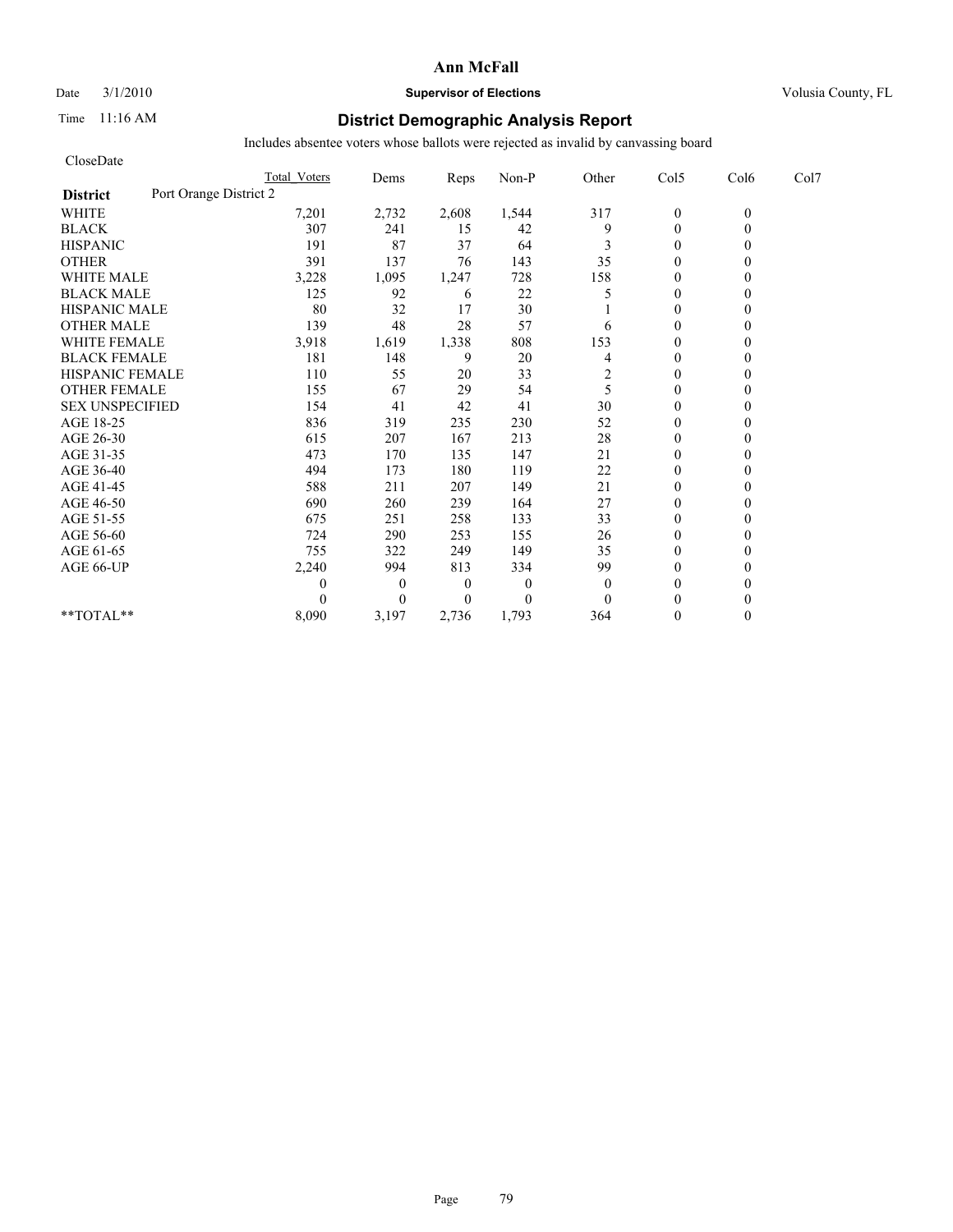#### Date  $3/1/2010$  **Supervisor of Elections Supervisor of Elections** Volusia County, FL

## Time 11:16 AM **District Demographic Analysis Report**

| CloseDate              |                        |                     |              |                |                |                |                |          |      |
|------------------------|------------------------|---------------------|--------------|----------------|----------------|----------------|----------------|----------|------|
|                        |                        | <b>Total Voters</b> | Dems         | Reps           | Non-P          | Other          | Col5           | Col6     | Col7 |
| <b>District</b>        | Port Orange Distrcit 3 |                     |              |                |                |                |                |          |      |
| <b>WHITE</b>           |                        | 9,749               | 3,337        | 3,864          | 2,149          | 399            | $\mathbf{0}$   | $\theta$ |      |
| <b>BLACK</b>           |                        | 236                 | 204          |                | 20             | 5              | $\overline{0}$ | 0        |      |
| <b>HISPANIC</b>        |                        | 225                 | 82           | 44             | 87             | 12             | $\mathbf{0}$   |          |      |
| <b>OTHER</b>           |                        | 517                 | 158          | 125            | 177            | 57             | $\theta$       |          |      |
| <b>WHITE MALE</b>      |                        | 4,394               | 1,309        | 1,824          | 1,051          | 210            | $\theta$       |          |      |
| <b>BLACK MALE</b>      |                        | 110                 | 93           | 6              | 9              | 2              | $\theta$       |          |      |
| <b>HISPANIC MALE</b>   |                        | 102                 | 43           | 19             | 36             | 4              | $\theta$       |          |      |
| <b>OTHER MALE</b>      |                        | 175                 | 56           | 47             | 63             | 9              | $\mathbf{0}$   |          |      |
| <b>WHITE FEMALE</b>    |                        | 5,289               | 2,010        | 2,017          | 1,080          | 182            | $\theta$       |          |      |
| <b>BLACK FEMALE</b>    |                        | 126                 | 111          |                | 11             | 3              | $\theta$       |          |      |
| HISPANIC FEMALE        |                        | 123                 | 39           | 25             | 51             | 8              | $\theta$       |          |      |
| <b>OTHER FEMALE</b>    |                        | 210                 | 74           | 47             | 72             | 17             | $\mathbf{0}$   |          |      |
| <b>SEX UNSPECIFIED</b> |                        | 198                 | 46           | 54             | 60             | 38             | $\mathbf{0}$   |          |      |
| AGE 18-25              |                        | 988                 | 331          | 279            | 301            | 77             | $\mathbf{0}$   |          |      |
| AGE 26-30              |                        | 716                 | 244          | 217            | 218            | 37             | $\theta$       |          |      |
| AGE 31-35              |                        | 581                 | 187          | 188            | 178            | 28             | $\theta$       |          |      |
| AGE 36-40              |                        | 686                 | 218          | 247            | 197            | 24             | $\theta$       |          |      |
| AGE 41-45              |                        | 714                 | 225          | 278            | 184            | 27             | $\overline{0}$ |          |      |
| AGE 46-50              |                        | 867                 | 275          | 368            | 198            | 26             | $\mathbf{0}$   |          |      |
| AGE 51-55              |                        | 951                 | 360          | 366            | 196            | 29             | $\theta$       |          |      |
| AGE 56-60              |                        | 870                 | 345          | 317            | 179            | 29             | $\theta$       |          |      |
| AGE 61-65              |                        | 938                 | 348          | 344            | 191            | 55             | $\theta$       |          |      |
| AGE 66-UP              |                        | 3,415               | 1,248        | 1,435          | 591            | 141            | $\theta$       |          |      |
|                        |                        |                     | $\mathbf{0}$ | $\overline{0}$ | $\overline{0}$ | $\overline{0}$ | $\mathbf{0}$   |          |      |
|                        |                        |                     | $\theta$     | $\overline{0}$ | $\Omega$       | $\theta$       | $\theta$       |          |      |
| **TOTAL**              |                        | 10,727              | 3,781        | 4,040          | 2,433          | 473            | $\theta$       | 0        |      |